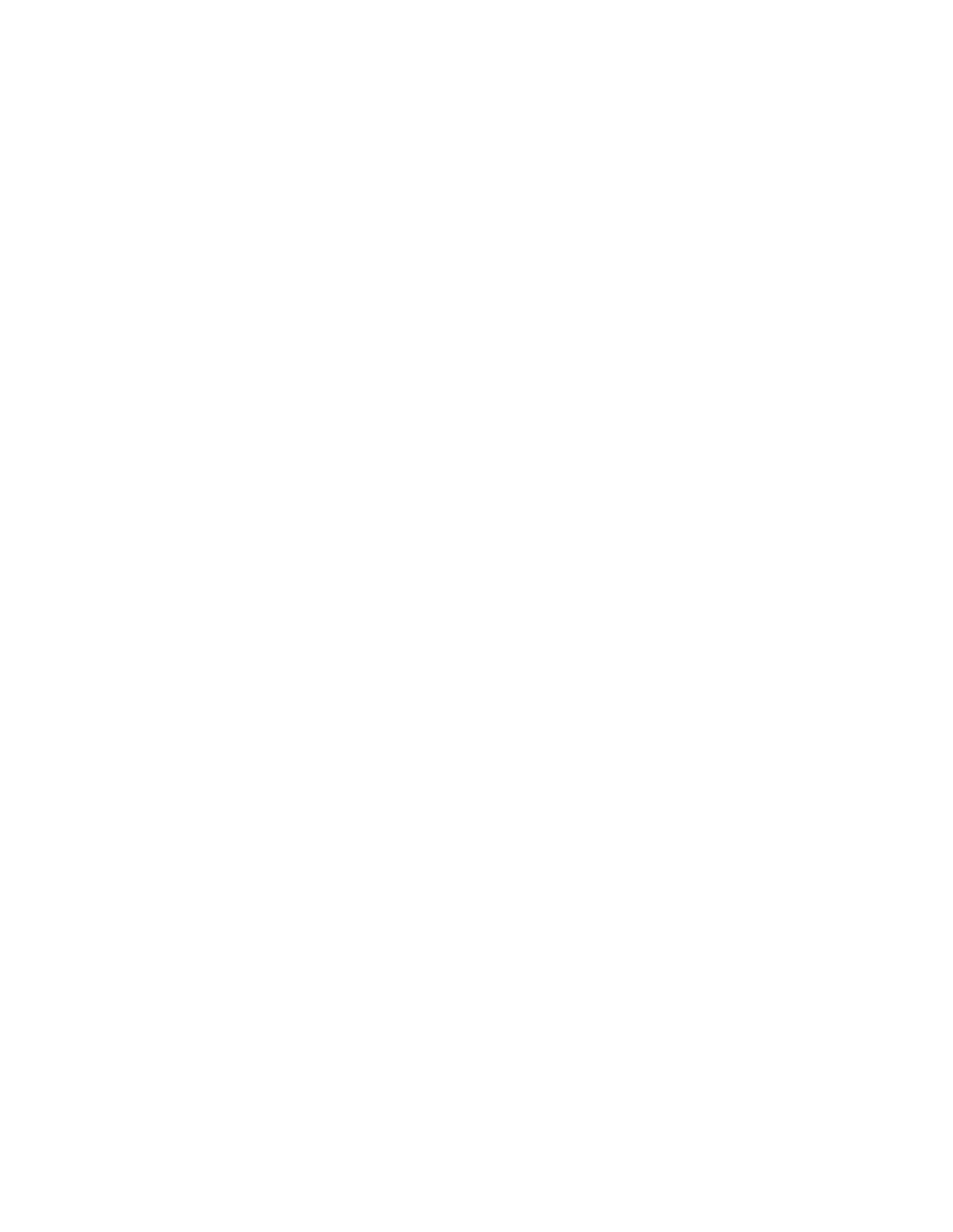

759898 Page: 1 of 201 08/23/2006 12:31P

C KRUSE, CLK&REC MONTROSE, CO RES R 0.00 D 0.00 Resolution No.  $\int$  -2006

#### **RESOLUTION** OF THE MONTROSE COUNTY **BOARD OF COUNTY COMMISSIONERS TO ADOPT CHANGE NO. 1 TO THE** MONTROSE COUNTY STANDARDS AND SPECIFICATIONS FOR ROADS AND BRIDGES

WHEREAS, the Board of County Commissioners for Montrose, County Colorado found that it was necessary that the County adopt uniform minimum standards and specifications for planning, design and construction of new roads and bridges and the improvement of existing roads and bridges in Montrose County; and

WHEREAS, such standards were adopted by Resolution No. 31-2005 on April 18, 2005 to provide for a minimum acceptable level of performance and to provide for compliance with applicable federal, state and county resolutions for roads and bridges in Montrose County; and

WHEREAS, the Montrose County Engineer has found it necessary to clarify, amend or change some of the minimum standards and specifications contained in the current Montrose County Standards and Specification for Roads and Bridges; and

WHEREAS, after review by the Land Use Department and Legal Department staff as well as consultation with and review by local engineering professionals, utility companies and contractors, a copy of these changes have been incorporated into the Montrose County Standards and Specifications for Roads and Bridges and attached to this resolution; and

WHEREAS, the Board finds that the Montrose County Standards and Specifications for Roads and Bridges, to include Change 1, will serve to protect the public health safety and welfare.

NOW, THEREFORE, the Board of County Commissioners for Montrose County, Colorado resolves as follows:

1. That the Board hereby adopts Change No. 1 dated August 21, 2006 to the Montrose County Standards and Specifications for Roads and Bridges dated April 18, 2005, a copy of which has been incorporated into the original document and attached to this Resolution and, as set forth therein, such Standards and Specifications shall apply to all roads and bridges subject to County jurisdiction that are improved or constructed in Montrose County.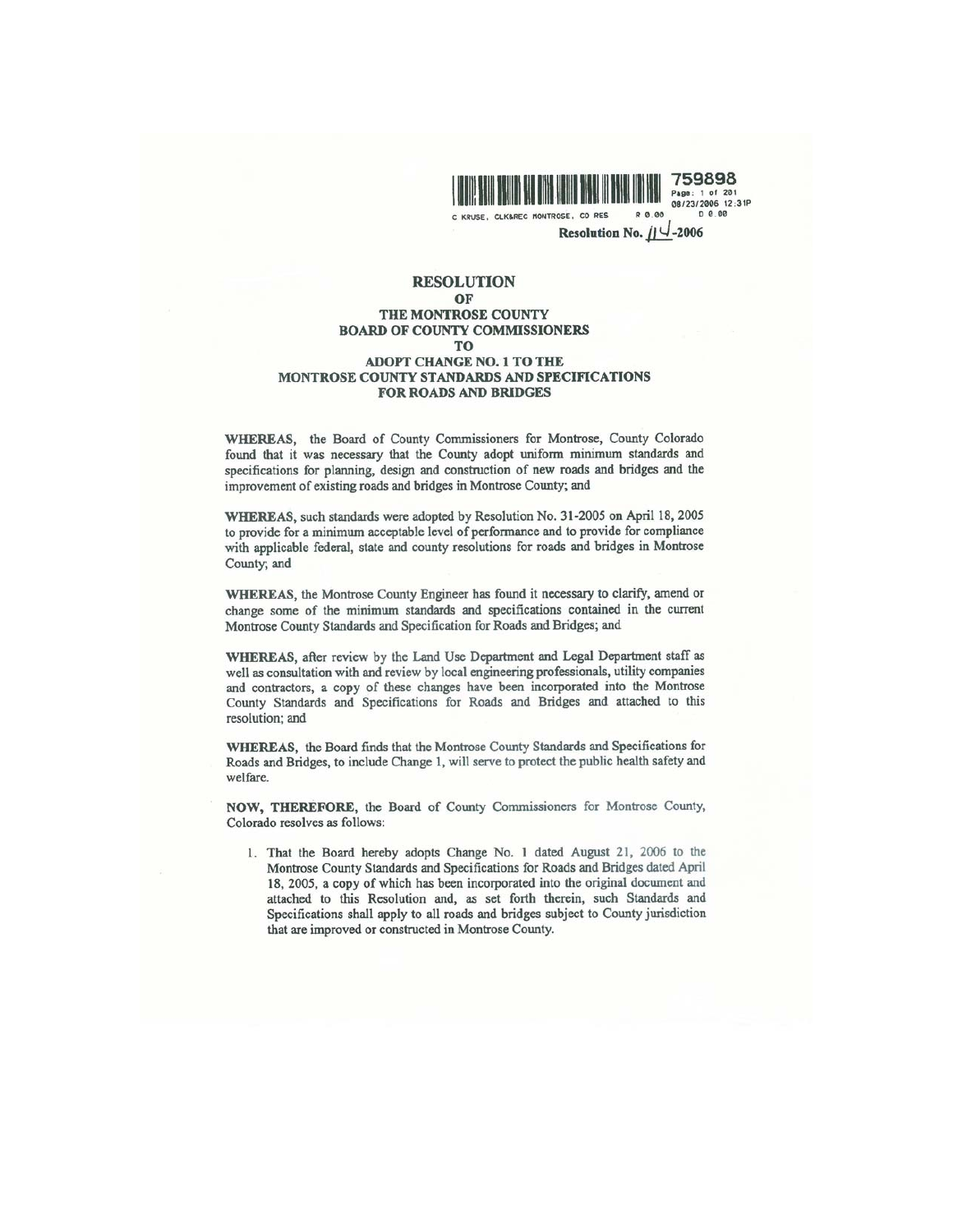

759898 Page: 2 of 201 08/23/2006 12:31P D 0.00

**BOARD OF COUNTY COMMISSIONERS:** 

- 2. That any inconsistent provisions of prior Board Resolutions adopting other road and bridge standards are hereby repealed and shall be replaced with the Montrose County Standards and Specifications for Roads and Bridges to include Change No. 1 that are adopted by and attached to this Resolution.
- 3. That such changes to the Montrose County Standards and Specifications for Roads and Bridges shall take effect immediately upon passage of this Resolution.
- 4. That such changes to the Montrose County Standards and Specifications for Roads and Bridges are necessary to protect the public health, safety and welfare.

Adopted this 21<sup>st</sup> day of August 2006.

Bill Patterson, Chairman in Allan J. Belt, Commissioner 20 David A. Ubell, Commissioner ATTEST: By:  $710$ nli  $\overline{L}$ Francine Tipton-Long Deputy Clerk and Recorder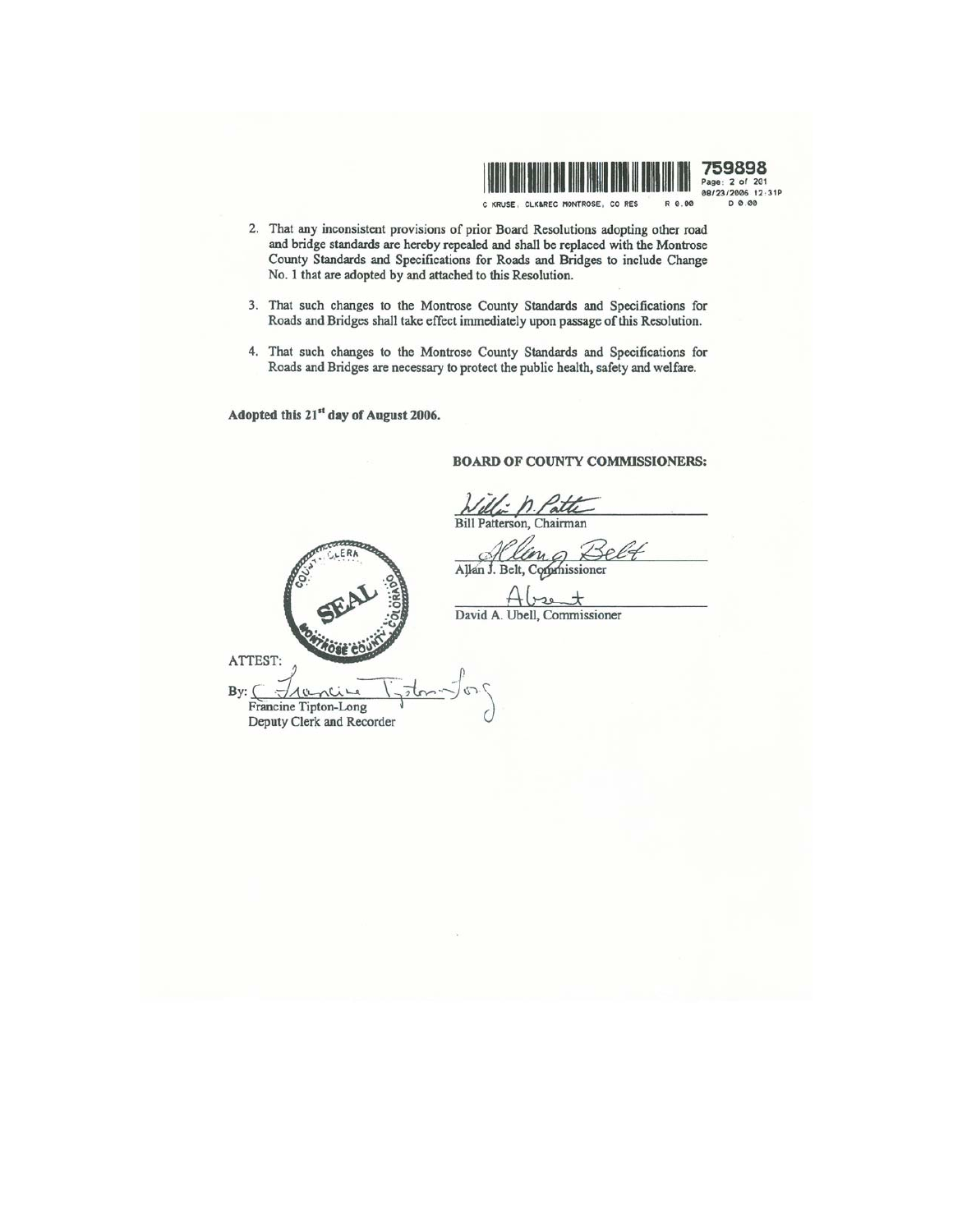## **Table of Contents**

| <b>Section 1.01</b> |  |
|---------------------|--|
| <b>Section 1.02</b> |  |
| <b>Section 1.03</b> |  |
| <b>Section 1.04</b> |  |
| <b>Section 1.05</b> |  |
| <b>Section 1.06</b> |  |
| <b>Section 1.07</b> |  |
| <b>Section 1.08</b> |  |
| <b>Section 1.09</b> |  |
| Section 1.10        |  |
|                     |  |
| <b>Section 2.01</b> |  |
| <b>Section 2.02</b> |  |
|                     |  |
| <b>Section 3.01</b> |  |
| $A_{-}$             |  |
| B.                  |  |
|                     |  |
| C.                  |  |
| D.                  |  |
| Е.                  |  |
| F.                  |  |
| G.                  |  |
| $H_{\cdot}$         |  |
| <b>Section 3.02</b> |  |
| $A_{-}$             |  |
| B <sub>1</sub>      |  |
| C.                  |  |
| D.                  |  |
| Е.                  |  |
| F.                  |  |
| G.                  |  |
| Н.<br>I.            |  |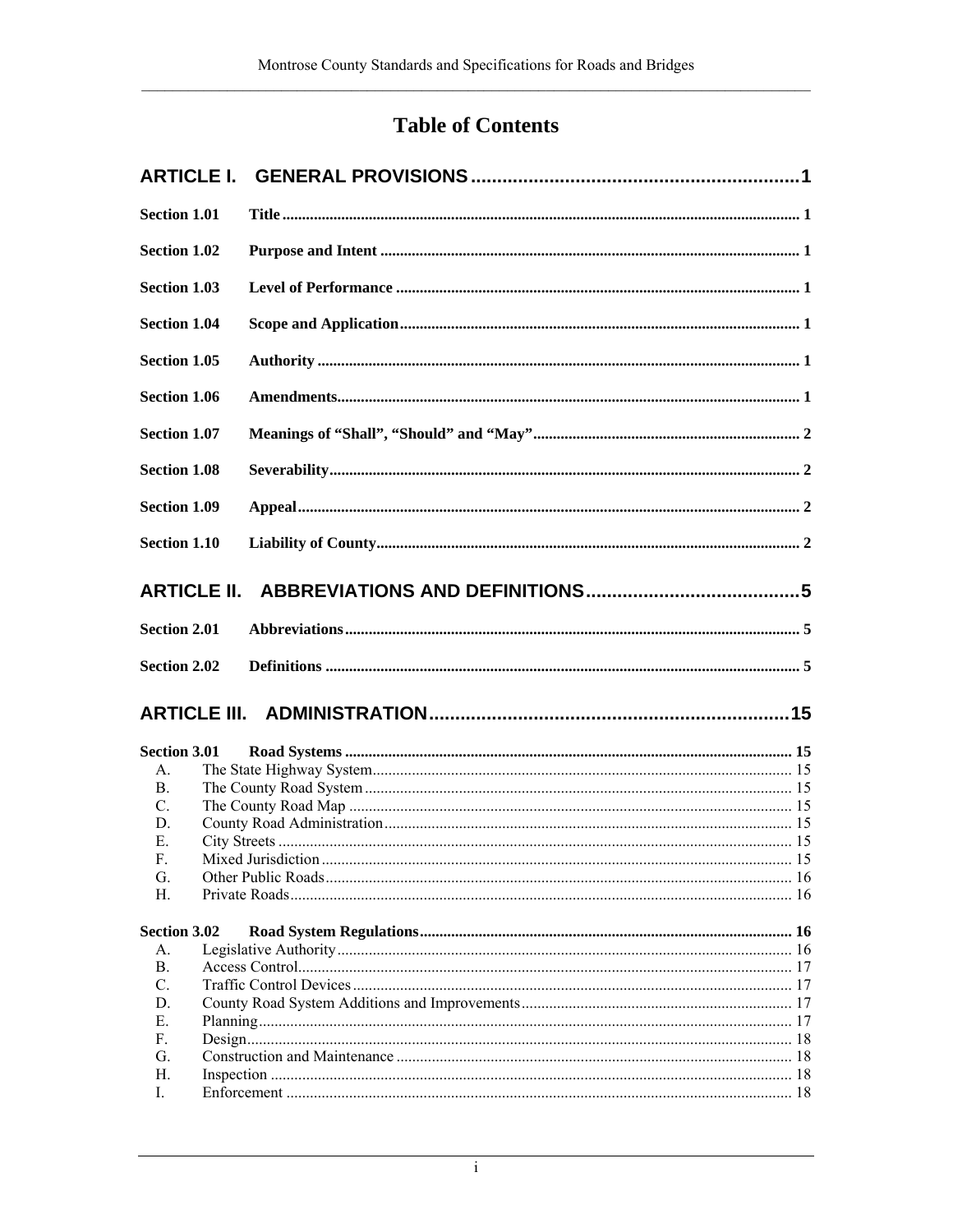| <b>Section 3.03</b> |  |
|---------------------|--|
| $A_{\cdot}$         |  |
| B.                  |  |
| C.                  |  |
|                     |  |
| <b>Section 3.04</b> |  |
| $A_{-}$             |  |
| <b>B.</b>           |  |
|                     |  |
| Section 3.05        |  |
| <b>Section 3.06</b> |  |
| Section 3.07        |  |
| A <sub>1</sub>      |  |
|                     |  |
| B.                  |  |
|                     |  |
| <b>Section 3.08</b> |  |
|                     |  |
|                     |  |
|                     |  |
| <b>Section 4.01</b> |  |
|                     |  |
| <b>Section 4.02</b> |  |
|                     |  |
| <b>Section 4.03</b> |  |
| A <sub>1</sub>      |  |
| B.                  |  |
|                     |  |
| <b>Section 4.04</b> |  |
| $A_{-}$             |  |
| B <sub>1</sub>      |  |
|                     |  |
| C.                  |  |
| D.                  |  |
| Е.                  |  |
|                     |  |
| <b>Section 4.05</b> |  |
|                     |  |
| <b>Section 4.06</b> |  |
|                     |  |
| <b>Section 4.07</b> |  |
| <b>Section 4.08</b> |  |
|                     |  |
| <b>Section 4.09</b> |  |
|                     |  |
| <b>Section 4.10</b> |  |
|                     |  |
| <b>Section 4.11</b> |  |
|                     |  |
| <b>Section 4.12</b> |  |
|                     |  |
| <b>Section 4.13</b> |  |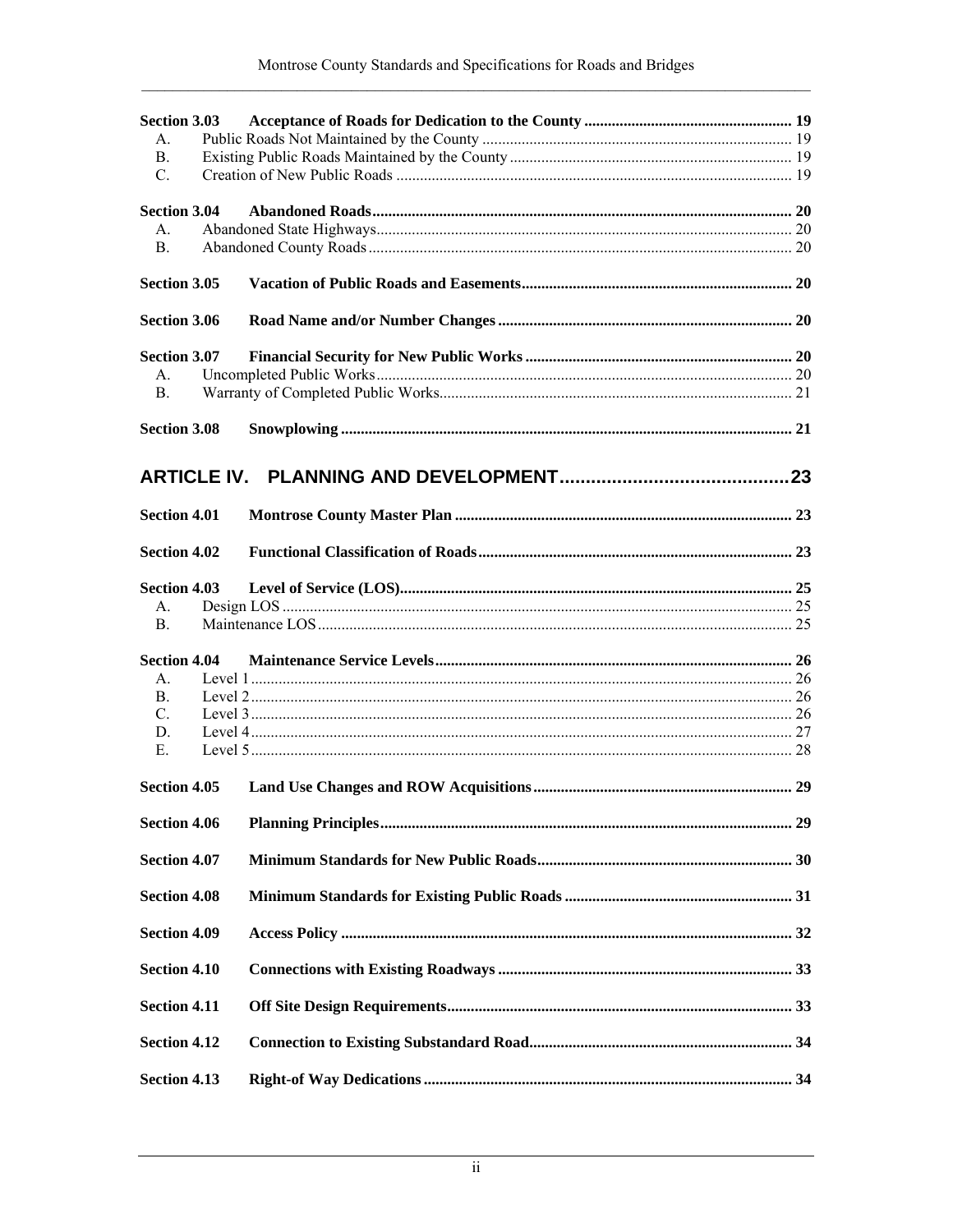| <b>Section 5.01</b> |  |
|---------------------|--|
| <b>Section 5.02</b> |  |
| Section 5.03        |  |
| <b>Section 5.04</b> |  |
| Section 5.05        |  |
| Section 5.06        |  |
| Section 5.07        |  |
| <b>Section 5.08</b> |  |
| Section 5.09        |  |
| Section 5.10        |  |
| <b>Section 5.11</b> |  |
| <b>Section 5.12</b> |  |
| <b>Section 5.13</b> |  |
| <b>Section 5.14</b> |  |
| Section 5.15        |  |
| $A_{\cdot}$         |  |
| B.                  |  |
| C.                  |  |
| <b>Section 5.16</b> |  |
| Section 5.17        |  |
| <b>Section 5.18</b> |  |
| Section 5.19        |  |
| A <sub>1</sub>      |  |
| B <sub>1</sub>      |  |
| <b>Section 5.20</b> |  |
| $A_{\cdot}$         |  |
| <b>B.</b>           |  |
| <b>Section 5.21</b> |  |
| A.                  |  |
| B.                  |  |
| <b>Section 5.22</b> |  |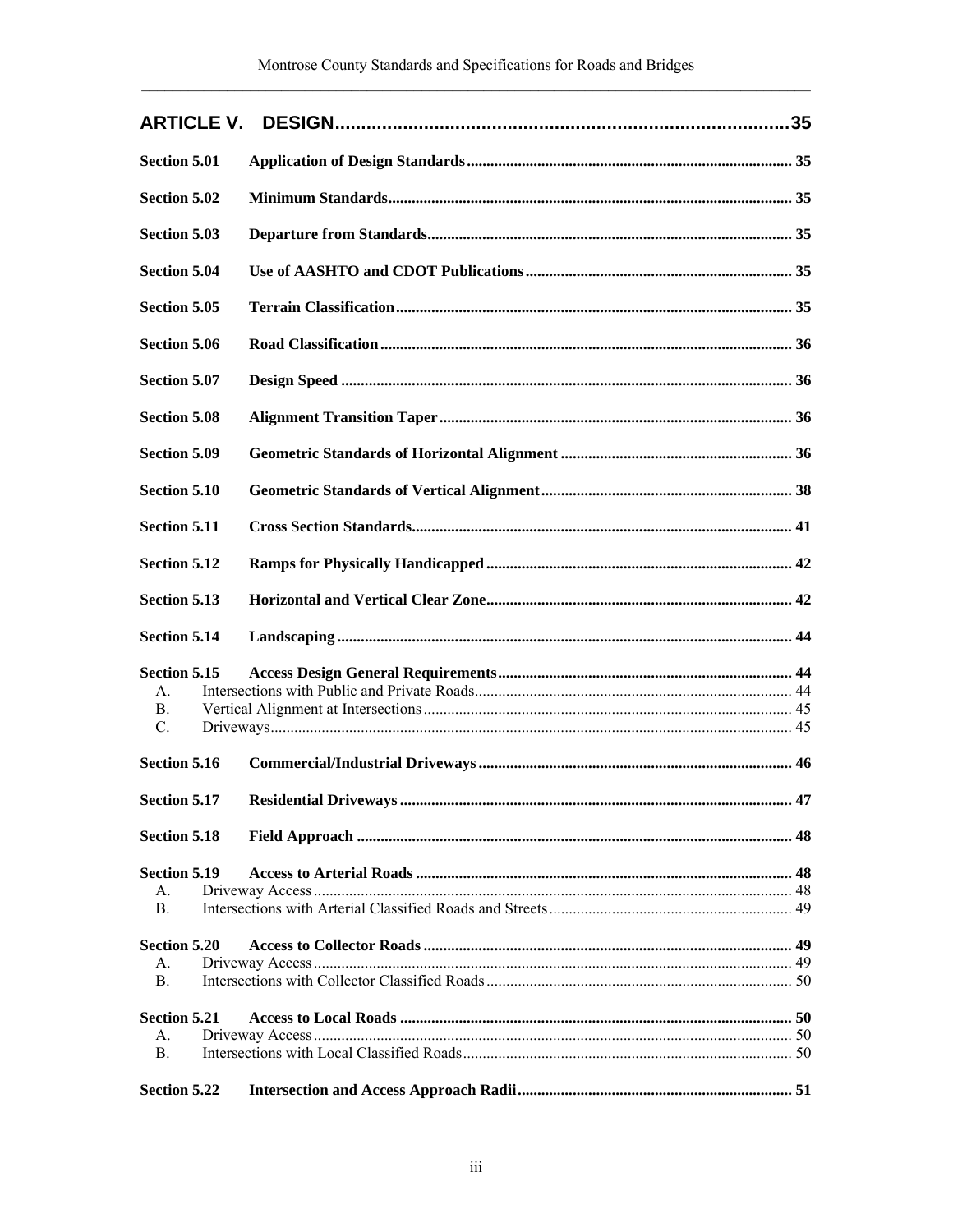| Section 5.23        |                                                                        |  |
|---------------------|------------------------------------------------------------------------|--|
| $A_{\cdot}$         |                                                                        |  |
| B <sub>1</sub>      |                                                                        |  |
| C.                  |                                                                        |  |
| <b>Section 5.24</b> |                                                                        |  |
|                     |                                                                        |  |
| A <sub>1</sub>      |                                                                        |  |
| B <sub>1</sub>      |                                                                        |  |
| $\mathbf{C}$ .      |                                                                        |  |
| D.                  |                                                                        |  |
| <b>Section 5.25</b> |                                                                        |  |
| <b>Section 5.26</b> |                                                                        |  |
| <b>Section 5.27</b> |                                                                        |  |
| <b>Section 5.28</b> |                                                                        |  |
| <b>Section 5.29</b> |                                                                        |  |
| <b>Section 5.30</b> |                                                                        |  |
| <b>Section 5.31</b> |                                                                        |  |
| <b>Section 5.32</b> |                                                                        |  |
| <b>Section 5.33</b> |                                                                        |  |
| <b>Section 5.34</b> |                                                                        |  |
| Section 5.35        |                                                                        |  |
| А.                  |                                                                        |  |
| B.                  |                                                                        |  |
| C.                  |                                                                        |  |
|                     |                                                                        |  |
| <b>Section 5.36</b> | Drainage and Irrigation Structures within County Road Right of Way  64 |  |
|                     |                                                                        |  |
| <b>Section 5.38</b> |                                                                        |  |
| Section 5.39        |                                                                        |  |
| А.                  |                                                                        |  |
| <b>B.</b>           |                                                                        |  |
| $C$ .               |                                                                        |  |
|                     |                                                                        |  |
| <b>Section 5.40</b> |                                                                        |  |
| <b>Section 5.41</b> |                                                                        |  |
| <b>Section 5.42</b> |                                                                        |  |
| <b>Section 5.43</b> |                                                                        |  |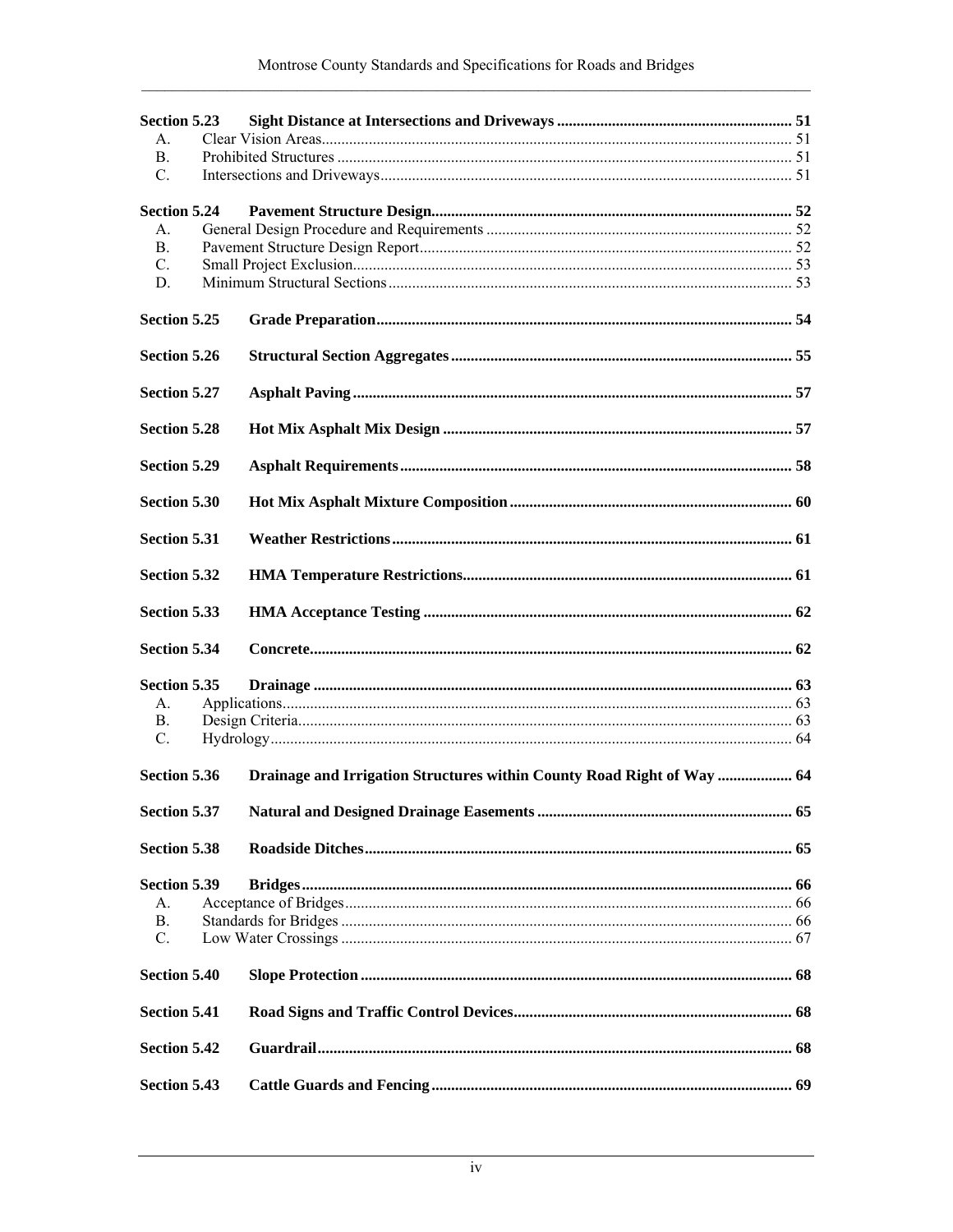| <b>Section 5.44</b> |  |
|---------------------|--|
| <b>Section 5.45</b> |  |
| <b>ARTICLE VI.</b>  |  |
| Section 6.01        |  |
| Section 6.02        |  |
| Section 6.03        |  |
| <b>Section 6.04</b> |  |
| Section 6.05        |  |
| Section 6.06        |  |
| Section 6.07        |  |
| Section 6.08        |  |
| Section 6.09        |  |
| Section 6.10        |  |
| Section 6.11        |  |
| Section 6.12        |  |
| Section 6.13        |  |
| Section 6.14        |  |
| Section 6.15        |  |
| Section 6.16        |  |
| Section 6.17        |  |
| <b>Section 6.18</b> |  |
| Section 6.19        |  |
| Section 6.20        |  |
| Section 6.21        |  |
| Section 6.22        |  |
| Section 6.23        |  |
| Section 6.24        |  |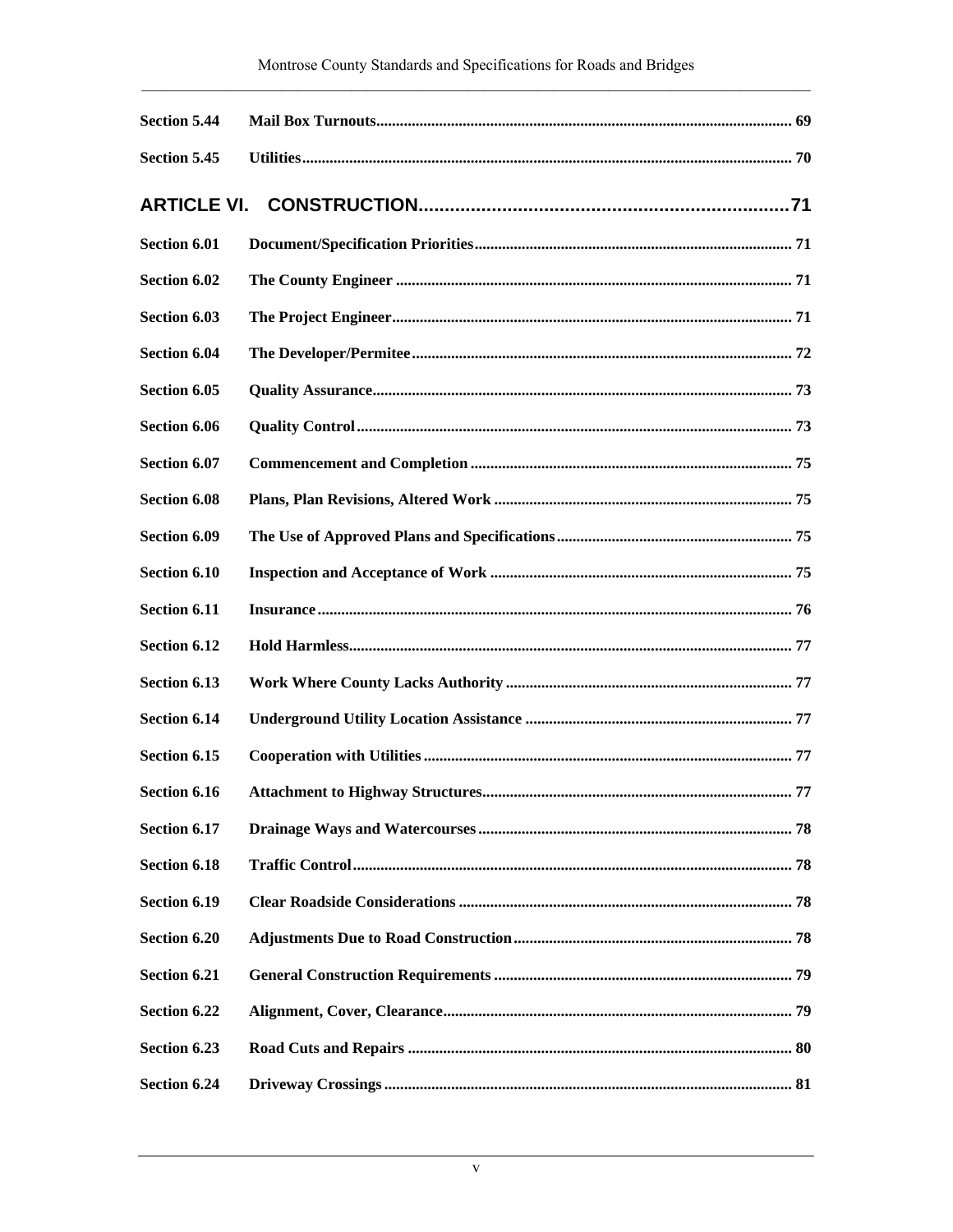| Section 6.25        |                                                                            |    |
|---------------------|----------------------------------------------------------------------------|----|
| Section 6.26        |                                                                            |    |
| Section 6.27        |                                                                            |    |
| <b>Section 6.28</b> |                                                                            |    |
| Section 6.29        |                                                                            |    |
| Section 6.30        |                                                                            |    |
| Section 6.31        |                                                                            |    |
| Section 6.32        |                                                                            |    |
|                     |                                                                            |    |
| <b>Section 7.01</b> |                                                                            |    |
| <b>Section 7.02</b> |                                                                            |    |
| $A_{-}$             |                                                                            |    |
| B.                  |                                                                            |    |
| C.                  |                                                                            |    |
| D.                  |                                                                            |    |
| Е.                  |                                                                            |    |
| F.                  |                                                                            |    |
| G.                  |                                                                            |    |
| Н.                  |                                                                            |    |
| L                   |                                                                            |    |
| J.                  |                                                                            |    |
|                     |                                                                            |    |
| <b>Section 8.01</b> |                                                                            |    |
| <b>Section 8.02</b> |                                                                            | 95 |
| <b>Section 8.03</b> |                                                                            |    |
| <b>Section 8.04</b> | Right of Way Use Permit (Non-Invasive Maintenance of Existing Facilities - |    |
| <b>Section 8.05</b> |                                                                            |    |
| <b>Section 8.06</b> |                                                                            |    |
| А.                  |                                                                            |    |
| B.                  |                                                                            |    |
|                     |                                                                            |    |
| Section 8.07        |                                                                            |    |
| <b>Section 8.08</b> | Suspension or Revocation of Permits and/or Project Authorization  97       |    |
| <b>Section 8.09</b> |                                                                            |    |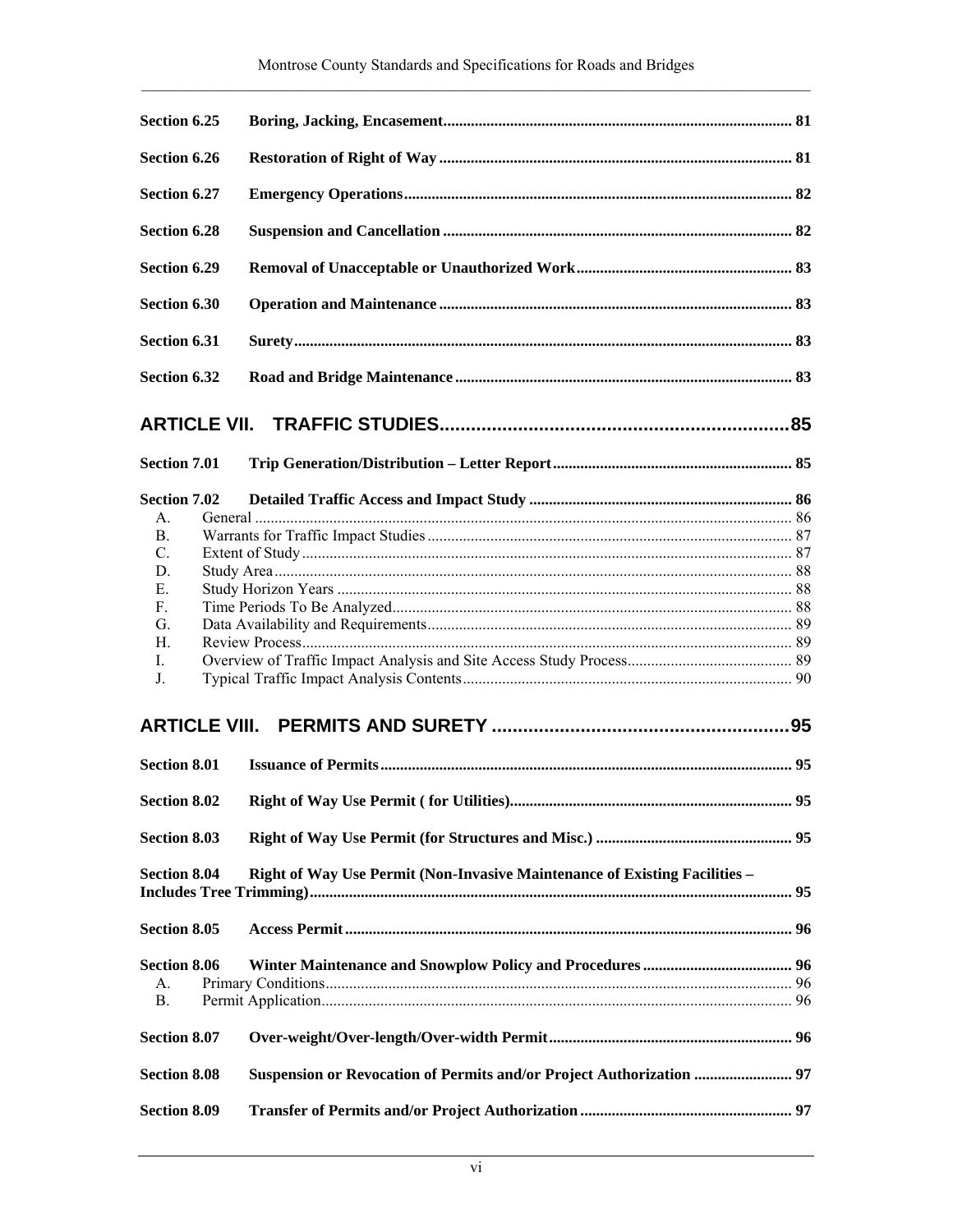- **APPENDIX A Right of Way Use Permit Application and Construction Standards**
- **APPENDIX B Access Permit**
- **APPENDIX C Winter Maintenance and Snowplow Policy and Procedures**
- **APPENDIX D Miscellaneous Permits and Programs**
- **APPENDIX E Standard Road Sections**
- **APPENDIX F Miscellaneous Standards**
- **APPENDIX G Vacations**
- **APPENDIX H Fees**
- **APPENDIX I Maps**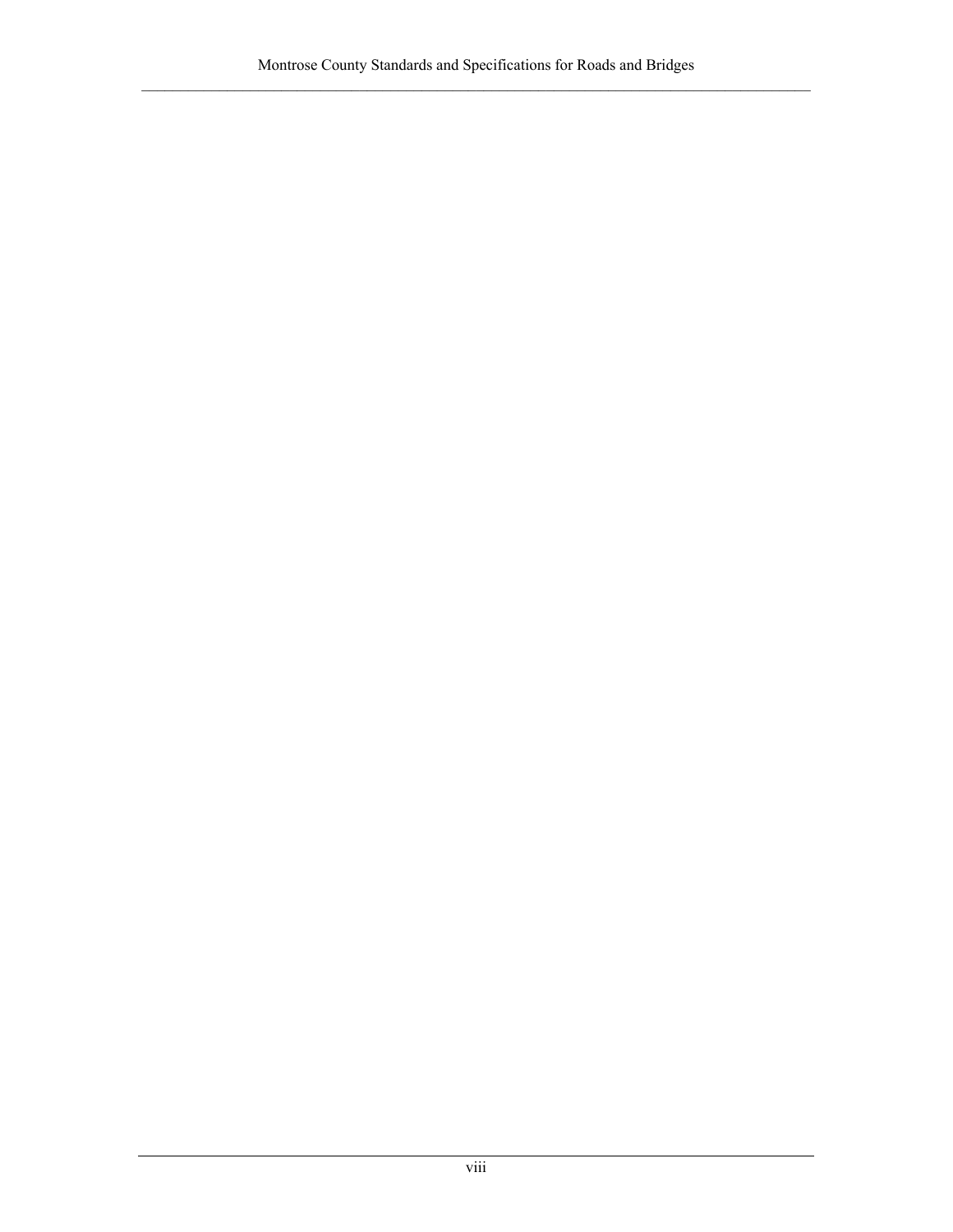## <span id="page-12-0"></span>**Article I. GENERAL PROVISIONS**

## **Section 1.01 Title**

This document may be cited as the Montrose County Standards and Specifications for Roads and Bridges or Road and Bridge Regulations.

## **Section 1.02 Purpose and Intent**

The general purpose of this document is to provide for the uniform planning, design and construction of new roadways and related facilities, and improvements to existing roadways and related facilities, and further, to provide for the administration of the Montrose County Road System in a manner consistent with applicable federal, state and local statutes, ordinances and regulations. The intent of this document is to provide for a minimum acceptable level of performance to be protective of the public health, safety and welfare and for compliance with pertinent Federal, State and County regulations.

## **Section 1.03 Level of Performance**

This document defines minimum standards for planning, design and construction for roads and bridges in the County. If and only if it can be shown to the satisfaction of the Engineer that an alternate plan, design or construction will provide an outcome equal to or better than the required design, material, or procedure, then such alternate may be approved by the Board. Plans and specifications shall be submitted to the Engineer for review and approval. Such alternate plans and specifications shall be prepared, signed, sealed and dated by a Registered Professional Engineer.

## **Section 1.04 Scope and Application**

This document applies to all roads and bridges which are subject to County jurisdiction, and applies to construction of new roads and bridges, and improvements to existing roads and bridges. Single Family Residential driveways and agricultural roads are exempt from this document except that the former require driveway access permits as set forth herein. Access roads serving large tract projects in which lot sizes are thirty-five (35) acres or more shall conform to the minimum standards established in this document in order to be protective of the public health, safety and welfare and specifically to provide adequate access for emergency services. Section 30-28-110(3) et.seq., C.R.S. Such roads shall be reviewed and approved by the Board of County Commissioners prior to recording.

## **Section 1.05 Authority**

Montrose County is authorized by state statute to plan, design, construct and administer road facilities by virtue of Sections 43-2-201, 43-2-114 et. seq. (highways); 30-28-11 (zoning plans) and 30-28-133 (subdivision regulations) of the Colorado Revised Statutes (C.R.S.), as amended.

#### **Section 1.06 Amendments**

These Regulations may be amended by Resolution of the Board at any regularly scheduled Board Meeting.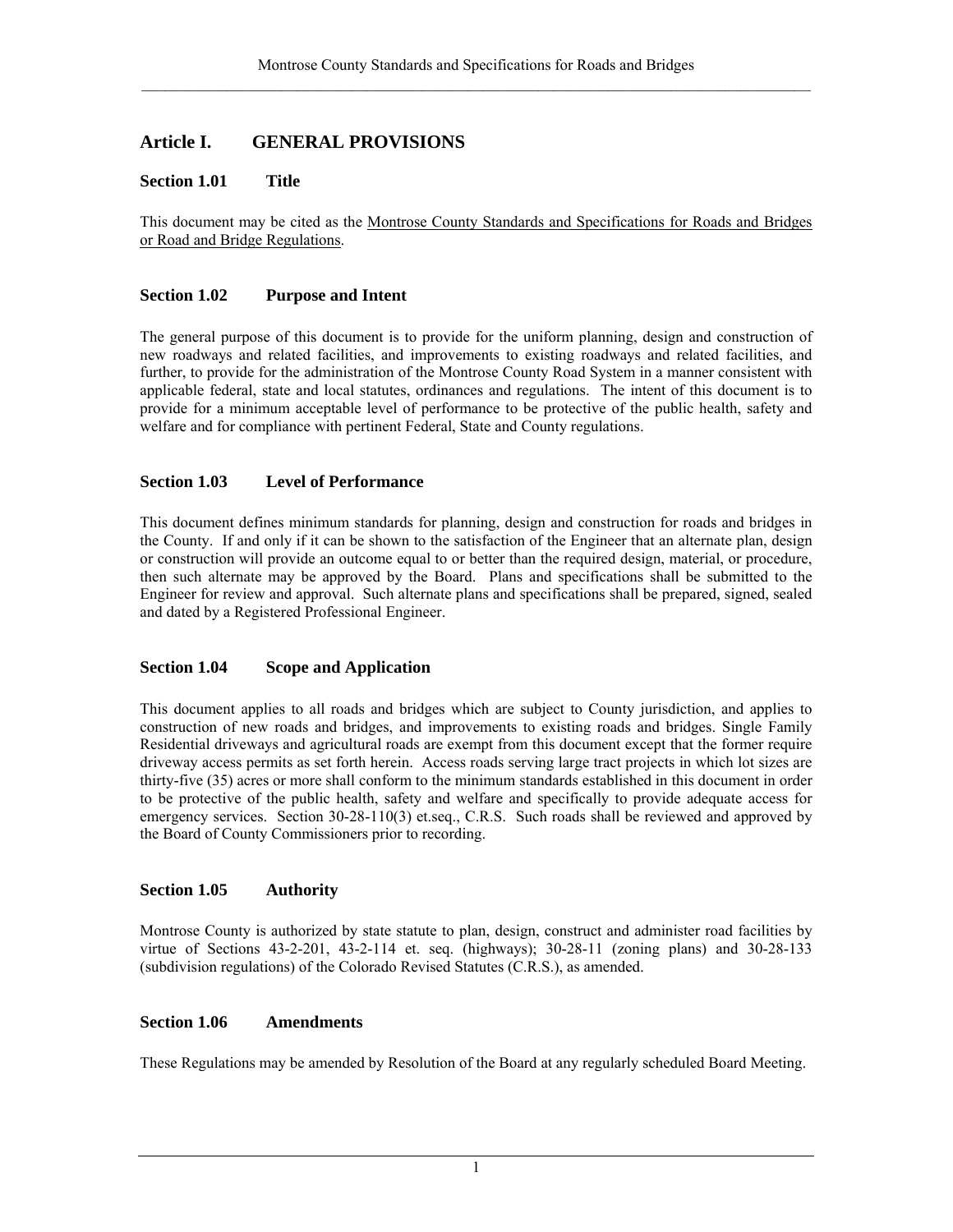## <span id="page-13-0"></span>**Section 1.07 Meanings of "Shall", "Should" and "May"**

The language set forth in the text of these Regulations shall be interpreted in accordance with the following rules of construction:

## **SHALL**:

A mandatory condition. Where certain requirements are described with the "shall" stipulation, it is mandatory that these requirements be met.

### **SHOULD**:

An advisory condition. Where the word "should' is used, it is considered to be advisable usage, recommended but not mandatory.

## **MAY**:

A permissive condition. No requirement for any part of any article is intended.

## **Section 1.08 Severability**

If any section, clause, provision, or portion of this document should be found to be unconstitutional or otherwise invalid by a court of competent jurisdiction, the remainder of these Regulations will not be affected thereby and is hereby declared to be necessary for the purposes set forth in Section 1.02 of this document. Nor will such a finding affect the validity of any permit previously issued, financial security previously accepted, or action previously taken by the County, except as specifically adjudicated by the court.

## **Section 1.09 Appeal**

Any person, applicant and/or permittee aggrieved by a decision of the Engineer made pursuant to the provisions of these Regulations may appeal such decision in writing within ten (10) days of said decision, to the Board of County Commissioners. The written decision of the Board shall be deemed final action for purposes of initiating court action.

## **Section 1.10 Liability of County**

These Regulations shall not be construed as imposing upon the County or any official or employee of the County any liability or responsibility for damages to any person injured or property damaged by reason of the performance of any work within the public way, or under a permit issued pursuant to these Regulations. Neither shall the County or any official or employee there of be deemed to have assumed any such liability or responsibility by reasons of random inspections discussed here under, the issuance of any permit, or the approval or disapproval of any work.

These Regulations shall not be construed as imposing upon the County or any official or employee of the county, any liability or responsibility for damages to persons or property resulting from any inspection a herein provided or resulting from any failure to so inspect; or resulting from the issuance, suspension, or denial of a permit authorized hereunder; or resulting from the approval or disapproval of any work under these Regulations or a permit issued in accordance therewith; or resulting from the institution of court action as hereinabove set forth or the forbearance by the Board to so proceed.

Any County official, employee, or agent charged with the administration, supervision and enforcement of these Regulations, acting in good faith an without malice on behalf of said County in the discharge of his official duties, shall not thereby render himself personally liable for any damages which may accrue to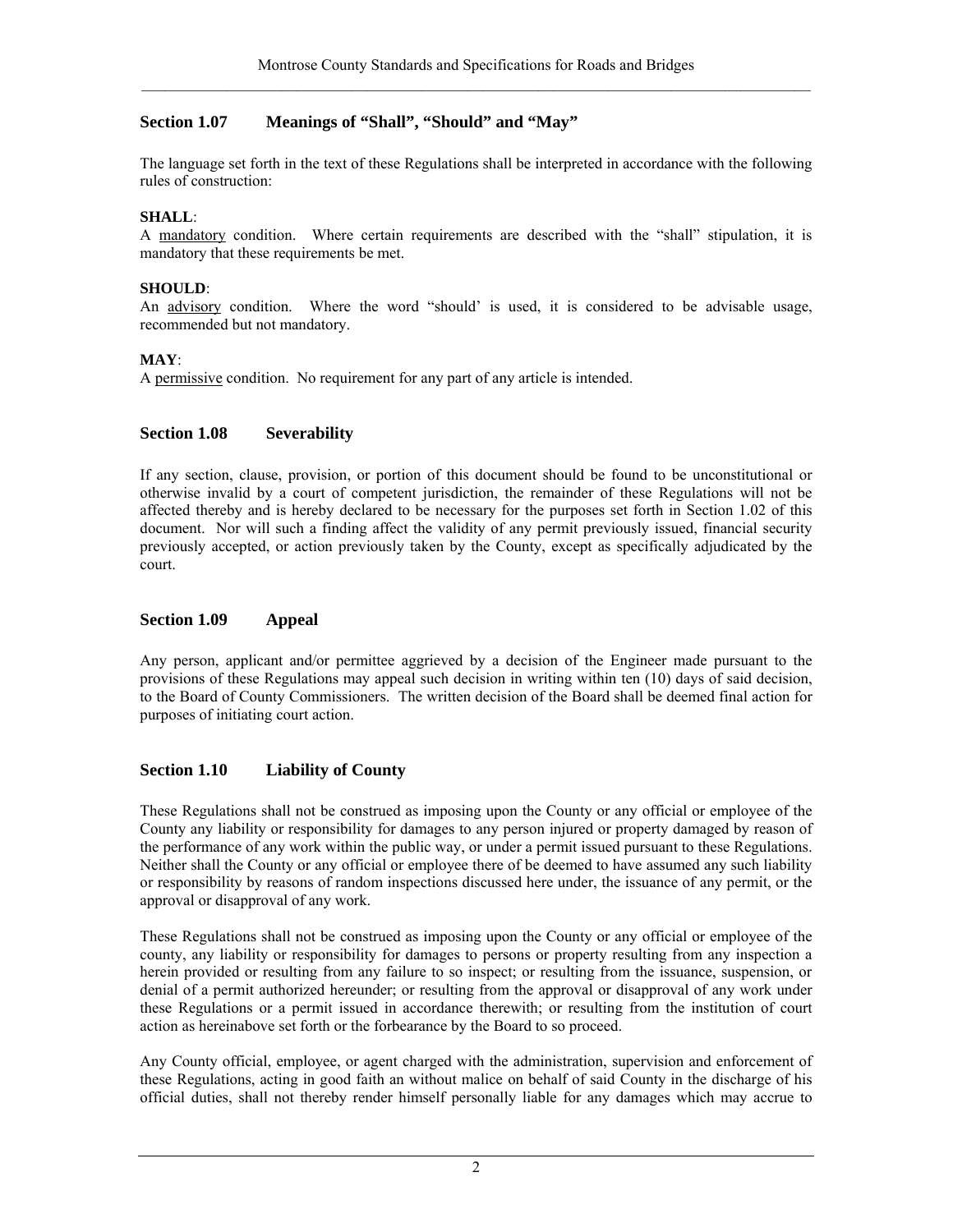persons or property resulting from any such act or omission committed in the discharge of such duties. Any suite or proceeding instituted against such official or employee, stemming from any act or omission performed by him in the enforcement or attempted enforcement of any provision of these Regulations shall be defended by the legal officers of the County until final termination of the proceedings.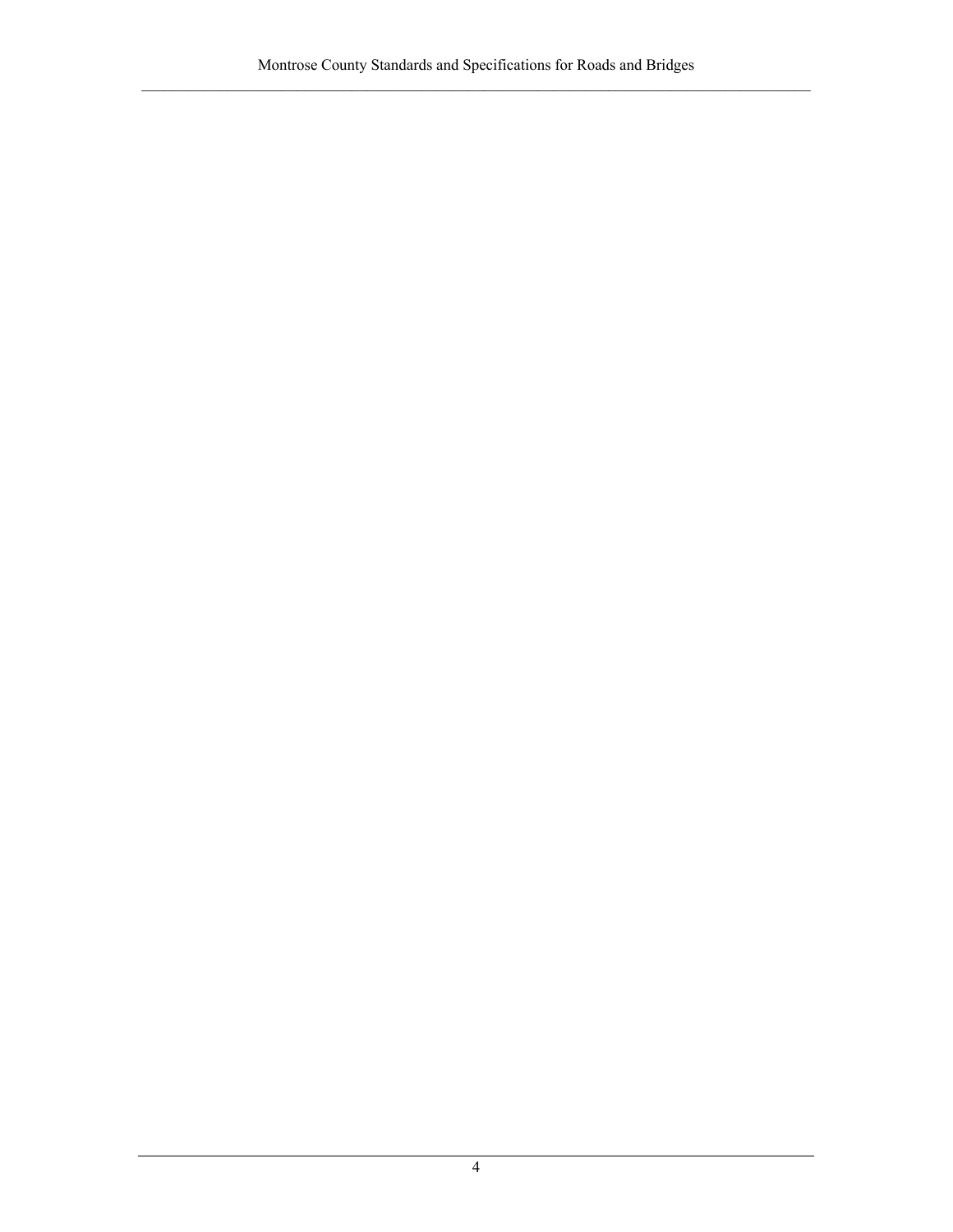## <span id="page-16-0"></span>**Article II. ABBREVIATIONS AND DEFINITIONS**

| <b>Section 2.01</b> | <b>Abbreviations</b>                                                |
|---------------------|---------------------------------------------------------------------|
| <b>AASHTO:</b>      | American Association of State Highway and Transportation Officials. |
| ACI:                | American Concrete Institute                                         |
| $ADA$ :             | Americans with Disabilities Act                                     |
| $ADT$ :             | Average Daily Traffic                                               |
| <b>ASTM:</b>        | American Society for Testing and Materials                          |
| <b>CDOT:</b>        | Colorado Department of Transportation                               |
| CSP:                | Corrugated Steel Pipe                                               |
| <b>FHWA:</b>        | Federal Highway Administration                                      |
| HMA:                | Hot Mix Asphalt                                                     |
| HUTF:               | Highway Users Tax Fund                                              |
| ITE:                | Institute of Transportation Engineers                               |
| <b>MUTCD:</b>       | Manual on Uniform Traffic Control Devices                           |
| <b>NRCS:</b>        | Natural Resources Conservation Service (a.k.a. SCS)                 |
| SCS:                | Soil Conservation Service                                           |
|                     |                                                                     |

## **Section 2.02 Definitions**

The following words and terms, wherever they occur in these Regulations shall be construed as herein defined. Words and terms that occur in these Regulations, but that are not defined herein shall be construed as defined in Webster's New Collegiate Dictionary published by Merriam-Webster, Eleventh Edition.

## **ACCESS PERMIT** –

A permit issued by the County, authorizing the connection of a road, street or driveway to an existing County road.

## **AGRICULTURAL ROAD** –

Any road whose primary use is to serve an agricultural operation and is not a public road.

## **ARTERIAL ROAD** –

A primary roadway for which the principal objective is moving goods and services and the collection of traffic from or providing access to lower classified roadways in Montrose County. Major arterials are the principal State Highways and minor arterials are the principal County roads (i.e., LaSalle Rd, Chipeta Rd., etc). These roads typically carry the highest traffic volumes.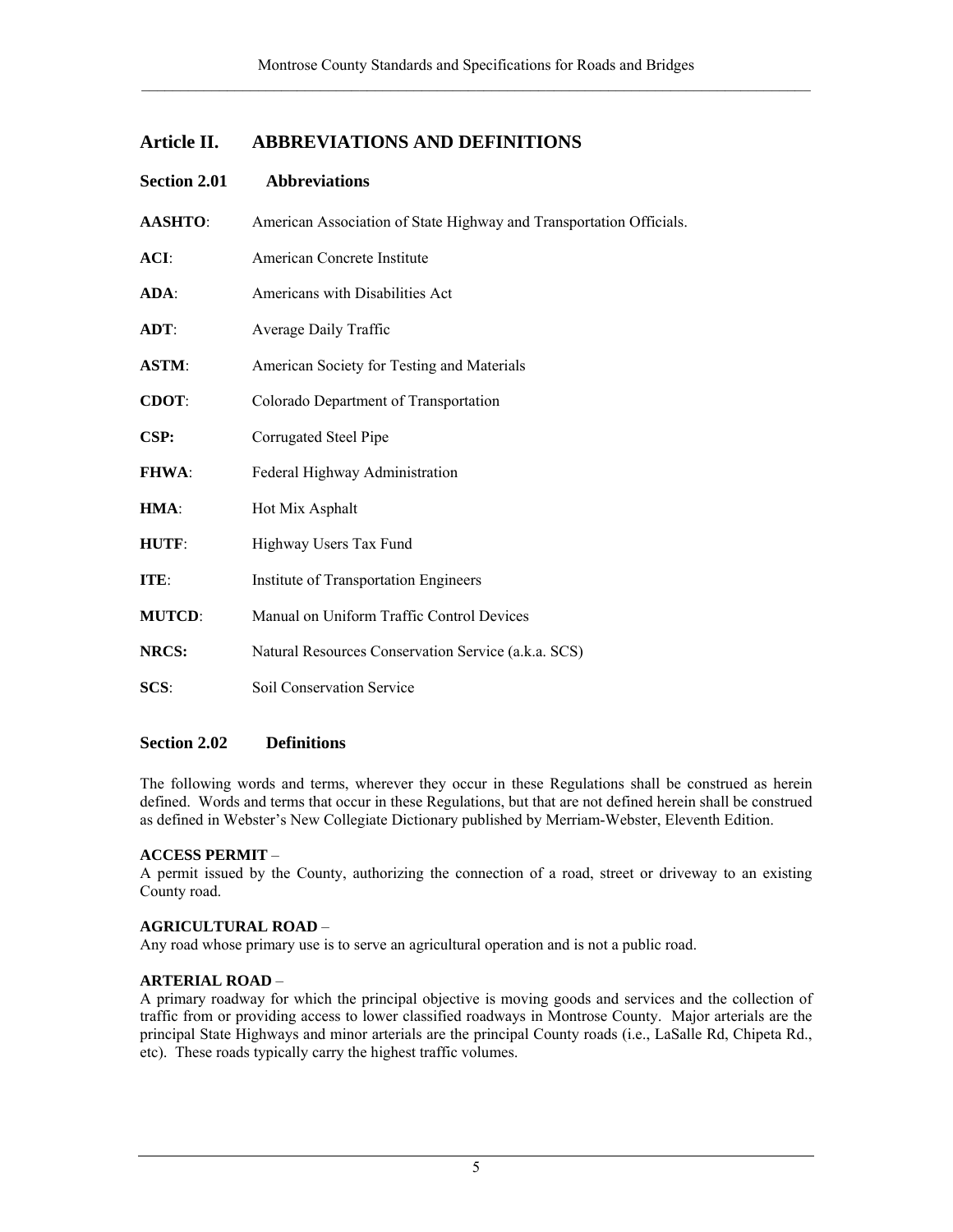## **AVERAGE DAILY TRAFFIC** –

The average number of vehicles using a given street/road in a 24 hr. period calculated as the total number of vehicles during a defined period, divided by the number of days in that period. Normally the period is one (1) week (seven (7) consecutive days). The term is commonly abbreviated as ADT.

## **AXLE LOAD** –

The total load transmitted by all wheels on a single axle extending across the full width of the vehicle. Tandem axles forty inches (40") or less apart shall be considered as a single axle.

## **BACKFILL** –

Material used to replace, or the act of replacing, material removed during construction; also may denote material placed, or the act of placing, material adjacent to structures.

## **BARRIER** –

Any thing or device which can restrain or obstruct the movement of vehicles.

## **BASE COURSE** –

A layer of specified gravel or crushed stone of designated thickness placed on a subbase or a subgrade to support the surface course.

#### **BOARD** –

The Board of County Commissioners of Montrose County.

#### **BRIDGE** –

A structure, including supports, erected over a depression or an obstruction, such as water, highway or railway and having a track or passageway for carrying traffic or other moving loads, and having an overall clear span greater than ten feet (10').

### **CBR – THE CALIFORNIA BEARING RATIO (AASHTO T 193) –**

A test to determine the bearing capacity of soils and aggregates when a representative sample is compacted in the laboratory at optimum moisture content to varying degrees of density.

## **CERTIFIED** –

To present in formal communication and attest as being true and/or as represented and/or as meeting a standard.

#### **CHANNELIZATION/CHANNELIZED** –

The separation or regulation of conflicting traffic movements into definite paths of travel by use of pavement markings, raised islands, or other suitable means to facilitate the safe and orderly movement of traffic, both vehicular and pedestrian.

#### **CITY STREET** –

Roads that are within the boundaries of an incorporated municipality that are dedicated to the public and that are maintained by that municipality.

#### **COLLECTOR ROAD** –

Regional road that provides access to and collects traffic from other roads of lower functional class. Efficient movement of traffic is important and private access should be limited whenever practical. To maintain functional integrity, access control is utilized wherever practical, and on street parking is discouraged.

#### **COMMERCIAL DRIVEWAY** –

A private access (to a public road) serving commercial enterprise(s), which shall be designed and constructed to safely serve the type and volume of traffic the business(es) will generate.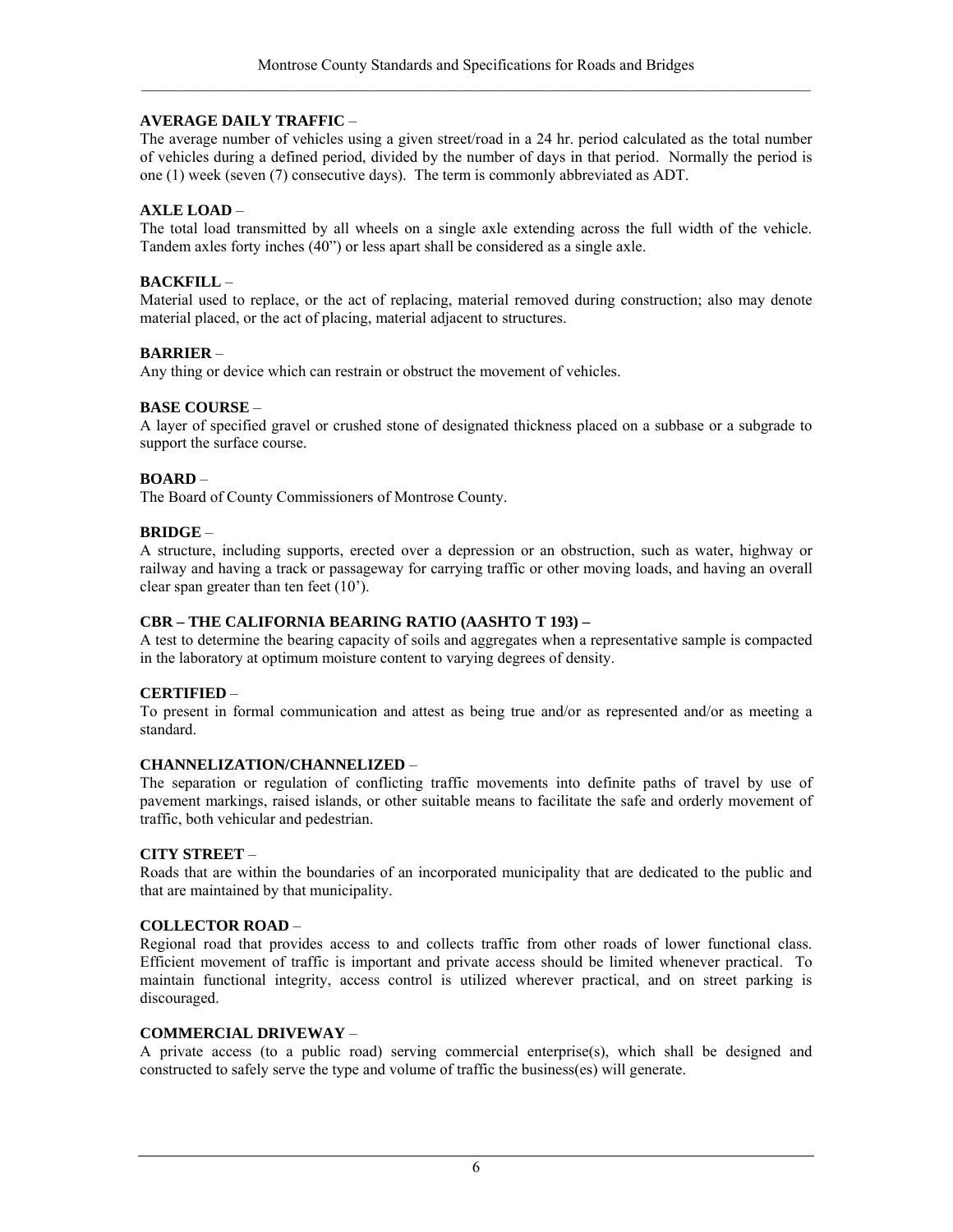## **COMMON SHARE RESIDENTIAL ACCESS –**

An authorized private access to a public road for which reciprocal easements establish a mutual right of use between independent landowners.

## **CONSISTENT** –

Free from variation or contradiction.

### **COUNTY** –

Montrose County.

## **COUNTY ROAD** –

For the purposes of these Regulations, a County road is a public road which has been deeded to or dedicated to and accepted by the County or a road which the county identifies as a County road by inclusion in the County Road System, either as a primary or secondary road (Section 43-2-108 et seq., C.R.S.). NOTE: Pursuant to Section 43-4-201 et seq., C.R.S., those roads included on the Highway Users Tax Fund (HUTF) and listed as funded roads are on the Primary Road System. Those roads included on the HUTF and listed as unfunded are on the Secondary Road System.

#### **CROSS SLOPE** –

The slope of a road perpendicular to the direction of travel, used to facilitate surface drainage.

## **CUL-DE-SAC –**

A local road open at one end only, and with special provisions for turning around.

#### **CULVERT** –

A drainage structure beneath a roadway.

## **DEDICATION** –

A grant by the Owner to the public through a public agency for a right to use land which involves a transfer of property rights and an acceptance of the dedicated property by the appropriate public agency.

## **DELINEATORS** –

Devices used to define the roadway, and used as an aid to alert drivers of hazardous conditions.

## **DEPARTMENT** –

The Montrose County Road and Bridge Department..

## **DESIGN PERIOD** –

The length of time during which a road or structure is intended to accommodate anticipated traffic under prevailing conditions without major repair. Local roads in Montrose County shall be designed with a service life of at least twenty (20) years. Collector and arterial roads shall be designed for a service life of twenty-five (25) to thirty (30) years. Bridges shall be designed for a service life of at least fifty (50) years.

#### **DEVELOPER –**

Any person who shall participate as Owner, Promoter, Developer, Contractor, Applicant or Permittee in the planning, platting, development or promotion of a subdivision, planned development, exemption, division of property or project within the Right of Way. Any or all of the above shall be acceptable points of contact for the purpose of implementation of these standards and specifications.

#### **DRAINAGE** –

Surface water runoff under existing conditions and the removal of surface water runoff from lands proposed for development utilizing pipes, channels, drains, grading, or other means to minimize erosion and sedimentation during and after construction or development and the prevention or alleviation of flooding.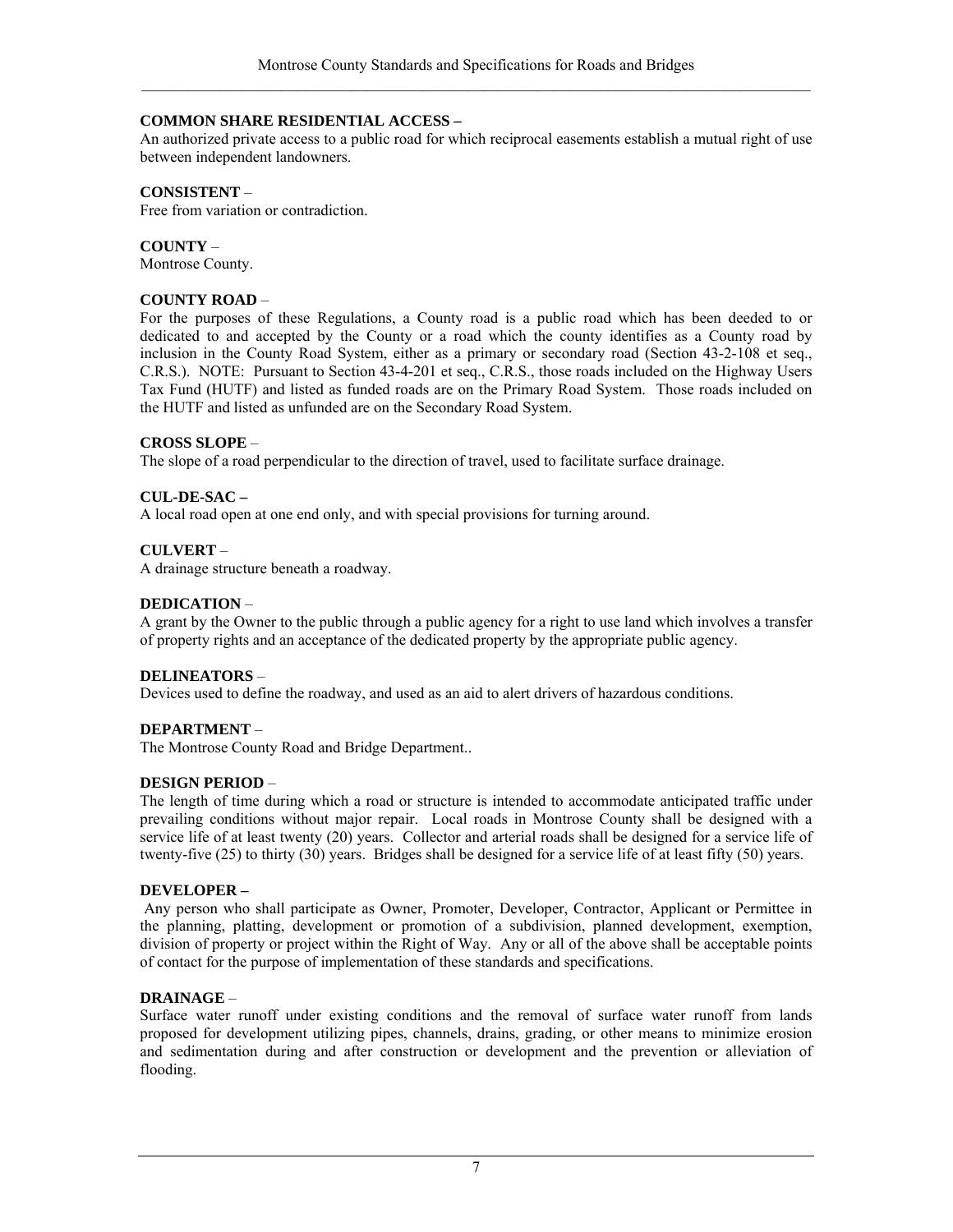## **DRIVEWAY** –

A private road that provides access to a public road. Driveway categories are as follows: Field Approach, Single Family Residential, Common Share Residential, Commercial and Industrial.

## **EASEMENT** –

A right of use over the property of another created by grant, reservation, agreement, prescription or necessary implication. It is either for the benefit of adjoining land ("appurtenant"), such as the right to cross A to get to B., or for the benefit of a specific individual ("in gross"), such as a public utility easement.

## **ENGINEER** –

The Montrose County Engineer or designee, which may include but not limited to, the County Road Supervisor, the County Road and Bridge Superintendent, or the Construction Inspector.

## **EROSION** –

The wearing away of land features by detachment and transporting of soil and rock particles by the action of water, wind, or other agents.

## **FEDERAL HIGHWAY** –

 A road that is within the County and dedicated to the public, has a U.S. highway number designation, and is maintained by CDOT.

#### **FEE SIMPLE –**

An estate in real property, by which the owner has the greatest power over the title which it is possible to have, being an absolute estate; an estate of inheritance belonging to the owner, that he may dispose of, trade, or will, as he chooses.

#### **FIELD APPROACH** –

A private driveway providing access to agricultural ground from a public road. A field approach shall be located, configured, and constructed to safely accommodate movement of agricultural equipment to and from a public road.

## **GEOMETRIC DESIGN** –

The arrangement of the visible elements of a road, such as alignment, grades, sight distances, widths, slopes, etc.

## **GRADE** –

The inclination of a roadway, usually expressed in terms of percent.

#### **GUARDRAIL** –

A fabricated roadway barrier intended to prevent vehicles from leaving a roadway, or intended to shield a roadside hazard.

## **HIGHWAY, STREET, OR ROAD** –

General terms denoting a public way for vehicular travel, including the entire area within the right-of-way.

## **HORIZONTAL ALIGNMENT** –

The plan of a roadway in the horizontal plane, utilizing interconnected tangents, curves and angle points.

## **HOT MIX ASPHALT –**

A bituminous aggregate mix used in surfacing roads (a.k.a. asphaltic concrete).

#### **HUTF – HIGHWAY USERS TAX FUND –**

As defined (Section 43-4-201 et. seq., C.R.S.) Monies collected as motor fuel tax and paid out by the state to aid in funding of the statewide transportation system including County roads.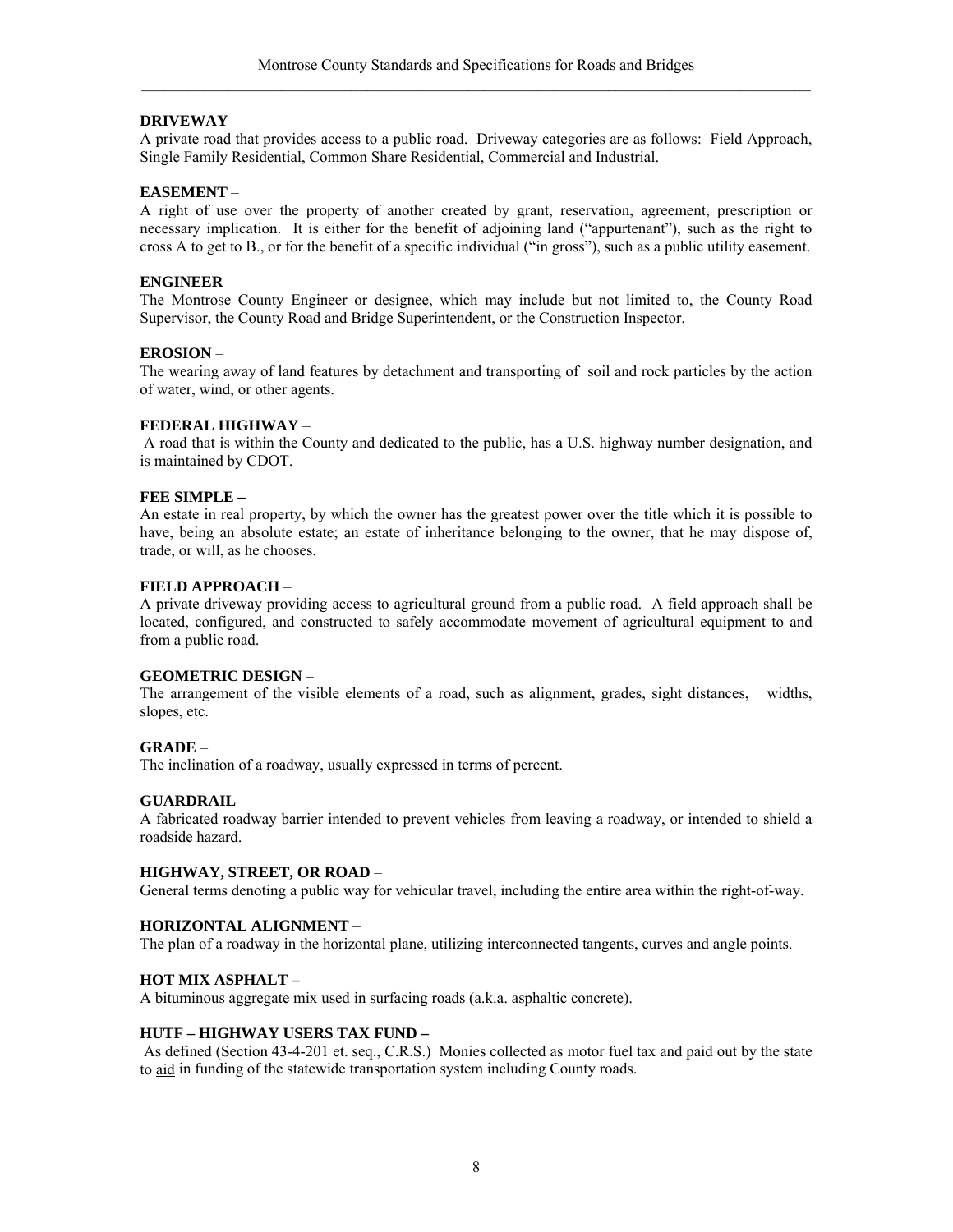## **HVEEM STABILIMETER** –

A laboratory device to measure the performance of soil, aggregate, or pavement being subjected to a vertical load. The results are used to design pavement structural sections to carry the expected traffic.

#### **INDUSTRIAL DRIVEWAY –**

A private access (to a public road)serving industrial enterprise(s), which shall be designed and constructed to safely serve the type and volume of traffic the business(es) will generate.

#### **INSPECTOR** –

The County Engineer or designee who closely and critically monitors and examines work being performed to ensure that said work conforms to relevant construction standards.

#### **INTERSECTION** –

The connection point of two or more roads, streets, or highways. Single family residential driveway or field approach is not considered an intersection for the purpose of these Regulations.

#### **LOCAL ROAD** –

A road designed to provide access to individual lots in a project containing lots of one (1) acre or more in size where on street parking is discouraged. Local roads intersect with other local roads, with collectors, and only where necessary, with arterials.

#### **LOCAL STREET –**

These are streets designed to provide access to individual lots in a project with lots less than one (1) acre in size, where on street parking is accommodated by wider street cross-section. Local streets intersect with other local roads, with collectors, and only where necessary, with arterials. To maintain the functional integrity of the collector and arterial road network and to create desirable neighborhoods, local streets are designed to connect to neighboring subdivisions, and to limit speeds. Private roads and/or easements serving 4 or more residential dwellings or generating more than 25 ADT shall be also considered a local street.

#### **LOW WATER CROSSING** –

A stream crossing that is subject to inundation and is only usable during dry periods or low water flows.

#### **MINIMUM COVER** –

The least amount of fill material over a culvert or other structure, either a designated or an actual amount.

#### **PASSING SIGHT DISTANCE** –

The minimum sight distance on highways that must be available to enable the driver of one vehicle to safely and comfortably pass another vehicle without interfering with the speed or passage of an oncoming vehicle traveling at the design speed, should it come into view after the overtaking maneuver is started.

#### **PAVEMENT** –

The asphalt or concrete surface of a road, street, or highway.

#### **PERMITTEE –**

The person who obtains a permit.

#### **PERSON –**

An individual, Partnership, Corporation, Association, Unincorporated Organization, Trust, joint venture, affiliated ownership or any other legal entity.

#### **PLANNED DEVELOPMENT –**

As defined in the Montrose County Subdivision Regulations.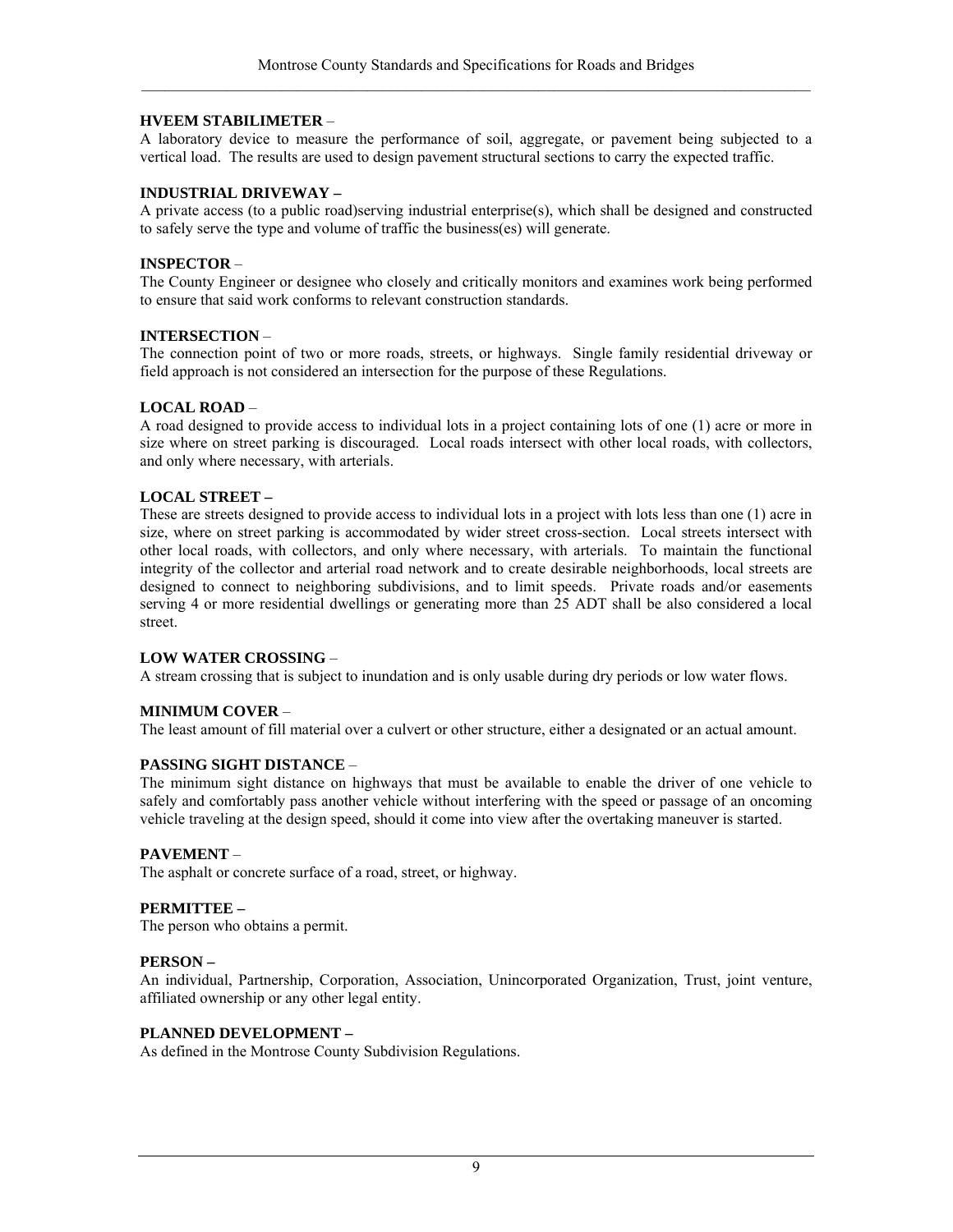#### **PRIMARY TRANSPORTATION SYSTEM –**

In accordance with (Section 43-2-109, C.R.S.), the County Primary Transportation System consists of those roads of greatest general importance as evidenced in the Montrose County Master Plan as those roads classified as Arterial, Collector, Local and Rural, and/or those roads placed upon the HUTF Roll as maintained and funded.

#### **PRIME COAT** –

A low viscosity liquid bituminous material applied to a gravel base prior to paving to stabilize the surface and promote adhesion between the base and the pavement.

#### **PRIMITIVE ROAD** –

Unimproved public roads managed by the County. Legal public access is provided, but the road is not physically maintained.

#### **PRIVATE ROAD** –

Any road that is not a public road.

#### **PROFESSIONAL ENGINEER (P.E.)** –

An engineer duly registered and licensed pursuant to Section 12-25-101 et. seq., C.R.S.

#### **PROFESSIONAL LAND SURVEYOR (PLS) –**

A land surveyor duly registered and licensed pursuant to Section 12-25-201 et. seq., C.R.S.

#### **PROJECT –**

The design, layout, planning and/or construction of any subdivision, planned development, exemption, division of property, or construction of any type within a public ROW or other off ROW activity that will intensify the usage of the public way including, but not limited to, oil and gas exploration/extraction and mineral excavation, mining and hauling over more than a thirty (30) day period..

#### **PROJECT ENGINEER** –

A Professional Engineer (P.E.) retained by the developer as the Engineer of Record being in direct responsible charge for the project design and construction quality assurance/quality control.

#### **PROOF ROLL** –

A load test of a subgrade or base course using and observing a loaded tandem axle truck carrying approximately 36,000 lbs. to 40,000 lbs. on the tandem axle. The progress of which fully covers the entire surface to demonstrate the stability and load bearing capacity of the section.

#### **PUBLIC ROAD** –

For the purposes of these Regulations, a public road is (a) a road dedicated to public use by a deed or other instrument, (b) a road that has been declared a public road by any court, (c) a road over private lands which has become public by adverse possession, (d) a road over the public domain made a public road by law, and (e) a toll road or portions thereof which may be purchased by the Board of County Commissioners of any County from the incorporators or charter holders thereof and opened to the public.

#### **QUALITY ASSURANCE (QA) –**

All actions taken to ensure that Policy, Standards and Procedures are adhered to and that finished products or services meet requirements. For Public Works construction, this predominately takes the form of Inspections, Review of QC Data, oversight and verification testing by the Project Engineer.

## **QUALITY CONTROL (QC) –**

The process whereby the quality control of raw materials, construction inspection and testing is used to prevent the undetected construction of a defective product. For public works construction this predominately takes the form of Owner/Developer initiated inspection and testing as construction progresses.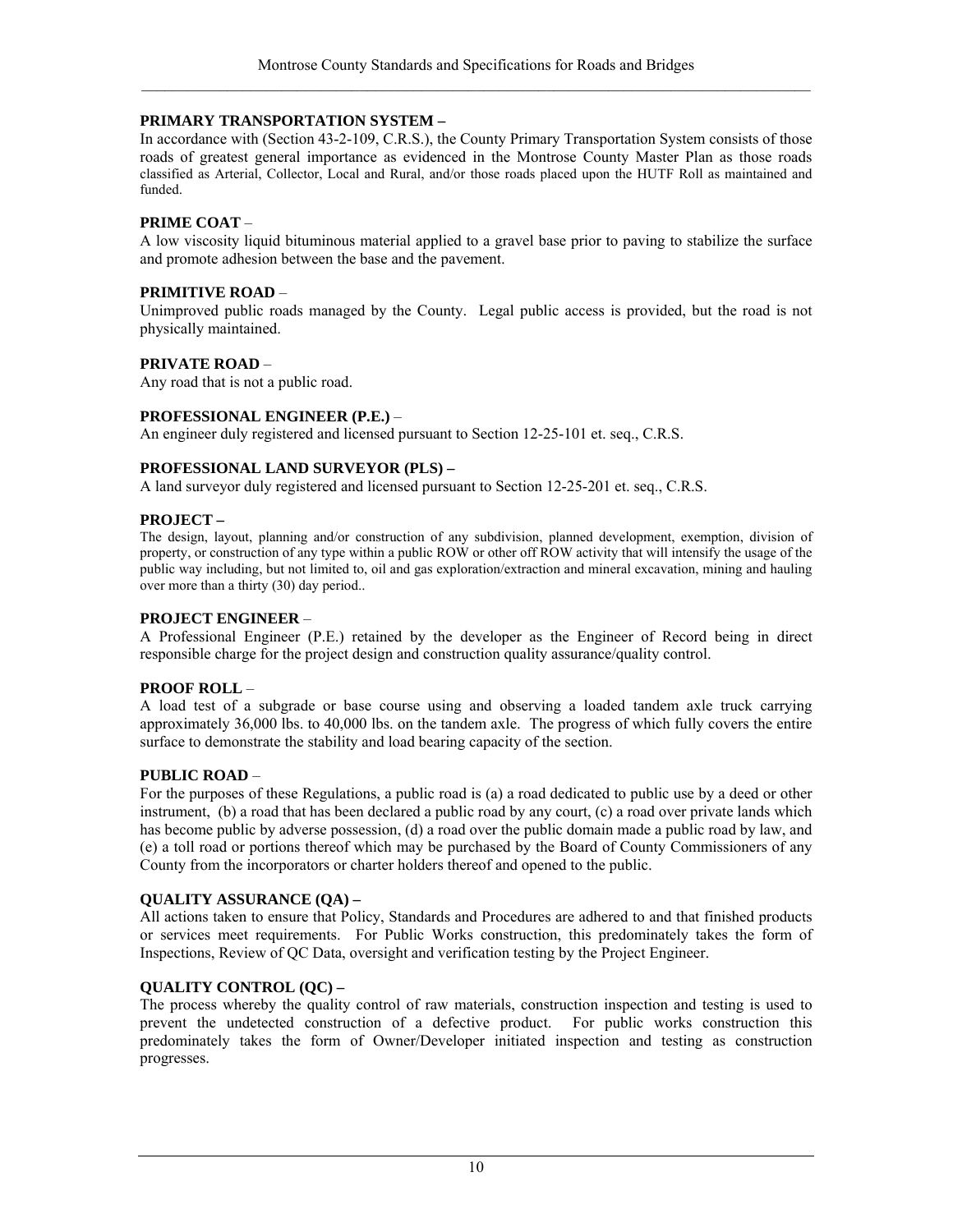#### **R VALUE–RESISTANCE R–VALUE AND EXPANSION, PRESSURE OF COMPACTED SOILS – (AASHTO T 190)**

This method covers the procedure for testing both treated and untreated laboratory compacted soils or aggregates with the stabilometer and expansion pressure devices to obtain results indicative of performance when placed in the base, subbase, or subgrade of a road subjected to traffic.

## **RED LINED DRAWINGS –**

A set of "Record Drawings" based upon the original "Approved For Construction" drawings containing all original signatures and approvals. The record drawings shall be hand written annotated in red ink when variations in the design are required by actual field conditions. The red inked changes shall be noted with reason for change, name of person who authorized the change, time and date of actual change.

#### **RESIDENTIAL DRIVEWAY** –

A private driveway connection to a public road, typically subject to the engineering control of the public entity responsible for operation and maintenance of the road.

#### **RIGHT OF WAY (ROW) –**

A general term denoting land or property, or interest therein, acquired by Dedication or Process of Law for or devoted to transportation purposes, including the traveled way and all land necessary for the support/construction and maintenance of the traveled way and safety of the public.

#### **RIGID PAVEMENT** –

A rigid concrete surface course on a street or highway, designed and intended to bridge over small defects in the underlying base structure, and remain on a true plane.

#### **ROAD –**

An open way for travel or transportation.

#### **ROADSIDE** –

That portion of the public way that is necessary for supporting features either safety related or structural and is outside of the travel lane(s). Typically containing drainage features, guardrail, clear zones, recovery zones, signage and other similar items.

#### **ROAD SIGN** –

A traffic control device mounted on a support above the level of the roadway that conveys a specific message by means of words or symbols.

## **ROADWAY** –

The portion of a highway, including shoulders, for vehicular use. A divided highway has two or more roadways.

#### **ROADWAY PRISM** –

The area of a road bounded by the traveled surface, the shoulders and lines projecting downward and away from the outside edge of the shoulder and intersecting the ground surface at an angle of forty-five (45) degrees to horizontal.

#### **RURAL ROAD –**

A road that provides access from higher classification roads to local points of interest. They typically do not experience a high volume of traffic, but are of great importance as they provide the primary or only route of access to public lands.

#### **SECONDARY TRANSPORTATION SYSTEM -**

All roads not on the Primary Transportation System that are shown on the County Road Map and listed on the HUTF roll as unfunded.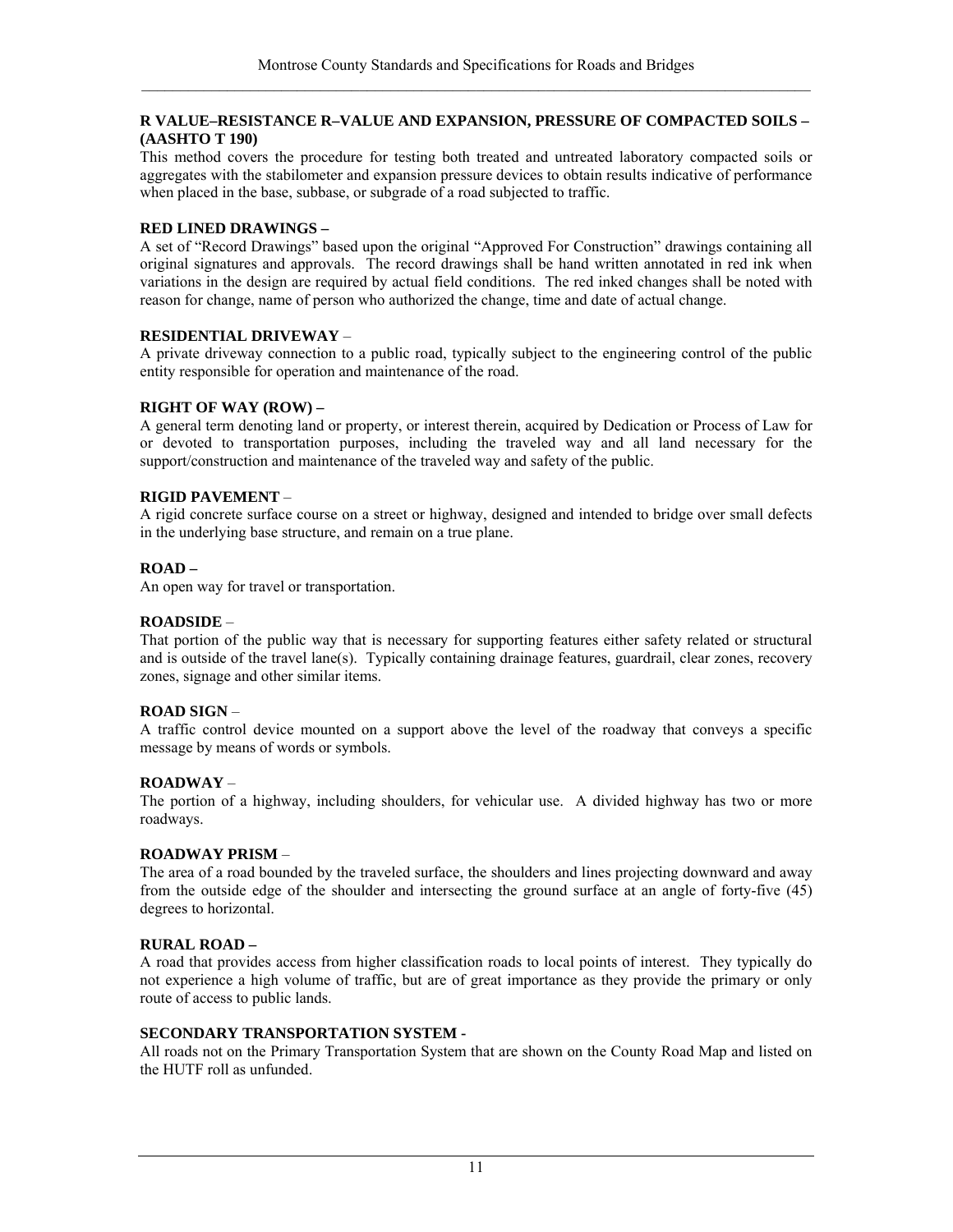## **SHOULDER** –

The portion of a roadway contiguous with the traveled way for accommodation of stopped vehicles, for emergency use and for lateral support of base and surface courses.

## **SIGHT DISTANCE** –

The distance between the driver of a vehicle, measured along normal travel path of a roadway, to an object of specified height above the roadway or to an approaching vehicle, when the view is unobstructed by traffic.

## **SLOPE EASEMENT** -

An easement adjacent to a right of way for earthwork cuts or fills.

## **SPECIAL DISTRICT -**

As defined in the Montrose County Subdivision Regulations

## **STABILIZATION** –

Modification of soils or aggregate by incorporating materials and/or utilizing methods that will increase load bearing capacity, firmness and resistance to weathering or displacement.

## **STATE HIGHWAY** –

A road that is within the County and dedicated to the public, has a State highway number designation, and is maintained by CDOT.

#### **STOPPING SIGHT DISTANCE** –

The distance required by a driver of a vehicle, traveling at a given speed, to bring his vehicle to a stop after an object on the roadway becomes visible. It includes the distance traveled during the perception and reaction times and the vehicle braking distance.

#### **SUBBASE** –

The layer or layers of gravel or crushed stone of designed thickness placed on a subgrade to support a base course.

## **SUBGRADE** –

The prepared earth surface on which a roadway or structure is constructed.

#### **SUBSTRUCTURE** –

The foundation and support elements of a bridge, used to transfer loads from the superstructure to the ground.

#### **SUPERELEVATION** –

The transverse inclination of a roadway, intended to counteract the outward centrifugal force exerted on a vehicle at speed in a horizontal curve.

#### **SUPERSTRUCTURE** –

All portions of a bridge spanning a stream or canyon, and used for transferring applied loads to the substructure.

#### **SUSTAINED GRADE** –

A section of road/street with a continuous, uniform change in elevation.

#### **TOPOGRAPHY** –

The configuration of the earth surface including the shape and position of its natural and man-made features.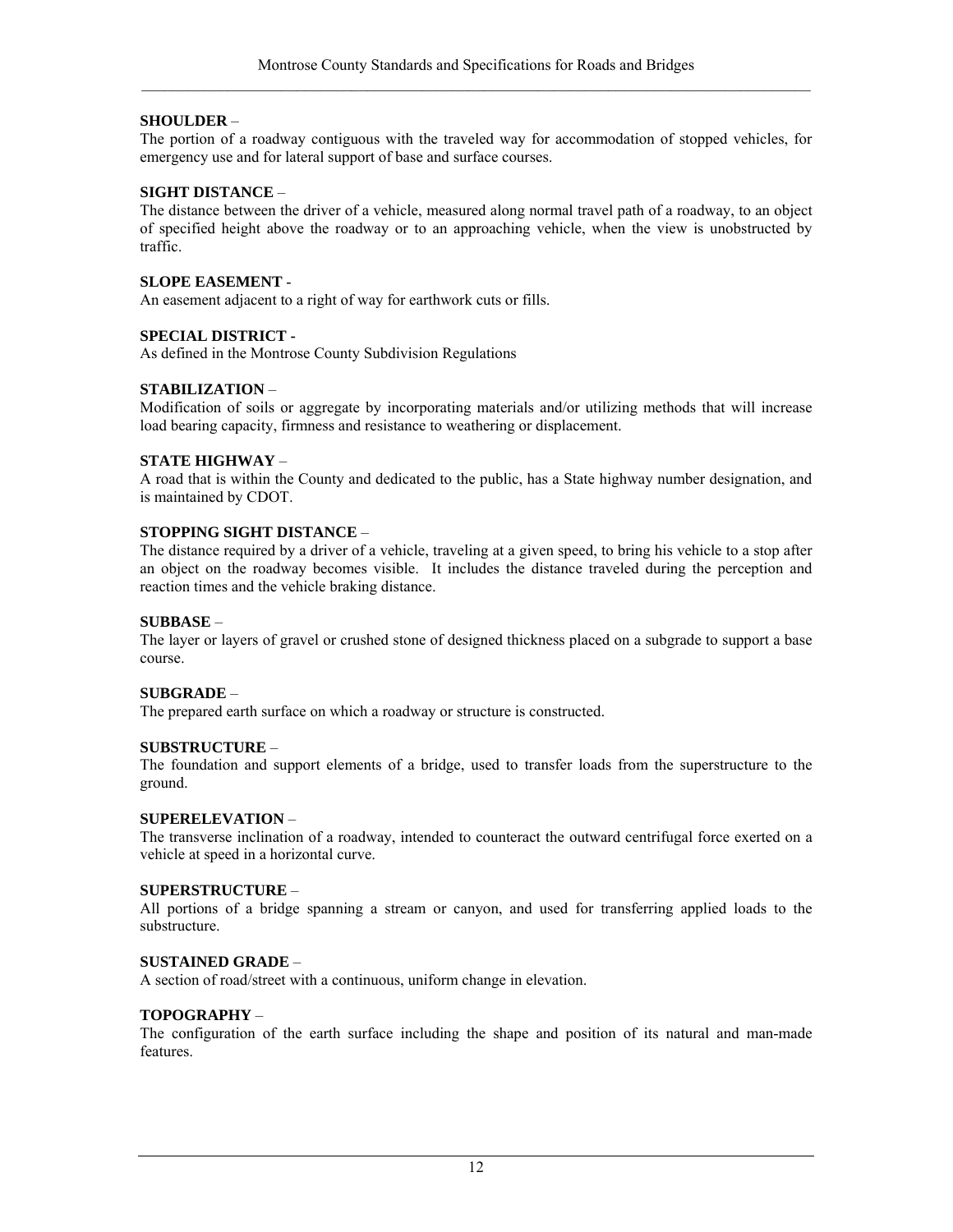## **TRAFFIC CONTROL DEVICE** –

Any sign, signal, marking or installation placed or erected under public authority, for the purpose of regulating, warning, or guiding traffic.

## **TRAVELED WAY** –

The portion of the roadway for the movement of vehicles, exclusive of shoulders.

## **VERTICAL ALIGNMENT** –

The centerline profile of a roadway in the vertical plane, utilizing interconnected tangents and curves.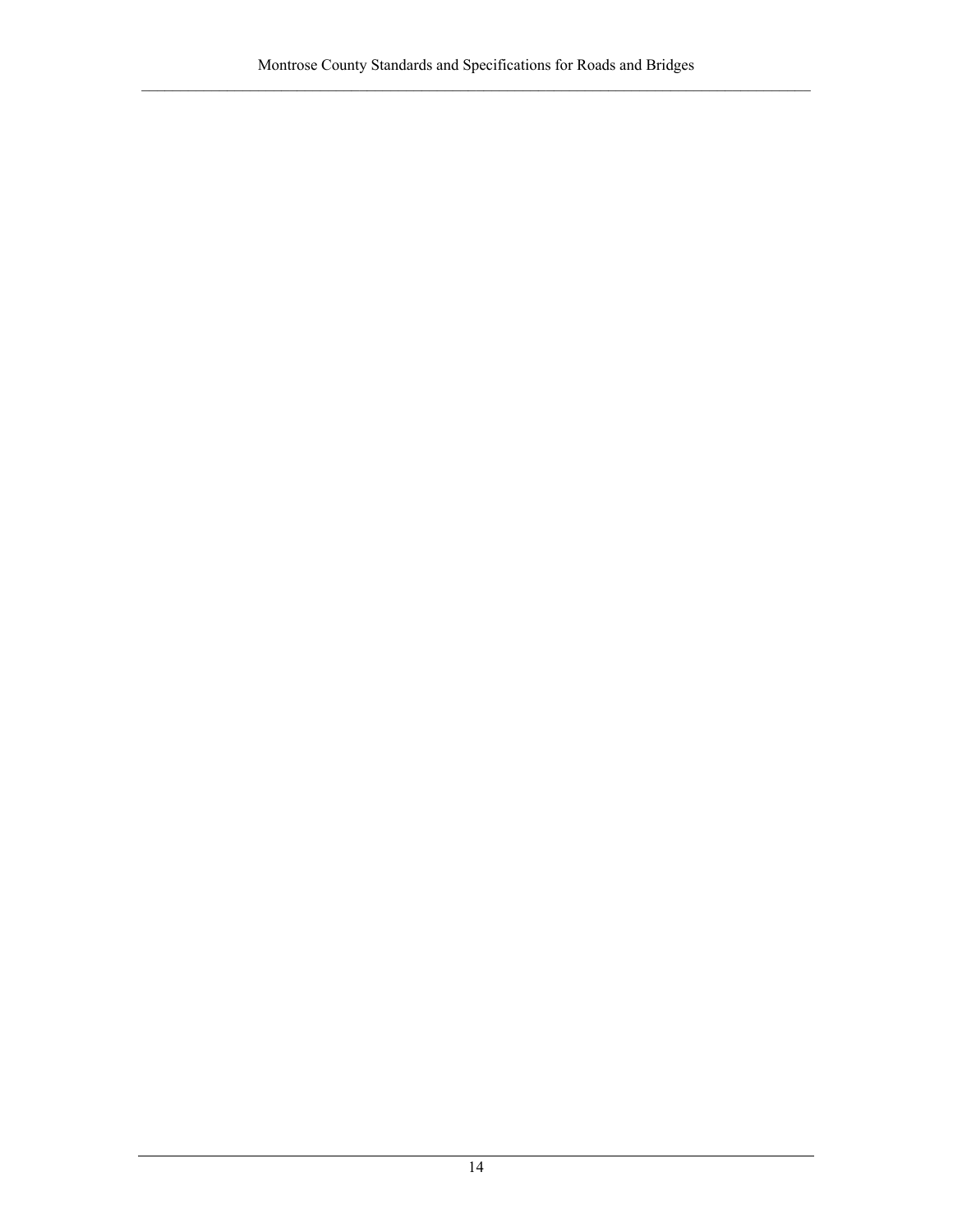## <span id="page-26-0"></span>**Article III. ADMINISTRATION**

## **Section 3.01 Road Systems**

The road system in Montrose County consists of federal and state highways, County roads, city streets, and other public and private roads.

## **A. The State Highway System**

The State Highway System in Montrose County is administered by the Colorado Department of Transportation (CDOT) under the direction of the Executive Director and the State Highway Commission.

The Colorado Department of Transportation has full responsibility for the construction and maintenance of all Federal and State highways within the unincorporated areas of Montrose County. Within incorporated areas, maintenance responsibilities may be assumed by a municipality under a maintenance agreement. Traffic signs on County road approaches to State and Federal highways are also under the jurisdiction of the Colorado Department of Transportation.

Access to the State Highway System in Montrose County is administered by the Colorado Department of Transportation through the State Highway Access Code.

Planning for federal and state highways is conducted by the Colorado Department of Transportation in cooperation with the County, local municipalities and other agencies.

## **B. The County Road System**

The State of Colorado, by statute, authorizes the Board of County Commissioners to administer the County Road System, including, but not limited to, planning, design, construction, acceptance, maintenance and traffic regulation. County jurisdiction extends to all public roads other than state or federal roads within unincorporated lands of Montrose County, as further described below.

Unless declared otherwise by the Board, since June 6, 1996, the County will assume no maintenance responsibility for any roads within or created for new projects within the County.

## **C. The County Road Map**

The Board of County Commissioners will adopt and periodically revise a Montrose County Road Map showing all roads that have been incorporated into the County Road System (See Appendix I – Maps, Figure 3-1). Copies of the County Road Map are available from the Montrose County Engineering Department or Land Use Department.

## **D. County Road Administration**

The Board, by statute, determines the general policies of the County as to County road matters. The Engineer is responsible for design, oversight, implementation and regulation of construction activities and the permit process for management of the County Right of Ways (ROW). The County Road and Bridge Department is responsible for the maintenance, repair and improvement of designated roads and bridges in the County.

## **E. City Streets**

Maintenance and improvements of street systems within each incorporated city and town in the County is the responsibility of the respective municipality.

## **F. Mixed Jurisdiction**

When both the County and a municipality or other government (State or Federal i.e., BLM or U.S. Forest, etc.) agency have ownership and/or jurisdiction over portions of the same road (e.g., a municipality annexes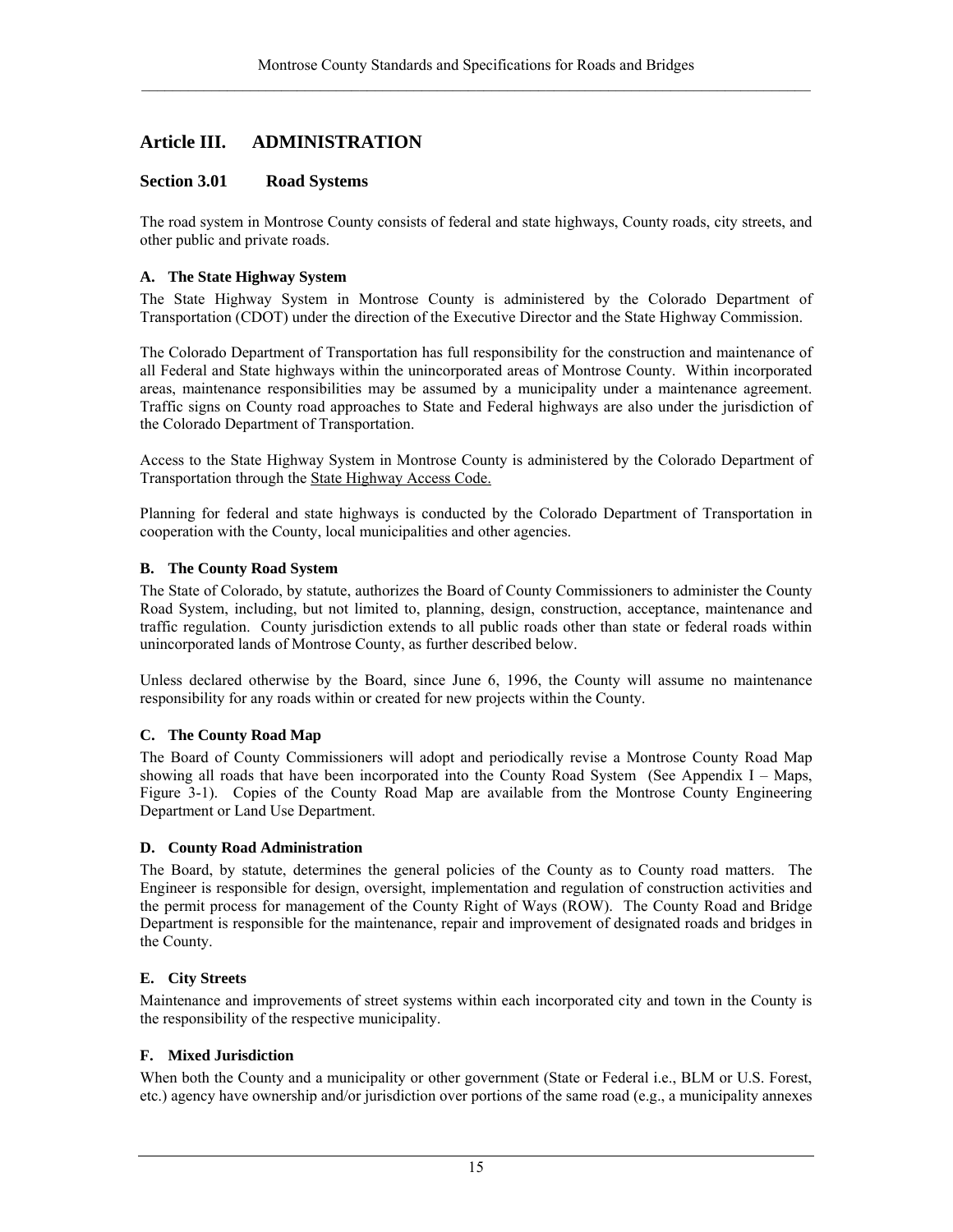<span id="page-27-0"></span>to the centerline of a County road), the responsibility of each entity in such situations shall be determined on a case-by-case basis by the authorities involved. It is the policy of Montrose County to oppose partial width annexations.

## **G. Other Public Roads**

The Board of County Commissioners has determined that the retention and re-establishment of public access to public lands is in the best interest of the public health, safety and welfare in Montrose County.

Colorado Revised Statutes, Section 43-2-201 declares the following to be public highways:

- *(a) All roads over private lands dedicated to the public use by deed to that effect, filed with the County Clerk and Recorder of the county in which such roads are situated, when such dedication has been accepted by the Board of County Commissioners. A certificate of the County Clerk and Recorder with whom such deed is filed, showing the date of the dedication and the lands so dedicated, shall be filed with the County Assessor of the county in which such roads are situated;*
- *(b) All roads over private or other lands dedicated to public uses by due process of law and not heretofore vacated by an order of the Board duly entered of record in the proceedings of said Board;*
- *(c) All roads over private lands that have been used adversely without interruption or objection on the part of the owners of such lands for twenty (20) consecutive years;*
- *(d) All toll roads or portions thereof which may be purchased by the Board of any county from the incorporators or charter holders thereof and thrown open to the public;*
- *(e) All roads over the public domain, whether agricultural or mineral.*

## **H. Private Roads**

Private roads may be established by prescriptive use, a recorded easement, plat dedication, or deed. Montrose County assumes no maintenance responsibility on private roads, and does not regulate utilities therein. For the protection of public health, safety, and welfare, the construction of private roads that serve more than three (3) lots, or three (3) separate parcels, or three (3) single family residences, or which serve more than twenty-five (25) ADT of unspecified traffic shall be built to public road standards in order that access by public emergency service providers shall not be compromised. The use of private roads for non essential services such as postal delivery or school pickups must be arranged by the Owner(s) with the appropriate agency. Erection and maintenance of signs on private roads will be the responsibility of the Owner(s). Signs regulating access to public roads and naming of Private Roads shall be a condition of the Access Permit.

## **Section 3.02 Road System Regulations**

## **A. Legislative Authority**

The Board of County Commissions is authorized to regulate traffic on County roads pursuant to Setion 42- 4-101 et. seq., C.R.S. The Board is further authorized by Section 42-4-101 et. seq. and Section 43-2-101 et. seq., C.R.S. to regulate vehicular access to or from any public highway under their respective jurisdiction from or to adjoining property in order to protect the public health, safety and welfare, to maintain smooth traffic flow, to maintain highway ROW drainage and to protect the functional levels of public highways. Sections 43-5-301 through 304, and 43-2-111, C.R.S. prohibit anyone from causing or permitting a highway to become obstructed by damaging it in any way, or causing inconvenient travel upon, or permitting water, waste water or other substance from any ditch, lateral, canal, reservoir, drain or flume or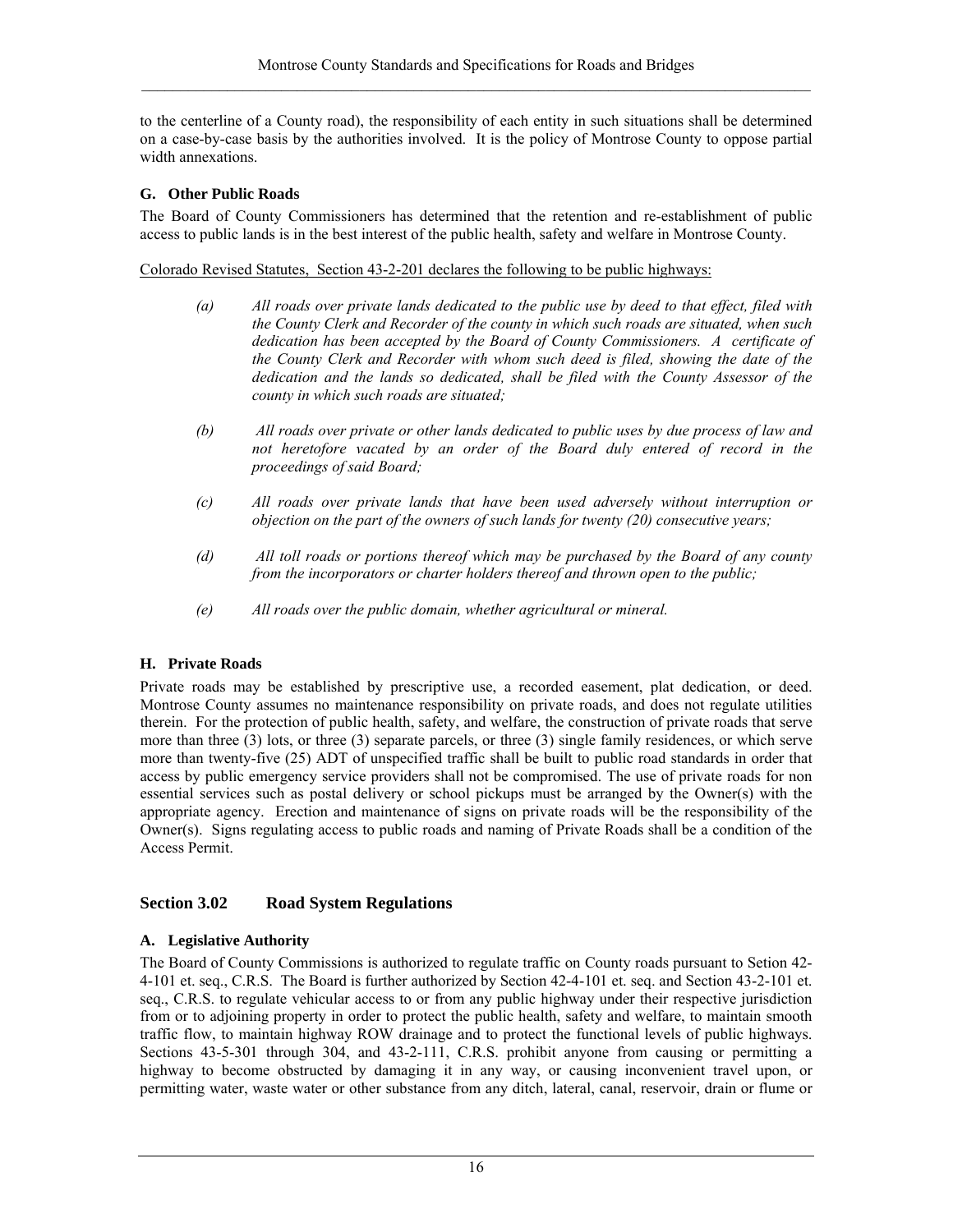<span id="page-28-0"></span>other artificial course to flow across such a road. Dams may not cause water to flow across or otherwise obstruct a public road.

## **B. Access Control**

Prior to commencing any public road or driveway construction that attaches to a public road under County jurisdiction; an access permit must be obtained from the County. Failure to obtain or construct such improvements authorized or required shall be sufficient cause to withhold any and all additional permission requested or required by the County until such time that the condition is resolved.

Driveways and intersections with County roads created by development approved by another governmental or quasi-governmental entity, shall meet all permit obligations for access established by these Regulations prior to making connection to the subject public road.

Any project using existing or historic access that increases the burden upon a public road under County jurisdiction by more than twenty percent (20%) over the current use shall be required to obtain an access permit, may be required to conduct a traffic study, and make improvements at identified points to the public system to maintain the Level of Service (LOS). Class 2 Roads (Section 4.03) may be required to meet the minimum standards established in Section 4.08.

## **C. Traffic Control Devices**

All new traffic control devices installed on or regulating access to County roads shall conform to the latest edition of the *Manual On Uniform Traffic Control Devices (MUTCD)*, published by the U.S. Department of Transportation, Federal Highway Administration. Said manual is available for review at the office of the Engineer. The County may conduct or require accident studies, traffic analyses, traffic control studies, or any other engineering studies required by state law or by the MUTCD, which are prerequisite for the installation of traffic control devices on County roads.

Existing traffic control devices that are not fully in conformance with the MUTCD, on existing roads, shall remain in service on a contingent basis. As funding becomes available, traffic control devices under the jurisdiction of Montrose County shall be upgraded to current MUTCD standards.

## **D. County Road System Additions and Improvements**

The Board may authorize the layout, alteration, or modification to any County road or bridge, and may acquire lands for County roads. The Engineer has the authority for planning, design, identification of ROW needs, construction and inspection of all additions and improvements to the County Road System in conformance with this document.

Any road proposed by persons other than the County for addition to the existing County Road System shall be planned, designed, and constructed in conformance with this document.

## **E. Planning**

The planning or layout of any new road subject to this document and any improvements to any existing roads subject to this document shall be in accordance with these Regulations, as amended. Extensions of existing public roads to enhance the existing transportation network shall be encouraged and/or required. The County shall control access points and driveways along roads to improve traffic carrying capacity and to enhance the safe and efficient movement of traffic.

Access approaches to roadways under the jurisdiction of Montrose County shall meet the Design Standards in Sections 3 and 4 of the *Colorado State Highway Access Code, 2 CCR 601-1 (the Access Code).*  Montrose County roads classified as Arterials shall meet the requirements of R-A access category. Montrose County roads classified as Collectors shall meet the requirements of R-B access category. Montrose County roads classified as Local Roads shall meet the requirements of F-R access category.

Any new County roads proposed under the Montrose County Subdivision Process which includes connection to the State Highway System must obtain a CDOT State Highway Access Permit. The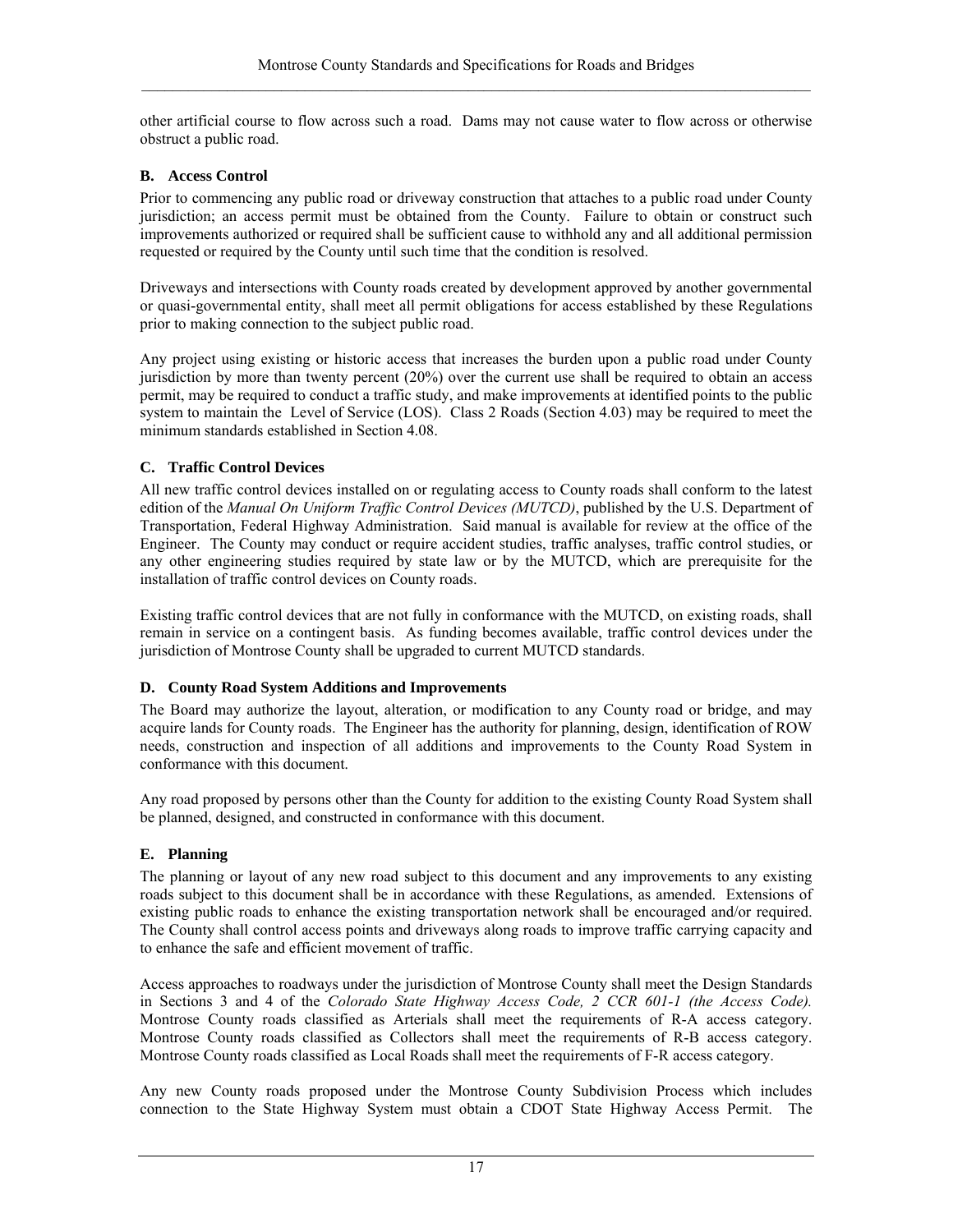<span id="page-29-0"></span>application for the Permit shall be prepared by the Developer, listing Montrose County as the Permittee and the Developer as the Applicant. The Developer shall bear all costs associated with the application, review process and construction. The County Engineer is authorized to conduct reviews and sign the application on behalf of the County.

## **F. Design**

The design of any new road subject to this document and any improvements to any existing roads subject to this document shall be in accordance with these Regulations.

Road and/or bridge plans shall be prepared, signed, sealed and dated by a Colorado Registered Professional Engineer in accordance with this document and must be approved in writing by the Engineer before any construction activity whatsoever commences. Any such written approval shall expire without further notice one year from the date it is issued. Any amendment or revision to road and/or bridge plans, and any resubmission of road and/or bridge plans must conform to this document as it exists at the time of the amendments, revision or resubmission.

## **G. Construction and Maintenance**

Construction and maintenance of new or existing County roads, bridges and public utilities within the ROW shall conform to the provisions of these Regulations.

## **H. Inspection**

Inspections and testing of new construction and improvements shall be performed to ensure compliance with this document, the project plans and specifications, and any other requirements. Such inspections and testing shall be complete and acceptable to the Engineer before any recommendation is made to the Board for acceptance of the work and/or release of any financial security. Requirements for inspections and testing are found in Article VI. Quality control (QC) inspection duties during construction are the sole responsibility of the Developer or Permittee; quality assurance (QA) inspections for benefit of the County are the responsibility of the Engineer. Quality assurance inspections on behalf of the county shall in no way reduce or remove obligations of the Developer for quality assurance and quality control of the project.

The Engineer is authorized and directed to inspect and examine the use, occupation, or development of, or activity in, any area or activity subject to this document for the purpose of determining whether any use, occupation, development or activity is in violation of any of the provisions of this document or of any permit issued or required pursuant to this document.

If a violation is found, the Engineer may, by written order, direct that such remedial action be taken forthwith as will result in full compliance with the applicable standards. The issuance of such order is not a prerequisite to the initiation of any enforcement process set forth in this document. Compliance with such order is not a defense to any alleged violation of this document in any hearing or court action instituted seeking permit suspension or revocation, full compliance with this document, or any other applicable remedy, sanction or enforcement mechanism.

## **I. Enforcement**

Any person or entity in an activity subject to this document who does not comply with this document, who does not obtain any permit required by this document, who does not comply with any permit requirements on conditions, or who acts outside the authority of the permit shall cease such activity immediately upon written direction from the Engineer. Such person also may be enjoined by the County from engaging in any such activity subject to this document, until full compliance is met. Such person may also be subject to such other criminal or civil liability as may be prescribed by law.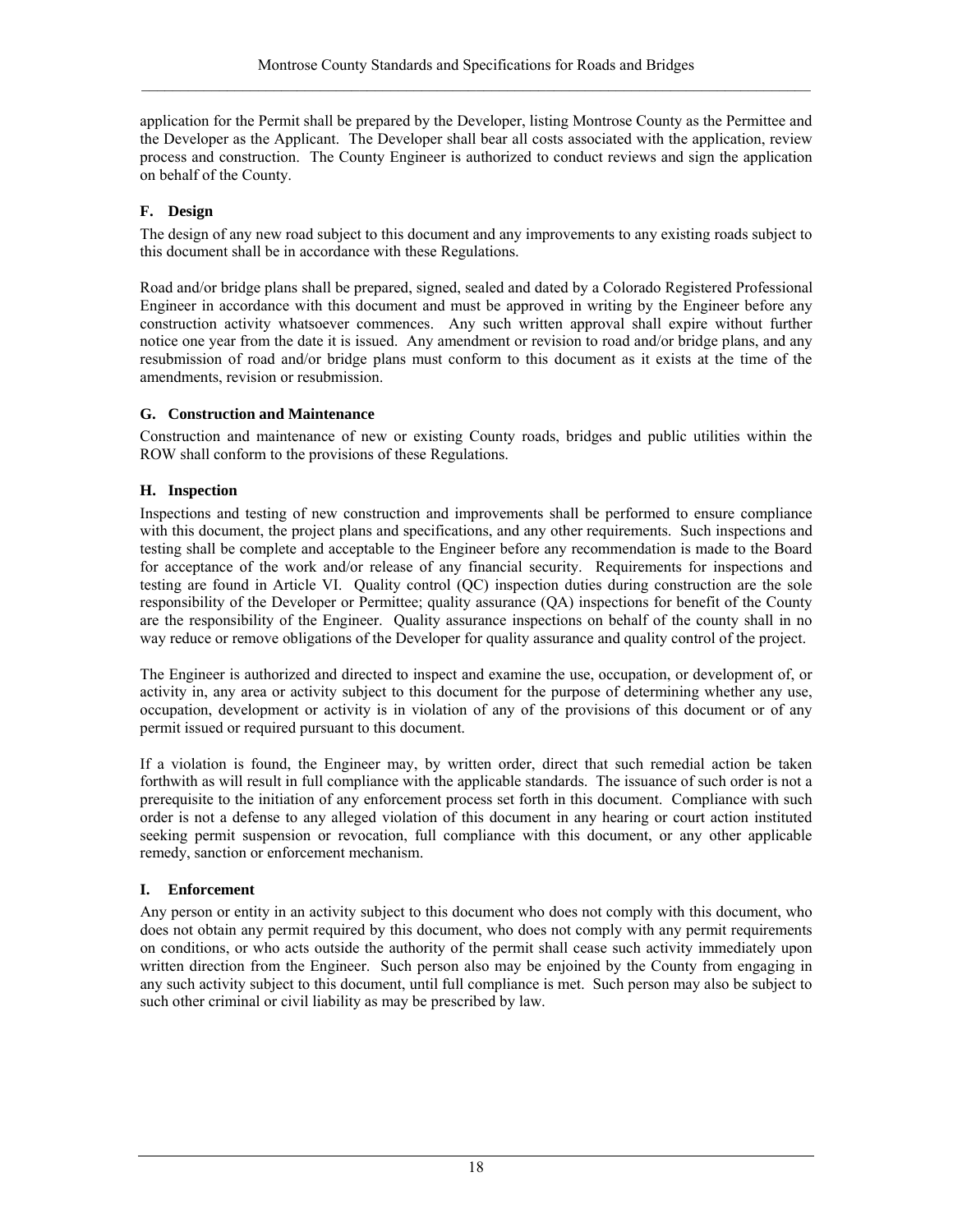## <span id="page-30-0"></span>**Section 3.03 Acceptance of Roads for Dedication to the County**

## **A. Public Roads Not Maintained by the County**

Ownership of a road offered to the County may be dedicated to and accepted by the County by action of the Board, provided no County maintenance of said road is required (unless declared otherwise by the Board). The County shall manage the legal right to public access for such road, (unless properly vacated by the Board).

Prior to acceptance of such road, the Board may direct the Engineer to evaluate any transportation health, safety and welfare concerns that may be anticipated. Priority shall be given to the need for emergency service access and the ability of the road to support such services. The evaluation shall be based upon the minimum standards for new public roads (Section 4.07), while giving consideration for the existing use and condition of the road. Upgrades to the road may or may not be required by the Board after giving consideration to the findings of the Engineer. The evaluation shall be presented to the Board for decision at a regular scheduled meeting of the Board.

## **B. Existing Public Roads Maintained by the County**

An existing road offered to the County may be dedicated to and accepted by the County by action of the Board. The road shall be listed on the HUTF list of funded and maintained roads, and maintained in accordance with statutory requirements for such funding. The continuation of the road upon the HUTF list shall be at the sole discretion of the Board. The County shall manage the legal right to public access for such road, (unless properly vacated by the Board).

Prior to acceptance of such road, the Board may direct the Engineer to evaluate any transportation health, safety and welfare concerns that may be anticipated. Priority shall be given to the need for emergency service access and the ability of the road to support such services. The evaluation shall be based upon the minimum standards for existing public roads (Section 4.08), while giving consideration for the existing use and condition of the road. Upgrades to the road may be required by the Board after giving consideration to the evaluation of the Engineer. The evaluation shall be presented to the Board for decision at a regular scheduled meeting of the Board.

## **C. Creation of New Public Roads**

A new road offered to the County may be dedicated to and accepted by the County by action of the Board, provided no County maintenance of said road is required (unless declared otherwise by the Board).

Road dedication plats shall be designated as being a "Plat of Survey."

New roads shall be accepted for maintenance only when they have significant value to the Primary Transportation System and shall further the development of a uniform and effective network of collector and arterial County roads. If accepted for maintenance the road shall be listed on the HUTF list of funded and maintained roads, and maintained in accordance with statutory requirements for such funding. The continuation of the road upon the HUTF list shall be at the sole discretion of the Board. The County shall manage the legal right to public access for all new roads dedicated to the County and accepted by the Board, (unless properly vacated by the Board).

Prior to acceptance of such road, the Board shall direct the Engineer to evaluate any transportation health, safety and welfare concerns that may be anticipated. Priority shall be given to public safety, transportation system effectiveness, the need for emergency services and the ability of the road to support such services. The evaluation shall be based upon the minimum standards for new public roads (Section 4.07). The evaluation shall be presented to the Board for decision at a regular scheduled meeting of the Board.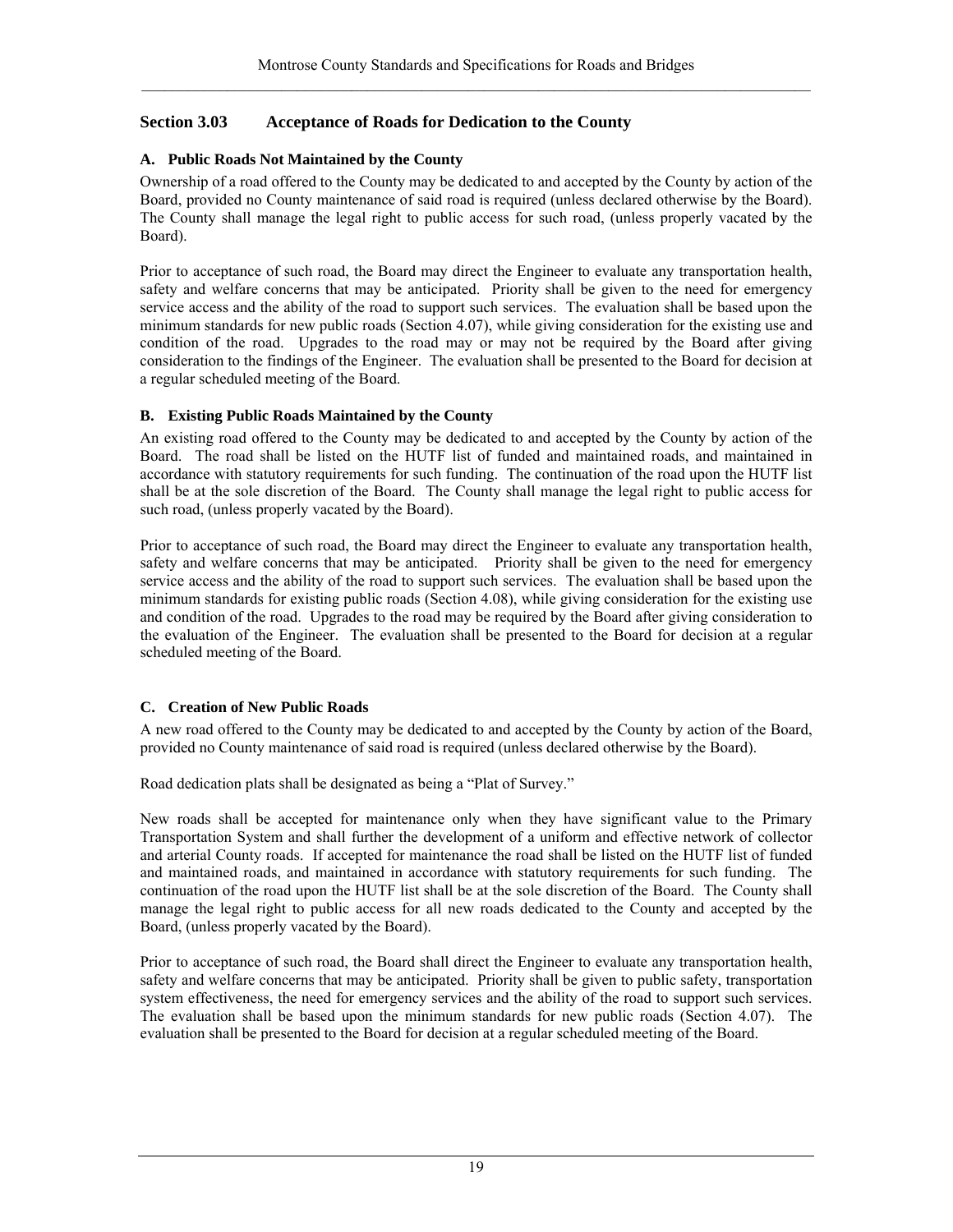## <span id="page-31-0"></span>**Section 3.04 Abandoned Roads**

## **A. Abandoned State Highways**

When a portion of a highway is relocated and, because of such relocation, a portion of the route as it existed before such relocation is to be abandoned, the County may incorporate some or all of the abandoned roadway into the County Road System upon adoption of a resolution by the Board. If some portion of the abandoned road is not needed as a public road, title to it shall revert to the Owners of the land through which such abandoned portion may lie.

## **B. Abandoned County Roads**

When a portion of the County Road System is relocated and because of such relocation a portion of the route as it existed before such relocation is, in the opinion of the Board, no longer necessary as part of the County Road System, such portion shall not be considered abandoned until it has been **vacated** by Board action subject to State Statutory Requirements and Section 3.05. Title to the land so vacated shall pass to the appropriate parties provided in the resolution of the Board pursuant to the provisions of Sections 43-2- 302, -303, C.R.S.

## **Section 3.05 Vacation of Public Roads and Easements**

On occasion, Vacation of County ROW or easements may be warranted. The Board may vacate any County ROW or any portion thereof subject to the provisions of Section 43-2-301 to 303, C.R.S. and Appendix G. (See BOCC Resolution 14-2004.) No road or part thereof shall be vacated so as to leave any parcel adjoining said roadway without an established public road connecting said land with another established public road or roads.

## **Section 3.06 Road Name and/or Number Changes**

The name and/or numeric designator of any road dedicated to public use, or to the County, may only be changed by resolution of the Board. Requests for name changes shall be submitted in writing to the Engineer. If the request is consistent with the County's road naming convention, the Engineer will forward it to the Board for public hearing and Board action.

New road names or designators shall conform to the County's road naming convention and not duplicate, or be easily confused with, existing names of City streets, County roads, or geographic identifiers. If the road name or number change is proposed for a road that has not been accepted by the County, the Applicant, Homeowners' Association, or the Developer of the affected Subdivision is responsible for paying to the County adequate funds to cover all (labor, equipment and materials) costs of required signage changes.

## **Section 3.07 Financial Security for New Public Works**

## **A. Uncompleted Public Works**

As a condition of acceptance of any new road and associated required public infrastructure (i.e., bridges, drainage, signage, etc.) being dedicated to and/or required by the County, prior to completion of construction and final inspection by the Engineer, an Improvements Agreement and financial security shall be required to guarantee the satisfactory completion of construction of all public improvements. The amount of the financial security shall be equal to one hundred percent (100%) of the estimated cost of construction of all remaining improvements plus a contingency of fifty percent (50%), based upon either the actual contract prices of the work and accepted by the Engineer, or upon an estimate prepared sealed and dated by the Registered Professional Engineer for the project, and accepted by the Engineer.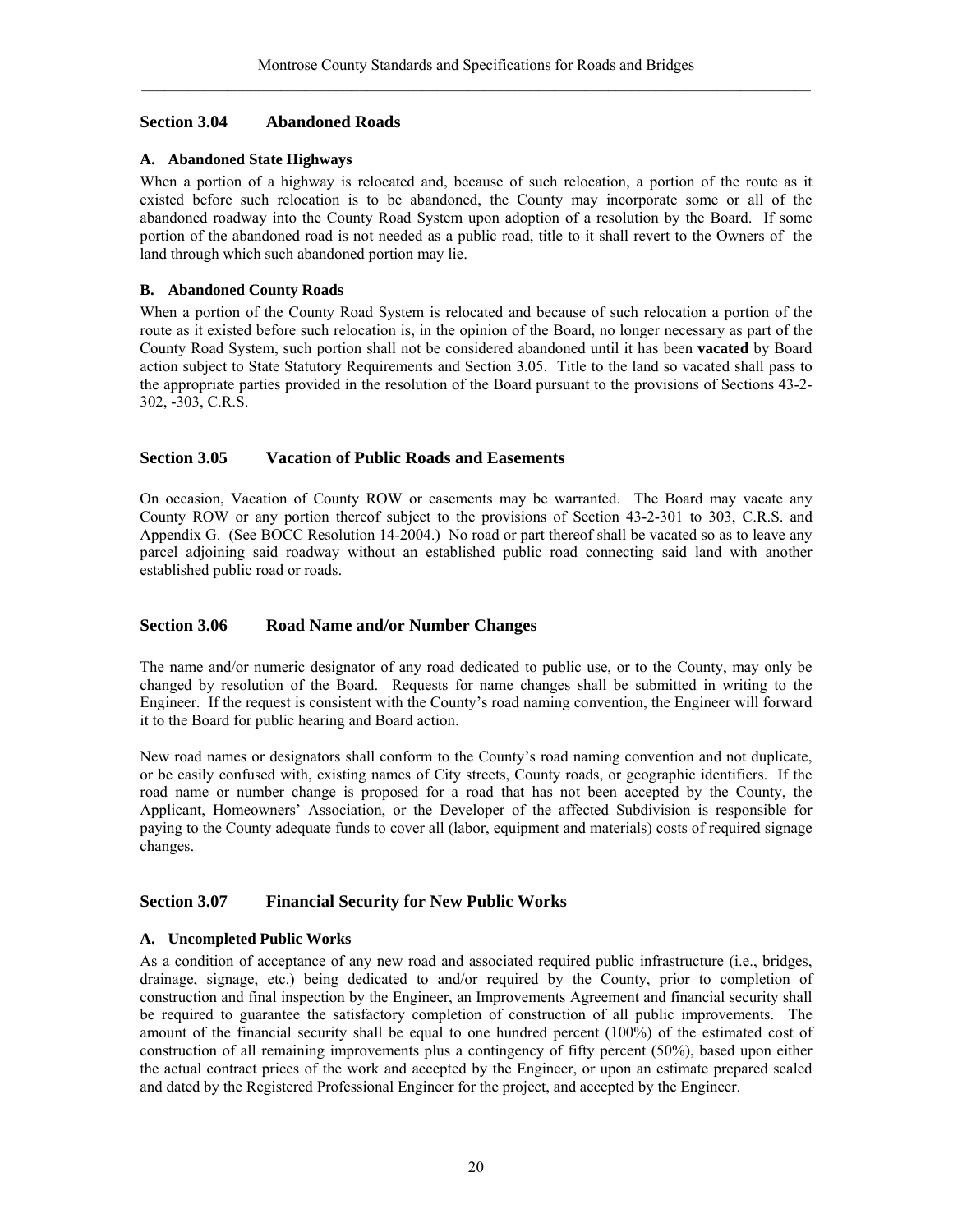<span id="page-32-0"></span>The financial security shall be in the form of cash, federally-insured certificates of deposit, irrevocable letters of credit issued by a bank acceptable to the Board, surety bonds issued by a company authorized to do business in Colorado, written guarantees backed by collateral acceptable by the Board, or any other form or combination of forms, acceptable to the Board. Public improvements required as part of a subdivision or planned development process shall be collateralized pursuant to the subdivision or planned development regulations of Montrose County.

## **B. Warranty of Completed Public Works**

As a condition of acceptance of any new road and associated required public infrastructure (i.e, bridges, drainage, signage, etc.) being dedicated to and/or required by the County, an Improvements Agreement and financial security shall be required to warrant satisfactory completion of performance of all public improvements for a two (2) year warranty period. The amount of the financial security shall be equal to ten percent (10%) of the full cost of construction of all warranted improvements, based upon either the actual contract prices of the work and accepted by the Engineer, or upon an estimate prepared sealed and dated by the Registered Professional Engineer for the project, and accepted by the Engineer.

The financial security shall be in the form of cash, federally-insured certificates of deposit, irrevocable letters of credit issued by a bank acceptable to the Board, surety bonds issued by a company authorized to do business in Colorado, written guarantees backed by collateral acceptable by the Board, or any other form or combination of forms, acceptable to the Board.

## **Section 3.08 Snowplowing**

Montrose County shall not plow snow on any road unless and until such road has been determined to be a public road and accepted for County maintenance by the Board. It shall be in the sole discretion of the Board to determine from time to time which such public roads will be plowed by the County.

Those public roads that are claimed for maintenance but do not receive winter maintenance should be listed and published each year. Requests to extend County snow plowing services or requests to allow private plowing by Permit shall be made in accordance with the Policies and Procedures established in Article VIII and Appendix C.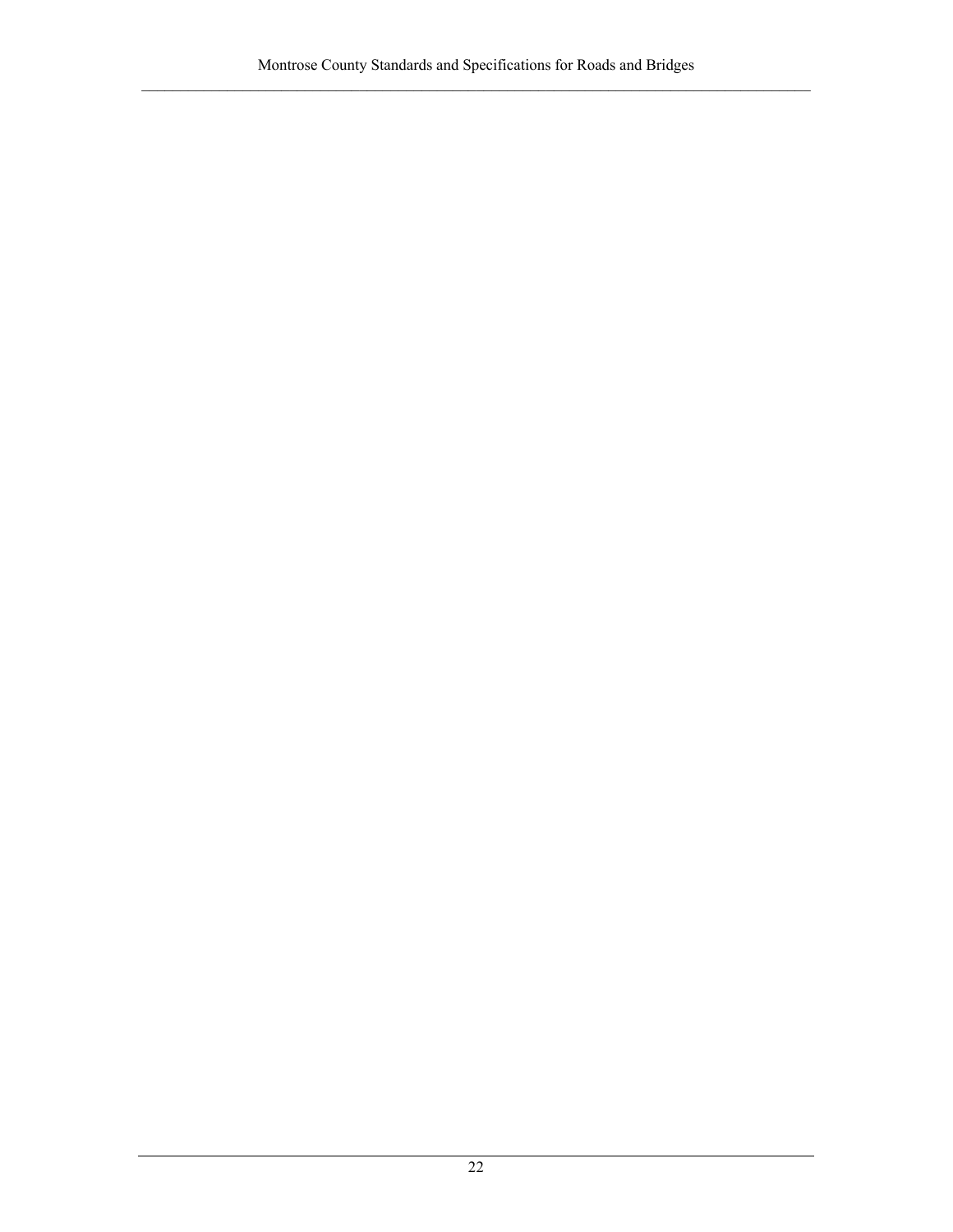## <span id="page-34-0"></span>**Article IV. PLANNING AND DEVELOPMENT**

## **Section 4.01 Montrose County Master Plan**

The Montrose County Master Plan was prepared to guide the County's growth without compromising its citizens' quality of life or standard of living. It provides guidelines for the location and type of proposed projects complement existing land uses. Conformance with the Master Plan will likely result in orderly and desirable growth by providing a coordinated balance between the environment, the economy and the needs of residents and visitors. Lack of conformance will likely result in incompatible adjoining uses and overstressing of existing infrastructure.

## **Section 4.02 Functional Classification of Roads**

All roads in Montrose County have been given a functional classification by the State, County or a municipality within Montrose County. The functional classifications assigned to the County Road System by the Montrose County Master Plan are intended to serve as a guide and/or goal for future projects such that comprehensive traffic management may be maintained and/or enhanced. Not all roads meet all the stated criteria for their assigned functional classification but future upgrades should strive to meet the stated classification goal. The classifications are first and foremost assigned based upon the routes' current, then future anticipated function within the overall traffic management scheme for Montrose County. The fundamental premise is that high capacity roads are fed by lower capacity roads. Road Design and Construction Standards are detailed in Articles V and VI, and in Appendix E and F.

#### **Classification Goals**

Major Arterial Road (100' ROW) + additional as necessary to construct and maintain

These are inter-regional roads conveying traffic between cities, towns, and other urban and rural activity centers. Efficient movement of traffic is the primary function of principal arterials; hence private access shall be limited to high-volume traffic generators or not allowed, and intersections should be limited to collector roads and other arterials. To maintain functional integrity, access control, channelized intersections, and restricted parking are utilized.

 $ADT = 3,000+$ Minimum  $ROW = 100' - up to 200'$  within the Montrose City Urban Growth Boundary Number of Lanes  $= 2$  or more Surfacing = Paved Example = U.S. 50 (CDOT) or Planned future Beltway around City of Montrose

Minor Arterial Roads (80' ROW) + additional as necessary to construct and maintain These are regional roads conveying traffic between urban and rural activity centers. Efficient movement of traffic is the primary function of minor arterials; but private access is not as limited as with principal arterials. Minor arterials should connect with other arterials. To maintain functional integrity, access control is utilized wherever possible and on-street parking is prohibited.

 $ADT = 500$  to 5000 Minimum  $ROW = 80' - up to 100'$  within the Montrose City Urban Growth Boundary Number of Lanes  $= 2$  or more Surfacing = Paved Example = LaSalle Road

## Collectors Roads  $(60' \text{ROW}) +$  additional as necessary to construct and maintain

These are regional roads that collect traffic from local roads and connect to other local roads, and with arterials. Efficient movement of traffic is an important function of collector roads, and private access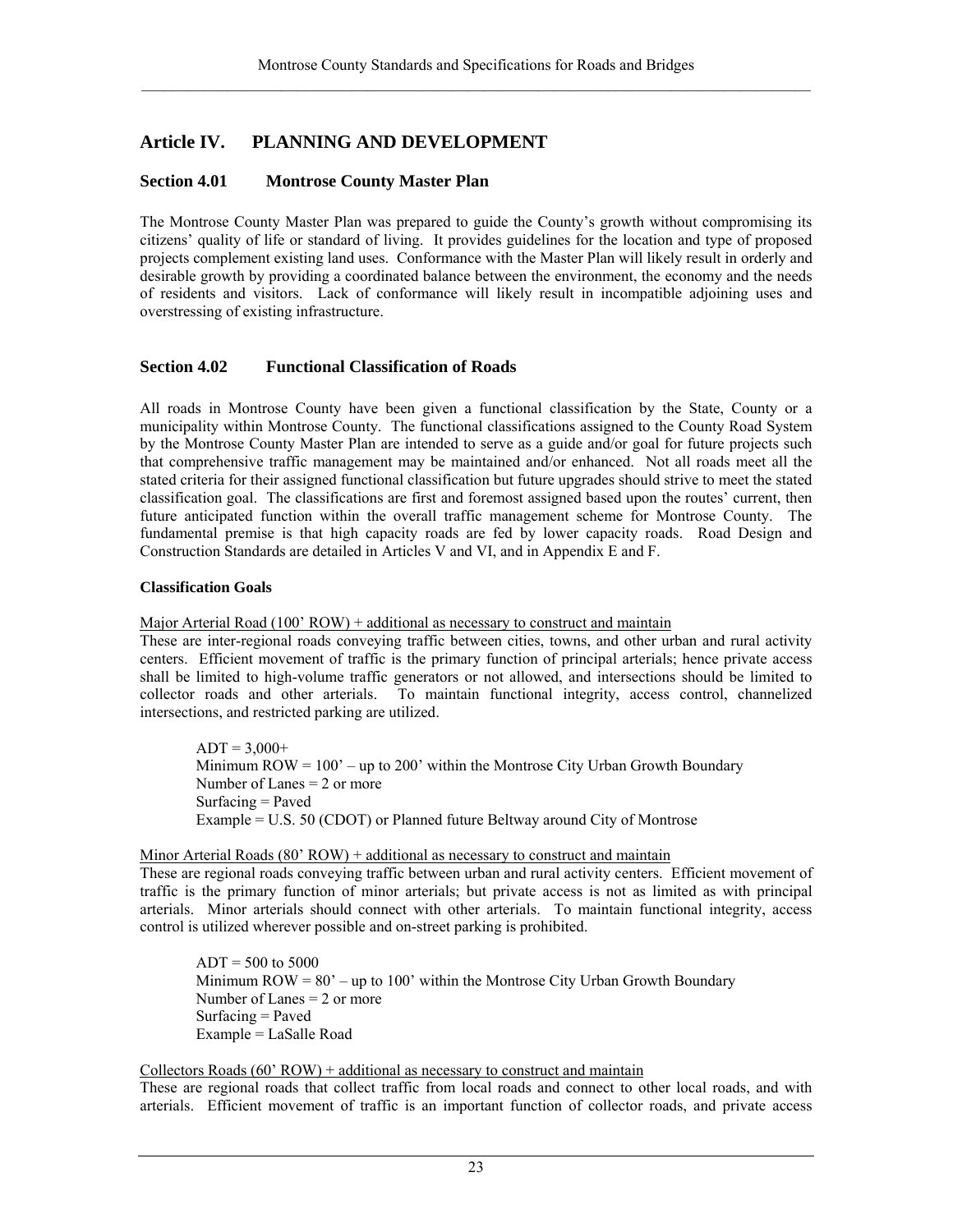should be limited wherever practical. To maintain functional integrity, access control is utilized wherever practical, and on street parking is discouraged.

 $ADT = 20$  to 3000 Minimum  $\text{ROW} = 60' - \text{up to } 80'$  within the Montrose City Urban Growth Boundary Number of Lanes  $= 2$  to 3 Surfacing = Paved or Gravel Example = Government Springs Road

## Local Road (60' ROW)

These are roads designed to provide access to individual lots in a project containing lots of one (1) acre or more in size where on street parking is discouraged. Local roads intersect with other local roads, with collectors, and only where necessary, with arterials. To maintain the functional integrity of the collector and arterial road network and to create desirable neighborhoods, local roads are designed to connect to neighboring subdivisions, and to limit speeds.

 $ADT = 20$  to 1000 Minimum  $\text{ROW} = 50' - 60'$  varies due to elevation and location Number of Lanes  $= 2$ Surfacing = Paved or Gravel Example =  $69.00$  Road

## Local Street (50' ROW)

These are streets designed to provide access to individual lots in a project with lots less than one (1) acre in size, where on street parking is accommodated by wider street cross-section. Local streets intersect with other local roads, with collectors, and only where necessary, with arterials. To maintain the functional integrity of the collector and arterial road network and to create desirable neighborhoods, local streets are designed to connect to neighboring subdivisions, and to limit speeds.

 $ADT = 20$  to  $1000$ Minimum  $ROW = 50'$  Number of Lanes = 2 Surfacing = Paved or Gravel  $Example =$ Nancy Way

## Rural Road (60' ROW)

These are rural roads of local nature. They provide access from higher classification road to local points of interest. They typically do not experience a high volume of traffic, but are of great importance as they provide the primary or only route of access to public lands. Access control is not a high priority.

 $ADT = 1$  to 500 Minimum  $\text{ROW} = 60' (40' \text{ for old existing } \text{ROW})$ Number of Lanes  $= 1$  or 2 Surfacing = Gravel or Native Material Example = Rim Road and Forest Service Level II Roads

## Primitive Road (Varies)

These are unimproved public roads where legal public access may be managed by the County although not physically maintained.

 $ADT = unknown$ Minimum  $\text{ROW} = \text{varies}$  (use width to 60')  $Surfaceing = *Native*$ Example = Mailbox Park Road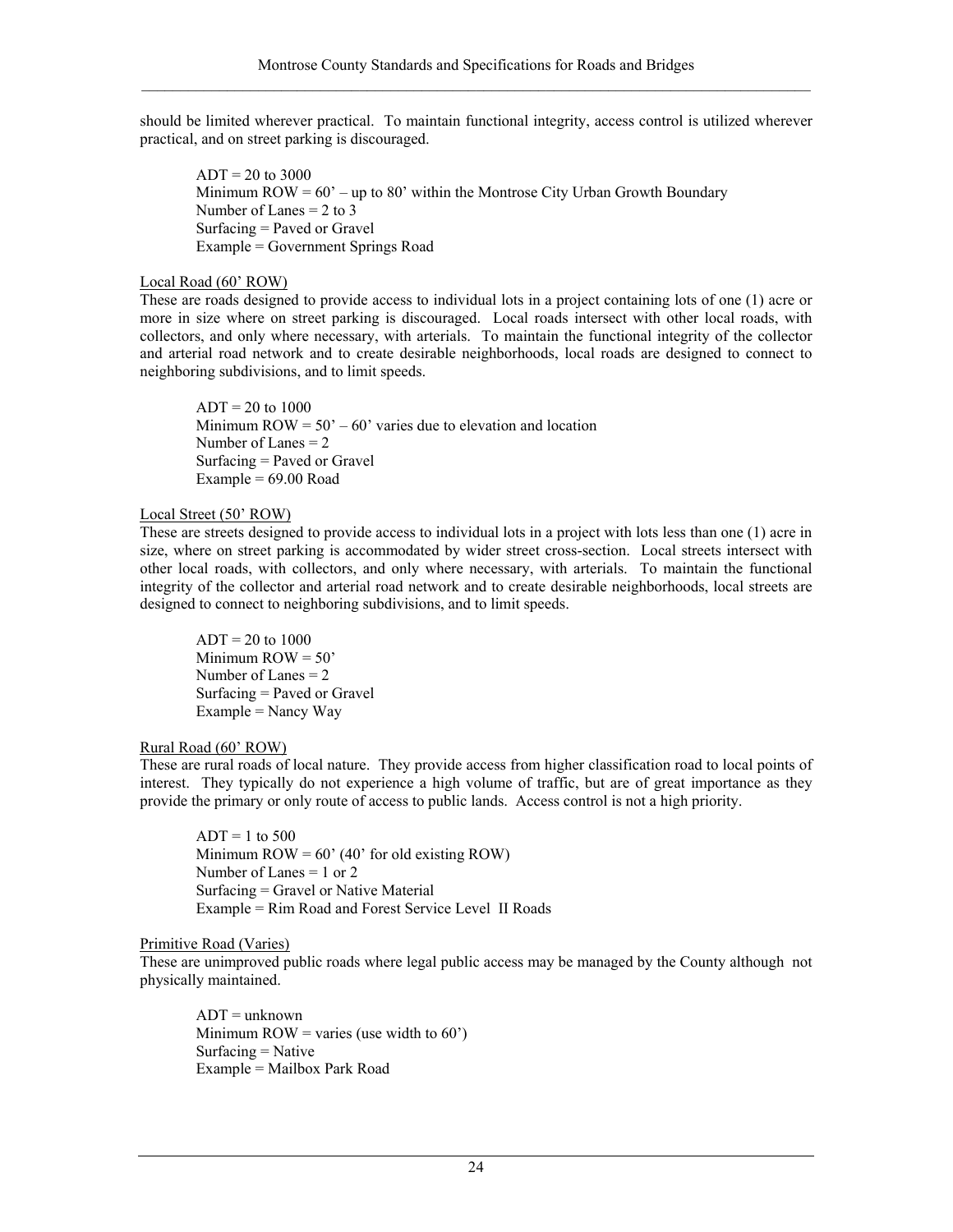# **Section 4.03 Level of Service (LOS)**

### **A. Design LOS**

Design LOS is intended to set minimum design standards for new construction/reconstruction or improvement to existing roads in accordance with the design guidance established in the Highway Capacity Manual, based upon twenty (20) year traffic projections of design hour volume (DHV) developed through detailed traffic studies.

For determining LOS; Class 1 roads shall be those roads designated in the County Master Plan as (Major/Minor) Arterial or Collector. They shall be roadways connecting major traffic generators and/or serving as commuter routes at moderate to high speeds (45 to 60 mph). Class 2 roads shall be all other roads.

The 20<sup>th</sup> year LOS for new roadway design or for capacity and/or intersection improvements for Class 1 roads shall not be less than  $LOS - B$  and shall not be less than  $LOS - C$  for Class 2 roads.

Any project that proposes to increase the  $20<sup>th</sup>$  year DHV on an existing or proposed public road by more than 10% must demonstrate that the increase in burden upon the public road shall not reduce the LOS below LOS – C. Roadways currently LOS – D must be maintained at this level or improved upon based on the 20<sup>th</sup> year build out conditions. Roadways with a current or design LOS of E or F are considered inadequate for further development.

#### **B. Maintenance LOS**

The Road and Bridge Department and Special Districts are expected to provide a consistent level of service throughout the County Road System. Maintenance needs will be identified and addressed in an orderly manner, with a minimal amount of undue political influence. Maintenance by the County is generally not performed on local subdivision roads that have been dedicated to the County, but rather is the responsibility of the Developer or Homeowners. (Exceptions may be provided to pre-June 6, 1996 Subdivisions.)

Maintenance Service Levels on County roads vary according to functional classification, with higher levels of maintenance assigned to higher road classifications. Routine and special maintenance activities are performed in the following six (6) distinct areas common to all classifications:

- **Roadway.** The travel surface including shoulders, for vehicular use. Typical activities include blading of native or gravel surface courses and shoulders, and crack sealing, pothole repair and seal coating of paved surfacing. Overlay and reconstruction of paved roads are normally identified as a Capital Maintenance Repair.
- **Roadside.** The area adjoining the travel surface, normally between the outside shoulder edges and the right of way (ROW) lines. Maintenance activities are usually limited to vegetation removal and control, and minor structures and hazard mitigation.
- **Drainage.** Surface drainage structures including ditches, swales, culverts and other minor structures. Typical maintenance work includes erosion prevention and repair, along with culvert and ditch cleaning.
- **Structures.** All bridges and other major structures. Maintenance work includes decks and expansion device cleaning and repair, superstructure painting and repair, substructure repair, and channel cleaning.
- **Traffic Control Equipment.** All signs, signals, markings or other devices used to regulate, warn or guide traffic. Maintenance activities include sign repair or replacement and pavement marking renewal.
- **Winter Maintenance.** All winter maintenance work, including snow plowing and application of abrasives and deicing agents.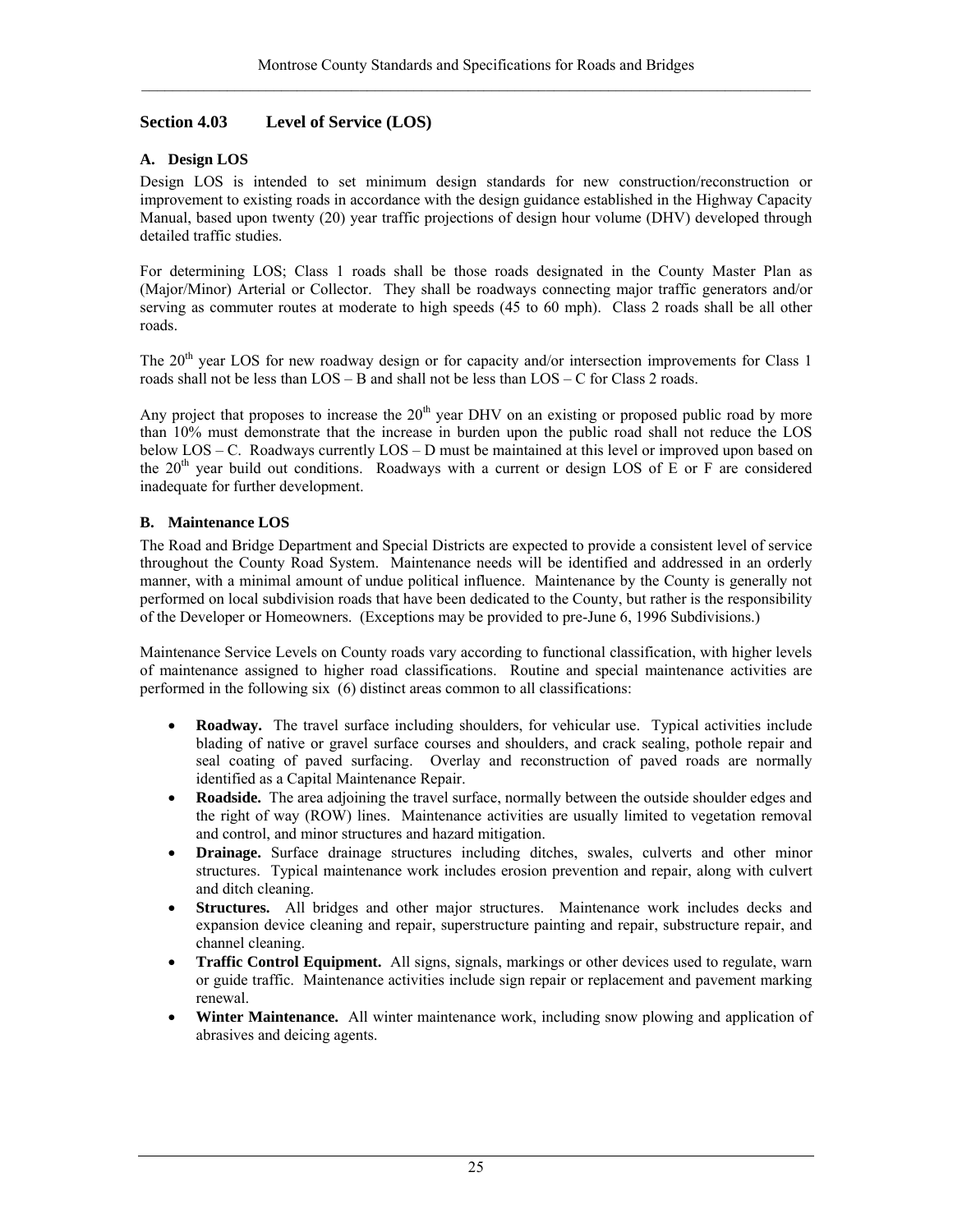# **Section 4.04 Maintenance Service Levels**

In order to adequately distribute available public funding, Maintenance Service Levels have been assigned to each road segment in order to help assure the minimum level of effort to be provided in all 6 maintenance categories. A map depicting these assignments is provided in Appendix I – Maps, Figure 4-1.

#### **A. Level 1**

This level is basic custodial care as required to protect the ROW and road investment on low use access routes to public lands, and to see that damage to adjacent land and resources is held to a minimum. This level is on roads that are open to public travel but rarely, if ever, receive physical maintenance. This level is basic care as required to protect very low use access routes to public lands from closure or purposeful damage and to see that damage to adjacent land and resources is held to a minimum. This level is on roads that are open to the public, however traffic volume and physical condition are not monitored by county staff.

- (1) Roadway Dozer or Blade maintenance sufficient to maintain passage for high clearance and 4x4 vehicles.
- (2) Roadside No maintenance required. Routine or intermittent removal of brush and trees from the roadway is not included in this level.
- (3) Drainage All drainage is functioning properly; no major erosion or sedimentation visible at time of inspection. Road may or may not have roadside ditches.
- (4) Structures Structures should be adequate for historic use.
- (5) Traffic Control Devices none.
- (6) Winter Maintenance Not provided, the route may be gated closed during winter periods to minimize road damage.

#### **B. Level 2**

This level is basic custodial care as required to protect the road investment on low use access routes to public lands, and to see that damage to adjacent land and resources is held to a minimum. Level 2 maintenance often requires an annual inspection to determine what work, if any, is needed to keep drainage functional and the road stable. Level 2 is to maintain drainage facilities and runoff patterns. This level is on roads that are open to the public however traffic is less than 50 ADT.

- (1) Roadway Generally no maintenance required, however dozer or blade maintenance sufficient to accommodate use by 2WD vehicles during dry conditions. High clearance and 4x4 vehicles are generally recommended for adverse conditions.
- (2) Roadside Occasional light maintenance, including blading, required to restore road as necessary to be as erosion-free as practicable and passable. Routine or intermittent removal of brush and trees from the roadway is not included in this level.
- (3) Drainage All drainage is functioning properly; does not cause erosion or sedimentation and shows no potential to do so.
- (4) Structures Structures should be adequate for historic use.
- (5) Traffic Control Devices Route number and destination information posted. Known hazardous conditions should be marked.
- (6) Winter Maintenance Not provided.

#### **C. Level 3**

This level is used on low use roads that are routinely open for public traffic and generally applies when use does not exceed 300 ADT. ADT should be used as a guide in determining the maintenance level and not as the sole criterion. A road may receive only ten or twenty vehicles a day for most of the year; however, during a brief period, such as hunting season, the road may receive 200 to 500 vehicles a day. Total traffic types and planned land use are important criteria for selection maintenance requirements will be met: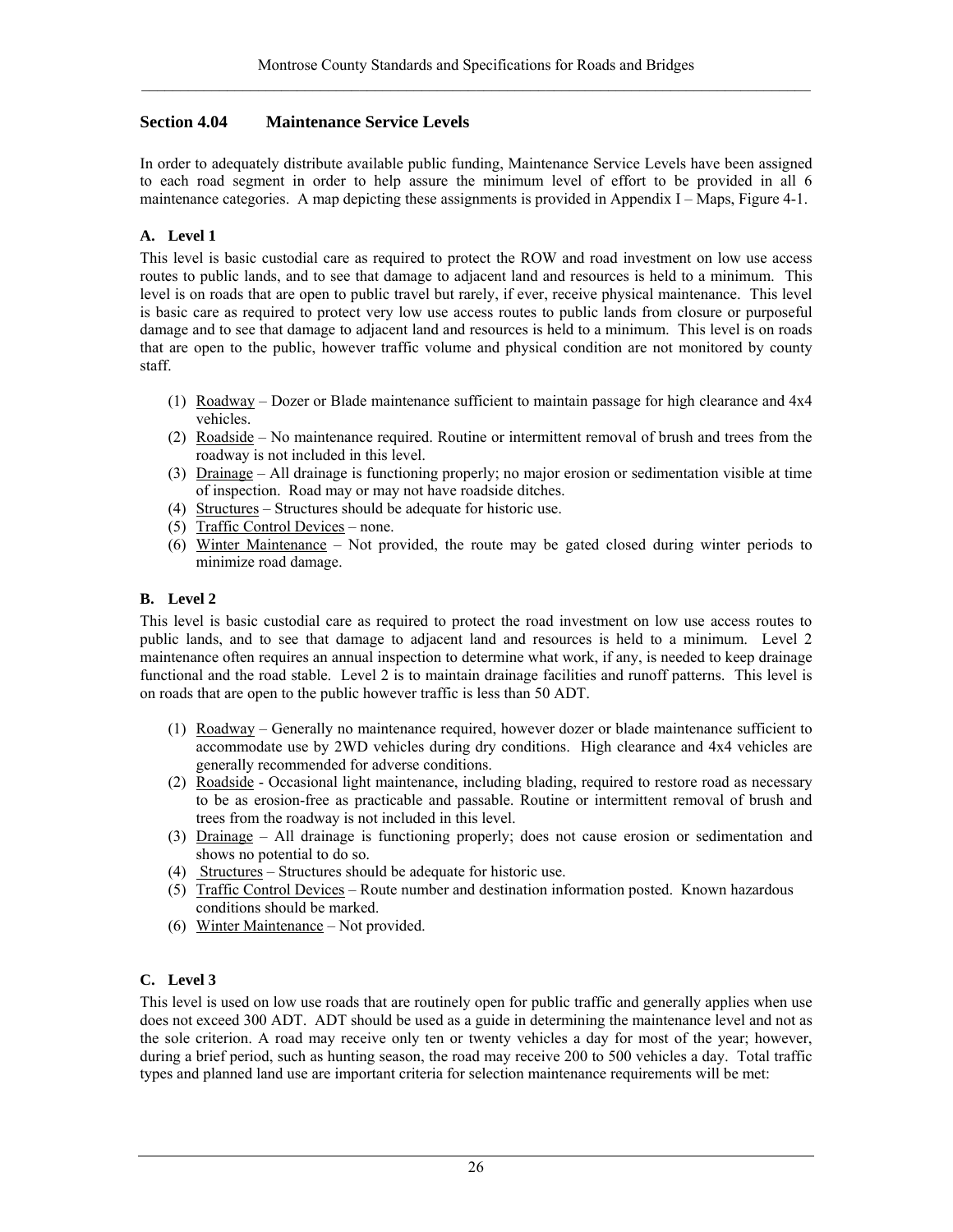- (1) Roadway Sub-base and base course materials are load supporting. The road location and structural depth shall be maintained as constructed. Sub-grade deformation is not acceptable and should be corrected. Surface blading as necessary to provide moderately convenient travel. Surface roughness is tolerated. Traveled-way crown, or cross slope is maintained. Roads in Level 3 receive a minimum of one blading per year.
- (2) Roadside Existing shoulder maintenance during blading operation. Usable material pulled onto traveled-way and boulders and debris removed and deposited in designated areas.
- (3) Drainage Drainage structures are to be maintained to their as-constructed condition. Ditches cleaned as required to drain. Ditch pulling may be specified when it is justifiable. Surface maintenance normally should occur after ditch pulling on aggregate surfaced roads. Specific consideration should be given to the disposal of materials excavated and the erosion potential caused.
- (4) Structures All structures currently repaired and maintained as needed for safe passage of the road users. Routine maintenance will be scheduled periodically. Example: Bridges would be maintained for such items as defective bridge rails, running planks, and bridge guide posts. Painting of bridge rails may be deferred to a logical project cycle. Structures that present potential safety hazard or loss of investment will be given maintenance priority.
- (5) Traffic Control Devices
	- Warning, regulatory signs and traffic-control devices should be managed per MUTCD regulations.
	- Directional and guide signs should be in place and properly maintained.
- (6) Winter Maintenance School routes shall be plowed first, and then Level 3 roads will be plowed after primary collectors (Level 4). Plowing frequency will be at a maximum of one (1) time per day between hours of 5am and 9pm, and may be as infrequently as once a week.

# **D. Level 4**

This level generally applies to moderate use roads serving 200 to 500 ADT. At this level, more consideration is given to the comfort of the user. Level 4 roads are frequently surfaced with aggregate material, but some routes may be paved to meet economical consideration of the limited aggregate resource and the surface replacement cost factors. Level 4 roads may also be paved to provide more user comfort or to alleviate dust concerns.

- (1) Roadway Surfacing replacement sufficient to allow economical blade maintenance (formal project; scarify, water, add road base gravel and compact), and to maintain the historic level of serviceability.
	- a. Surface Grading: Potholes and wash boarding will be repaired in spot locations as they develop. Traveled-way maintenance of the entire facility will be accomplished at frequencies dictated by road condition, use and travel speeds, as necessary for safety and comfort of users.
	- b. Dust abatement: To be performed as necessary to maintain fines content in the surface course for economical road maintenance. Some local dust abatement in residential districts may be performed during dry years if budgets permit.
	- c. Pavement Maintenance
		- Repaired to provide skid-resistant wearing course
		- Repair of potholes
			- Elimination of surface depressions which trap water on the pavement
			- Crack repair
			- Seal coating
- (2) Roadside Graded and maintained to the as-constructed standard. Brush control accomplished on scheduled basis for safe sight distance, and appearances.
- (3) Drainage Structures are to be maintained to their as-constructed condition. Ditches cleaned as required for runoff. Ditch pulling may be specified. Surface maintenance normally should occur after ditch pulling on aggregate surfaced roads. Specific consideration must be given to the disposal of materials excavated and the erosion potential caused.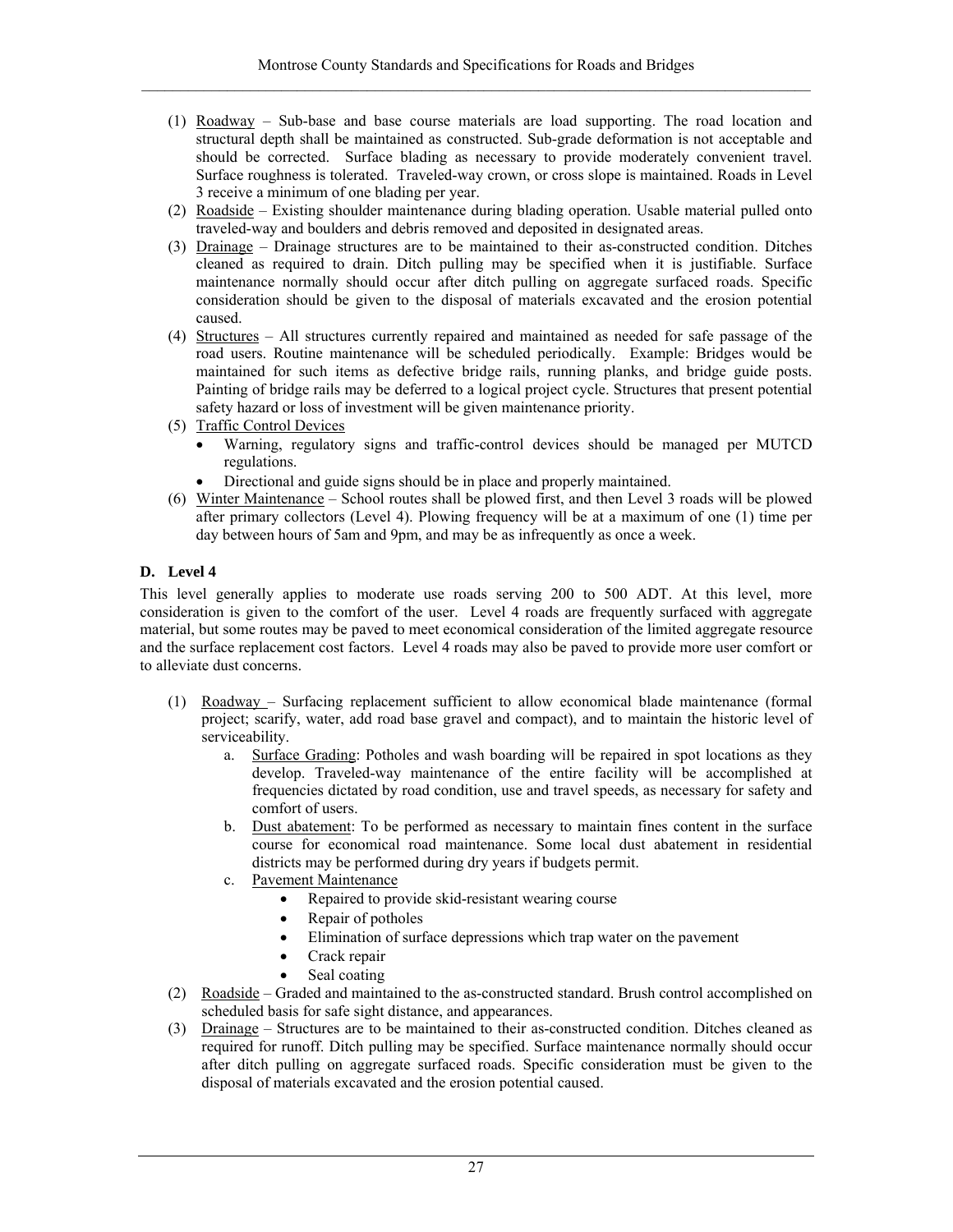- (4) Structures More consideration to be given to the appearance of a structure. Painting will be accomplished on a scheduled basis. Bridges, bridge rails, cattleguards, and fences shall be maintained in fully serviceable condition.
- (5) Traffic Control Devices
	- Warning, regulatory signs and traffic-control devices are managed per MUTCD regulations
	- Directional and guide signs are in place and properly maintained.
	- Signing on Schedule-A roads will be done by the Forest Service and/or Montrose County per Schedule-A Agreement.
	- Markings Centerline, edge stripping and similar types of markings painted on pavement and curbs shall be repainted as needed for effectiveness in periods of poor visibility.
- (6) Winter Maintenance School routes shall be plowed first, and then Level 4 roads will be plowed, after or concurrent with arterials. Plowing will generally occur between the hours of 5am and 9pm, a maximum of two (2) times per day, and possibly as infrequent as one (1) time per day, depending on storm severity.

## **E. Level 5**

This level is generally maintained for routes serving 500 ADT and greater. Roads in this category include both paved and aggregate surfaces. Safety and comfort are important considerations. Abrupt changes in maintenance will be posted to warn a traveler until these deficiencies are corrected.

- (1) Road Way Activities
	- a. Surface Maintenance Surface is maintained to provide smooth, dust-controlled, skidresistant (paved surfaces) surfaces at design speed.
	- b. Pavement Maintenance
		- Repaired to improve skid-resistant wearing course
		- Repair of potholes
		- Elimination of surface depressions which trap water on the pavement
		- Crack repair
		- Seal coating
	- c. Aggregate Surfaces
		- Blading as required to provide a comfortable ride
		- Dust control at County's discretion
		- Surface depths maintained for economical blading two inch (2") minimum. (Does not apply to roads maintained under a Schedule A road.)
		- Gravel replacement will be provided when depths fall below minimum standards; however, replacement to be accomplished to provide not less than a total depth of three inches (3").
- (2) Roadside Graveled or paved shoulders shall be maintained in the same basis as paved traveled way. Brush control shall be provided on scheduled basis for safe sight distance, and appearances.
- (3) Drainage Drainage structures are to be maintained to their as-constructed condition. Ditches cleaned as required for runoff. Ditch pulling may be specified when it is justifiable. Surface maintenance normally should occur after ditch pulling on aggregate surfaced roads. Specific consideration must be given to the disposal of materials excavated and the erosion potential caused.
- (4) Structures More consideration shall be given to the appearance of a structure. Painting will be accomplished on a scheduled basis. Bridges, bridge rails, cattleguards, and fences shall be maintained to their as constructed condition.
- (5) Traffic Control Devices
	- a. Warning, regulatory signs and traffic-control devices are managed per MUTCD regulations.
	- b. Directional and guide signs are in place and properly maintained.
	- c. Signing on Schedule–A roads will be done by the Forest Service and/or Montrose County per Schedule-A Agreement.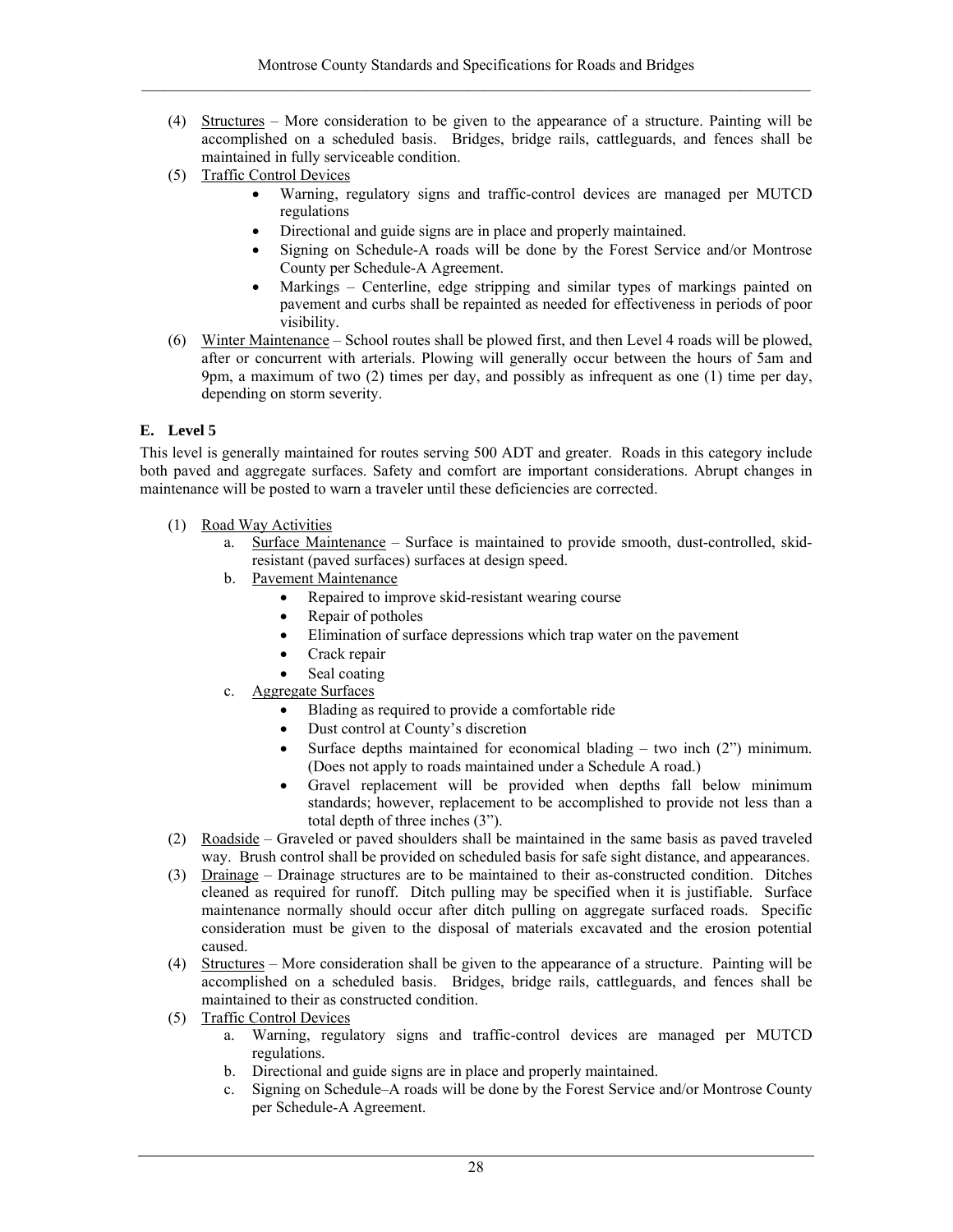- d. Markings Centerline, edge stripping and similar types of markings painted on pavement and curbs shall be repainted as needed for effectiveness in periods of poor visibility.
- (6) Winter Maintenance School routes will be plowed first, and then scheduled winter maintenance will occur between the hours of 5am and 9pm.

## **Section 4.05 Land Use Changes and ROW Acquisitions**

Land use changes may include residential subdivision development, establishment of commercial or industrial facilities, expansion of recreational facilities or any other projects which change or intensify the use of land. All such changes should comply with the Montrose County Master Plan and, as applicable, the Montrose County Zoning and Subdivision Regulations. The centerline of ROW dedications resulting from a land use change should be made in conformance with the functional classification assigned to the facility by the Engineer in conformance with the Master Plan, and should align with the centerline of existing ROW. When precise alignment is not possible additional ROW dedication shall be provided such that safe and adequate design transitions can be made. ROW dedications should be based from section or aliquot division lines. Where the existing centerline of the road is more than ½ (one-half) of the traveled way out of alignment with the division line, the road centerline may be used as the baseline for the dedication. This exception is conditioned on a safe and gradual transition back to the division line being provided. The dedication should consider topographic or other physical constraints, and finally should include any adverse portion currently and/or historically managed within the public way. Where entirely new alignments are proposed, detailed site planning and alignment studies are required.

## **Section 4.06 Planning Principles**

Basic factors in the design of a road system include:

- Safety for both vehicular and pedestrian traffic.
- Efficiency of Service for all users.
- Livability route selection and design should consider the effects of traffic on adjoining property Owners.
- Economy of construction, maintenance, and use of land.
- Service Life new roads shall be designed to provide a useable service life of at least twenty (20) years before major resurfacing or capacity increase is needed.

Each of the following principles is an elaboration on one or more of these factors. The principles are not intended as absolute criteria, since instances may appear where certain principles conflict. These principles should be used as guides to proper system layout.

#### Provide Vehicular and Pedestrian Access

Road widths, placement of ADA compliant sidewalks or pathways, patterns of roads and number of intersections shall be designed for safe and efficient use of the road and access to adjacent lands.

#### Discourage Speeding

Residential roads and streets should be designed to discourage excessive vehicle speed, i.e., transverse concrete valley pans on local roads can be effective in reducing vehicle speeds while assisting in the routing of surface drainage.

#### Control Access to Arterials

Local road systems and land development patterns should not detract from the efficiency of arterial and collector roads. Ideally, land development should be planned so that no parcels require direct access to arterial or collector routes. The number of access points between the local road system and an arterial system should be minimized. Intersections along arterial routes should be properly spaced for efficient and safe traffic flow. Collector roads that intersect an arterial system will tend to have high traffic volumes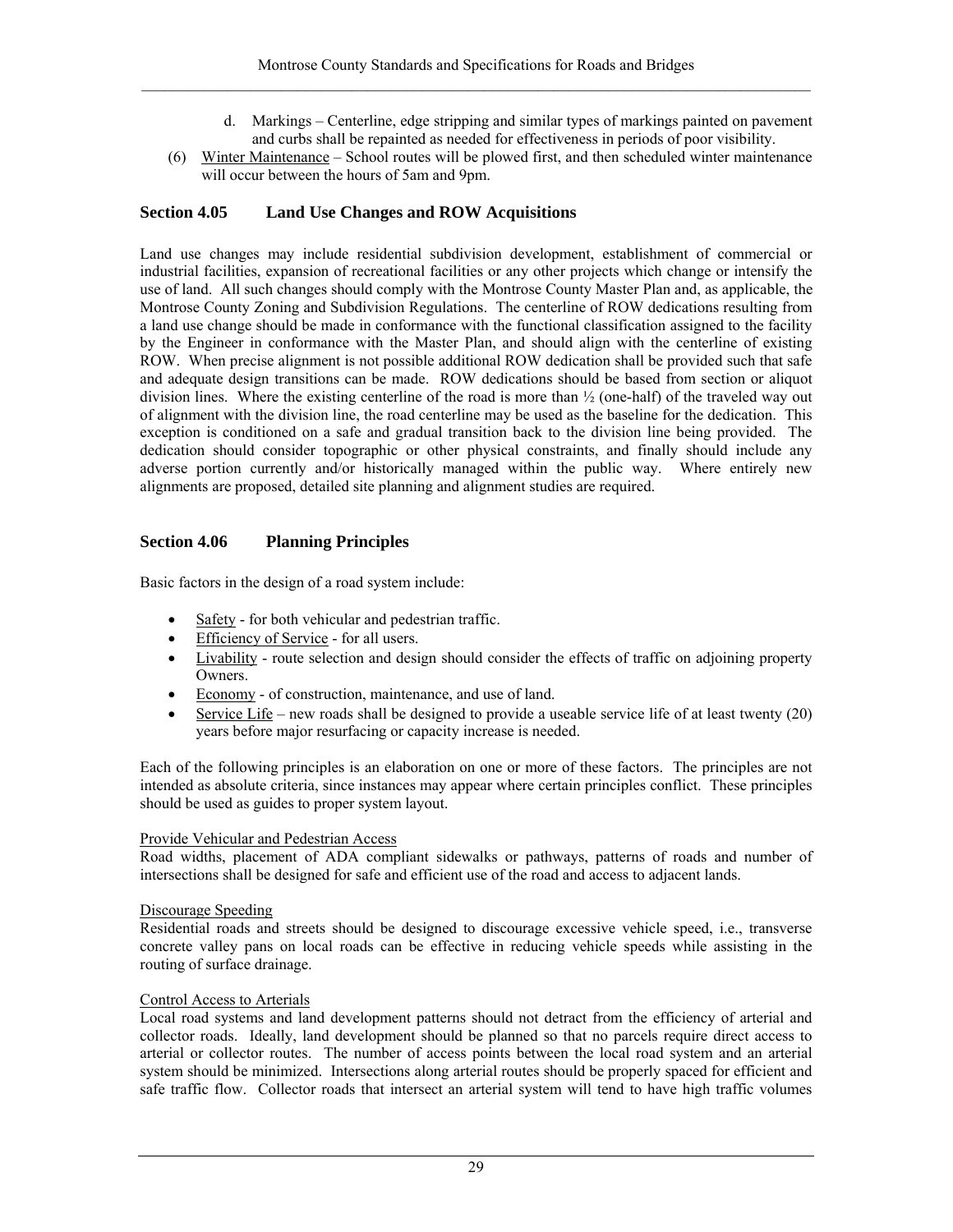since they are the only access points. New residential lots directly accessing arterial roads should be avoided on existing routes, and allowed only when absolutely necessary.

#### Intersections

New roads should be designed with perpendicular intersections to enhance traffic safety. Extreme site conditions may require variance from perpendicular but, in no case shall the Engineer authorize intersections meeting at less than forty-five degrees (45º).

#### Courts and Cul-de-Sacs

A road ending with a cul-de-sac should be no longer than fifteen hundred feet (1500') to limit the number of residences having only a single emergency service route per Subdivision Regulations. All cul-de-sacs should have a minimum driving surface radius of forty feet (40') as measured to the outside edge of the traveled surface. Roads longer than fifteen-hundred feet (1500') shall terminate in a functional cul-de-sac having a driving surface of no less than fifty foot (50') radius and ROW of sixty foot (60') radius. Paved roads shall have a paved turn around, gravel roads shall have a gravel turn around. Roads without outlets should have a cul-de-sac or loop design. A "Y" or a "T" turn around at the end of the road segment may be authorized under special circumstances upon approval of the Engineer. Cul-de-sacs that may be vacated in the future should be improved to the functional classification standard of the road of which it will become a part. All turn arounds shall be designed to accommodate full size fire protection equipment and/or full size school bus.

#### Curves and Grades

Roads shall be designed with curve radii suitable for the intended design speed, and with grades suitable for the intended use of the adjoining land.

## **Section 4.07 Minimum Standards for New Public Roads**

- Location and extent of new roads must be approved pursuant to Section 30-28-101 et.seq, C.R.S. unless it was shown as part of a Subdivision or Planned Development.
- Road dedication plats shall be designated as being a "Plat of Survey."
- The road shall be designed and constructed in accordance with this document.
- All new roads within a project shall be paved as a condition of approval when the total design traffic volume for the project, in accordance with the ITE manual, exceeds one hundred fifty (150) ADT. The Project Engineer must adequately justify the trip generation estimate with the concurrence of the County Engineer.
- Irrespective of the design traffic volume, a new road shall be paved when newly developed land (exclusive of road ROW, declared open space, or retained land) is four (4) units per acre or greater.
- The road must connect to another County road, State or Federal highway, or City street of the same or higher functional classification.
- All required road signs and traffic control devices shall have been installed in accordance with the MUTCD.
- All structures, culverts, bridges, utilities and all utility service laterals, etc. crossing the roadway shall have been installed per County standards and specifications and/or repaired prior to the road acceptance.
- A plat showing the Dedicated ROW, in format and detail satisfactory to the Engineer, shall have been prepared by a Professional Land Surveyor (PLS), and shall be submitted to the Engineer on reproducible mylar suitable for recording. All necessary survey monuments defining the ROW shall have been set by a PLS.
- A copy of "Red Lined" as-built record drawings shall have been submitted to the Engineer. The drawings shall accurately show all road construction details, utility locations, property boundaries and corners, and any other pertinent information as required. Upon its submission to the Engineer, the copy shall become and remain the property of the County.
- The applicant shall have submitted a request for acceptance of the road to the County. The County shall perform a final inspection within two (2) weeks from the date of submission of the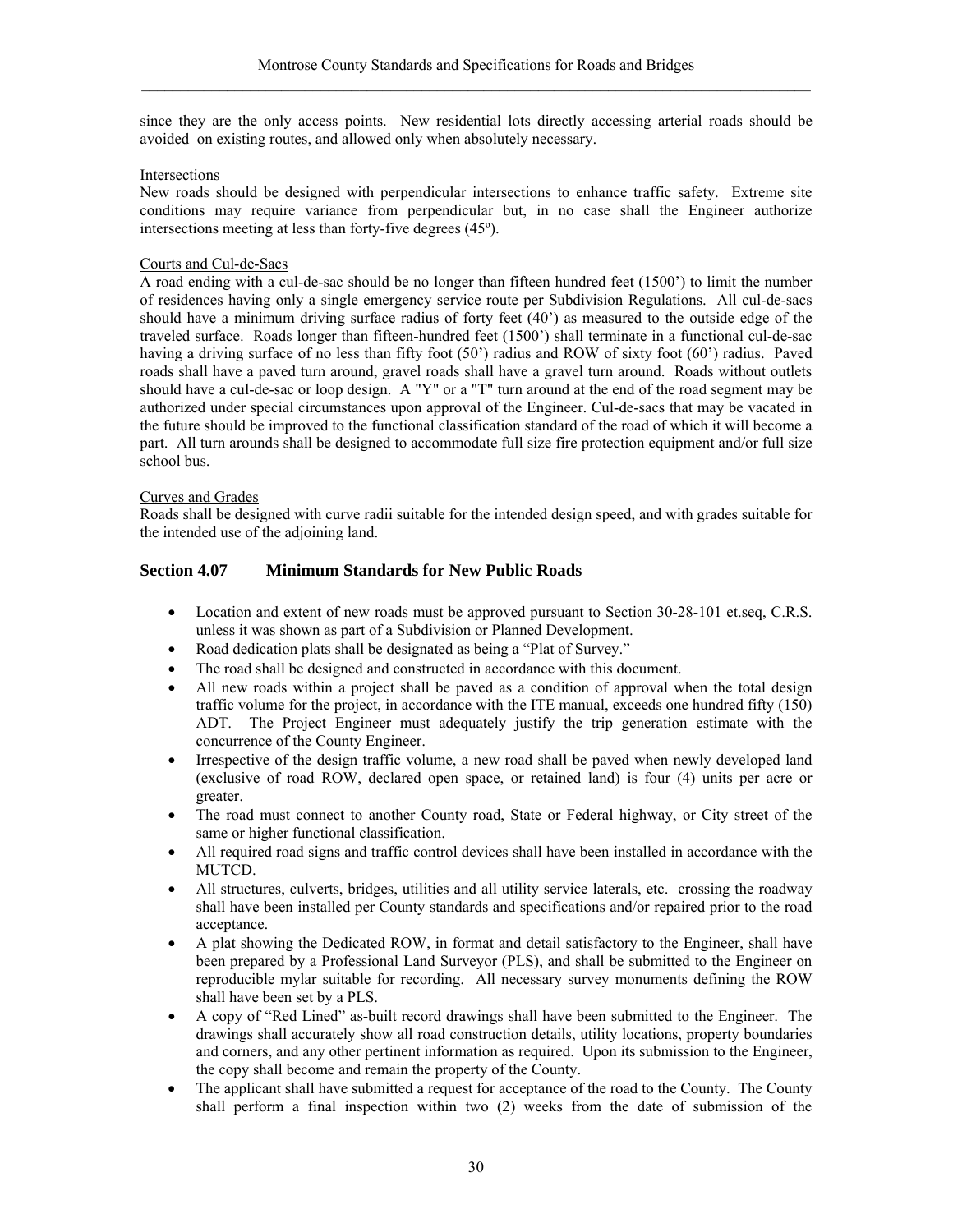application, unless, at the sole discretion of the Engineer, weather conditions prohibit a complete inspection.

- The Engineer shall have completed a final inspection and shall have determined the road has been constructed in accordance with County Specifications and the approved plans, and shall have recommended acceptance, in writing.
- The Developer shall warrant all required public improvements (road, drainage, etc.) to be free of defects in materials and workmanship for a period of two years from the date of acceptance by the County, and shall promptly repair any defects during the warranty period. The Board may, at its discretion, require the Developer to post a bond, or other financial security acceptable to the Board, to guarantee performance under the warranty in accordance with Section 3.08. At the end of the warranty period, the applicant may request a final inspection and release of the bond. Upon inspection of the road by the Engineer, and correction of any deficiencies identified by such inspection, the Board shall release the applicant's security.
- No hazardous conditions have been constructed or developed in the clear zone that have not been mitigated.
- Such other conditions, as the Board deems necessary for public health, safety, welfare, or budget constraints.
- The County recognizes it may be to the benefit of the general public to accept roadways which may not meet the specifications outlined herein.
- New roads accessing onto a paved County road serving industrial or commercial activity or serving more than three (3) residential units or generating more than twenty-five (25) ADT shall have paved aprons extending the full width of the road going back thirty feet (30') from the edge of pavement on the public road.
- For a project that is accessed via a dedicated and undeveloped County right-of-way, the required road section to be constructed shall be based upon the average daily traffic (ADT) projected for the project. For 20 ADT or less, a temporary driveway shall be constructed within the right-ofway as directed by the County Engineer. For 20 to 50 ADT, a rural single-lane road shall be constructed within the right-of-way. For greater than 50 ADT, a two-lane road conforming to current County Standards for Roads and Bridges shall be constructed within the right-of-way.
- Design of the new road shall be based upon the accepted future classification of the proposed roadway.
- The design shall provide for open circulation of traffic through the project connecting to adjoining lands as directed by the County staff.

# **Section 4.08 Minimum Standards for Existing Public Roads**

The minimum standards for an existing road to be considered adequate to serve as, or to support access for development are set forth below. The County Engineer shall determine if the minimum standards are complied with. A road accessing a proposed project that meets these minimum standards does not preclude the imposition of additional minimum road standards as may be determined by the Board to be necessary to preserve the public health, safety and welfare.

An evaluation and analysis of the road shall be provided to the County as part of the project proposal. All evaluations and analysis shall be conducted, signed and sealed by the Project Engineer. The evaluation, analysis and assumptions made shall be reviewed and concurred with by the County Engineer, prior to declaration by the County Engineer that the road accessing the proposed project is either adequate or inadequate.

Minimum Standards:

- Adequate sub-grade with no significant points of surface soil or geologic instability.
- Adequate drainage with no significant ponding of water, having drainage bar ditches of ten inches (10") or more in depth graded to drain.
- Minimum of nine inches (9") of compacted subbase aggregate as a constructed structural section.
- Minimum driving course of two inches (2") crushed aggregate sufficient for road maintenance.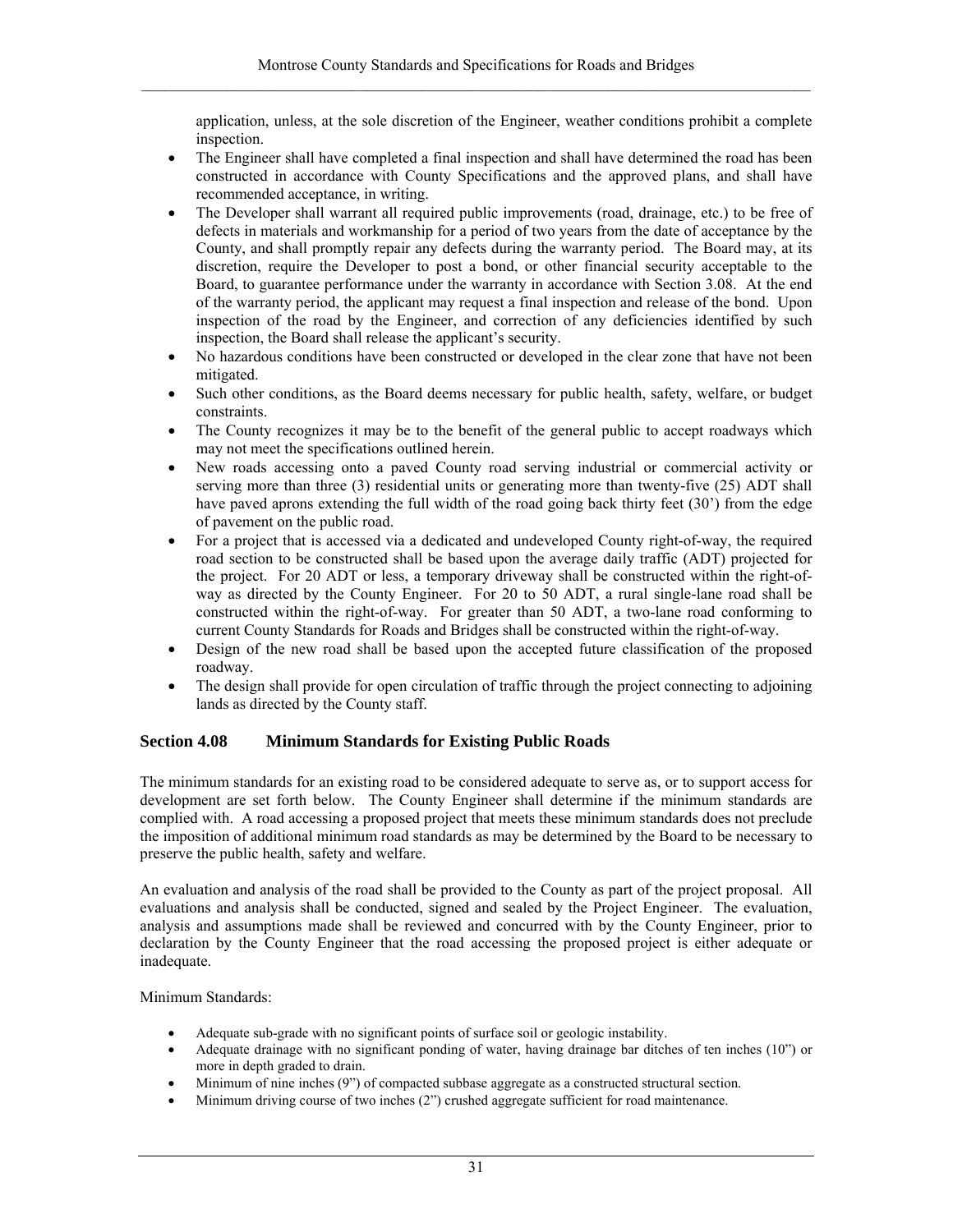- Maximum grade shall not exceed eight percent (8%).
- Minimum of twenty-four feet (24') driving surface with forty feet (40') of historic and usable existing ROW.
- Hazardous conditions identified within the clear zone shall be mitigated.
- In the event that the project will increase the traffic burden on an existing roadway in accordance with the ITE Manual by more than ten percent (10%), and will contribute to an overall traffic burden above two hundred forty-nine (249) ADT, the roadway is considered inadequate unless upgraded to meet current County standards. The Project Engineer shall adequately justify the trip generation estimate and obtain concurrence by the County Engineer.
- Rural roads serving the proposed project shall accommodate a design speed between twenty-five (25) and forty miles per hour (40 mph) to be proposed by the Project Engineer based upon design guidance provided in the Design Documents listed in Article IX, and concurred with by the County Engineer
- Local roads serving the proposed project shall accommodate a design speed between twenty-five (25) and thirty-five miles per hour (35 mph) to be proposed by the Project Engineer based upon design guidance provided in the Design Documents listed in Article IX, and concurred with by the County Engineer.
- Collector roads serving the proposed project shall accommodate a design speed between thirty-five (35) and forty-five miles per hour (45 mph) to be proposed by the Project Engineer based upon design guidance provided in the Design Documents listed in Article IX, and concurred with by the County Engineer.
- Minor arterial roads serving the proposed project shall accommodate a design speed between forty (40) and fifty-five miles per hour (55 mph) to be proposed by the project Engineer based upon design guidance provided in the Design Documents listed in Article IX, and concurred with by the County Engineer.
- Major arterial roads serving the proposed project shall accommodate a design speed between fiftyfive (55) and sixty-five miles per hour (65 mph) to be proposed by the Project Engineer based upon design guidance provided in the Design Documents listed in Article IX, and concurred with by the County Engineer.

Roads that meet or exceed the above characteristics, but are judged inadequate due to other reasons, including excessive traffic at all times or specific peak periods, shall be further evaluated by traditional traffic engineering methods for structural adequacy, geometry, surface condition, traffic volume and level of service. All such evaluations of the adequacy of the roadway shall be conducted to the satisfaction of the County Engineer by the Colorado Registered Professional Engineer. The Project Engineer, who shall be experienced in Civil, Geotechnical and/or Traffic Engineering as it is appropriate to the evaluation being performed. Such evaluation shall be conducted utilizing the Design Documents listed in Article IX as specific guidance. In the event of conflicts between the design documents, such conflicts shall be resolved in accordance with direction from County Engineer.

#### **Section 4.09 Access Policy**

In accordance with Section 43-2-147 (1), C.R.S.; Montrose County controls access to County roads. All persons are required to obtain a County Access Permit prior to constructing a new connection to a County road. Application shall be submitted to the Engineer. The application shall provide evidence of adjacent land ownership to the public road or provide other right to trespass evidence. Such evidence must be reviewed and accepted by the Engineer. The application shall also describe the proposed use of the access, and include a design of the proposed access that conforms to these specifications and access policy. At the discretion of the Engineer, when the proposed access occurs where unusual conditions exist, the applicant may be required to provide an engineered design in conformance with *the State Highway Access Code* and/*or AASHTO "Green Book"* (*A Policy on Geometric Design of Highways and Streets, 2001*), signed and sealed by a Registered Professional Engineer.

In the event that a new access triggers access improvements or modifications to the State Highway System or to other roads not under the jurisdiction of Montrose County, these access improvements shall be the full responsibility of the Developer/Permittee and/or agency that has administration jurisdiction over the new improvements.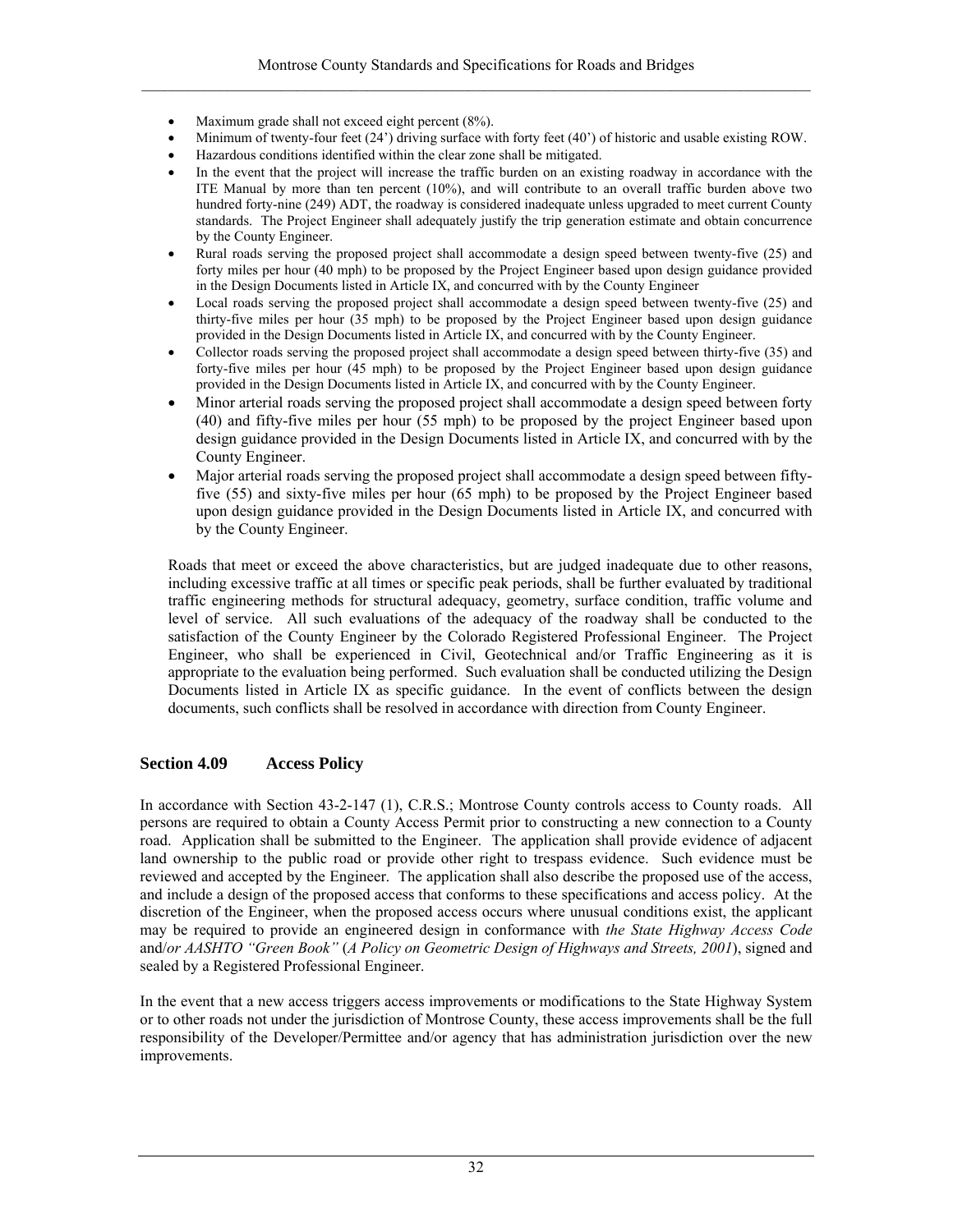**Driveways:** No more than one (1) Driveway access shall be allowed for each parcel or property unless it can be demonstrated that the access causes no harm or benefits public safety. Driveways are defined in three (3) distinct categories, Commercial/Industrial Driveway, Residential Driveway and Field Approach.

- A **Commercial/Industrial Driveway** shall be designed in accordance with estimated traffic type and volume but shall meet minimum standards established in Section 5.16.
- A **Residential Driveway** shall not serve more than three (3) residential dwellings or exceed more than twenty-five (25) ADT for two-way traffic and shall be constructed to meet the minimum standards as established in Section 5.17. The fourth residential dwelling shall require the conversion and consolidation of all existing access to a common new public road per Section 4.07.
- A **Field Approach** access may be permitted to access vacant land, undeveloped agricultural property or an isolated intermittent use structure. A field approach access shall not exceed an average annual ADT of one (1) vehicle per day (2 vehicle trips  $-1$  in and 1 out). A field approach shall be constructed to meet the minimum standards as established in Section 5.18.

**Intersections with functionally classified roads and streets:** New public roads and streets shall be established only by acceptance by the Board of County Commissioners. Construction of new public roads or street connections shall require an Access Permit and engineered design in accordance with the functional classification of the respective roads. To minimize conflicts and to provide for anticipated crossing and turning movements, geometric design of each intersection must be given careful consideration. Intersection locations shall be chosen to accommodate topography, to provide adequate sight distance, to minimize traffic hazards, and shall generally extend the pattern of existing roads.

# **Section 4.10 Connections with Existing Roadways**

Proposed new road and street connections to existing roadways shall be designed in conformance with County Access Policy. Requests for access in conjunction with projects will be addressed as part of the subdivision process. Requests for access that arise independent of the subdivision process shall be directed to the County Engineer. Persons proposing to construct new access onto existing County roads outside of the County's Subdivision Process shall submit plans directly to the Engineer for review. Citizens are encouraged to discuss their intentions with the Engineer prior to investing in design work. Plans should include:

Permit Application: A completed access permit application and payment of application fee.

Topography: Include topographic mapping with two foot (2') contour intervals within five hundred feet (500') of the intersection, unless waived by the Engineer. The purpose of the mapping is to facilitate the design, and to demonstrate the intersection can be designed and constructed without creating unsafe conditions for traffic at the proposed intersection.

Plan and Profile: The design shall illustrate existing and proposed roadway improvements in sufficient detail for the Engineer to evaluate the design.

Road connections planned as part of projects under the County Subdivision Process may be constructed after approval of the Preliminary Plan by the Board of County Commissioners upon completion of an Access Permit. Connections planned outside of the subdivision process may be constructed only after the applicant receives written authorization from the Engineer.

# **Section 4.11 Off Site Design Requirements**

When a roadway within a project terminates without connecting through to the next existing roadway due to intervening land ownership, project phasing, project boundaries, or similar factors, and where it would be prudent public policy to eventually connect the proposed new road through to an existing road, then the applicant proposing the new road may be required to design a connection across the intervening property to ensure that the future connection can eventually be built. The design need not be fully detailed, but shall be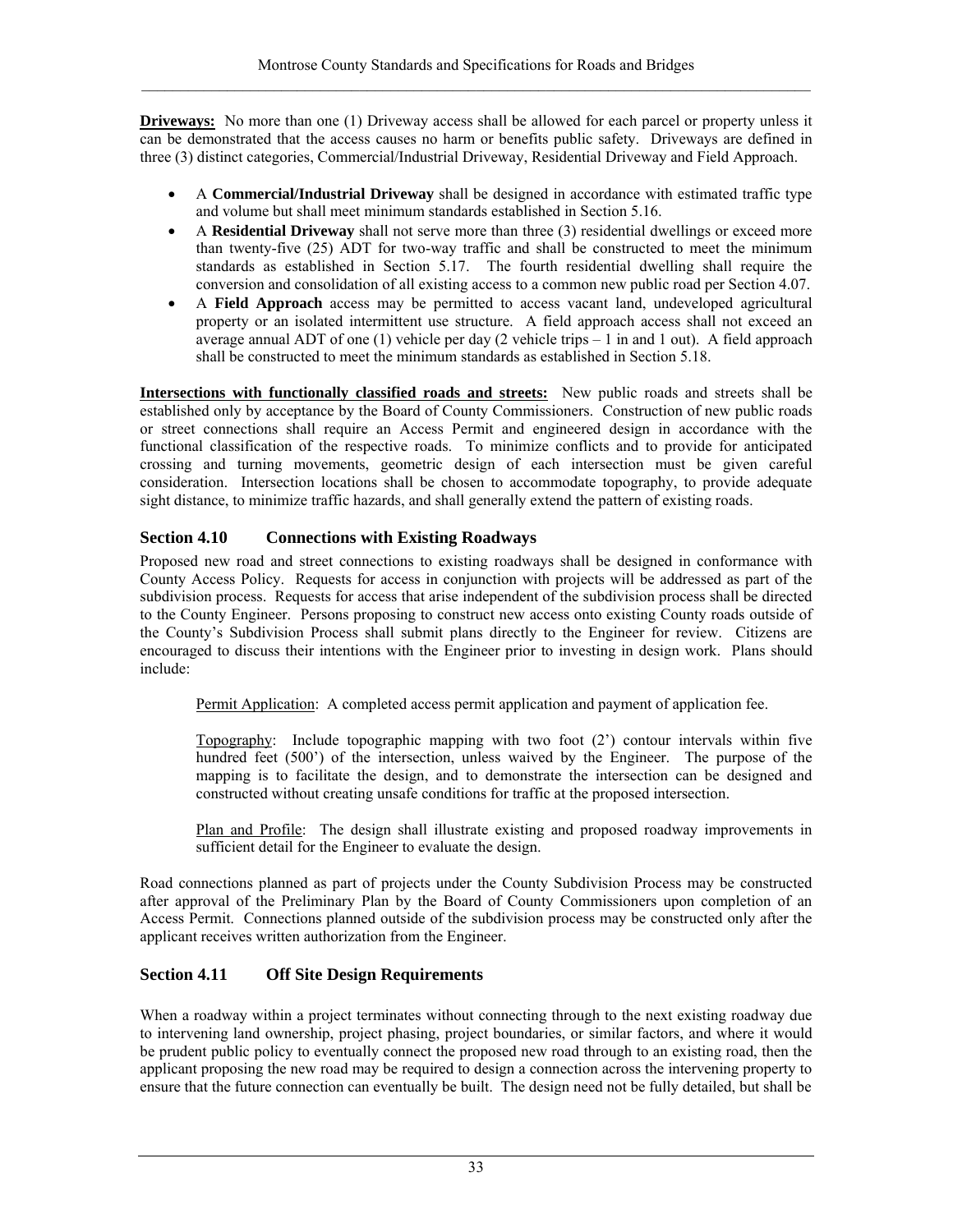sufficient to demonstrate that the connecting road can be constructed to comply with County minimum requirements governing curves, grades, intersections, and alignments. The proposed connection shall continue existing road patterns, provide adequate drainage, match existing intersections, respect existing land use, and generally conform to best engineering practices.

The County acknowledges that there are obvious practical limitations to the question of how far such a design extension may be required. The County has no intent or desire to place an undue burden on any Developer. The limits of such a design extension shall be negotiated on a case by case basis with the Engineer. In general, design extensions that extend more than thirteen hundred-twenty feet (1320') per every one hundred (100) ADT of new project traffic would be considered to be unduly burdensome on a Developer and beyond the scope of this section.

# **Section 4.12 Connection to Existing Substandard Road**

A project having a total traffic impact of 140 ADT or more and fronting a County Road that does not meet current standards shall be required to improve the half of the County Road that fronts the project to current County Standards. The frontage improvements shall be designed and constructed inside the right-of-way to the proposed project property lines with a taper transition section outside the project property lines on either side to connect back to the existing roadway section. These transition improvements shall conform to current County Standards as required by the County Engineer.

The frontage improvements shall be designed and approved at the time of Subdivision Preliminary Plat approval or prior to issuance of an Access Permit. Construction shall be insured through an Improvements Agreement with the County. Frontage improvement construction for non-subdivision projects shall be completed prior to final construction approval of the Access Permit. Frontage improvement construction for subdivisions shall commence prior to Final Plat Approval according to the following schedule:

| Subdivision Size     | <b>Construction Required</b>  |
|----------------------|-------------------------------|
| $1 - 60$ Lots        | 50% of the lots final platted |
| Greater than 60 Lots | 30 lots final platted         |

# **Section 4.13 Right-of Way Dedications**

In accordance with Subdivision Regulations, newly dedicated right-of-way resulting from the subdivision process for use as County roads shall be approved by the Board of County Commissioners and accepted with the following note attached to the recorded final plat:

This plat is approved by the Board of County Commissioners of Montrose County, for filing with the Clerk and Recorder of Montrose County and for conveyance to the County of public dedications shown hereon; subject to the provisions that approval in no way obligates Montrose County for maintenance of roads hereon dedicated to the public. This approval does not guarantee that the size, soil conditions, subsurface geology, groundwater conditions or flooding conditions of any lot shown hereon are such that a building permit, sewage disposal permit or any other required permit will be issued. This approval is with the understanding that all expenses involving required improvements for utility services, paving, grading, road signs, flood protection devices, drainage structures, and all other improvements that may be required, shall be the responsibility of the subdivider and not the County of Montrose.

All road dedication plats shall be designated as being a "Plat of Survey."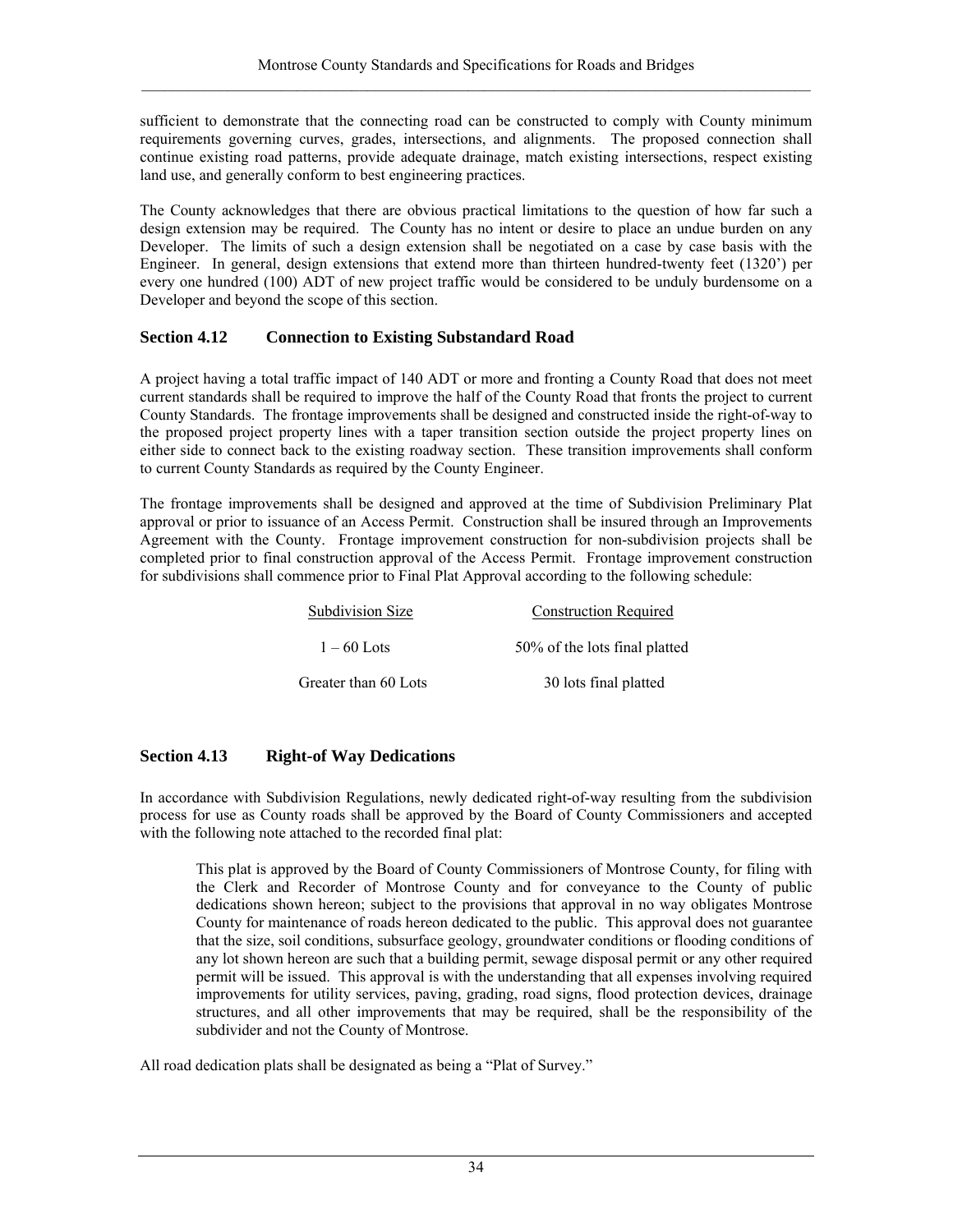# **Article V. DESIGN**

# **Section 5.01 Application of Design Standards**

These design standards shall apply to all new road construction intended for public use and/or dedication to Montrose County, and shall apply in general terms to reconstruction and improvement of existing public roads subject to Montrose County jurisdiction.

# **Section 5.02 Minimum Standards**

The requirements described herein generally represent minimum or threshold values.

## **Section 5.03 Departure from Standards**

Design standards are not inflexible. Higher standards may be used or required by the Engineer when circumstances warrant. If an alternate design or material or procedure can be shown to provide performance equal to or better than the required design, material or procedure, said alternate may be approved by the Engineer. Approval from the Engineer shall be provided in writing before the alternate design, material or procedure is implemented.

# **Section 5.04 Use of AASHTO and CDOT Publications**

The latest editions of these State and National specifications are incorporated herein by reference to supplement this specification:

> *AASHTO Guidelines for Geometric Design of Very Low-Volume Roads (ADT ≤ 400) AASHTO Geometric Design of Highways and Streets AASHTO Standard Specifications for Highway Bridges CDOT Standards and Specifications for Roads & Bridges. CDOT Standard Plans, M & S Standards CDOT State Highway Access Code CDOT Design Code CDOT Pavement Design Manual*

In the event a conflict exists between the foregoing publications and this document, the more rigorous specification shall govern unless otherwise determined by the Engineer.

# **Section 5.05 Terrain Classification**

For the purpose of this document, the terrain in Montrose County is divided into two categories:

Flat or Rolling Terrain: Average cross slope less than fifteen percent (15%), with ridges and draws not well defined. Most of the land in the Uncompahgre Valley falls into this category.

Mountainous Terrain: Average cross slope greater than fifteen percent (15%), with ridges and draws steep and well defined.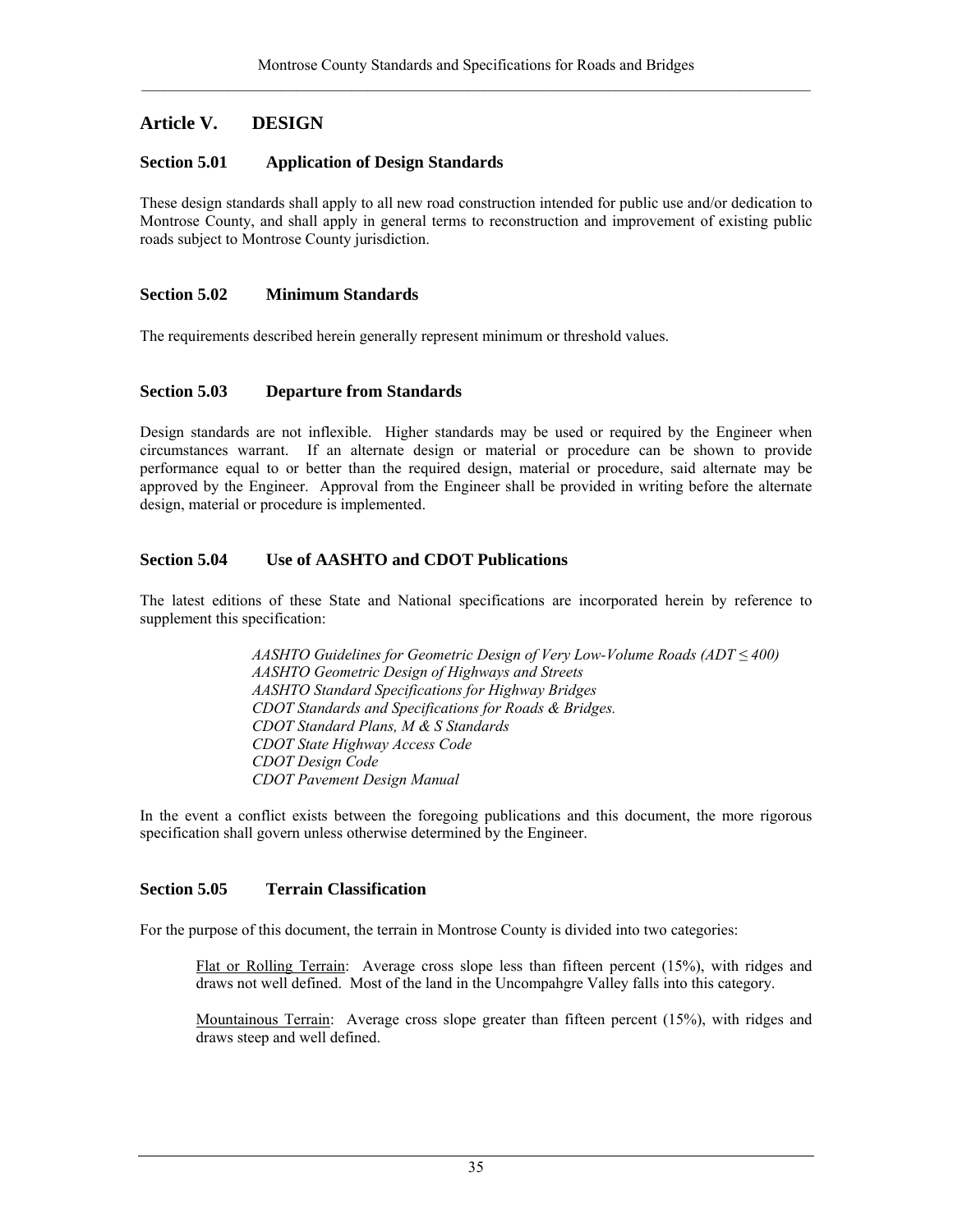## **Section 5.06 Road Classification**

The functional classifications used herein are defined in Article IV. When not specified on the Road Classification map, a functional classification designation shall be based on projected traffic volumes and/or as specified by County planning documents, or County Engineer.

## **Section 5.07 Design Speed**

The choice of a design speed is influenced primarily by the terrain classification, functional classification of the road, and land use. The design speed is generally slightly higher than the posted speed. Acceptable ranges of minimum design speeds are as follows:

| Flat or Rolling       |            |           | Mountainous |           |
|-----------------------|------------|-----------|-------------|-----------|
| Functional            | Design     | Posted    | Design      | Posted    |
| Classification        | Speed      | Speed     | Speed       | Speed     |
|                       |            |           |             |           |
| Major Arterial        | 70         | $50 - 65$ | 65          | $45 - 60$ |
| <b>Minor Arterial</b> | 65         | $45 - 60$ | 60          | $40 - 55$ |
| Collector             | 50         | $30 - 45$ | 50          | $30 - 45$ |
| Local Road            | $(25*)$ 35 | $20 - 35$ | 35          | 30        |
| <b>Local Street</b>   | $(25*)$ 30 | $20 - 30$ | 30          | 25        |
| Rural                 | $30 - 45$  | $25 - 45$ | $30 - 40$   | $20 - 35$ |

\*Lower Design Speed may be authorized by the Engineer based on project type, characteristics for safety considerations

# **Section 5.08 Alignment Transition Taper**

When circumstances preclude precisely aligning a new road with an existing road it will join, then the following formula shall be used to determine the length of the horizontal transition or taper needed to match the alignments at the connection:

#### $L = \frac{WS^2}{60}$ 60

Where:  $L =$  Length in feet

 $W =$  width of offset, in feet

 $S = Speed$  Limit, or 85th percentile speed, as directed by the Engineer.

# **Section 5.09 Geometric Standards of Horizontal Alignment**

# **General Considerations**

The major considerations in horizontal alignment are topography, road classification, design speed, grade profile, subsurface conditions, safety, and sight distance. All of these must be balanced to create an alignment that is safe and adequate for the functional classification of the road.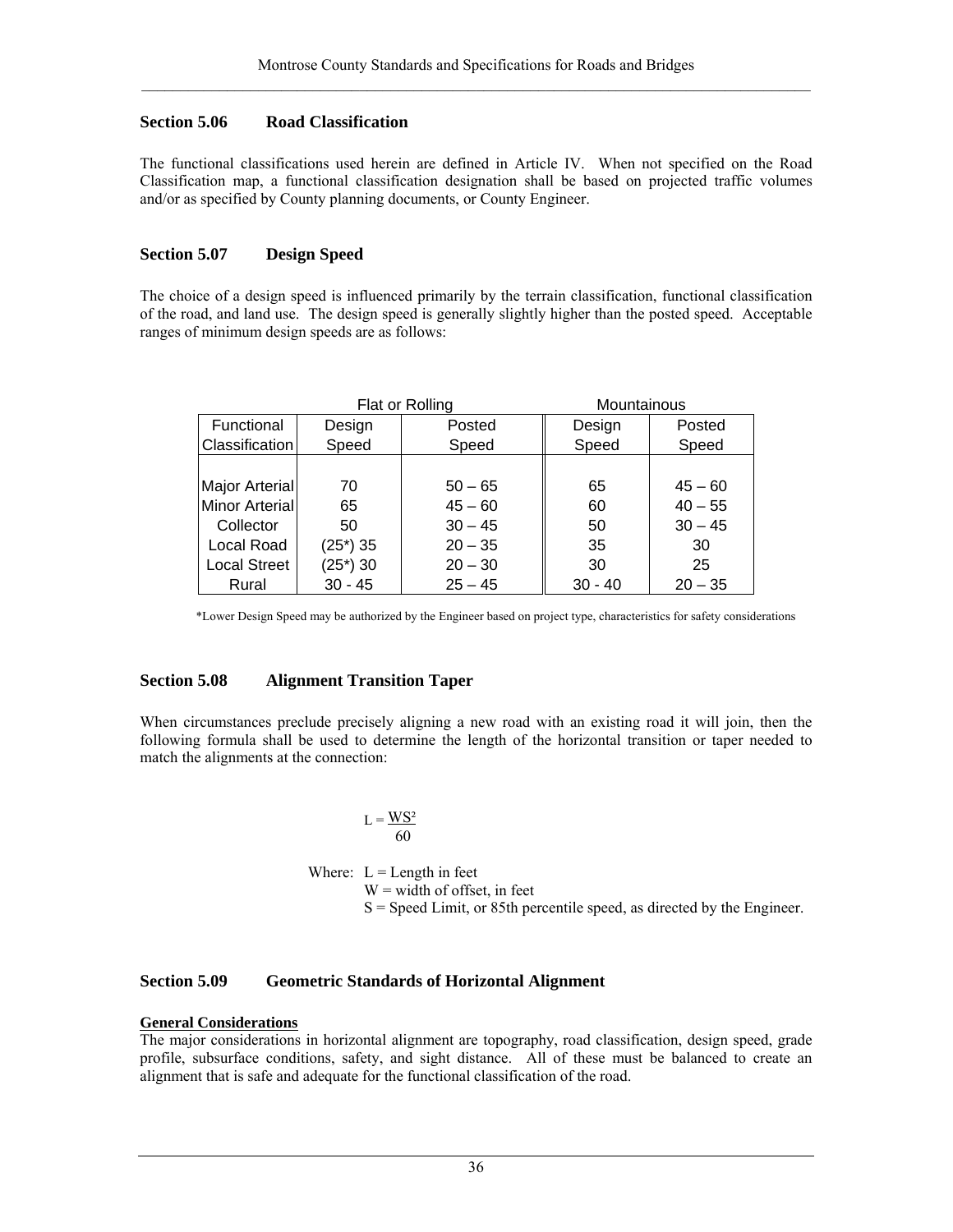## **Stopping and Passing Sight Distance**

The minimum stopping sight distance is the distance required by the driver of a vehicle traveling at design speed to bring the vehicle to a stop after an object on the road becomes visible. Horizontal alignment must provide at least minimum stopping sight distance for the design speed (not posted speed). Unless otherwise known, the design speed shall be estimated at five miles per hour (5 mph) above posted speed. This includes visibility at intersections, as well as around curves with roadside obstructions. Sight distance shall be measured within the horizontal confines of the ROW to ensure that sight distances can be maintained after adjoining landowners plant or build visual obstructions along the roadway.

Stopping sight distance is measured between the driver's eye, which is assumed to be three and one-half feet  $(3.5)$  above the roadway surface, and an object six inches  $(6")$  high on the roadway ahead.

| Design Speed (MPH) | Stopping Sight Distance (ft.) |
|--------------------|-------------------------------|
| 25                 | 150                           |
| 30                 | 200                           |
| 35                 | 250                           |
| 40                 | 325                           |
| 45                 | 400                           |
| 50                 | 475                           |
| 55                 | 550                           |
| 60                 | 650                           |
| 65                 | 725                           |

**MINIMUM STOPING SIGHT DISTANCES** (from the CDOT State Highway Access Code)

 In some cases, passing sight distance may be required on collectors or arterials. The CDOT Design Guide should be used in determining passing sight distance. In the event that adequate passing sight distance cannot be provided, auxiliary passing or climbing lanes may be required.

#### **Standards for Curvature**

Tables 5-1 through 5-4 set the permissible minimum curve radii and the permissible maximum allowable rate of superelevation for the various functional classifications. The tables are based on design speed, friction factors, and superelevation, and do not consider sight distance.

Sudden reductions in standards introduce the element of surprise to the driver and should be avoided. Where physical restrictions cannot be overcome and it becomes necessary to design curvature of a lower standard than the design speed for the project, the design speed between successive curves shall not change by more than ten mile per hour (10 mph) increments. Under no conditions shall a curve for a design speed lower than the design speed of the project be introduced at the end of a long tangent or at other locations where high approach speeds may be anticipated. Use of lower than standard curve radii is subject to approval by the Engineer.

Angle points less than one degree require no curve radius. Compound curves (two contiguous curves of different radii with no tangent between them) will not be permitted. Broken-back curves (two curves in the same direction joined by a short tangent) will not be permitted.

A reduction in the centerline horizontal curve radii may be authorized by the Engineer for local roads within a new project for which the posted traffic speed shall be twenty-five (25) mph or less. Horizontal centerline radii may be reduced to between one hundred feet (100') and two hundred feet (200'), based on topography, traffic volume and safety concerns. Guidance is provided in that curve radii for local access roads ( $\leq$  249 ADT) may be in the range of one hundred (100) to one hundred twenty-five feet (125') and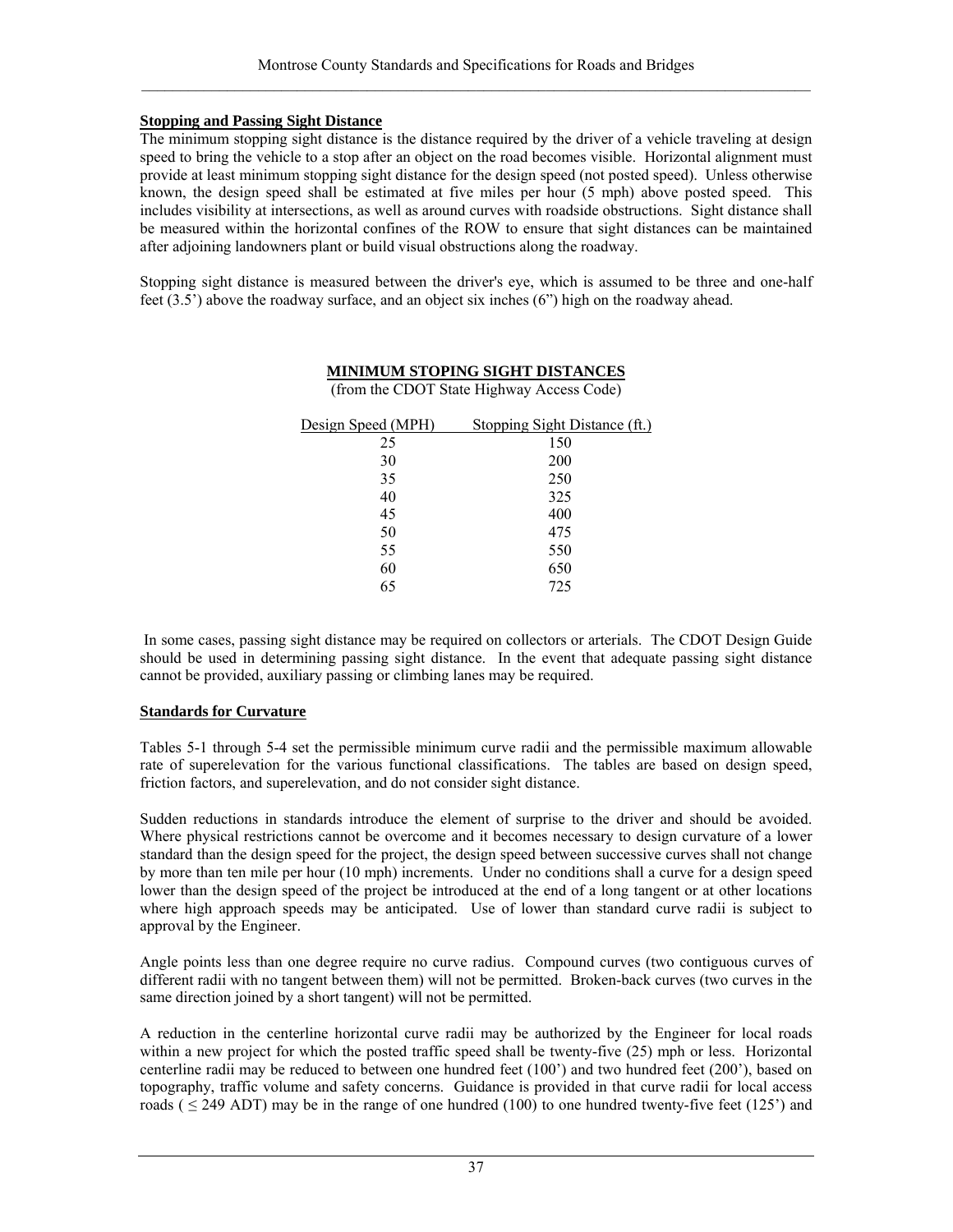that radii for local roads rating as "Sub Collector" ( $249 \ge 400$  ADT) could be reduced to one hundred-fifty feet (150') to two hundred feet (200') Radii.

#### **Superelevation**

One of the most important factors to consider in highway safety is the centrifugal force generated when a vehicle traverses a horizontal curve. Centrifugal force increases as the velocity of the vehicle and/or degree of curvature increases. The standard superelevation rates shown on Table 5-1 through Table 5-4 are designed to hold the side friction factor within tolerable limits for those operating speeds expected for the range of curve radii given.

For undivided roads, the axis of rotation of superelevation is usually the centerline. Where curves are preceded by long, relatively level tangents, the plane of superelevation may be rotated about the edges of the pavement to improve the perception of the curve.

A superelevation transition is variable in length depending upon the amount of superelevation. Two-thirds of the transition is normally in the tangent approach or departure at the beginning and the end of the curve, and one-third of the transition to or from full superelevation is at the beginning and at the end of the curve.

#### **Coordination with Vertical Alignment**

To avoid the possibility of introducing traffic hazards, coordination is required between horizontal and vertical alignment. Particular care must be exercised to maintain proper sight distance at all times. Sharp horizontal curves introduced at or near the top of a pronounced crest, or at the bottom of a sag vertical curve, should be avoided.

#### **Section 5.10 Geometric Standards of Vertical Alignment**

#### **General Considerations**

The centerline profile is designed to accommodate topography, primary usage of the road, drainage, structure clearances, horizontal alignment, safety, sight distance, design speed, and the performance of heavy vehicles on a grade.

#### **Minimum and Maximum Grades**

To provide for adequate drainage, the minimum value for sustained grades shall be no less than one-half percent (0.5%) on roadway sections with curb and gutter. Flat and level grades on uncurbed pavements are acceptable when pavement is adequately crowned to drain laterally, and the ditches are graded to drain. (Ref: CDOT Design Guide, AASHTO Chapters.)

Maximum permissible sustained grades (expressed in percents) for new roads are related to design speed and should conform to Table 5-5.

# **Table 5 - 1**

# **MINIMUM CURVE RADIUS FOR DESIGN SPEED ON PAVED LOCAL ROADS**

(without superelevation)

|    | e |     | Radius |
|----|---|-----|--------|
| 20 | 0 | .18 | 150    |
| 25 | 0 | .17 | 250    |
| 30 | 0 | .16 | 375    |

Where  $e + f = 0.067V^2$  (e = superelevation, f = side friction factor, V = design speed, and R = curve radius) R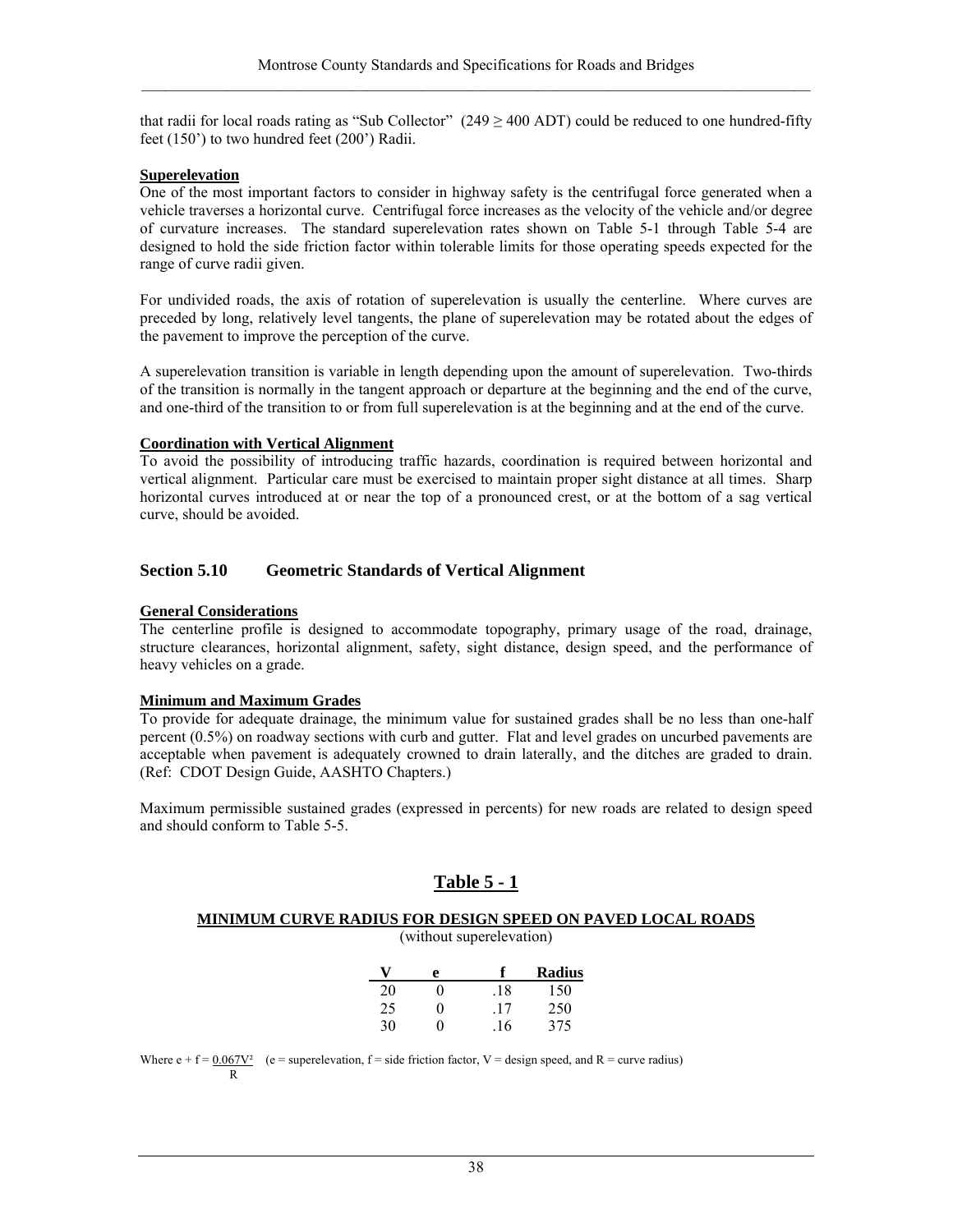# **Table 5-2**

#### **MINIMUM CURVE RADIUS FOR DESIGN SPEED ON PAVED COLLECTORS AND ARTERIALS** From CDOT / AASHTO

| From CDOT / AASHIO |      |      |      |      |      |      |      |      |      |
|--------------------|------|------|------|------|------|------|------|------|------|
| Design             |      |      |      |      |      |      |      |      |      |
| Speed              |      |      | Min  |      |      | Min  |      |      | Min  |
| V                  |      | Max  | R    |      | Max  | R    |      | Max  | R    |
| <b>Mph</b>         | Е    |      | Ft   | E    |      | ft   | е    |      | ft   |
|                    |      |      |      |      |      |      |      |      |      |
| 30                 | 0.04 | 0.16 | 302  | 0.06 | 0.16 | 273  | 0.08 | 0.16 | 252  |
| 35                 | 0.04 | 0.15 | 432  | 0.06 | 0.15 | 388  | 0.08 | 0.15 | 358  |
| 40                 | 0.04 | 0.15 | 573  | 0.06 | 0.15 | 509  | 0.08 | 0.15 | 468  |
| 45                 | 0.04 | 0.14 | 764  | 0.06 | 0.14 | 674  | 0.08 | 0.14 | 619  |
| 50                 | 0.04 | 0.14 | 955  | 0.06 | 0.14 | 849  | 0.08 | 0.14 | 764  |
| 55                 | 0.04 | 0.13 | 1206 | 0.06 | 0.13 | 1042 | 0.08 | 0.13 | 955  |
| 60                 | 0.04 | 0.12 | 1528 | 0.06 | 0.12 | 1348 | 0.08 | 0.12 | 1206 |

# **Table 5 – 3**

# **MAXIMUM SUPERELEVATION RATES**

| Road      |       |       |
|-----------|-------|-------|
| Type      | Rural | Urban |
| Arterial  | 0.08  | 0.06  |
| Collector | 0.06  | 0.06  |
| Local     | 0.06  | 0.04  |
|           |       |       |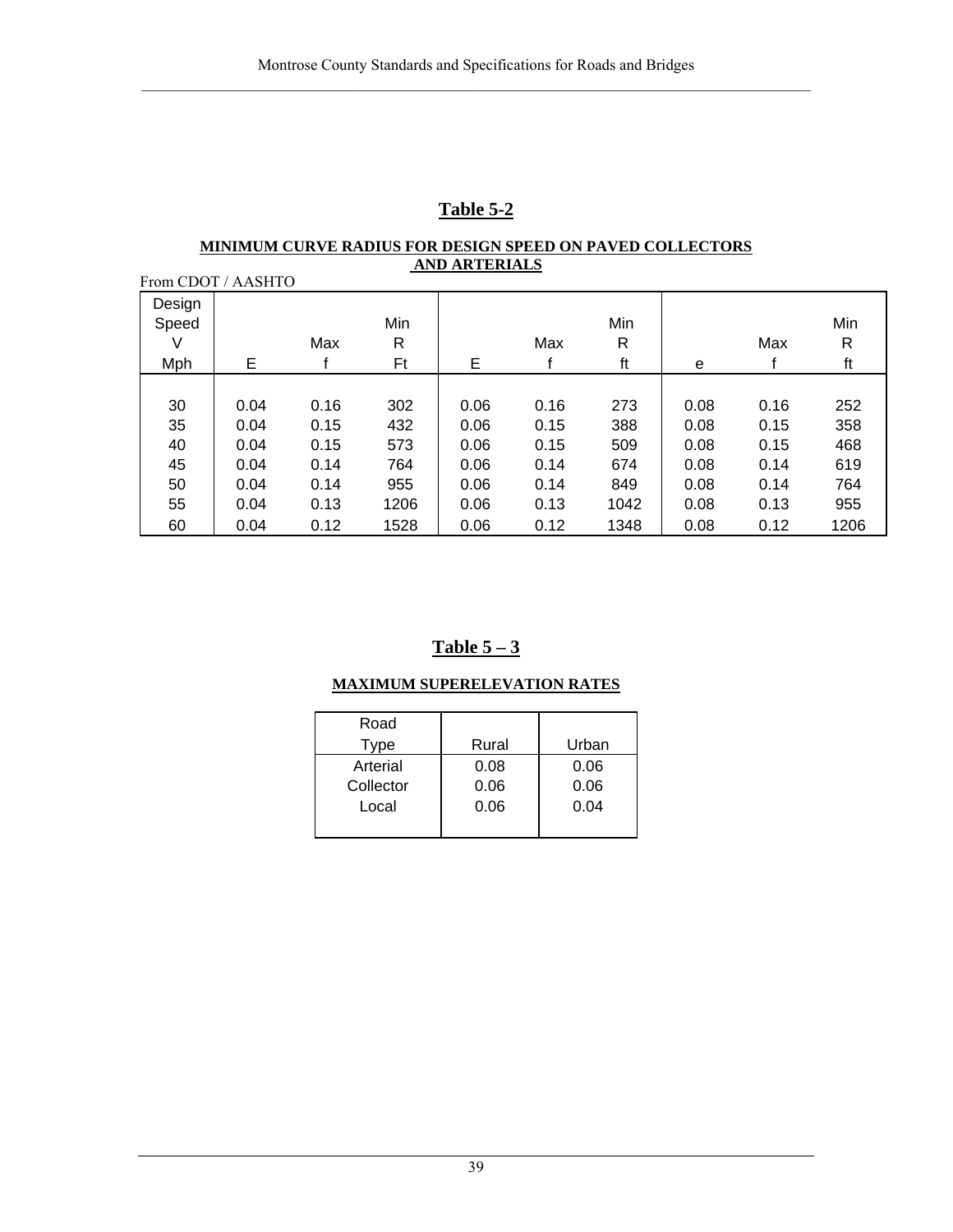# **Table 5 – 4**

# **SIDE FRICTION FACTORS**

**FOR PAVED ROADS**  (From CDOT / AASHTO)

| V   |      |
|-----|------|
| mph | f    |
|     |      |
| 20  | 0.17 |
| 25  | 0.16 |
| 30  | 0.16 |
| 35  | 0.15 |
| 40  | 0.15 |
| 45  | 0.14 |
| 50  | 0.14 |
| 55  | 0.13 |
| 60  | 0.12 |

# **Table 5 – 5**

#### **MAXIMUM ROAD GRADES, %**

| Terrain               |     | Design Speed |    |    |    |    |    |  |
|-----------------------|-----|--------------|----|----|----|----|----|--|
| <b>Classification</b> | 15  | 20           | 25 | 30 | 40 | 50 | 60 |  |
| Flat & Rolling:       | 6%  | 6%           | 6% | 6% | 6% | 5% | 4% |  |
| Mountainous:          | 11% | 10%          | 9% | 9% | 8% | 7% | 6% |  |

The maximum design grade should be used infrequently rather than as a design standard to be used commonly. For short grades less than two hundred feet (200'), the maximum gradient may be increased by one percent (1%), with the approval of the Engineer. Also, terrain factors or other variables may require that steeper grades be used in certain situations. Any exceptions to the values shown in the table must be approved by the Engineer, and under no circumstances shall a grade steeper than fifteen percent (15%) be used.

In flat or rolling terrain, all grades shall flatten to four percent (4%) or less for at least one hundred feet (100') approaching intersections, and for at least fifty feet (50') entering and leaving turn-arounds or culde-sacs. In mountainous terrain, all grades shall flatten to six percent (6%) or less for at least seventy-five feet (75') approaching intersections and entering switchbacks or cul-de-sacs.

#### **Vertical Curves**

All vertical curves shall be designed to provide adequate stopping and passing sight distance, comfortable driving, good drainage, and a pleasing appearance. Vertical curves shall be parabolic.

Vertical curves are not required where the algebraic difference of grades is less than two percent (2%) for design speeds less than thirty-one miles per hour (31 mph), or less than one percent (1%) for design speeds above thirty miles per hour (30 mph). In general, the minimum length of a vertical curve shall be the greater of three hundred feet (300'), or the sight stopping distance, or the vertical curve minimums derived from Table 5–6. Unequal tangent vertical curves are permitted only in special circumstances as approved by the Engineer.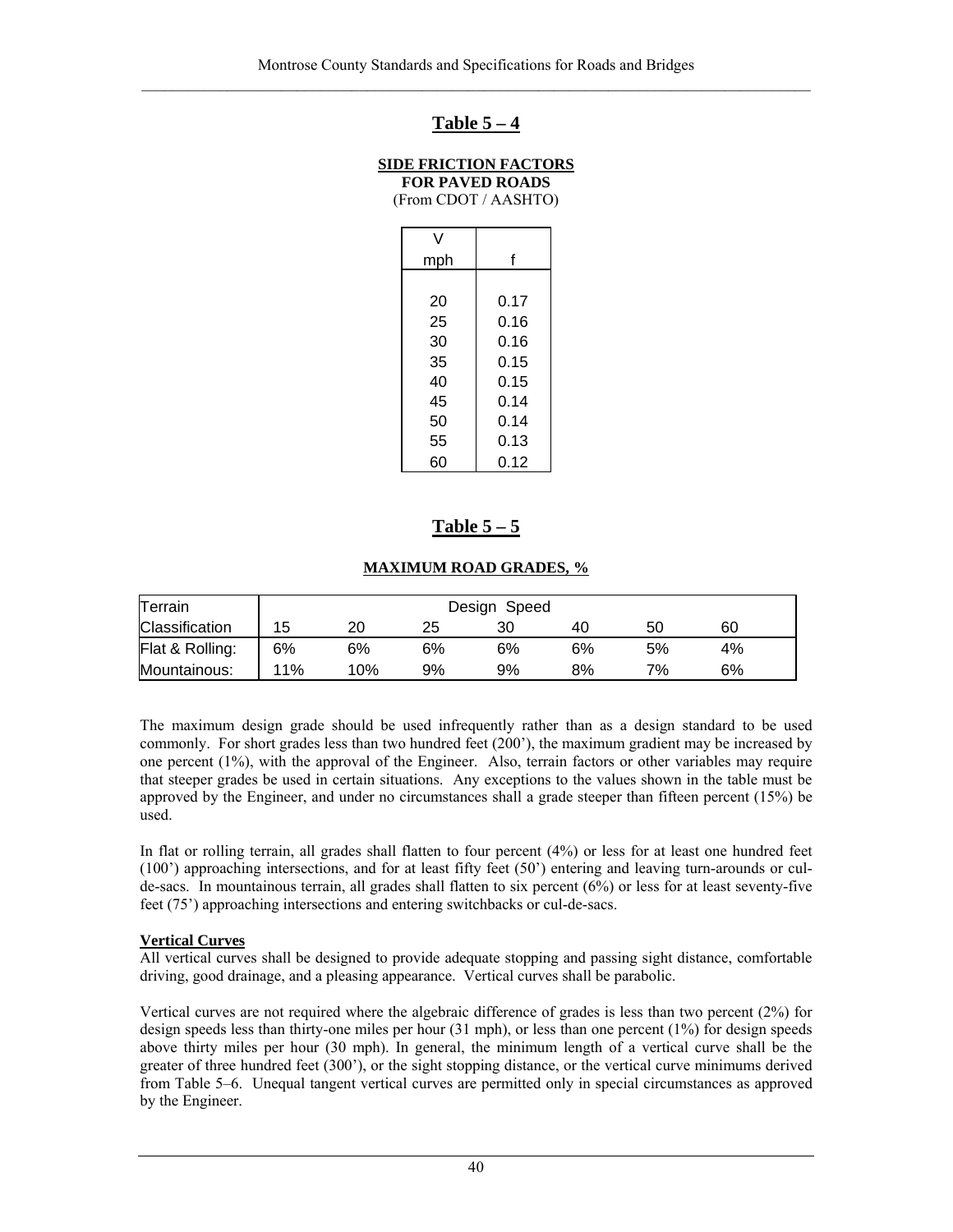Vertical curves that are long and flat may develop poor drainage at the level section. This must be overcome by providing positive drainage at the flow line of the ditch section.

# **Table 5 – 6**

# **DESIGN CONTROLS FOR VERTICAL CURVES**

(From CDOT Design Manual Table 202.4)

|            | <b>Sight Stopping Distance</b> |           | "K" Factors                                        |           |         |           |
|------------|--------------------------------|-----------|----------------------------------------------------|-----------|---------|-----------|
| Design     |                                |           | Length = "K" Times Algebraic Difference in Grades) |           |         |           |
| Speed      | Minimum                        | Desirable |                                                    | Crest     |         | Sag       |
| <b>MPH</b> | Ft                             | Ft        | Minimum                                            | Desirable | Minimum | Desirable |
|            |                                |           |                                                    |           |         |           |
| 20         | 125                            | 125       | 10                                                 | 10        | 20      | 20        |
| 25         | 150                            | 150       | 20                                                 | 20        | 30      | 30        |
| 30         | 200                            | 200       | 30                                                 | 30        | 40      | 40        |
| 35         | 225                            | 250       | 40                                                 | 50        | 50      | 50        |
| 40         | 275                            | 325       | 60                                                 | 80        | 60      | 70        |
| 45         | 325                            | 400       | 80                                                 | 120       | 70      | 90        |
| 50         | 400                            | 475       | 110                                                | 160       | 90      | 110       |
| 55         | 450                            | 550       | 150                                                | 220       | 100     | 130       |
| 60         | 525                            | 650       | 190                                                | 310       | 120     | 160       |
| 65         | 550                            | 725       | 230                                                | 400       | 130     | 180       |
| 70         | 625                            | 850       | 290                                                | 540       | 150     | 220       |

The "K" value is a coefficient by which the algebraic difference in grade may be multiplied to determine the length in feet of the vertical curve that will provide minimum sight distance.

#### **Sight Distance**

Minimum lengths of crest vertical curves are often controlled by stopping sight distance requirements as shown in Table 5-6.

Minimum lengths of sag vertical curve are often controlled by headlight sight distance, and should be nearly the same as stopping sight distance.

#### **Section 5.11 Cross Section Standards**

#### **Typical Sections**

Typical sections for each functional classification are given in the attached standard details. Variations from these typical sections may be approved by the Engineer when there is sufficient evidence that certain design elements can be modified without compromising the performance of the facility.

#### **Right of Way (ROW) Width**

The basic minimum ROW width for each typical section is specified in Article IV. This width is sufficient only to accommodate the specific geometric cross-sectional elements that are required. Cut and fill slopes beyond the hinge point and ROW may require slope easements or wider ROWs.

#### **Cross Slope**

On most County roads the high point of the crown shall be at the centerline of the pavement and the pavement shall slope downward toward the edges at a uniform rate. A standard cross slope of two percent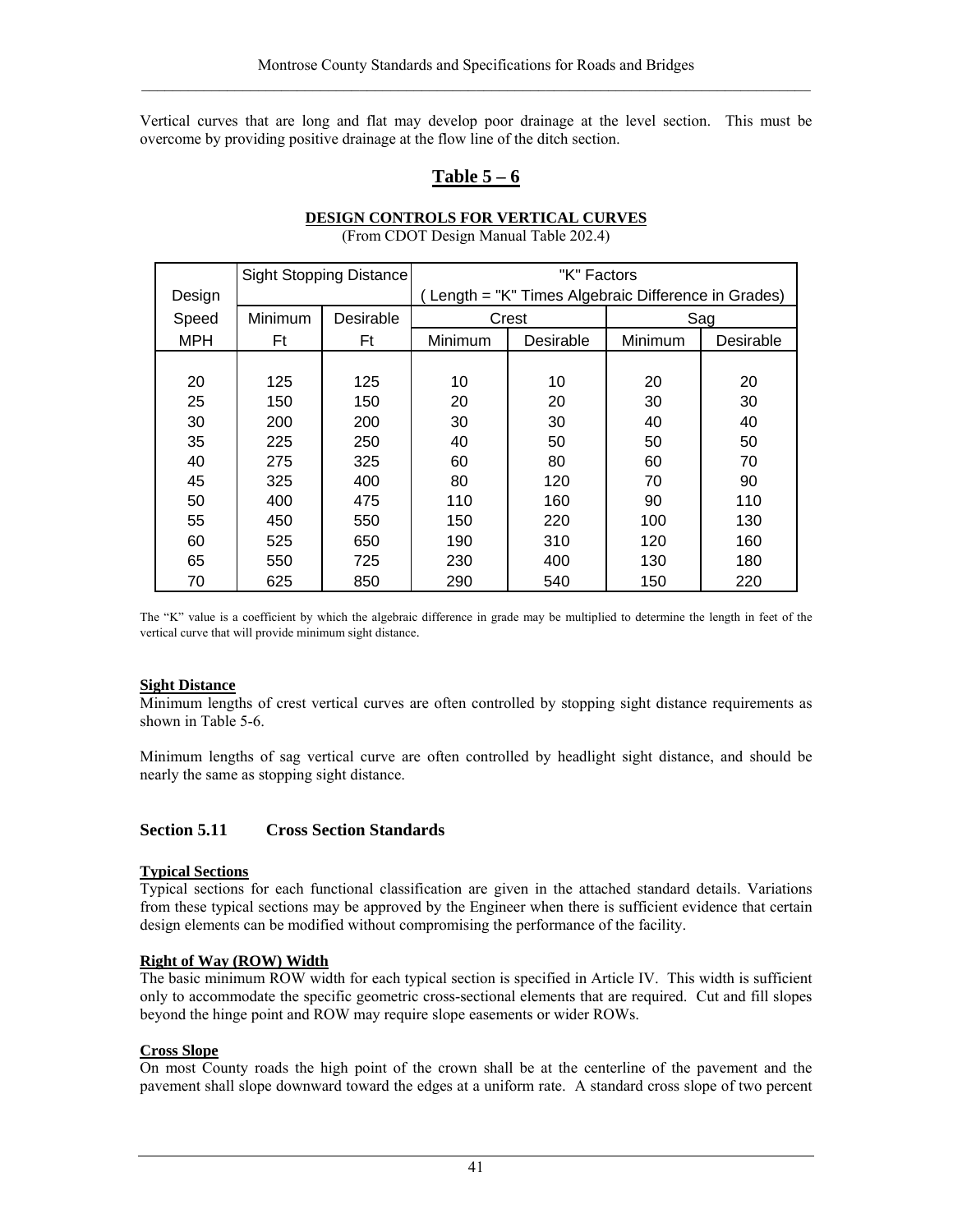(2%) shall be used on the traveled way for pavements and treated earth/gravel surface types. A cross slope of three percent (3%) shall be used for gravel roads.

In mountainous terrain, local roads may be insloped or outsloped on a constant two percent (2%) slope to alleviate surface erosion due to runoff, provided safe speed requirements are met.

At intersections, or in unusual situations, the crown position may vary depending upon drainage or other factors.

#### **Side Ditches (Borrow Ditches)**

Side ditches are required in cut sections without curbs and gutters. The slope from the edge of the shoulder to the bottom of the ditch shall not be steeper than 3:1.

## **Curbs and Gutters**

Curbs and gutters may be required on urban roads or when drainage, traffic, or public safety necessitates. All curbs and gutters are to be constructed with Class B concrete (CDOT Specifications) and shall conform to the Standard Details in Appendix F (Misc Standards), unless otherwise approved by the Engineer.

#### **Side Slopes**

Cut and fill slopes shall not be steeper than 2:1 unless the design is based upon the recommendations of the Project Geotechnical Engineer. Cut slopes less than five feet  $(5')$  high shall be 3:1.

The tops of all cut slopes shall be rounded with a minimum of a four foot  $(4')$  radius where the material is other than solid rock, and shall be reseeded with vegetation native to the area or as recommended by the NRCS. The ditch at the lower end of the cut shall discharge away from the base of adjacent fill slopes, or be satisfactorily riprapped, in order to avoid erosion and improve appearance.

# **Section 5.12 Ramps for Physically Handicapped**

All newly constructed, repaired or replaced sidewalks and curbs shall provide access for physically handicapped persons in conformance with ADA Guidelines.

# **Section 5.13 Horizontal and Vertical Clear Zone**

Minimum horizontal clearance from the edge of the traveled way (including gravel shoulders, if any) to any obstruction shall eight feet (8'), unless greater clearance is required to meet sight distance minimums (official signage and bridge structures will be considered individually.) Horizontal clear zone distance shall not be less than that identified by Figure A.

Minimum vertical clearance from the high point on the traveled surface shall be sixteen feet (16'). Exceptions may be granted by the Engineer to accommodate special circumstances.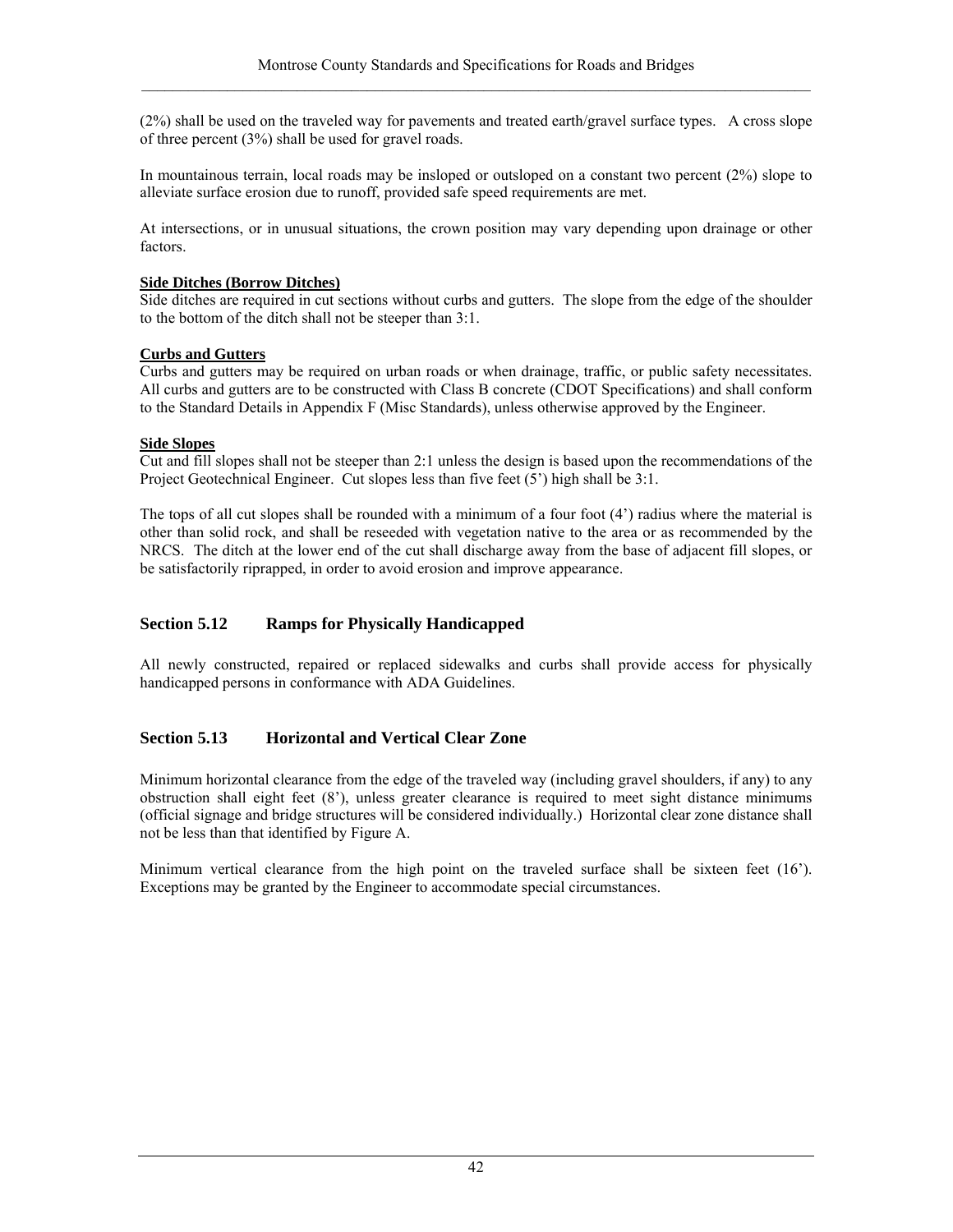

# **FIGURE A Clear-zone distance curves**

# **(From CDOT Roadside Design Guide)**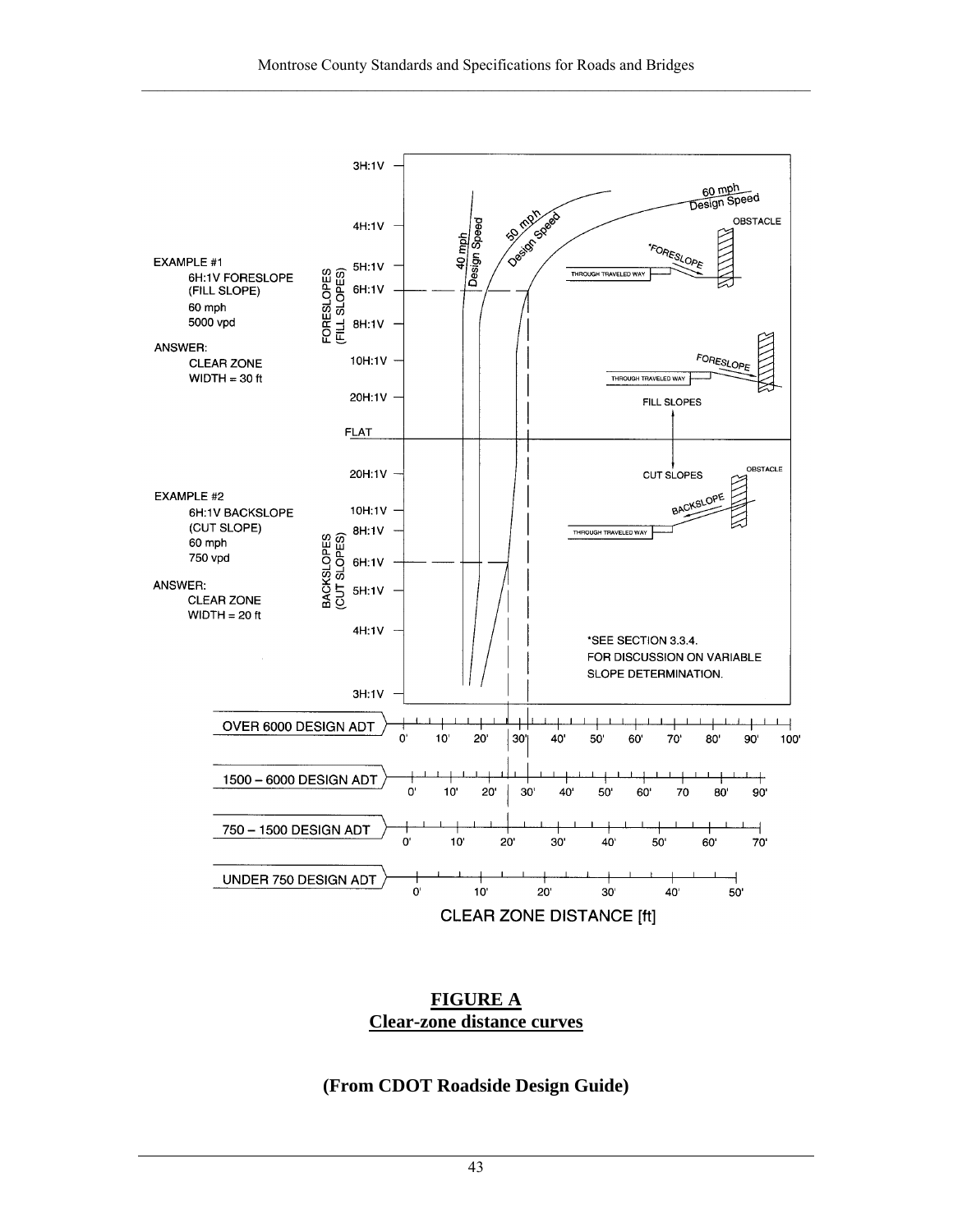# **Section 5.14 Landscaping**

Any and all landscaping within the ROW shall be of a type that is readily maintained by Montrose County Road and Bridge Department mechanized equipment. Drainage flow in roadside ditches shall not be compromised by landscaping features, including trees, shrubs, boulders or cobbles. Owners of abutting properties are prohibited from installing any landscaping elements within the ROW which can adversely affect the maintenance or performance of any roadway or drainage component. Any such installations within County ROW may be removed from same as deemed necessary by the Engineer; costs incurred by such removals will be billed directly to the Owner(s).

# **Section 5.15 Access Design General Requirements**

All access to County or State controlled roads and highways shall be required to obtain the proper access permits. Adequate sight distance shall be maintained by all vehicles in the vicinity of the access.

In addition to stopping and entering sight distance as described in the CDOT State Highway Access Code, there is a special situation on a horizontal curve that needs to be analyzed in a Sight Distance Report. This distance is for a left-turning vehicle entering the proposed access. Stopping sight distance shall be measured to this turning vehicle (represented by the 4.25' height) as it crosses the centerline into the lane of travel of the vehicle traveling at design speed.

# **A. Intersections with Public and Private Roads**

(1) Intersections: New roads joining existing roads shall be designed with perpendicular intersections extending at least one hundred feet (100') away from the edge of travel way of the intersection (the Engineer may authorized variations under extreme conditions). Intersections should be located on sections of the existing road that provide for at least the entering sight distance for the posted speed plus five miles per hour (5 mph) in each direction, and shall be located across from each other or at least stopping sight distance (sight distance along highway) for posted speed plus five miles per hour (5 mph) away from other existing intersections. Intersections should be located to continue existing street patterns, and shall provide adequate safe sight distance for traffic entering and leaving the new road. Auxiliary turn lanes shall be constructed when warranted in accordance with the State Access Code.

Intersections occurring on horizontal curves or crest vertical curves can create hazards for traffic. Proposals for intersections on curves will be evaluated by the Engineer on a case by case basis, and may be allowed if adequate sight distance can be achieved. Realignment of the existing road, at the applicant's expense, may be required to mitigate traffic hazards.

- (2) Drainage: Surface drainage from new roads and adjoining property shall not be carried onto existing road surfaces. Drainage at historic rates may be conveyed into historic drainage systems in existing ROWs, but in general the County's policy shall be to encourage the conveyance of surface drainage into streams, ditches, and designated drainage corridors outside of the ROW. Culverts shall be installed in any drainage crossed by a road. Any road culvert within the County ROW shall be at least fifteen inch (15") diameter unless otherwise approved by the Engineer. The culvert size should be capable of passing the 25 yr-24 hr storm event. The drainage discharge rate from a 25 year-24 hr. precipitation event from a new project into existing ROW shall not exceed the historic drainage discharge rate from the site to the ROW.
- (3) Residential Development: New roads providing access to Residential and Planned Unit Developments for more than thirty-five  $(35)$  individual units should provide at least two  $(2)$ connections to the public road system when possible, in order to provide redundant access for emergency service providers, and for emergency egress purposes.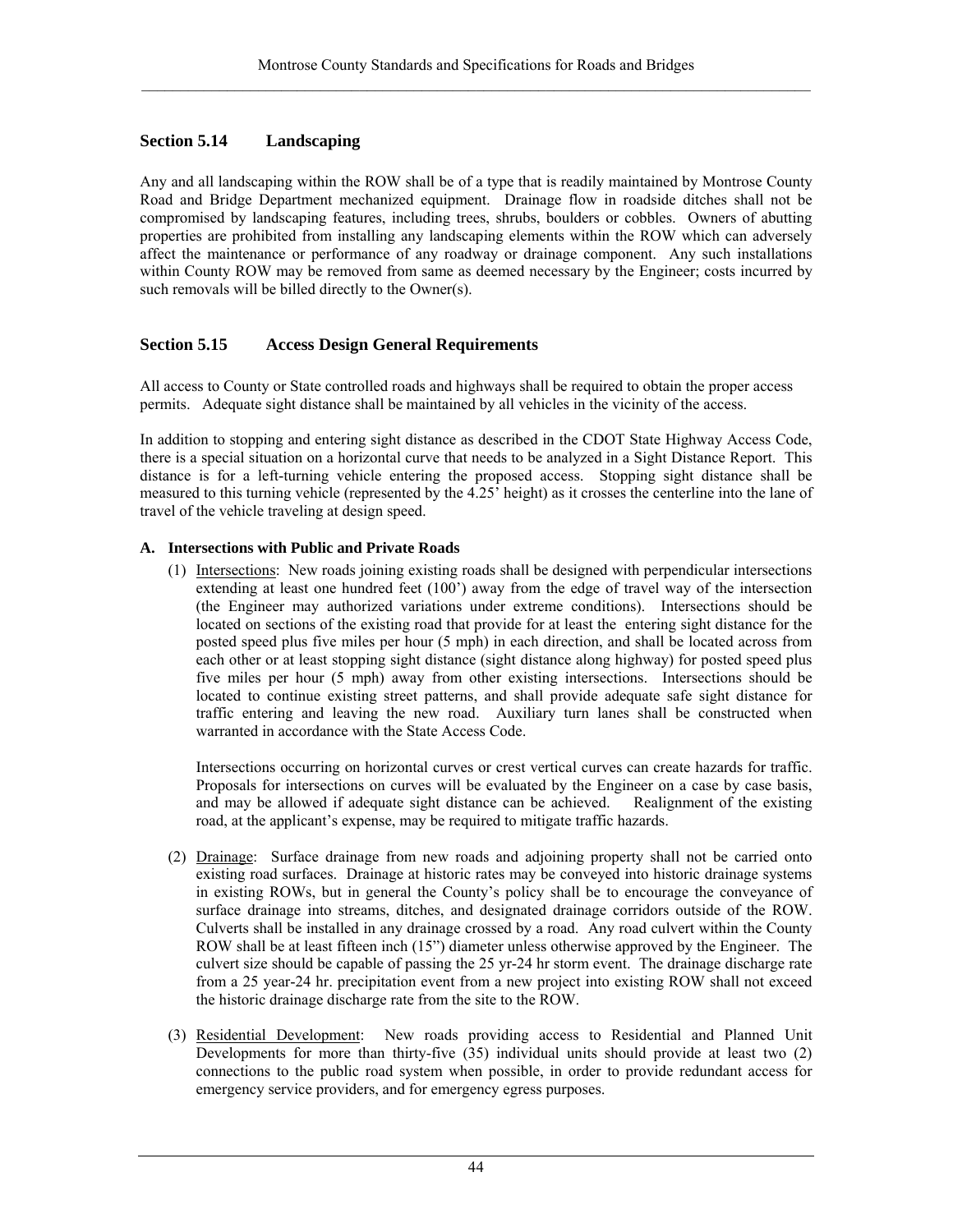### **B. Vertical Alignment at Intersections**

Within the ROW of the existing County road, maximum grades for intersecting new roads shall be four percent (4%). The new intersecting road shall slope downward and away from the existing County road surface at a two percent  $(2%)$  grade for at least ten feet  $(10')$  from the edge of the traveled way to ensure that the new connecting road runoff does not flow onto the surface of the existing County road and there is a landing for stopped vehicles waiting to enter the travel lanes. The vertical curve for the new intersecting road shall begin at this point.

## **C. Driveways**

All driveways (Field Approach, Residential Driveway, Commercial/Industrial Driveway) shall be designed to provide safe and convenient access to the road, without impeding the normal flow of traffic.

- (1) Mountainous Terrain: Residential Driveways and Field Approaches for lots in proposed projects on mountainous terrain shall be designed to ensure that access to each lot is possible and practical. No driveway shall exceed eight percent (8%) grade within twenty feet (20') of the traveled way nor ten percent (10%) grade from a point twenty feet (20') from edge of traveled way to within forty feet (40') outside of the ROW.
- (2) Cuts and Fills: Driveways requiring significant earthwork shall be discouraged. Applicants are encouraged to plan projects to avoid access through areas requiring heavy earthwork. In circumstances where heavy earthwork or retaining walls will be required within the public road ROW to provide access to a lot, the applicant shall define a building envelope, and shall design and construct the driveway to serve that building site. The same shall be clearly shown on the Preliminary and Final Plat.
- (3) Three Unit Limitation: Where characteristics of a site require sharing a common driveway, no more than three (3) units shall be served by the common driveway. Accessory dwelling units are considered individual residences for purposes of this section.
- (4) Not Encroach: Driveways shall be designed and located so that the flared portion adjacent the public roadway shall not encroach on the adjoining property.
- (5) Connection to Public Roads: Driveways shall be generally perpendicular to the public road for a distance of at least forty feet (40') from the edge of the traveled way. The Engineer may grant exemption to this requirement on a case by case basis where terrain and topography present unusual difficulty meeting the requirement.
- (6) Corners: Driveways should not connect to public roads in curves unless authorized by the Engineer when there is no practical alternative.
- (7) Safe Sight Distance: Driveways shall be located and constructed so that drivers entering the public roadway can see and be seen by drivers on the public roadway for a safe distance in each direction. Sight distance assessments shall not be made using a speed of less that the posted speed, but may be increased up to the eighty-fifth  $(85<sup>th</sup>)$  percentile speed, provided data is available or the posted limit plus ten miles per hour (10 mph) when data is not available, based on the Engineer's judgment.
- (8) Easements: Shared driveways, and driveways across lands owned by others, shall be located in recorded easements. The cost of driveway maintenance within such easements shall be borne by the beneficial users thereof.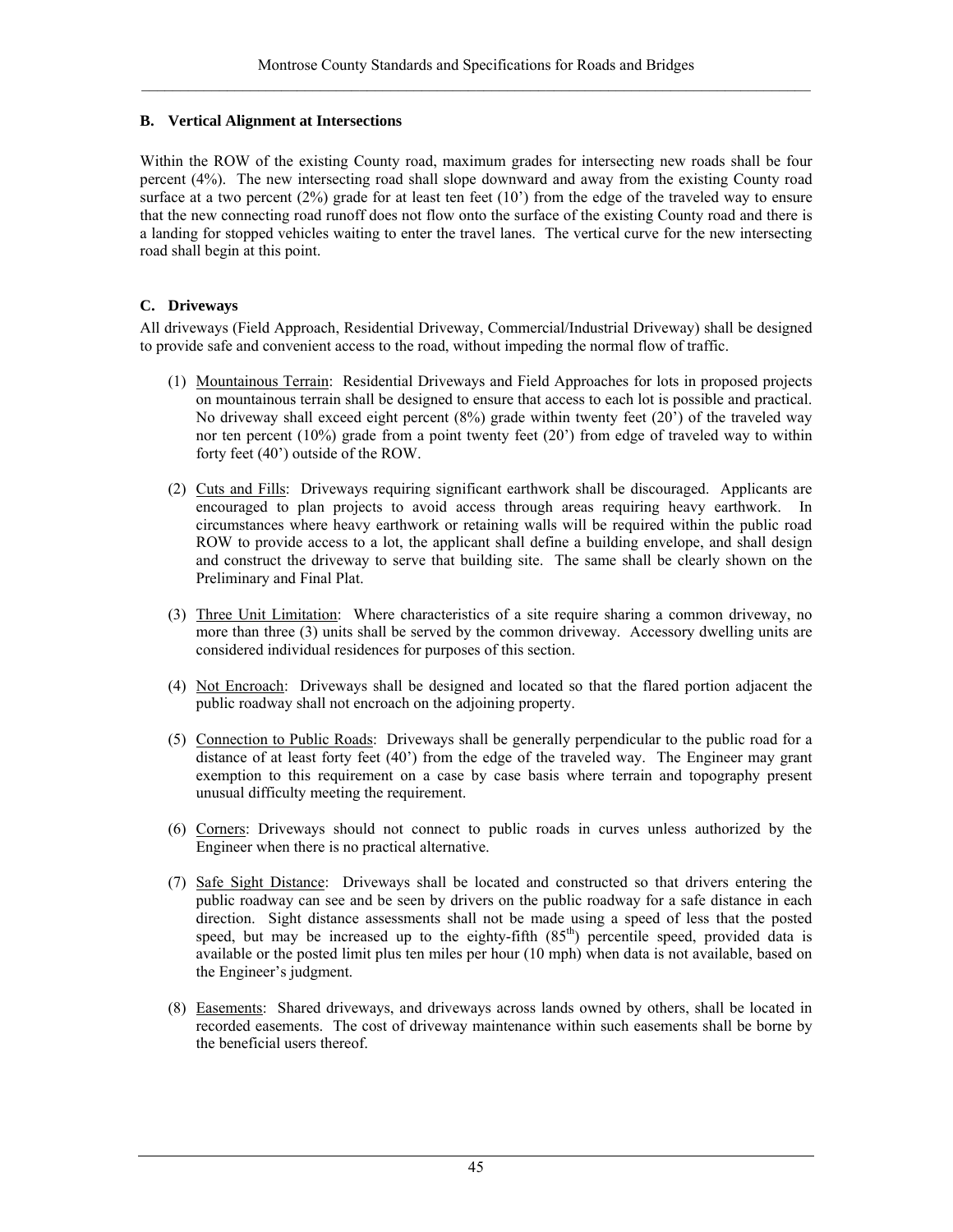(9) Culverts shall be installed in any drainage crossed by a driveway. Any driveway culvert within the County ROW shall be at least twelve inch (12") diameter CSP set on a minimum one-half percent  $(\frac{1}{2}\%)$  grade unless otherwise approved by the Engineer.

# **Section 5.16 Commercial/Industrial Driveways**

**General:** Improvements within the County ROW must conform to County specifications and Permit requirements. Commercial/Industrial Driveways shall be located opposite existing driveways where possible, or be offset by a minimum of five hundred feet (500') or as necessary to accommodate completing left turn movements. All such driveways shall be designed and constructed to accommodate the all weather passage of Emergency Service vehicles.

**Dimensions:** All Commercial/Industrial Driveways that access a County road or ROW shall have a minimum surface width of forty feet (40') (not including curb return radii) at the edge of the pavement or road surface, and may taper to a minimum surface width of twenty-four feet (24') at a distance of forty feet (40') from the edge of the public road. Access approach radii shall not be less than thirty feet (30') and shall not be greater than justified by design vehicle performance.

**Surfacing:** Commercial/Industrial Driveways, when adjacent to a paved roadway, shall be surfaced with asphalt (3" minimum on 6" DOT Class 6 gravel), or concrete (5" minimum) for a minimum of forty feet (40') back from edge of the public road.

**Approach to County Road:** Driveway designs which only allow for backing off of, or onto a County road or street shall not be allowed.

**Grades:** Maximum grades within the ROW or for a minimum of forty feet (40') from edge of traveled way for Commercial/Industrial Driveways shall be four percent (4%). The driveway shall slope downward and away from the County road surface at two percent (2%) for at least ten feet (10') from edge of the traveled way to ensure that driveway drainage does not flow onto the surface of the County road. The Engineer may authorize variation under extreme conditions.

**Design for Adverse Weather:** In order to facilitate access by emergency vehicles, commercial and truck traffic during adverse weather, a maximum grade of four percent (4%) and minimum centerline curvature radii of eighty feet (80') is required for north facing slopes, and a maximum grade of six percent (6%) with a minimum centerline curvature radii of sixty feet (60') is required for south facing slopes.

**Drainage:** All Commercial/Industrial Driveways and approaches shall be constructed so that they shall not interfere with the drainage system of the roadway. The applicant will be required to install, at his own expense, culverts or drainage structures where the driveway crosses a roadside drain ditch. The dimensions of all drainage structures must be approved by the Engineer prior to installation. The minimum size of culvert will be twelve inch (12") diameter CSP unless otherwise approved by the Engineer. Pipe must extend a minimum of eighteen inches (18") beyond the 3H:1V fill section on both sides.

**Alignment:** Commercial/Industrial Driveways shall be generally perpendicular to the County road for a distance of at least forty feet (40') beyond the edge of the traveled way. The Engineer may grant exemption to this requirement where topographic constraints exist. No more than one driveway shall be allowed on any parcel of property when there is less than one hundred feet (100') of property frontage. In the case of flared driveways, the flared portion adjacent to the traveled way shall not encroach upon adjoining property.

Gates: An access approach or driveway that is gated shall be designed so that the longest vehicle normally using it can completely clear the traveled way when the gate is closed. In no event shall the distance between the closed gate and the edge of the traveled way be less than forty feet (40').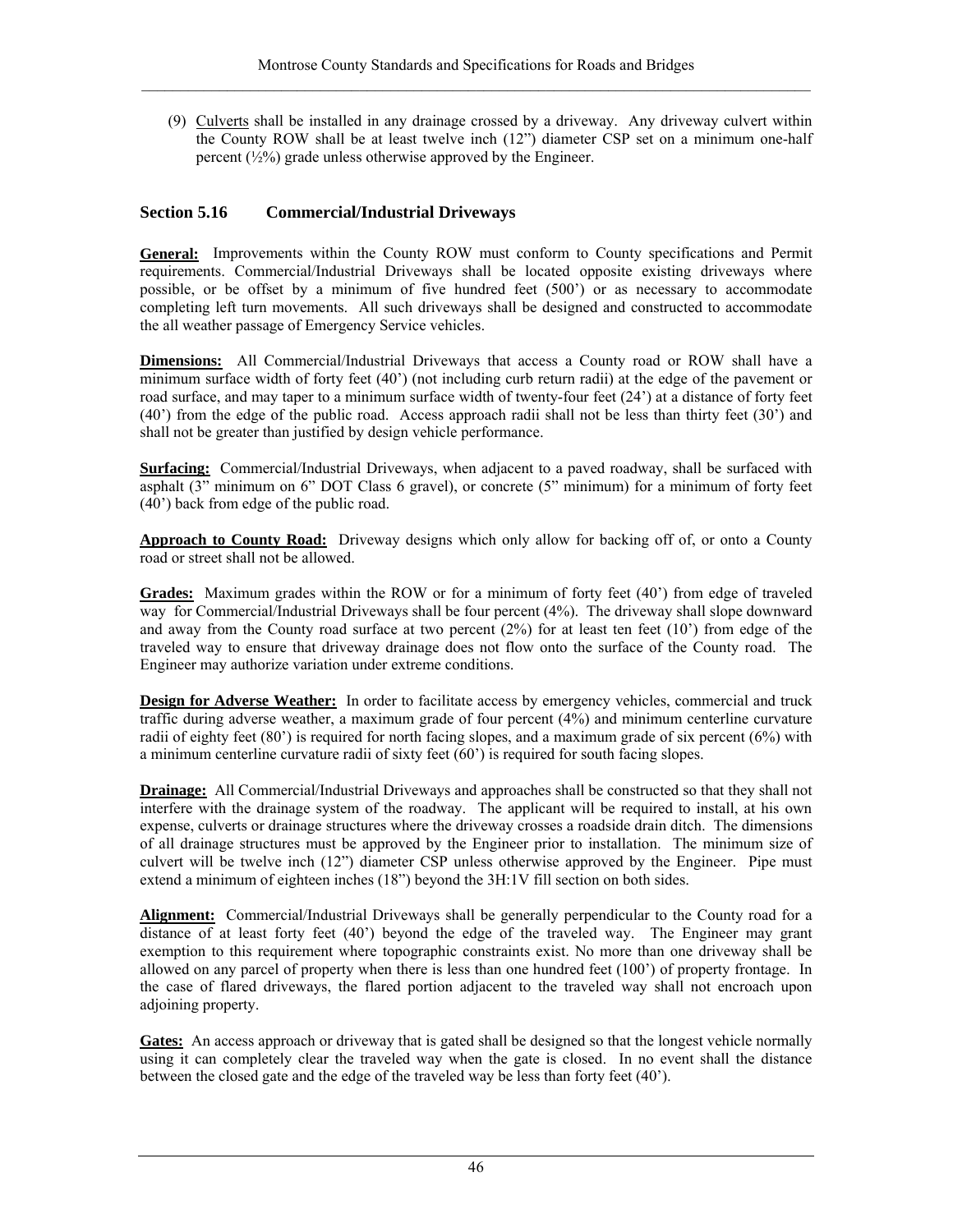**Auxiliary Lanes:** Auxiliary Turn Lanes shall be constructed when warranted in accordance with the State Access Code.

## **Section 5.17 Residential Driveways**

**General:** Improvements within the County ROW must conform to County specifications and permit requirements. New Residential Driveways shall be spaced or located opposite existing Residential Driveways where possible, or be offset by a minimum of one hundred feet (100'), and five hundred feet (500') if opposite or adjacent a Commercial/Industrial Driveway. All such driveways shall be designed and constructed to accommodate the all weather passage of Emergency Service vehicles.

**Dimensions:** All driveways that access a County road or ROW shall have a minimum surface width of twenty feet (20') at the edge of the pavement or road surface, and taper to a minimum surface width of twelve feet (12') at a distance of ten feet (10') from the edge of the road, and maintain this surface width to the edge of the County ROW. Access approach radii shall be twenty-five feet (25') for Arterial roads and twenty feet (20') for Collector and Local roads.

**Surfacing:** Driveways within the County ROW shall be surfaced with crushed  $\frac{3}{4}$  road base (6") minimum), asphalt (2" minimum on 6" of gravel), or concrete (5" minimum.)

**Approach to County Road:** Driveway designs which only allow for backing off of, or onto a County road or street will not be approved, except when approved by the Engineer for local roads or streets designed and constructed to serve a series of individual residential lots of 15,000 ft² or less.

**Grades:** Within the ROW, maximum grades for driveways shall be four percent (4%). The driveway shall slope downward and away from the County road surface at two percent  $(2%)$  for at least ten feet  $(10')$  from edge of the traveled way to ensure that driveway drainage does not flow onto the surface of the County road. The Engineer may authorize variation under extreme conditions.

**Design for Adverse Weather:** In order to facilitate access by emergency vehicles during adverse weather, a maximum grade of six percent (6%) and minimum centerline curvature radii of eighty feet (80') is recommended for north facing slopes, and a maximum grade of eight percent (8%) with a minimum centerline curvature radii of sixty feet (60') is recommended for south facing slopes.

**Drainage:** All driveways and approaches shall be constructed so that they shall not interfere with the drainage system of the roadway. The applicant will be required to install, at his own expense, culverts or drainage structures where the driveway crosses a roadside drain ditch. The dimensions of all drainage structures must be approved by the Engineer prior to installation. The minimum size of culvert will be twelve inch (12") diameter CSP unless otherwise approved by the Engineer. Pipe must extend a minimum of eighteen inches (18") beyond the 3H:1V fill section on both sides.

**Alignment:** Driveways shall be generally perpendicular to the County road for a distance of at least thirty feet (30') beyond the edge of the traveled way. The Engineer may grant exemption to this requirement where topographic constraints exist. No more than one driveway shall be allowed on any parcel of property when there is less than one hundred feet (100') of property frontage except in subdivisions or on local streets with lot sizes of  $\frac{1}{2}$  acre or less. In the case of flared driveways, the flared portion adjacent to the traveled way shall not encroach upon adjoining property.

**Gates:** An access approach or driveway that is gated shall be designed so that the longest vehicle normally using it can completely clear the traveled way when the gate is closed. In no event shall the distance between the closed gate and the edge of the traveled way be less than thirty feet (30').

**Auxiliary Lanes:** Auxiliary Lanes shall be constructed when warranted in accordance with the State Access Code.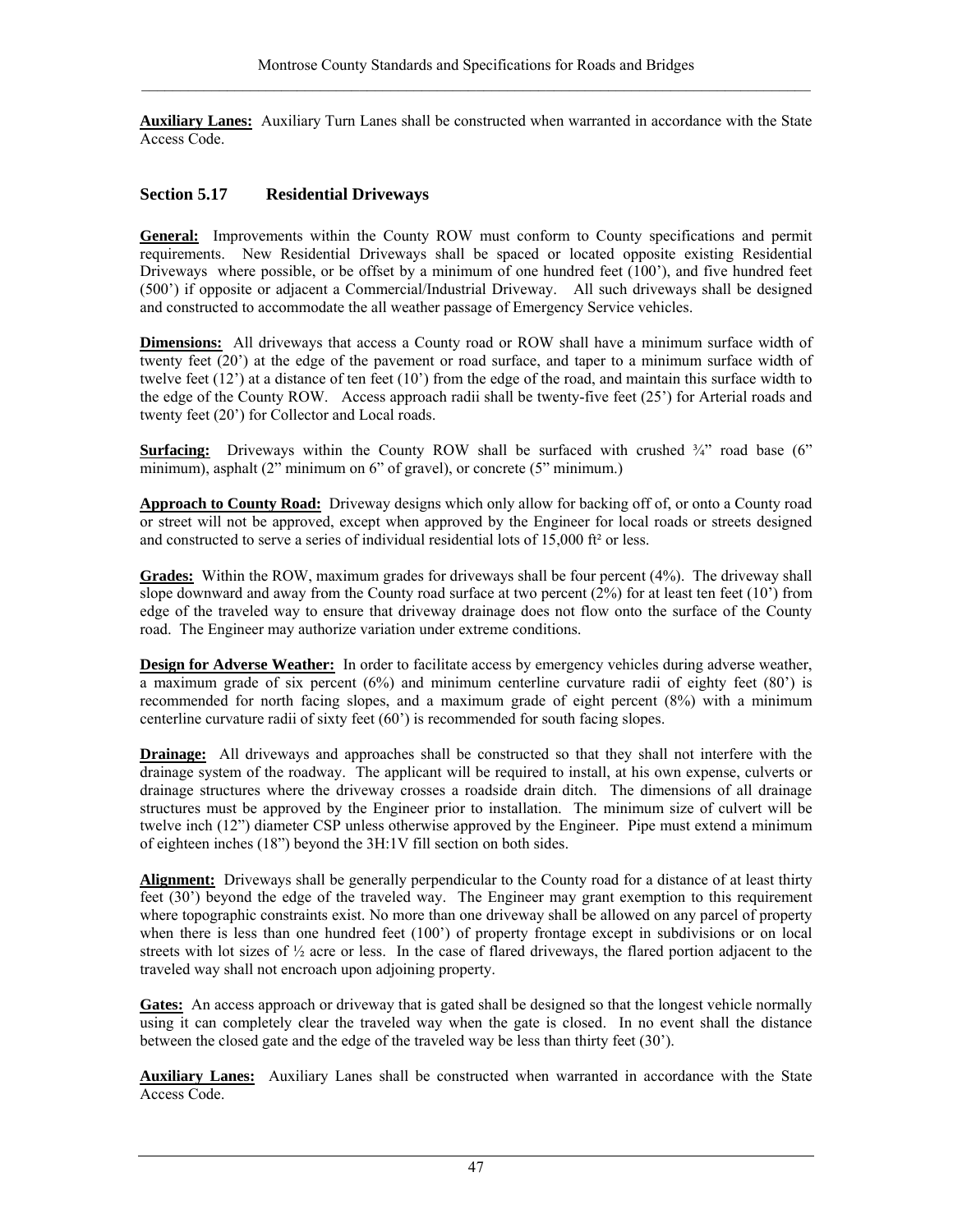# **Section 5.18 Field Approach**

**General:** Improvements within the County ROW must conform with County specifications and permit requirements. New Field Approaches shall be located opposite other access points where possible, or be offset by a minimum of one hundred feet (100').

**Dimensions:** All Field Approaches that access a County road or ROW shall have a minimum surface width of twenty feet (20<sup>°</sup>) at the edge of the pavement or road surface, and may taper to a minimum surface width of twelve feet  $(12)$  at a distance of ten feet  $(10)$  from the edge of the road, and maintain this surface width to the edge of the County ROW. Access approach radii shall not be less than required for design vehicle. Minimum radii is twenty feet (20') on Arterial and Collector Roads and fifteen feet (15') on Local roads.

**Surfacing:** Field Approaches shall be unsurfaced or surfaced with crushed  $\frac{3}{4}$ " road base gravel.

**Approach to County Road:** Field Approach designs which only allow for backing off of, or onto a County road or street will not be allowed.

**Grades:** Within the ROW, maximum grades for driveways shall be six percent (6%). The driveway shall slope downward and away from the County road surface at two percent  $(2\%)$  to four percent  $(4\%)$  for at least ten feet (10') from edge of the traveled way to ensure that driveway drainage does not flow onto the surface of the County road. The Engineer may authorize variation under extreme conditions.

## **Design for Adverse Weather:** Not applicable.

**Drainage:** All Field Approaches and approaches shall be constructed so that they shall not interfere with the drainage system of the roadway. The applicant will be required to install, at his own expense, culverts or drainage structures where the approach crosses a roadside drain ditch. The dimensions of all drainage structures must be approved by the Engineer prior to installation. The minimum size of culvert will be twelve inch (12") diameter CSP unless otherwise approved by the Engineer. Pipe must extend a minimum of eighteen inches (18") beyond the 3H: 1V fill section on both sides. In some instances the Engineer may allow the Field Approach to cross the roadside drainage ditch by fording.

**Alignment:** Field Approaches shall be generally perpendicular to the County road for a distance of at least thirty feet (30') beyond the edge of the traveled way. The Engineer may grant exemption to this requirement where topographic constraints exist. No more than one Field Approach shall be allowed on any parcel of property when there is less than one hundred feet (100') of property frontage.

Gates: An access approach or driveway that is gated shall be designed so that the longest vehicle normally using it can completely clear the traveled way when the gate is closed. In no event shall the distance between the closed gate and the edge of the traveled way be less than the distance to the edge of ROW.

# **Section 5.19 Access to Arterial Roads**

#### **A. Driveway Access**

Driveway access to arterial roads shall be permitted only when the property in question has no other access to the County road system. New projects serving multiple parcels shall provide access to each parcel via a local road or street. When direct access must be provided, the following conditions apply:

(1) Access directly onto an arterial shall be temporary, and may continue only until such time that some other reasonable access to a lower functional classification road or highway becomes available. The access permit shall specify the future reasonable access location and, if known, the date the change will be made. Projects should be designed, if possible, to provide for alternative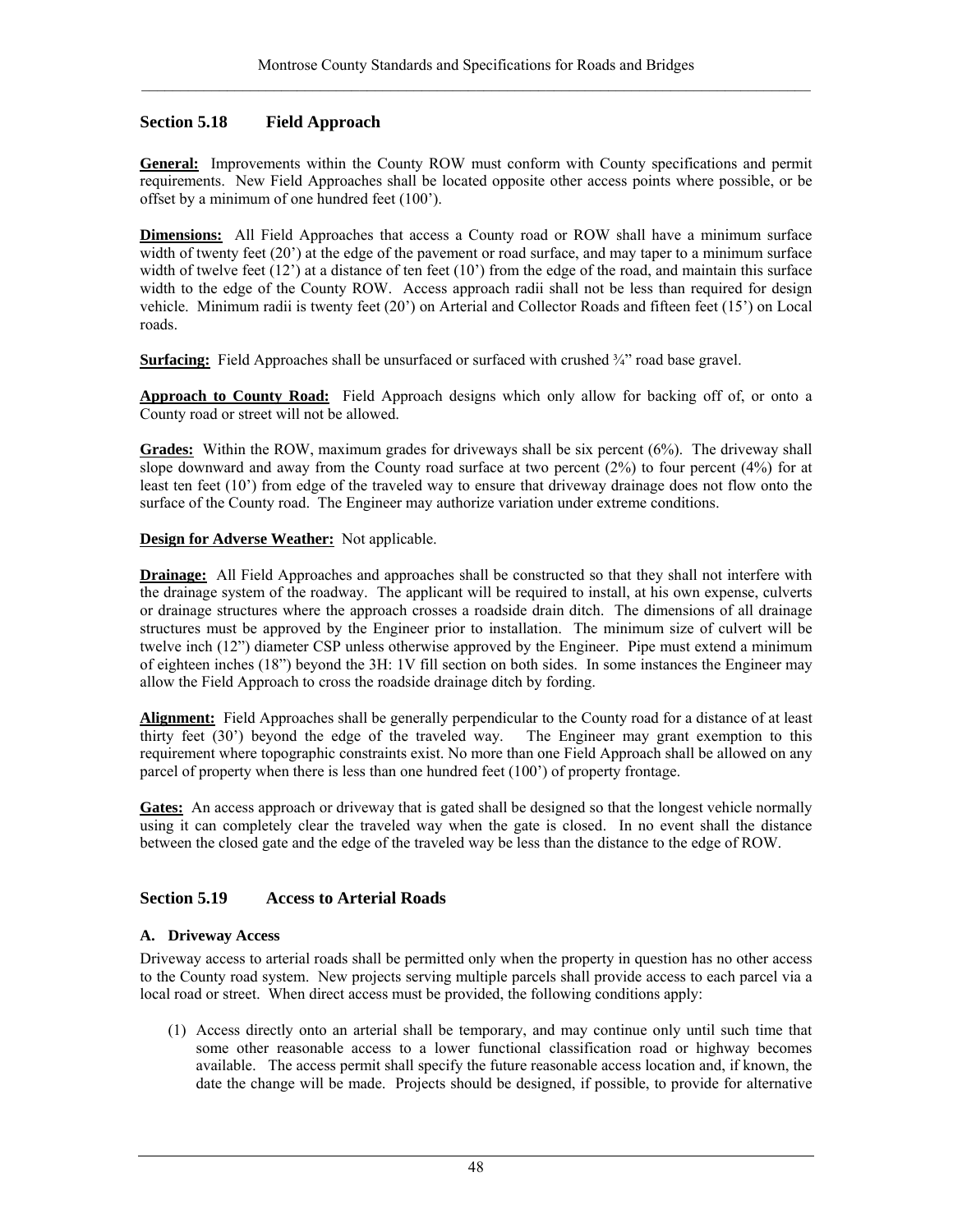access at a future date. All costs associated with future changes to a temporary access shall be the responsibility of the accessing landowner.

- (2) No more than one access shall be provided to an individual parcel or to contiguous parcels under the same ownership unless it can be shown that additional accesses would be significantly beneficial to the safety and operation of the road or the local circulation system or that there is no long term (20 year) foreseeable adverse impact to the additional access. Any second access permit for an individual parcel or owner shall be conditional, and may be revoked at any time based upon changing traffic loads and/or public safety concerns. Subdivision of a parcel should not result in additional access unless shown to be necessary for safety or operational reasons. Low usage Field Approach access roads are exempt from this requirement.
- (3) Driveway access locations are subject to the approval of the Engineer. Residential Driveways joining arterials shall generally be located at least three hundred feet (300') away from existing public road intersections with the arterial (500' for Commercial/Industrial Driveways), unless a greater offset is required to provide safe sight distance for traffic on the arterial, or for vehicles entering the arterial from the driveway. Field approaches shall be discouraged unless no other access is available.

## **B. Intersections with Arterial Classified Roads and Streets**

The frequency of road and street intersections along arterial roads shall be limited to promote efficient movement of traffic. For rural arterial road sections where significant development is not expected in the foreseeable future, minimum spacing of all intersecting public roads, roads and highways should generally be on one-half (1/2) mile intervals, plus or minus approximately two-hundred feet (200'). Where topography makes such spacing inappropriate, location of public approaches shall be determined by topography, property ownerships, property lines and physical design constraints. The final location should serve as many properties and interests as possible to minimize the need for direct private access to the road system.

In areas where development accesses an arterial road, a traffic engineering study shall be required to properly locate all proposed access points. These studies shall be submitted to the Engineer for review prior to the issuance of an Access Permit. Signed and sealed Engineered Designs in accordance with the *State Access Code* and the *AASHTO "Green Book"* are required and shall meet the minimum standards as established with these specifications. Minimum spacing for new intersections shall not be less than five hundred feet (500') spacing, when it can be demonstrated by a traffic study to be safe and acceptable to the Engineer.

# **Section 5.20 Access to Collector Roads**

#### **A. Driveway Access**

In general, driveways shall connect to local roads and streets, and those local roads and streets shall connect to collector roads. Driveways connecting directly to collectors may be permitted for individual parcels by the Engineer when no reasonable alternative exists. New projects serving multiple parcels shall provide access to each parcel via a local road or street which then connects to an existing local road or to a collector.

No more than one access to a collector road shall be provided to an individual parcel or to contiguous parcels under the same ownership unless it can be shown that additional access approaches would not be detrimental to the safety and operation of the road, and are necessary for the safe and efficient use of the property. Driveway designs that only allow for backing off of or onto a County collector road are not permitted.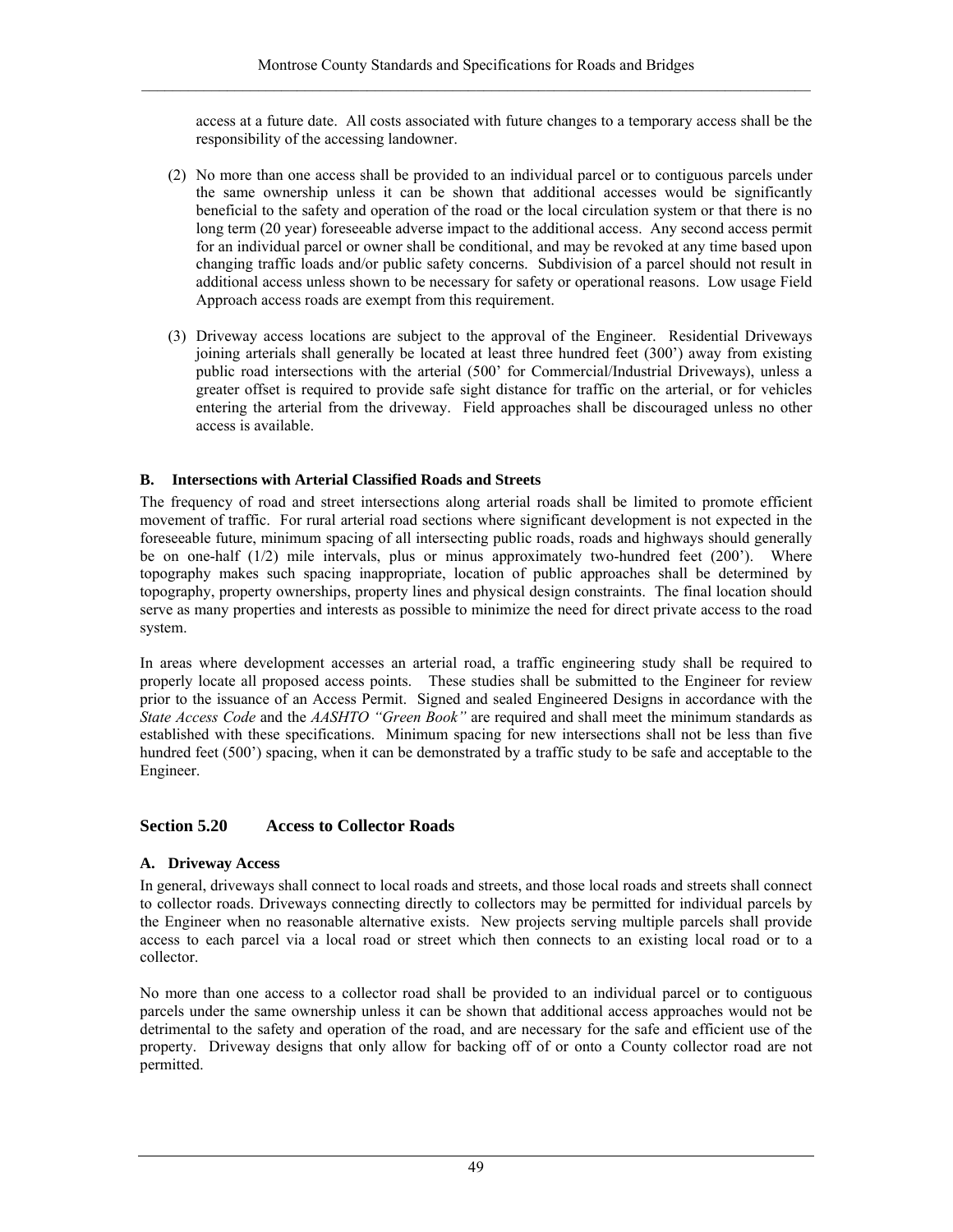Subdivision of a parcel does not create a right to directly access a collector road. Access requests will be evaluated under the subdivision process, and shall be authorized in accordance with County Access Policy and good engineering practice.

Driveways located on a collector, and near an intersection shall be constructed so that the edge nearest the intersection is no less than three hundred feet (300') from the center line of the intersecting road for Commercial/Industrial driveways and two hundred fifty feet (250') for residential driveways.

A single Field Approach shall be allowed to each site/property as requested, unless determined to be unsafe. Minimum set back from an intersecting public road shall be one hundred feet (100').

# **B. Intersections with Collector Classified Roads**

The frequency of road and street intersections along collector roads shall be limited to promote efficient movement of traffic. For rural collector road sections where significant development is not expected in the foreseeable future, minimum spacing of all intersecting public roads, roads and highways should generally be on one-quarter (1/4) mile intervals, plus or minus approximately two-hundred feet (200'). Where topography makes such spacing inappropriate, location of public approaches shall be determined by topography, property ownerships, property lines and physical design constraints. The final location should serve as many properties and interests as possible to minimize the need for direct private access to the road system. Minimum spacing for new intersections shall not be less than three hundred feet (300') spacing, when it can be demonstrated by a traffic study to be safe, and acceptable to the Engineer.

In areas where projects access a collector road, a traffic engineering study shall be required to properly locate all proposed access points. These studies shall be submitted to the Engineer for review prior to the issuance of an Access Permit. Signed and sealed Engineered Designs in accordance with the *State Access Code* and the *AASHTO "Green Book"* are required and shall meet the minimum standards as established with these specifications.

# **Section 5.21 Access to Local Roads**

#### **A. Driveway Access**

No more than one access approach shall be provided to an individual parcel or to contiguous parcels under the same ownership except adjacent platted subdivision lots unless it can be shown that additional access approaches would not be detrimental to the safety and operation of the road, and are necessary for the safety and efficient use of the property. Driveways located near an intersection shall be constructed so that the side nearest the intersection is no less than two hundred feet (200') from the center line of the intersecting road for Commercial/Industrial Driveways and seventy-five feet (75') for residential driveways.

A single Field Approach shall be allowed to each site/property as requested, unless determined to be unsafe. Minimum set back from an intersecting public road shall be seventy-five feet (75'). A greater distance may be required by the Engineer based on site specific conditions.

#### **B. Intersections with Local Classified Roads**

The frequency of local road and street intersections along local roads shall be limited to promote efficient movement of traffic. Where significant development is not expected in the foreseeable future, minimum spacing of all local public roads should generally be no less than five hundred foot (500') intervals. Where topography makes such spacing inappropriate, location of public approaches shall be determined by topography, property ownerships, property lines and physical design constraints. The final location should serve as many properties and interests as possible to minimize the need for direct private access to the road system. New local roads joining local roads shall be spaced no closer than two hundred foot (200') intervals unless otherwise approved by the Engineer during the subdivision process.

In areas where projects access an existing local road, a traffic engineering study may be required to properly locate all proposed access points. These studies shall be submitted to the Engineer for review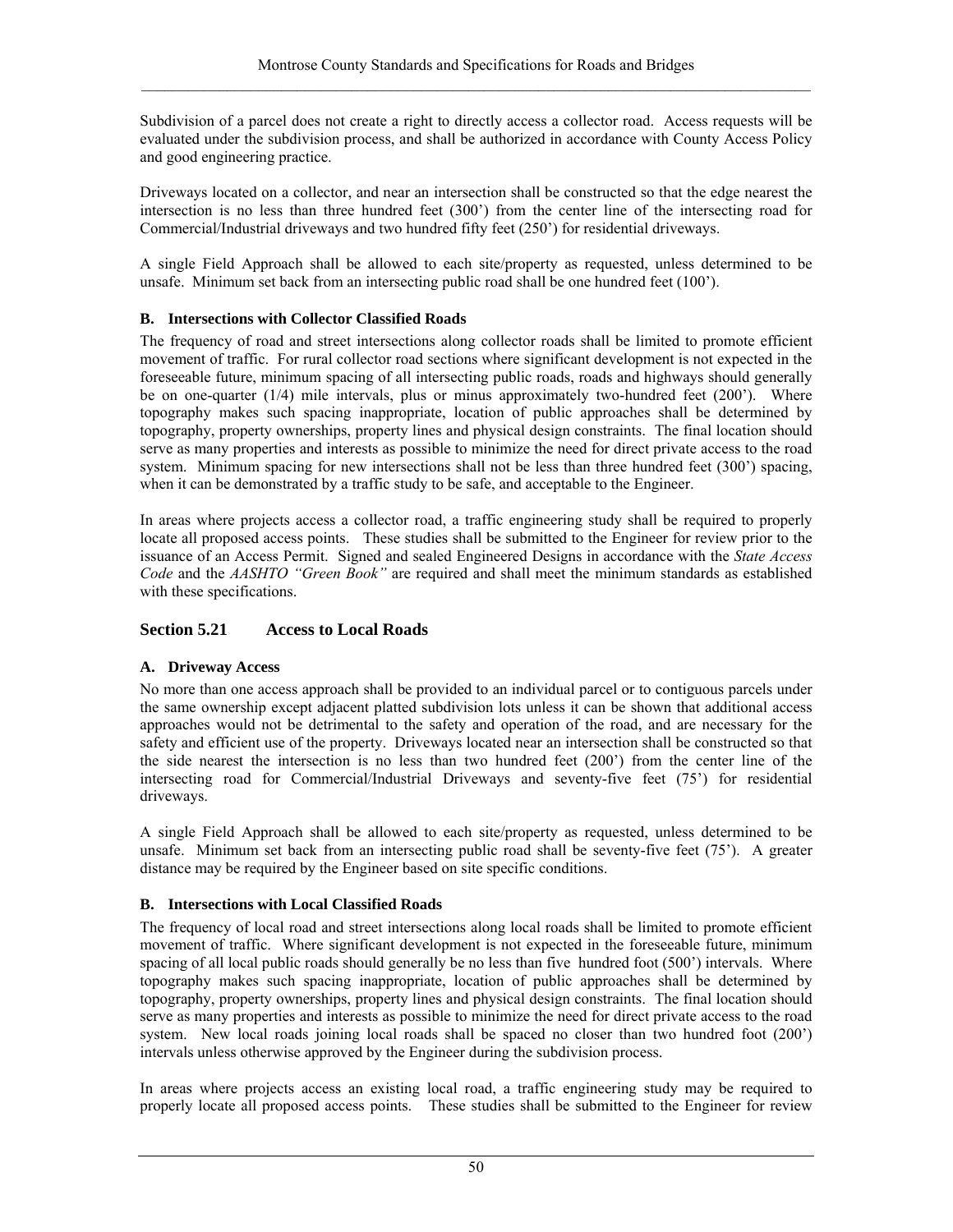prior to the issuance of an Access Permit. Signed and sealed Engineered Designs in accordance with the *State Access Code* and the *AASHTO "Green Book"* are required and shall meet the minimum standards as established with these specifications.

# **Section 5.22 Intersection and Access Approach Radii**

The travel surface at intersections shall be flared to accommodate turning movements of the largest vehicle expected to use the access on a regular basis, see AASHTO "Green Book". Minimum radii of curvature for curb returns shall be twenty feet (20') for local roads, twenty-five feet (25') for collectors, and thirty-five feet (35') for arterials, unless otherwise required by the Engineer. The intersecting road with the highest classification shall determined the required radii.

Property corner lines adjacent to intersections shall be curved or clipped at forty five degrees (45º) to preserve at least the same clearance between the edge of the traveled way and the ROW line that exists on straight sections of the roadways.

# **Section 5.23 Sight Distance at Intersections and Driveways**

# **A. Clear Vision Areas**

A clear vision area shall be designed and maintained at the corners of all new projects adjoining roadway intersections, including driveways and railroads, to preserve required minimum sight distances for vehicles. Property lines and/or vision easements shall be established to facilitate clear vision areas. The horizontal extent of the clear vision area shall be designed in accordance with the AASHTO Green Book.

For single-way or multiple-way stop or signal controlled intersections, the sight triangle shall be sufficient to allow a driver of the second vehicle in queue thirty feet (30') from the stop line to clearly see the driver of the second vehicle in queue of the adjacent road.

# **B. Prohibited Structures**

The clear vision area shall contain no planting, fence, wall, sign, utility appurtenance, structure, or other obstruction exceeding thirty inches (30") in height, measured from the top of the curb or the finished grade at the centerline of the street. Traffic control devices installed in accordance with the MUTCD are exempt from this provision.

# **C. Intersections and Driveways**

Through Traffic: Intersections and driveways shall be designed to provide the minimum required stopping sight distance at the intersection, for through traffic on the through street, in accordance with these standards and the State Access Code (See Section 5.11).

Stopped Traffic: Intersections and driveways shall be designed to provide the minimum required sight distance along the through street for stopped traffic on the cross street, as measured from a point fifteen feet (15') back from the edge of the traveled way, and from a height of three and one-half feet (3.5') above the road surface at that point.

The Engineer may require ancillary measures to preserve that sight distance from future encroachment. Unobstructed line of sight easements may be required on corner lots on the plats of newly developed property.

Vehicles may not be parked along the through street within the required line of sight for vehicles on the cross street that are stopped at the intersection. "No Parking" regulatory signs may be required at the discretion of the Engineer.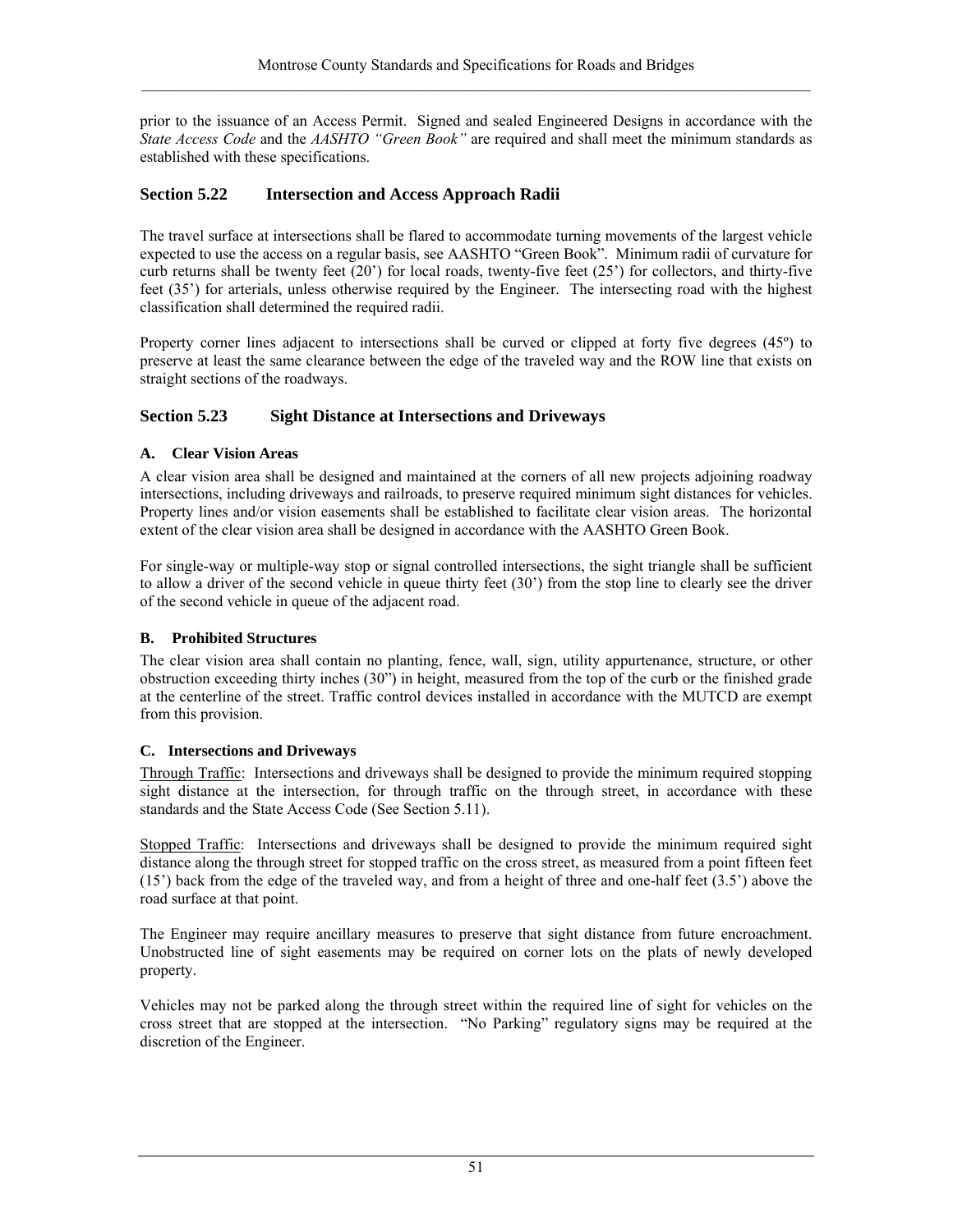# **Section 5.24 Pavement Structure Design**

## **A. General Design Procedure and Requirements**

Pavement structural sections shall be designed by a Colorado Registered Professional Engineer ("design engineer") in general conformance with current CDOT / AASHTO procedures to provide a useful service life of at least twenty (20) years for local roads, twenty-five (25) years for Collector roads and thirty (30) years for Arterial roads.

## **B. Pavement Structure Design Report**

A pavement structure design report, prepared, signed, dated and stamped by the Project Engineer, shall be submitted to the Engineer in conjunction with plan submittal for all new roads, to demonstrate that the design was based upon actual conditions on the site, and prepared in conformance with these specifications. The report shall include the following information:

- (1) Traffic Analysis: The Project Engineer shall estimate the  $20<sup>th</sup>$  year or greater, future daily traffic, by volume and type of vehicle, for the purpose of estimating design loadings on the pavement structural section during the design service life of the pavement section.
- (2) Equivalent Single Axle Loadings (ESAL): The Project Engineer shall calculate the design service life cumulative ESAL's for each road segment from the projected average daily traffic volumes (ADT) for each road, based on one-hundred percent (100%) of full development at build-out and/or the traffic analysis for the design service life, whichever is greater. The design service life ESAL estimates shall include all truck, school bus, and local service traffic that can reasonably be expected to utilize the road, including construction traffic expected during construction build-out, and, where appropriate, construction traffic passing through the project to serve subsequent projects.

In no case shall the design ESAL\* be less than the following: Local roads – Class II Total  $ESAL \geq 0.3$  million Exception for Local without through traffic to 100,000 Collector roads – Class III Total ESAL  $> 0.5$  million Arterial roads – Class IV Total  $ESAL \geq 1$  million

*\* for more information on this subject refer to the Asphalt Institutes Publication "Thickness Design – HMA Pavement for Highways and Streets" (MS-1) and "HMA Pavement Thickness Design" (IS-181).* 

- (3) Soil Sample Data: Soil conditions shall be evaluated at representative locations along the proposed roadway alignment at four hundred foot (400') intervals (but in any event at least two (2) samples) shall be evaluated by the Geotechnical Engineer, and reported in soil logs illustrating the soil profile to a depth of at least four feet (4')below proposed subgrade elevation.
- (4) Soil Sample Classification: Representative soil samples for pavement design from each sample location shall be taken from within two feet (2') below proposed subgrade elevation, and shall be visually classified and grouped according to the AASHTO Unified Soil Classification Table by the geotechnical engineer. Atterberg Limits and Gradation (sieve analysis) tests may be performed as necessary to verify soil classifications, at the discretion of the Geotechnical Engineer.
- (5) Subgrade Support Characteristics: The load bearing capacity of each soil type in the road alignment shall be measured in a qualified laboratory either by the California Bearing Ratio (CBR value)(ASTM D1883 or AASHTO T 193), or the Hveem Stabilimeter ("R" value) (ASTM D2844 or AASHTO T 190) methods to determine the load bearing capacity of the subgrade.
- (6) Street Structural Section: Alternatives structural sections for ranges of ESAL's shall be prepared by the Project Geotechnical Engineer, based upon the measured subgrade CBR or R Values, in accordance with the procedures contained in the current edition of the CDOT Pavement Design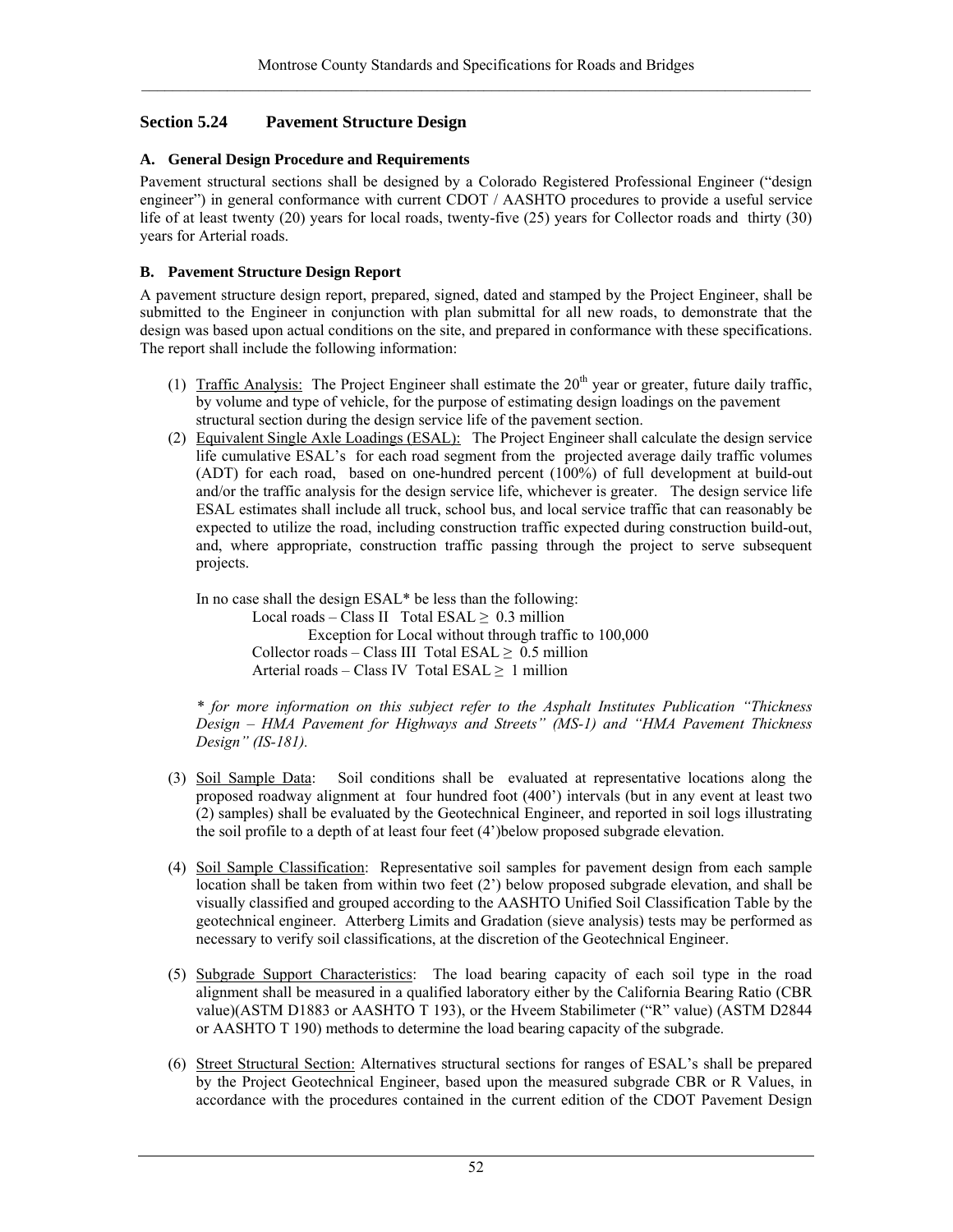Manual. For projects of modest scope, the structural section shall be designed to accommodate the least satisfactory soil type. For more extensive projects, separate structural section recommendations may be provided for the different soil types identified in the soil boring logs. The Geotechnical Engineer shall identify the sections of the project for which each structural section is recommended.

(7) Selection of Street Structural Section: The Project Engineer shall select the most appropriate structural section(s) for estimated ESAL for each street from among the alternatives provided by the Geotechnical Engineer but shall not be less than the full structural equivalent of the County minimum section..

# **C. Small Project Exclusion**

The cost of pavement structural "design" may be unduly burdensome on small projects. The Engineer may grant a waiver from the pavement structural design requirements for local roads or streets serving less than twenty five (25) residential units across land which has, in the judgment of the Engineer, adequate bearing capacity. In that situation, the County minimum structural section requirements may be substituted for rigorous testing and design.

# **D. Minimum Structural Sections**

The minimum structural section for local paved roads on fine grained (silts and clays) soils shall consist of three inches (3") of Hot Mix Asphalt, four inches (4") of crushed CDOT Class 6 aggregate, and twelve inches (12") of CDOT Class 2 aggregate, or the structural equivalent thereof. The Engineer may approve lesser sections where the underlying soil is native gravel, sandstone, or rock, upon recommendation by the Project Geotechnical Engineer.

Subgrade – Shall be natural ground capable of supporting the proposed roadway. Wet, unstable or soft subgrade will require design by a Colorado Registered Professional Engineer. One CBR test (ASTM D1883 or AASHTO T 193) or R value test (ASTM D2844 or AASHTO T 190) shall be taken for each soil type to be encountered in the alignment of the proposed roadway, within five feet (5') of the native ground surface. Submittal of test results shall occur prior to County acceptance of the road plan and profile. Minimum acceptance criteria for CBR = 5 or for R value = 10. Results lower than the minimum acceptance criteria shall require the roadway to be designed by and constructed under the direct quality assurance supervision of a Colorado Registered Professional Engineer. Subgrade shall be compacted to ninety percent (90%) "modified proctor" density, AASHTO T 180, between minus two percent (-2%) and plus three percent  $(+3%)$  of optimum moisture.

Subbase - A minimum of twelve inches (12") compacted thickness of aggregate subbase meeting the gradation and plasticity requirements of CDOT Class 2 aggregate is required. Crushed CDOT Class 1 aggregate may be specified in substitution by the Project Engineer based on professional judgment in consideration of actual site conditions. Subbase gravel shall be compacted to ninety-three percent (93%) "modified proctor" density, AASHTO T 180, between minus two percent (-2%) and plus three percent (+3%) of optimum moisture.

Base Course – For residential local roadways that are to be paved prior to acceptance by the County, a minimum of 4 inches (4") of compacted aggregate base material is required. The materials shall meet the gradation, fracture and plasticity requirements of CDOT Class 6 aggregate, and the fracture and plasticity requirements of these specifications. CDOT Class 6 base course gravel shall be compacted to ninety-five percent (95%) "modified proctor" density, AASHTO T 180, between minus two percent (-2%) and plus three percent  $(+3%)$  of optimum moisture.

For gravel roads a minimum of 6 inches (6") of compacted crushed aggregate base material is required. CDOT Class 6 base course gravel shall be compacted to ninety-five percent (95%) "modified proctor" density, AASHTO T 180, between minus two percent  $(-2%)$  and plus three percent  $(+3%)$  of optimum moisture. The materials shall meet the gradation, and fracture of CDOT Class 6 aggregate. Plasticity and fines content (- #200 sieve size only!) may be higher, contact County Engineer for detailed specifications.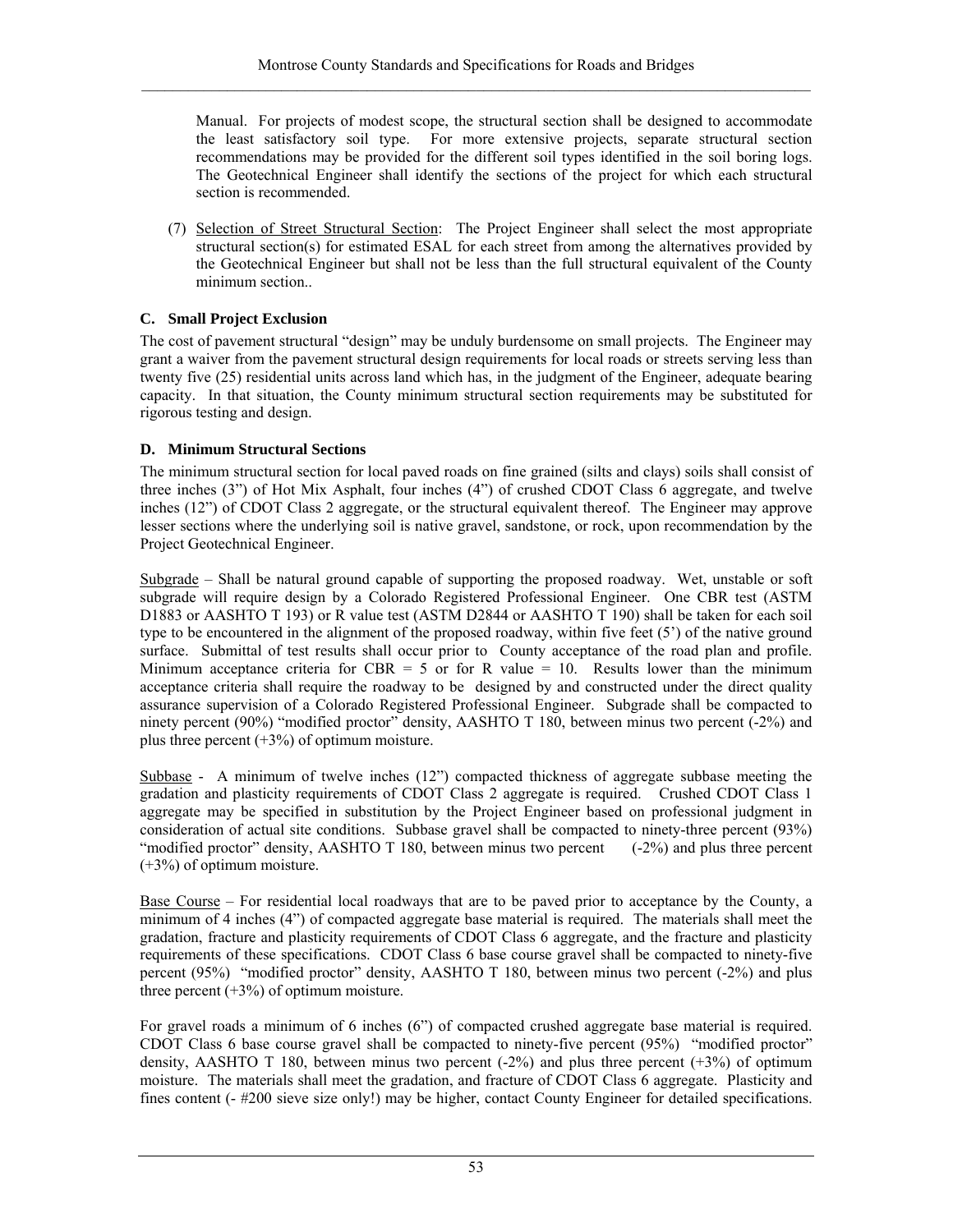All other roadways shall be designed utilizing actual site soils and estimated traffic data. The design shall be performed by a Colorado Registered Professional Engineer.

Montrose County (MC) Surface Course Gravel – Gravel surfaced roads shall be topped with four inches  $(4)$  of  $\frac{3}{4}$  minus crushed gravel meeting the base course gravel standards but having placidity index between 4 to 10 and a -#200 (75μm) sieve fines content between 10-16%. This product is similar to that specified by the U.S. Forest Service for their gravel-surfaced roads.

# **Section 5.25 Grade Preparation**

## **Geotechnical Requirements:**

Subgrade preparation shall conform to project specific recommendations by the Project Geotechnical Engineer. In the absence of specific geotechnical recommendations, the following general requirements shall apply.

# **Stripping:**

Strip all vegetation, sod, and organic materials from the cut and fill zones. Strip topsoil when directed by the Project Engineer. In timbered areas, remove all wood larger than three-fourth inch (3/4") diameter or more than two feet (2') long. Dispose of all organic materials outside of the work area.

# **Fill Sections:**

Moisture condition the top twelve inches (12") of native, undisturbed subgrade soil in fill zones, by wetting or drying as needed, to  $+/-$  two percent (2%) of optimum moisture, and compact to ninety percent (90%) "modified proctor," (AASHTO T 180). Scarifying to twelve inches (12") deep may be required to adequately moisture condition the soil.

Where cross slopes exceed ten percent  $(10\%)$ , cut horizontal benches into the native soil prior to beginning fill placement operations.

Place fill in shallow lifts, moisture condition to  $+/-$  two percent (2%) of optimum moisture, and compact to ninety percent (90%) "modified proctor," (AASHTO T 180). Lift depths are subject to the approval of the Project Engineer, and are dependent upon the type, weight, and power of the compaction equipment in use. In general, full depth compaction cannot be achieved if lift depth exceeds twelve inches (12").

The top lift of a fill section shall be scarified, moisture conditioned, and recompacted if it has been left unworked long enough for weather or traffic to materially degrade the density and moisture content of the previously compacted fill.

# **Cut Sections:**

In fine grained (silts and clays) soils, scarify the subgrade to twelve inches (12") deep, moisture condition to +/- two percent (2%) of optimum moisture, and compact to ninety percent (90%) "modified proctor," (AASHTO T 180), unless otherwise directed by the Project Engineer. When soil moisture conditions are near optimum, simple compaction of the subgrade without scarifying may be approved by the Project Engineer.

In native gravel, compact the subgrade with heavy rubber-tired equipment until all loose gravel disturbed by grading operations has been compacted back to its original density. Proof rolling with fully loaded tandem 10  $yd^3$  dump truck may be approved by the Engineer as substitute for density testing in native gravels, when directly observed and documented by the Project Engineer. Such documentation shall be certified to the Engineer.

In native shale, cut down to subgrade elevation and leave the shale undisturbed. Do not scarify undisturbed native shales. Shale that has been disturbed by construction operations shall be removed and replaced with material that can be reliably compacted.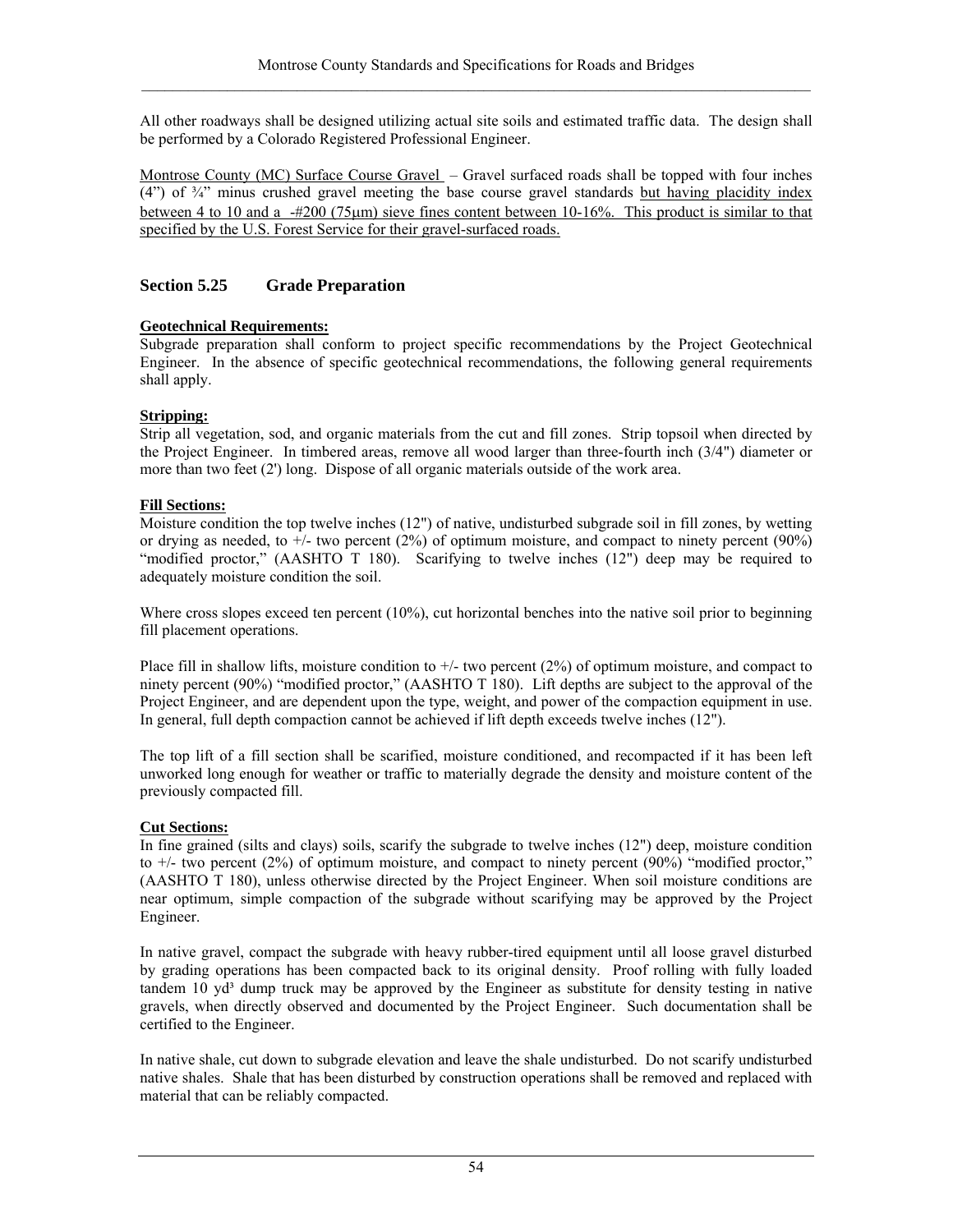# **Unstable Subgrade:**

If unstable conditions are encountered at subgrade elevation, the Project Engineer shall determine remedial measures.

#### **Density Testing Locations:**

Density testing frequency will be determined by County standards, unless increased by the Project Engineer.

Density testing is required when constructing a roadway that will be dedicated to the County or modifying an existing public road under County jurisdiction. Density tests are to be taken on subgrade, subbase and base course materials. Test results shall be submitted to the Engineer during construction for review. The Engineer may grant waiver to this regulation for some public road modifications under specific considerations.

Subgrade – One (1) test every two hundred lineal feet (200 lf) as measured along the centerline of the road. The approximate test location should be taken alternating from left to right hand lanes. It is desired to have the tests taken at the apparent weakest/softest location as determined by visual observation in the outside 1/3 of each lane. A minimum of two (2) tests are required per road.

When subgrade consists of materials that, in the opinion of the Project Engineer, can not be adequately tested for compaction by conventional test methods, proof rolling of the subgrade may be substituted when concurrence is obtained from the County Engineer. Combined methods may be required.

Subbase - One (1) test every one hundred lineal feet (100 lf) as measured along the centerline of the road. The approximate test location should be taken alternating from left lane to center to right lane. It is desired to have the tests taken at the apparent weakest/softest location as determined by visual observation in the outside 1/3 of each lane and near centerline. A minimum of three (3) tests are required per road or filing of road. When authorized by the Engineer, proof rolling may be substituted for density testing when subbase is Class 2 or Class 3 gravel. The Project Engineer must be willing to certify that nuclear density testing equipment will not yield reliable results and further certify proof rolling observations as being unyielding, providing photographs and written field reports to the Engineer.

Base Course – One (1) test every lineal feet (100 lf) as measured along the centerline of the road. The approximate test location should be taken alternating from the right lane to center to left lane. It is desired to have the tests taken at the apparently weakest/softest location as determined by visual observation in the outside 1/3 of each lane and near centerline. It is desirable to have this testing pattern opposite of that performed for the subbase. A minimum of three (3) tests are required per road.

#### **Proof Roll:**

Upon completion of subgrade, subbase and base preparation, the Developer shall proof roll each layer with heavy (minimum fully loaded  $+10$  yd<sup>3</sup> tandem dump truck or equivalent) rubber-tired equipment in the presence of the Project Engineer to demonstrate the stability, uniformity, and load carrying capacity of the subgrade. Any soft area identified during proof rolling will be repaired and proof rolled again prior to placement of the next layer.

# **Section 5.26 Structural Section Aggregates**

#### **Aggregate for Street Structural Sections**

**All Aggregate** shall be of uniform quality, hard, durable crushed stone or gravel, free from clay balls, vegetable matter, or other deleterious substances, meeting the requirements in the following sections.

**Paving Aggregate** shall meet CDOT grading S, SG or SX requirements for Superpave Hot Mix Asphalt (HMA) mix designs. Aggregates meeting the requirements in the properties table shall be used to develop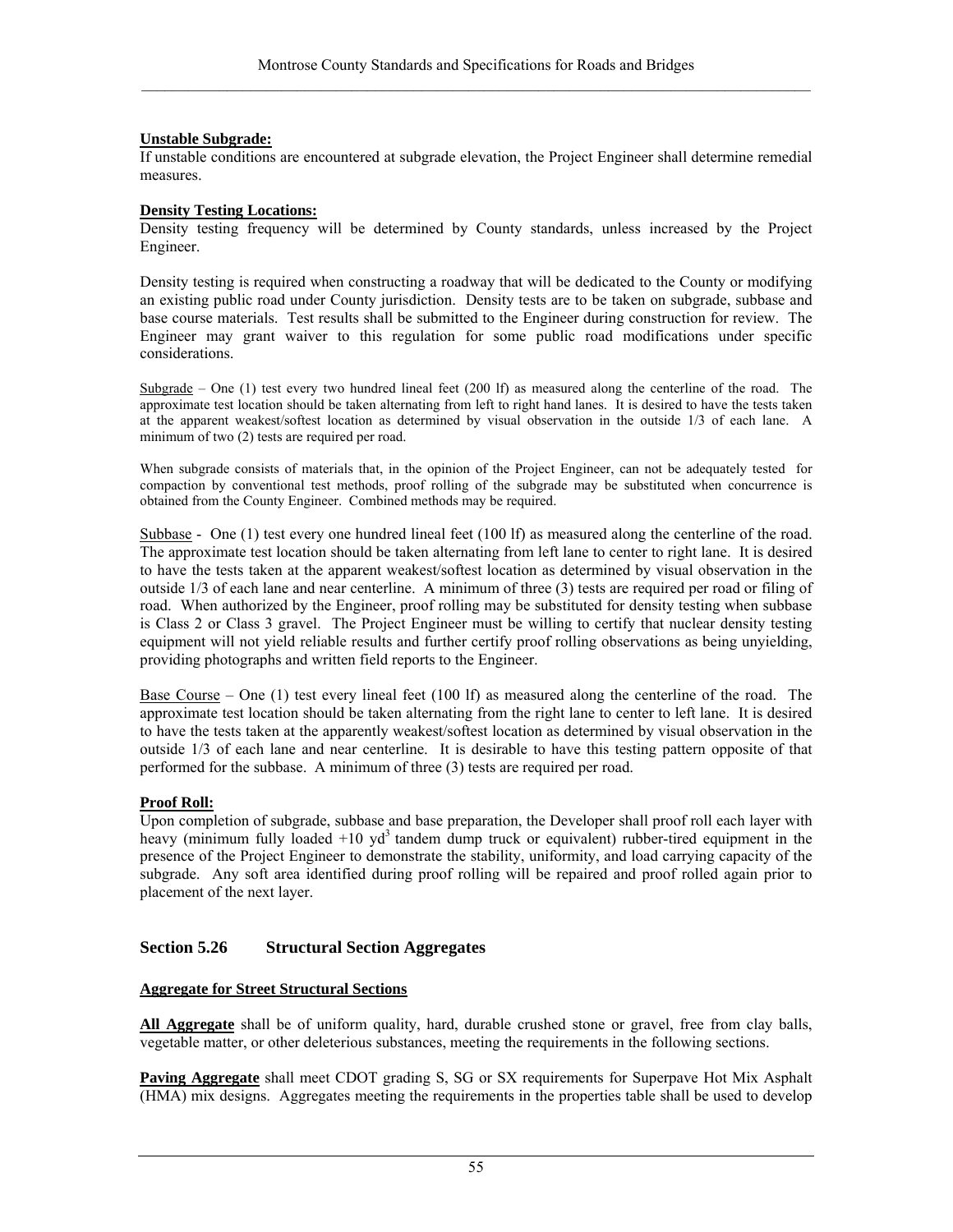the Job Mix Formula for the HMA mixture. The aggregate should be composed of angular, coarse textured, cube shaped particles. Natural fine material  $(\frac{3}{4})^n$  minus) shall be screened out and discarded before crushing. Sand may be used to obtain gradation of the blended aggregate mixture but should not exceed more than fifteen percent (15%). If the percent of aggregate passing the #4 sieve is greater than ten percent (10%) by weight of the individual aggregate sample, plasticity will be determined in accordance with AASHTO T 90. The gradation of the aggregates used in the mixture shall meet the criteria shown in the Aggregate Master Range Table, and shall be well graded from coarse to fine. The nominal size aggregate used in the HMA mixture shall not be more than one-third  $(1/3)$  the thickness of the HMA lift being constructed.

**Base Course Gravel** shall be <sup>3</sup>/4" minus crushed gravel or rock conforming to CDOT Class 6 gradation requirements, with an R value of seventy-eight (78) or greater. At least fifty percent (50%) of the #4 plus fraction of the aggregate shall have at least two (2) fractured faces. Aggregate must meet a minimum hardness requirement defined by the L.A. Abrasion Test: Material loss during the test shall not exceed forty-five percent (45%) at five hundred (500) revolutions (AASHTO T 96). CDOT Class 6 base course gravel shall be compacted to ninety-five percent (95%) "modified proctor" density, AASHTO T 180, between minus two percent  $(-2\%)$  and plus three percent  $(+3\%)$  of optimum moisture.

| <b>Property</b>                     | <b>Test Procedure</b>    | Coarse<br><b>Retained on #4</b><br><b>Sieve</b> |  |             |  | <b>Fine</b><br>Passing the #4<br><b>Sieve</b> |
|-------------------------------------|--------------------------|-------------------------------------------------|--|-------------|--|-----------------------------------------------|
| Fine Aggregate Angularity           | $CP1$ -L5113<br>Method A |                                                 |  | 45% Minimum |  |                                               |
| Fractured Faces (minimum of 2)      | $CP-45$                  | 70% Minimum                                     |  |             |  |                                               |
| <b>LA Abrasion</b>                  | AASHTO <sup>2</sup> T 96 | 45% Minimum                                     |  |             |  |                                               |
| Flat and Elongated Pieces           | AASHTO M 283             | 10% Maximum                                     |  |             |  |                                               |
| Sodium Sulfate Soundness            | AASHTO T 104             | 12% Maximum<br><b>Combined Coarse and Fine</b>  |  |             |  |                                               |
| <b>Adherent Coating (Dry Sieve)</b> | ASTM <sup>3</sup> D 5711 | 0.5%                                            |  | 45% Minimum |  |                                               |
| Sand Equivalent                     | AASHTO T 176             |                                                 |  | 45% Minimum |  |                                               |

|  | <b>Hot Mix Asphalt Aggregate Properties</b> |
|--|---------------------------------------------|
|  |                                             |

<sup>1</sup>CP designates Colorado Department of Transportation material Testing Procedures

²AASHTO designates American Association of State Highway and Transportation Officials testing procedures

³ASTM designates American Society for Testing and Materials

| <b>CDOT Aggregate Master Range Table for Hot Mix Asphalt Mixtures</b> |  |  |
|-----------------------------------------------------------------------|--|--|
|                                                                       |  |  |

| <b>Sieve Size</b> | <b>Percent by Weight Passing Square Mesh Sieves</b> |                   |                   |  |  |
|-------------------|-----------------------------------------------------|-------------------|-------------------|--|--|
|                   | <b>Grading S</b>                                    | <b>Grading SG</b> | <b>Grading SX</b> |  |  |
| $1\frac{1}{2}$    |                                                     | 100               |                   |  |  |
| 1"                | 100                                                 | $90 - 100$        |                   |  |  |
| $\frac{3}{4}$ "   | $90 - 100$                                          |                   | 100               |  |  |
| $\frac{1}{2}$ "   |                                                     |                   | $90 - 100$        |  |  |
| 3/8"              |                                                     |                   |                   |  |  |
| #4                |                                                     |                   |                   |  |  |
| #8                | $23 - 49$                                           | $19 - 45$         | $28 - 58$         |  |  |
| #30               |                                                     |                   |                   |  |  |
| #200 <sup>1</sup> | $2 - 8$                                             | $1 - 7$           | $2 - 10$          |  |  |

<sup>1</sup>These limits include the weight of lime at 1% if used.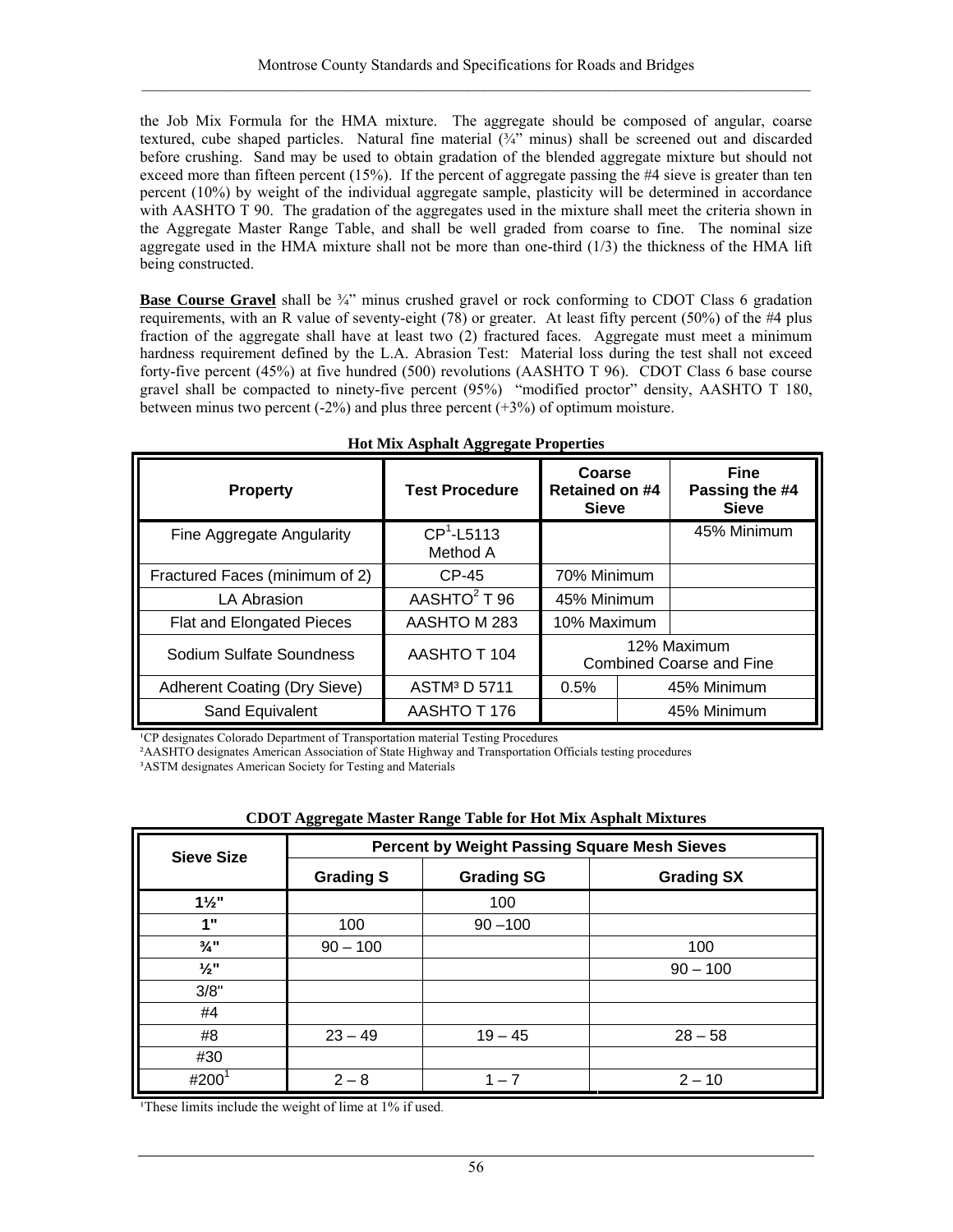**Montrose County (MC) Surface Course Gravel**. Gravel surfaced roads shall be topped with four inches  $(4)$  of  $\frac{3}{4}$  minus crushed gravel meeting the above base course gravel standards but having placidity index between 4 to 10 and a - #200 (75μm ) sieve fines content between 10-16%. This product is similar to that specified by the U.S. Forest Service for their gravel-surfaced roads.

**Natural Fines Prohibited:** The <sup>3</sup>/4" minus fraction of any aggregate that is screened off as a first step in producing paving aggregate may not, without further processing and testing, be used in street structural sections.

**Subbase Gravel** shall be crushed gravel or rock conforming to CDOT Class 1 or Class 2 gradation requirements, with an R value of sixty-nine (69) or greater. At least fifty percent (50%) of the #4 plus fraction of the aggregate shall have at least one (1) fractured face. Aggregate must meet a minimum hardness requirement defined by the L.A. Abrasion Test: Material loss during the test shall not exceed forty-five (45%) at five-hundred (500) revolutions (AASHTO T 96). Subbase gravel shall be compacted to ninety-three percent (93%) "modified proctor" density, AASHTO T 180, between minus two percent (-2%) and plus three percent  $(+3%)$  of optimum moisture.

**Class 3 (Pit Run, River Run, Bank Run) Gravel** may be substituted for crushed Class 2 gravel when recommended by the Geotechnical Engineer based upon laboratory testing of the proposed source. Thicker structural sections will be required when pit run is substituted for crushed Class 2 base course gravel. Pit run sources are subject to the approval of the Engineer. CDOT Class 3 pit run gravel shall be compacted to ninety-three percent (93%) "modified proctor" density, AASHTO T 180, between minus two percent (-2%) and plus three percent  $(+3%)$  of optimum moisture.

# **Section 5.27 Asphalt Paving**

Asphalt paving will be performed in conformance with *CDOT Standards and Specifications for Road & Bridges*, latest edition, supplemented as necessary with technical details from the Colorado Asphalt Pavement Association's *Guide Contract Documents and Specifications for Hot Mix Asphalt Pavement on Colorado Roadways*, and with these Standards and Specifications.

# **Section 5.28 Hot Mix Asphalt Mix Design**

Mix designs for Hot Mix Asphalt Pavement shall be prepared in a qualified laboratory under the direct supervision of a Colorado Registered Engineer practicing in this field, in conformance with CDOT methods and procedures for 75 design gyration Superpave HMA. An individual mix design shall be prepared for each aggregate source. Mix designs shall be submitted to the Project Engineer for review at least ten (10) days prior to paving, and must be approved by the Project Engineer prior to commencement of paving operations. A copy of the mix design shall be provided to the Engineer.

The mixture design shall include the following items:

- 1. Source(s) of materials.
- 2. Aggregate gradation, specific gravity, source and description of individual aggregates and the final mixture blend.
- 3. Aggregate physical properties.
- 4. Source and grade of Performance Graded binder along with certification of binder.<br>5. Proposed Job Mix Formula: aggregate and additive blending, final gradation show
- 5. Proposed Job Mix Formula: aggregate and additive blending, final gradation shown on a 0.45 power graph, optimum binder content.
- 6. Mixing and compaction temperatures.
- 7.  $N_{\text{ini}}$ ,  $N_{\text{des}}$ , and  $N_{\text{max}}$
- 8. Mixture properties measured at a minimum of four trial binder contents, interpolated to select optimum binder content, and graphs showing mixture properties versus binder content.
- 9. Anti-stripping agent product name and manufacturer (if used).
- 10. Percent of Recycled Asphalt Pavement if used in the mixture.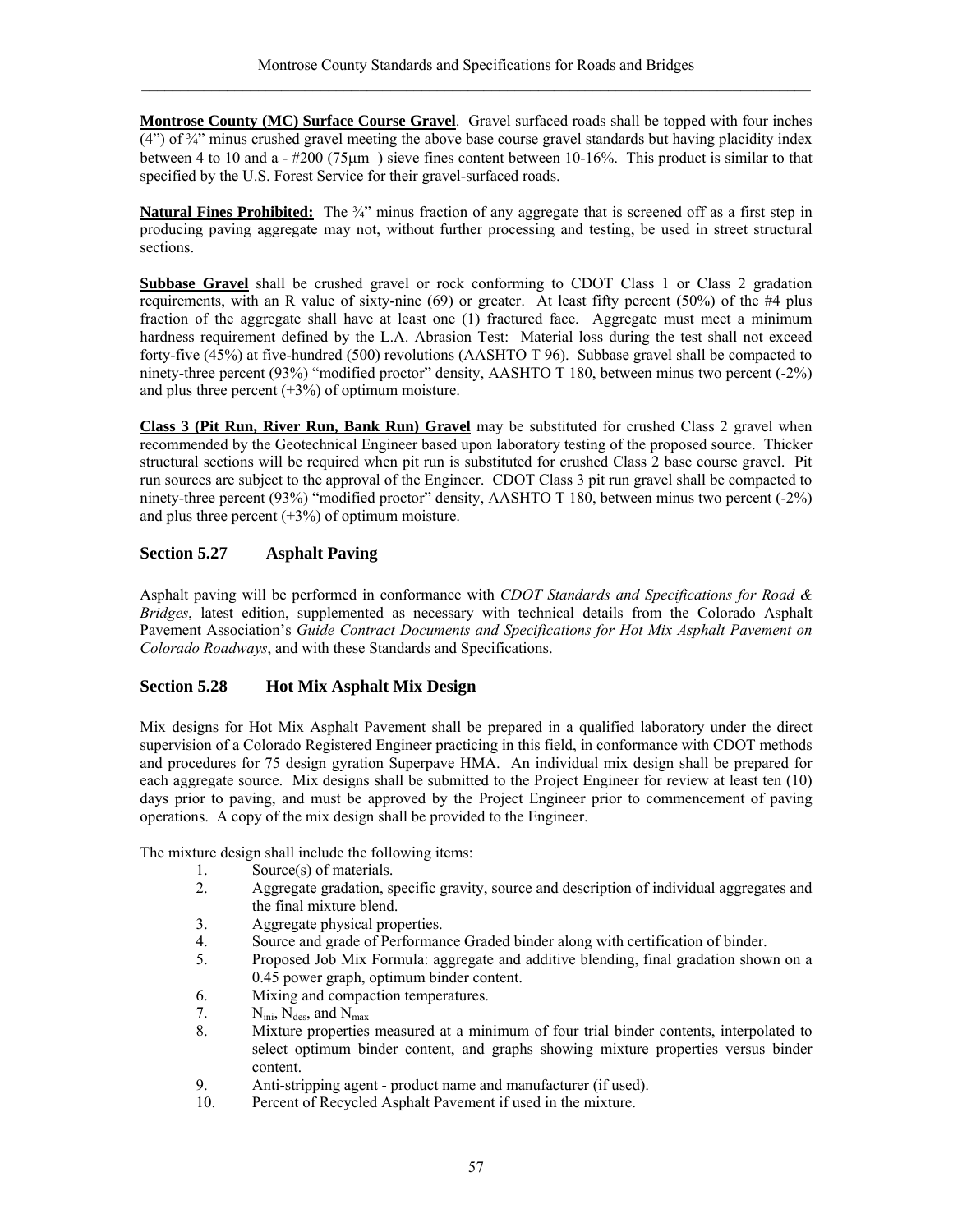## **Section 5.29 Asphalt Requirements**

#### **Asphalt Binder**

Recommended Performance Graded asphalt binders are listed in the following table, and shall meet the requirements listed in subsequent table, Properties for Performance Graded Binders. Any asphalt binder supplied must be from an approved source certified by the Colorado Department of Transportation.

#### **Recommended Asphalt Binders for Colorado**

| <b>Traffic Condition</b>   | Non-modified Binders | <b>Modified Binders</b> |
|----------------------------|----------------------|-------------------------|
| Low                        | PG 58-28             | PG 58-34                |
| Moderate                   | PG 64-22             | PG 64-28                |
| High                       |                      | PG 76-28                |
| <b>Trails and Pathways</b> | PG 58-28             |                         |
|                            | PG 64-22             |                         |
| Parking Lots               |                      |                         |

#### **Properties of Performance Graded Binders**

| Property                                                                                 | PG Graded Binder Requirements                                           |       |       |       | <b>AASHTO</b> |                                      |  |
|------------------------------------------------------------------------------------------|-------------------------------------------------------------------------|-------|-------|-------|---------------|--------------------------------------|--|
|                                                                                          | 58-34                                                                   | 58-28 | 64-22 | 64-28 | 76-28         | Test No.                             |  |
| <b>Original Binder Properties</b>                                                        |                                                                         |       |       |       |               |                                      |  |
| Flash Point Temperature, °C, minimum                                                     | 230                                                                     | 230   | 230   | 230   | 230           | T 48                                 |  |
| Viscosity at 135 °C, Pa•s, maximum                                                       | 3                                                                       | 3     | 3     | 3     | 3             | <b>TP 48</b>                         |  |
| Dynamic Shear, Temperature °C,<br>where $G^*$ /Sin $@$ 10 rod/sec 1.00 kPa               | 58                                                                      | 58    | 64    | 64    | 76            | TP <sub>5</sub>                      |  |
| Ductility, 4°C (5cm/min) cm, minimum                                                     |                                                                         |       |       | 50    |               | T 51                                 |  |
| Toughness, joules, minimum                                                               |                                                                         |       |       | 12.4  |               | CP L-22 $101$                        |  |
| Tenacity, joules, minimum                                                                |                                                                         |       |       | 8.5   |               | CP L-22 $101$                        |  |
| <b>AASHTOT 240</b><br><b>RTOF Residue Properties</b>                                     |                                                                         |       |       |       |               |                                      |  |
| Mass Loss, percent maximum                                                               | 1                                                                       | 1     |       | 1     | 1             | T 240                                |  |
| Dynamic Shear, Temperature °C<br>where $G^*$ /Sin $@$ 10 rads 2.20 kPa                   | 58                                                                      | 58    | 64    | 64    | 76            | TP <sub>5</sub>                      |  |
| Elastic Recovery, 25 °C, percent minimum                                                 |                                                                         |       |       |       | 50            | $CP L-2211$ <sup>1</sup><br>Method A |  |
| Ductility, $4 \degree C$ (5 cm/min) cm, minimum                                          |                                                                         |       |       | 25    |               | T 51                                 |  |
|                                                                                          | Pressure Aging Vessel Residue Properties, Aging Temperature 100<br>CPP1 |       |       |       |               |                                      |  |
| Dynamic Shear, Temperature °C<br>where $G^*$ /Sin $\omega$ 10 rads 5000 kPa              | 16                                                                      | 19    | 25    | 22    | 28            | TP <sub>5</sub>                      |  |
| Creep Stiffness, $\omega$ 60 s, test Temp. In °C                                         | $-24$                                                                   | $-18$ | $-12$ | $-18$ | $-18$         |                                      |  |
| S, maximum, Mpa                                                                          | 300                                                                     | 300   | 300   | 300   | 300           | TP <sub>1</sub>                      |  |
| m-value, minimum                                                                         | 0.3                                                                     | 0.3   | 0.3   | 0.3   | 0.3           | TP <sub>1</sub>                      |  |
| Direct Tension, Temp. in ${}^{\circ}C$ , $\omega$ 1 mm/min.<br>where failure strain 1.0% | $-24$                                                                   | $-18$ | $-12$ | $-28$ | $-18$         | TP <sub>3</sub>                      |  |

<sup>1</sup>CDOT Test Method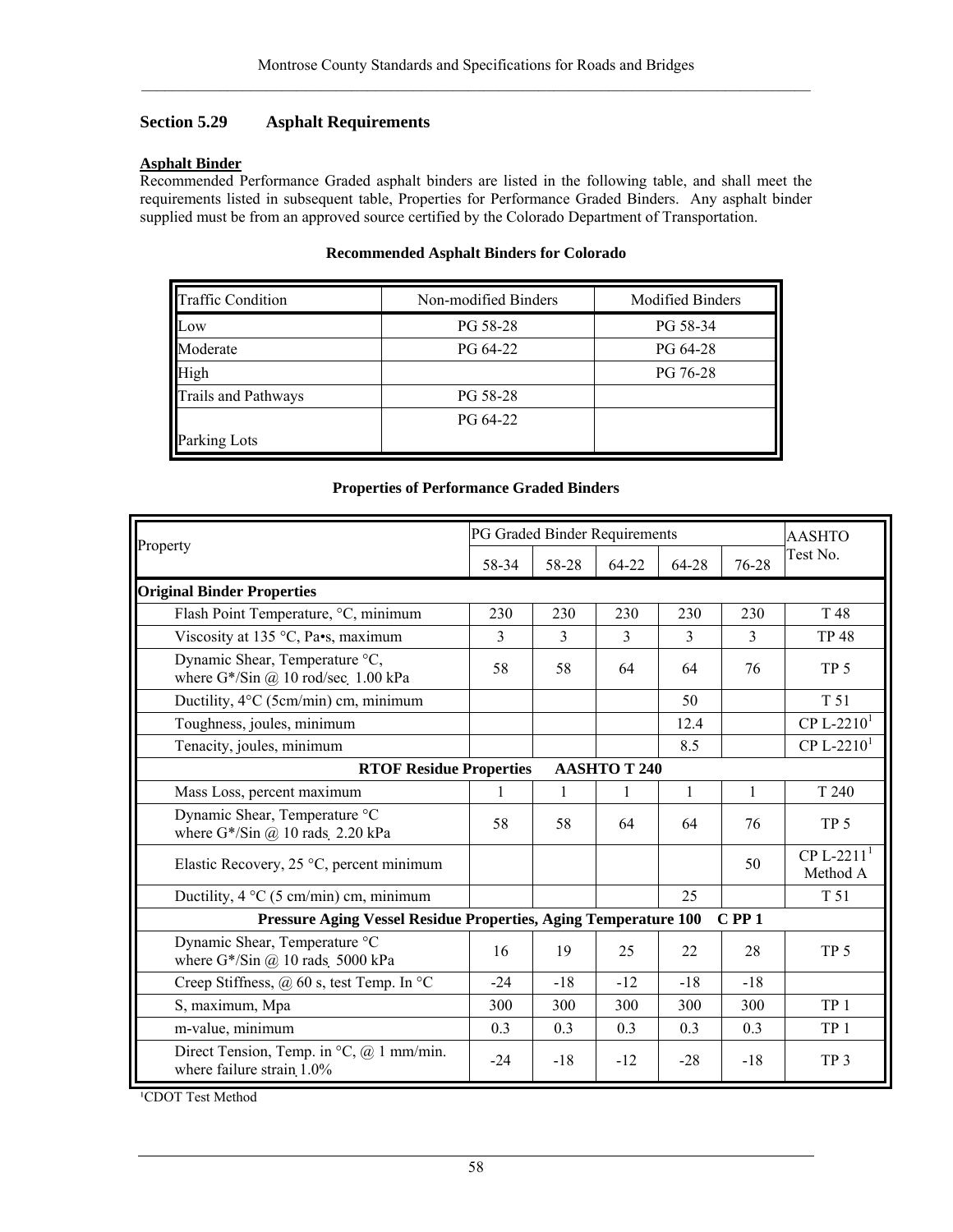The Developer shall provide upon request to the Engineer, acceptable "Certification of Compliance" of each applicable asphalt binder grade that will be used on the project. Binder grades other than those shown above shall not be used unless the proposed binder and the mix design are approved by the Engineer.

## **Mixture Binder Selection**

The asphalt binder to be used in the HMA mixture will depend on the local traffic, elevation, and climate conditions. PG 64-22 will generally be satisfactory for projects below 7000' elevation in Montrose County.

#### **Prime Coat Requirements**

Prime coat is not required in Montrose County when paving occurs immediately (less than 14 calendar days) after placement and compaction of the base course gravel. If there is to be a significant delay between preparation of the base and paving operations, or if the base will be subject to traffic or adverse weather prior to paving, then a prime coat may be required by the Engineer. Prime coat material shall either be an Emulsified Asphalt Prime Coat or a Penetrating Priming Stabilizer conforming to the requirements in the following Table:

| <b>Asphalt Emulsion Prime</b>                                                                  |                                     |                                                  | <b>Penetrating Priming Stabilizer</b>                                            |             |          |               |
|------------------------------------------------------------------------------------------------|-------------------------------------|--------------------------------------------------|----------------------------------------------------------------------------------|-------------|----------|---------------|
|                                                                                                |                                     | <b>AASHTO</b>                                    |                                                                                  | Requirement |          | <b>AASHTO</b> |
| Property                                                                                       | Requirement<br>Property<br>Test $#$ |                                                  | Min.<br>Max.                                                                     |             | Test $#$ |               |
| Saybolt Furol<br>Viscosity at<br>50 °C (122 °F), s                                             | $15 - 150$                          | T 59                                             | Flash (T.O.C.). $^{\circ}$ C ( $^{\circ}$ F)                                     | 38 (100)    |          | T 79          |
| Settlement                                                                                     | $1\%$ Max.                          | T 59                                             | Saybolt Furol Viscosity<br>at 50 °C )122 °F), s                                  | 30          | 100      | T 72          |
| % Residue                                                                                      | 65% Min.                            | T 59<br>to 260 $\degree$ C<br>$(500 \text{ °F})$ | Kinematic Viscosity<br>at $60^{\circ}$ C, mm/s<br>$(140 \degree F,$ centistokes) | 60          | 212      | T 201         |
| Oil Distillate<br>by Volume %                                                                  | 7% Max.                             | T 78                                             | Residue by evaporation, %                                                        | 55          |          | T 59          |
| Test on Residue from Distillation:                                                             |                                     |                                                  | Tests on Residue:                                                                |             |          |               |
| Solubility in<br>Trichloroethylene,<br>$\%$                                                    | 97.5 Min.                           | T 44                                             | Penetration, $25 \text{ °C}$ (77 °F),<br>5 sec, mm                               | 25          |          | T 49          |
| Tests on Residue from Cutback Distillation to 360<br>$\rm{^{\circ}C}$ (680 $\rm{^{\circ}F})$ : |                                     |                                                  | Softening Point Ring & Ball,<br>$\rm{^{\circ}C}$ ( $\rm{^{\circ}F}$ )            |             | 71 (160) | 753           |
| Viscosity, 60 $\degree$ C,<br>mm/s $(140 \degree F,$<br>centistokes)                           | 3000 (3000)<br>Min.                 | T 202                                            |                                                                                  |             |          |               |

# **Requirements for Prime Coat Materials**

#### **Tack Coat Requirements**

Tack coat is required between lifts of asphalt pavement. Tack Coat material shall be an emulsified asphalt conforming to AASHTO M 140 or M 208 for the designated grades.

#### **Material Acceptance**

Prior to the delivery of materials to the job site, the Developer shall submit certification tests to the Project Engineer, for his approval, showing all materials to be used on the project meet the appropriate specification. This requirement may be waived by the Project Engineer for stationary asphalt plants in regular production in this area. The certification shall show the appropriate test(s) for each material, the test results and a statement that the materials meet the appropriate specification. If the Engineer request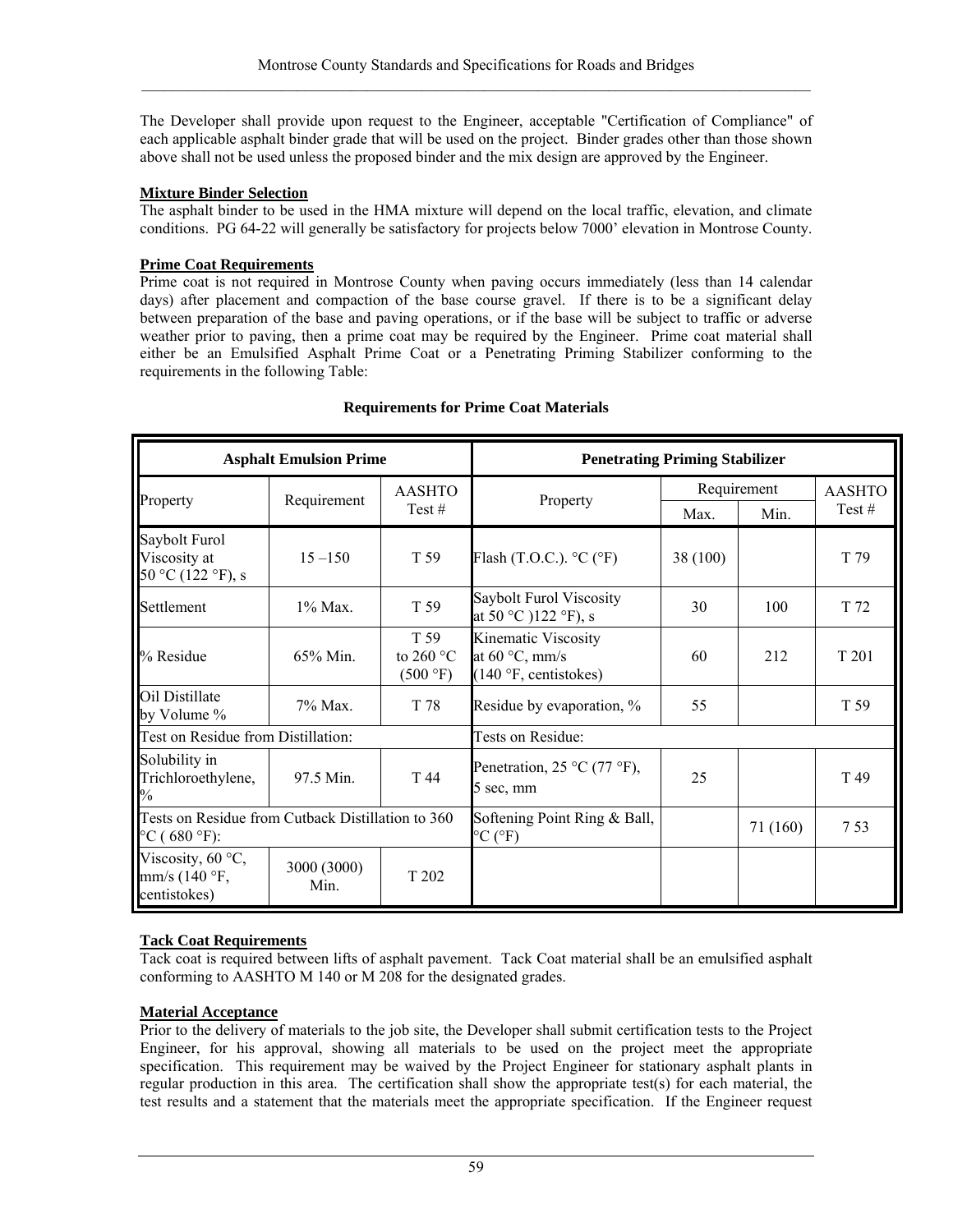samples of the materials for verification testing prior to and/or during the production of the HMA mixture, the Developer shall deliver the requested materials to the owner's designated representative within two (2) days of receiving the request.

# **Section 5.30 Hot Mix Asphalt Mixture Composition**

The HMA mix shall be composed of well-graded aggregate, mineral filler, anti-stripping agent (if required and approved) and asphalt binder. Recycled Asphalt Pavement can be incorporated into the mix if so stated and allowed in the Special Provision.

The mix design(s) shall meet the requirements of the CDOT Aggregate Master Range Table for Hot Mix Asphalt Mixtures, Recommended Asphalt Binders for Colorado Table, Properties of Performance Graded Binders Table, Superpave Mixture Properties Table and Voids in Mineral Aggregate Table. The HMA mixture(s) will be designed for the traffic level, nominal aggregate size and binder grade designated in the Special Provisions.

|                                                          | <b>Traffic Levels</b>        |                    |              |  |  |
|----------------------------------------------------------|------------------------------|--------------------|--------------|--|--|
| <b>Test Property</b>                                     | Local and<br>Collector Roads | Minor Arterials    | Arterials    |  |  |
| Traffic Level - Design period ESALs                      | < 100,000                    | $\leq$ 3 million   | $>3$ million |  |  |
| Initial Gyrations, N <sub>ini</sub>                      | 6                            |                    | 8            |  |  |
| Air voids $(\hat{a})$ N <sub>ini</sub>                   | > 8.5                        | > 9.5              | >11.0        |  |  |
| Design gyrations, $N_{des}$                              | 50                           | 75                 | 100          |  |  |
| Hveen Stability, CP-L 5106                               | NA.                          | $28 \text{ min}$ . | 30 min.      |  |  |
| Voids Filled w/Asphalt, VFA, MS-2                        | $70 - 80$                    | $65 - 78$          | $65 - 75$    |  |  |
| Lottman, Tensile Strength Ratio,<br>% retained CP-L 5109 | 80 min.                      | 80 min.            | 80 min.      |  |  |
| Lottman, Dry Tensile Strength, psi,<br>CP-L 5109         | 30 min.                      | 30 min.            | 30 min.      |  |  |

#### **Superpave Mixture Properties**

#### **Voids in Mineral Aggregate**

| Nominal Maximum                                                                                                                | Minimum VMA - %      |    |    |  |  |
|--------------------------------------------------------------------------------------------------------------------------------|----------------------|----|----|--|--|
| Particle Size <sup>1</sup>                                                                                                     | Design Air Voids - % |    |    |  |  |
|                                                                                                                                |                      |    |    |  |  |
| $\frac{1}{2}$ "                                                                                                                |                      |    |    |  |  |
| $\frac{3}{4}$ "                                                                                                                |                      |    | 14 |  |  |
| 1 !!                                                                                                                           |                      | 12 | 13 |  |  |
| <sup>1</sup> The nominal maximum particle size is one sieve size larger than the first sieve<br>to retain more than 10 percent |                      |    |    |  |  |

**Recycled Asphalt:** If the Developer proposes to use Recycled Asphalt Pavement (RAP) in the HMA mixture(s), the resulting mixture(s) must meet the same requirements as a mixture(s) that do not contain RAP. The RAP shall be of uniform quality. The maximum size of the RAP shall be  $1\frac{1}{2}$ " prior to the introduction into the mixer. The maximum aggregate size contained in the combination of RAP and new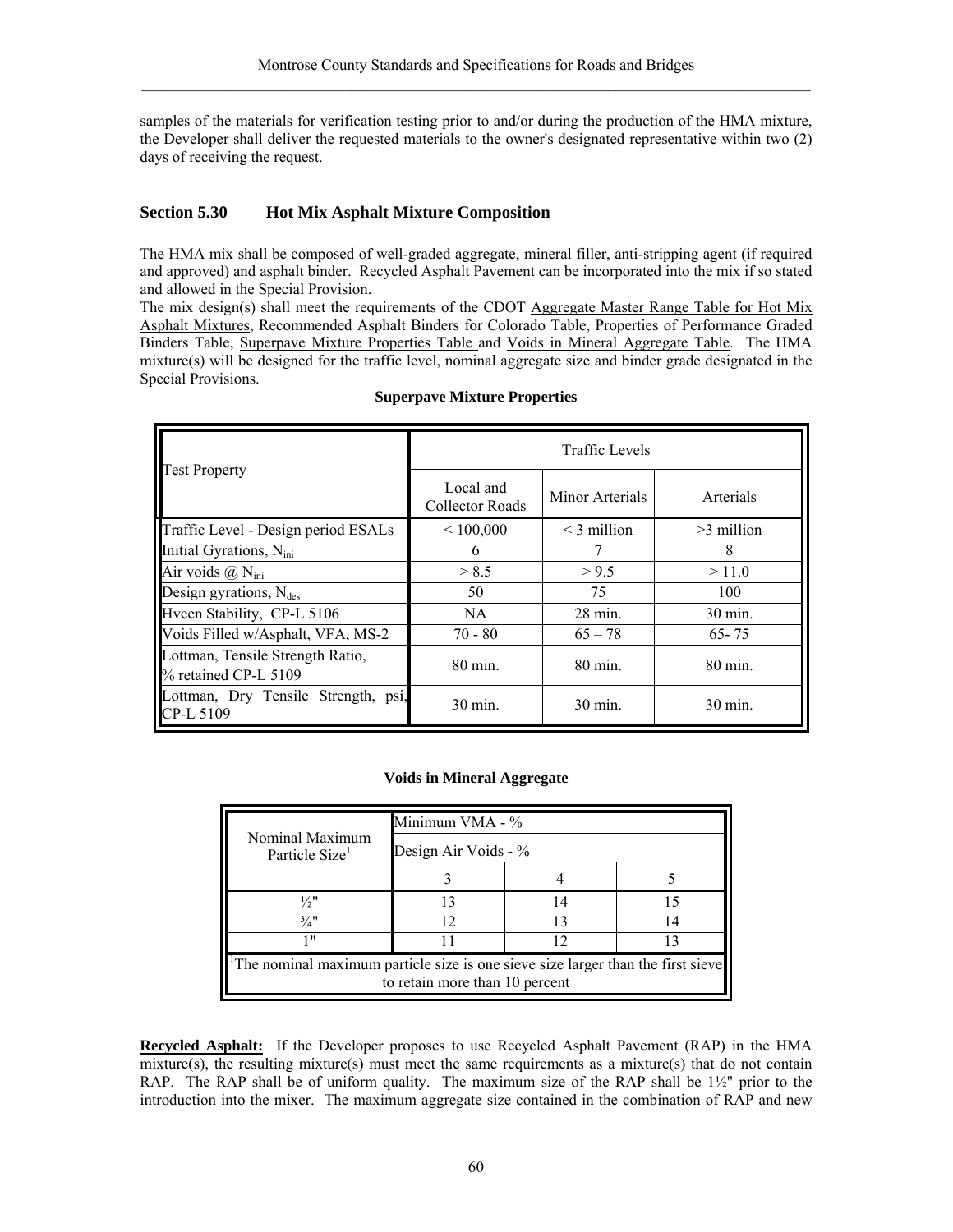aggregate shall not exceed the maximum specified in the CDOT Aggregate Master Range Table for Hot Mix Asphalt Mixtures.

## **Plant Mix Production Verification**

Hot Mix Asphalt mixtures produced for use on roads in Montrose County shall be tested to verify the volumetric properties prior to the start of the placement on a road. This testing shall be performed by qualified technicians working under the supervision of a Colorado Registered Professional Engineer. If the mixture(s) has been produced for another project within the last ninety (90) days, verification results from that project can be submitted for this verification. Superpave mix design volumetric tolerances for the approved HMA mixture(s) shall be within the limits shown in Tolerances Table:

| Property       | Tolerance          |
|----------------|--------------------|
| Air Voids      | $\pm 1.2\%$        |
| VMA            | $\pm 1.2\%$        |
| Binder content | $\pm 0.3\%$        |
| Stability      | Mix design minimum |

## **HMA Mixture Design Verification Tolerances**

# **Section 5.31 Weather Restrictions**

The HMA mixture shall be placed only on properly constructed surfaces that are dry and unfrozen, and only when weather conditions allow for proper handling and compacting of the mixture. The HMA shall be placed in accordance with the temperature limits shown in the following Table, and only when weather conditions permit the pavement to be properly placed and compacted as determined by the Project Engineer. Placement and compaction of the HMA may be accomplished at temperatures below that shown in the table only when the compaction requirements stated herein can be obtained.

### **HMA Pavement Placement Temperature Limitations**

| Paving Course | Thickness | Minimum<br>Air Temperature °F | Surface Temperature<br>$^{\circ}$ F |
|---------------|-----------|-------------------------------|-------------------------------------|
| Surface       |           | $40 - 50$                     | $40 - 55$                           |
| Subsurface    | $<$ 3"    | 40                            | $40 - 44$                           |
| Subsurface    | >3"       | 32                            |                                     |

# **Section 5.32 HMA Temperature Restrictions**

The temperature of the HMA mixture, for different asphalt binder grades, when discharged from the plant shall be within the maximum and minimum limits shown in the following table. The HMA mixture shall be produced at the lowest temperature within the specified temperature range that produces a workable mix and provides for uniform coating of aggregates (ninety-five percent (95%) minimum in accordance with AASHTO T 195), and allows the required compaction to be achieved.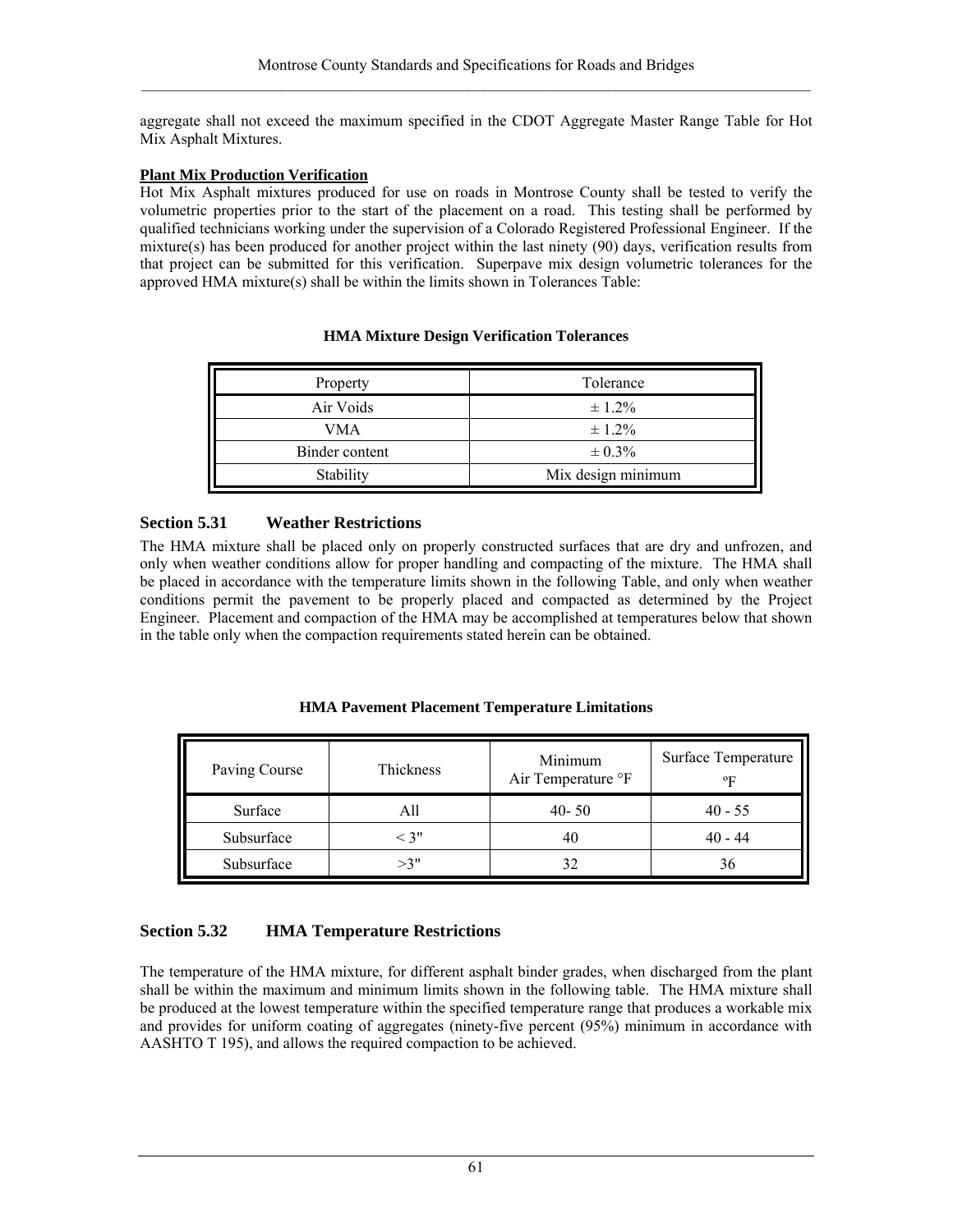| Asphalt Binder Grade | Minimum<br>Discharge Temperature | Maximum<br>Discharge Temperature |
|----------------------|----------------------------------|----------------------------------|
| $PG 58 - 28$         | $275^\circ$ F                    | $305^\circ$ F                    |
| $PG 64 - 22$         | $290^\circ$ F                    | $320^\circ$ F                    |
| $PG 76 - 28$         | $320^\circ$ F                    | $350^\circ$ F                    |

## **HMA Mixture Mixing Temperature Limits**

# **Section 5.33 HMA Acceptance Testing**

Pavement shall be compacted to **92% to 96% of the maximum theoretical density**, measured in accordance with AASHTO T 209. Compaction shall begin immediately after the mixture is placed and continue without interruption until the required density is obtained. **Compaction shall be substantially completed before the temperature of the mat falls below 185° F.**

### **Acceptance Testing Frequency**

| Test                                       | Procedure                             | <b>Specification Tolerance</b><br>Limits | Frequency                            |
|--------------------------------------------|---------------------------------------|------------------------------------------|--------------------------------------|
| Asphalt Content (QC)                       | <b>AASHTO T 308-01</b><br>(CP-L 5120) | $+/- 0.3%$                               | 1 per 1000 Tons<br>or 1 per day min. |
| Gradation (QC)                             | <b>AASHTO T 27-99</b><br>(CP 31A)     | <b>Gradation Limits Table</b>            | 1 per 1000 Tons<br>or 1 per day min. |
| Air Voids (QA)                             | <b>AASHTO T 269-97</b>                | $+/- 1.2%$                               | 1 per 1000 Tons<br>or 1 per day min. |
| Void in Mineral<br>Aggregate (QA)          | CP 48-95                              | $+/- 1.2%$                               | 1 per 1000 Tons<br>or 1 per day min. |
| <b>Percent Relative</b><br>Compaction (QA) | CP 51-98                              | $94\% \pm 2\%$                           | 1 per 500 Sq Yd                      |

### **Section 5.34 Concrete**

Concrete used to construct infrastructure within Montrose County ROW shall conform to the following minimum requirements unless higher standards are imposed by project plans. ACI and CDOT concrete specifications, latest editions, are incorporated herein by reference.

Developer shall submit a concrete mix design to the Project Engineer for approval at least ten (10) days prior to the first concrete placement. The mix design submittal shall include recent test data demonstrating the performance of the design. Admixtures are subject to the approval of the Project Engineer. Copies of approved mix design(s) shall be provided to the Engineer upon request.

Concrete shall achieve a minimum 4,000 psi compressive strength at twenty-eight (28) days. Slump shall not exceed four inches (4"). Entrained air shall conform to the approved mix design, generally five percent (5%) to eight percent (8%). Wetting of the surface during finishing is prohibited. Freshly placed concrete surfaces shall be protected from rain for twenty-four (24) hours. Concrete shall be protected with curing compound approved by the Project Engineer, applied immediately after finishing work is complete.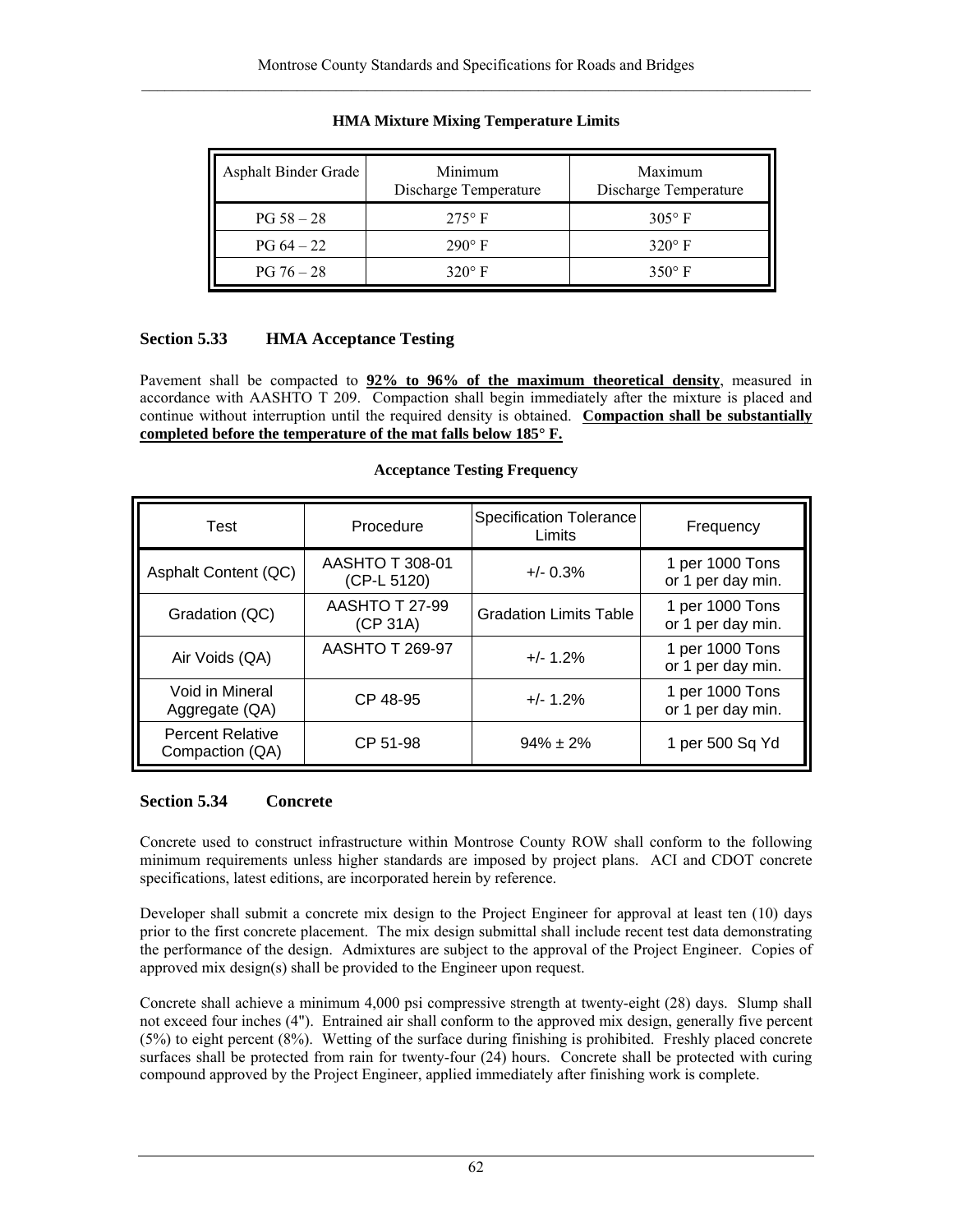Concrete shall be protected from freezing for at least five (5) days after placement. If daytime temperatures are consistently below sixty degrees Fahrenheit (60° F), and fall below freezing at night, ACI specifications for cold weather concrete placement will be implemented.

Quality assurance testing, including measuring slump, air content, and compressive strength, shall be provided by the Developer. Testing frequency shall conform generally to CDOT standards, subject to modification by the Project Engineer and approval of the Engineer. Test results shall be provided to the Project Engineer, with copies to the Engineer.

Forming and finishing tolerances are subject to the approval of the Engineer. In general, line and grade shall be within  $+/-\frac{1}{4}$  of true in any ten foot (10') section unless otherwise specified by approved project plans. Concrete which fails to meet forming and finishing tolerances shall be removed and replaced at no cost to the County.

Reinforcing for structural concrete shall be installed in accordance with the engineered design. Reinforcing inspection by the Project Engineer or his representative is required on all structural concrete. Records of each reinforcing inspection shall be prepared at the time of inspection, and copies thereof shall be submitted to the Engineer upon request.

Structural concrete shall be consolidated using suitable vibrating equipment. The Project Engineer shall inspect structural concrete immediately upon removal of the forms. Prior approval of the Project Engineer is required before any surface repairs are undertaken. Any concrete which, in the opinion of the Project Engineer, is not adequately consolidated during placement shall be removed and replaced at no cost to the County.

All concrete surfaces shall be finished to drain minimum flowline grade of 0.5%. Any area that retains water more than  $\frac{1}{2}$ " deep, or which covers more than 2 ft<sup>2</sup>, shall be repaired or reconstructed as determined by the Engineer.

Concrete surfaces which are subject to pedestrian or vehicular traffic shall be surfaced with a light broom finish unless otherwise specified in the approved plans.

Concrete curb, gutter, sidewalk, and pan shall be cast upon base course gravel and subgrade compacted to project specifications. Subgrade and gravel shall be tested for density on a frequency determined by the Project Engineer with approval of the Engineer. For continuous runs of concrete flatwork more than one hundred lineal feet (100 lf) long, the subgrade and base course gravel shall be proof rolled using a fully loaded truck, in the presence of the Project Engineer, prior to forming and casting concrete. The purpose of the proof roll is to verify the load bearing capacity of the subgrade and the base. Any portion of the subgrade or the base which fails to carry the proof roll load without yielding shall be removed, reworked, replaced, retested, and proof rolled again.

# **Section 5.35 Drainage**

# **A. Applications**

This section presents minimum required standards for the design of road drainage systems. Design of ditches, storm sewers, drainage courses and drainage crossings shall be performed by a Colorado Registered Professional Engineer. Proper and adequate accommodation of drainage shall be provided for the protection of the roadway facilities and the safety of the public.

# **B. Design Criteria**

Facilities for the collection and movement of water through public ROW shall be designed to safely pass the flow from a one hundred (100) year two (2) hour storm (or runoff) event.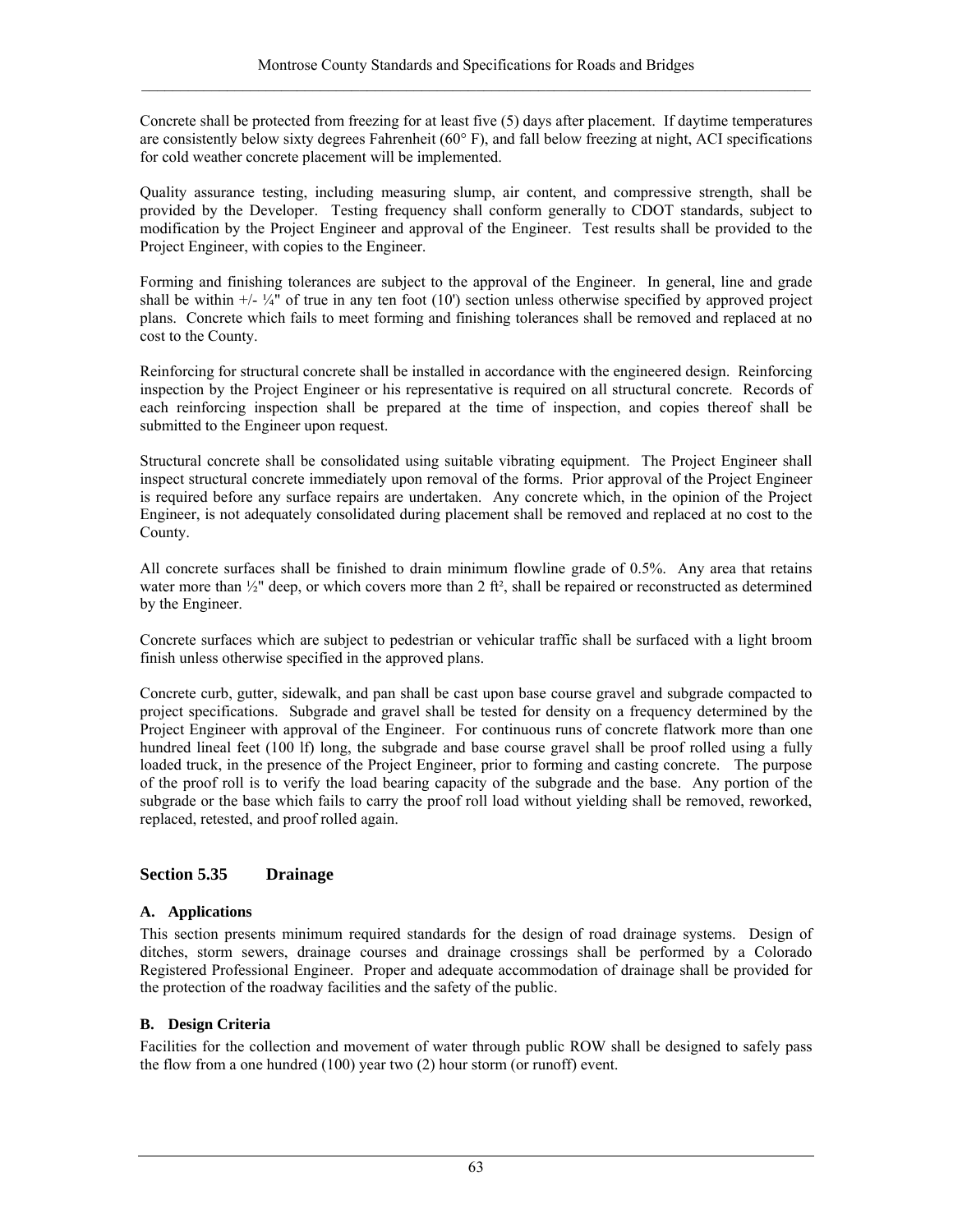# **C. Hydrology**

The Project Engineer shall prepare a detailed hydrologic analysis/report of the drainage basin(s) contributing to the flow passing through primary drainage facilities and structures, and shall size those facilities to safely pass the peak flow and associated debris from a 100 year, 24 hour storm..

Minor culverts serving modest drainage basins less than or equal to twenty (20) acres may be sized by the Project Engineer's experience and judgment without numerical analysis but must be sufficient to pass the same event.

Major culverts (4 foot diameter or larger) and bridges (10 foot or more in span) and/or serving drainage basins larger than twenty (20) acres shall be designed with full hydraulic analysis of the storm and routing.

The Project Engineer shall provide a signed/sealed and dated copy of assumptions and analysis as a Drainage Report and Analysis to the Engineer for review and acceptance of methods, assumptions, conclusions and concurrence. The conclusion of the Report shall contain the following statement: "There will be no detrimental impact to adjacent or downstream properties as a result of this project."

The following methods are routinely used in Montrose County.

**Rational Method** - The rational method is recommended for storm sewer, culvert design, and overland flow of minor drainage basins. It is simple, and when used with adequate input parameters it provides reasonable results for use in project design for basins less than two-hundred (200) acres. The basic equation is Q=CIA, where:

- $Q =$  Peak discharge in cubic feet per second (cfs)
- $C = Coefficient of runoff (dimensionless)$
- $I =$  Average rainfall intensity for a duration equal to the time of concentration of the watershed (inches/hour)
- A = Drainage area of the watershed (acres)

### **Soil Conservation Service (SCS) Unit Hydrograph Method and SCS Tabular Hydrograph Method**

**(TR-55)** - In most drainage basins, rainfall runoff data from which unit hydrographs can be derived is unavailable, and a synthetic unit hydrograph must be developed. The USDA Soil Conservation Service has developed a method of hydrograph syntheses which is now being widely used. The Tabular Hydrograph Method provides a tabular approach to estimating peak discharges from urban areas using the time of concentration and travel time. This method can readily predict the increase in peak flow when all or a portion of the watershed is to be developed.

**Soil Conservation Service (SCS) Method (TR-20)** - The SCS method was developed particularly for agricultural watersheds. This widely-used method is applicable to the mountainous regions on areas from two hundred (200) acres up to ten (10) square miles, and above six thousand feet (6,000') in elevation. The method is presented in *Procedures for Determining Peak Flows in Colorado - 1980 Edition* (U.S. Department of Agriculture, Soil Conservation Service), or the most recent update.

**Regional Analysis** - A statistical or regional approach may be most appropriate for those areas in Montrose County where peak flows occur from seasonal snow melt. Also, where large watersheds are expected to undergo significant urbanization, computer simulation techniques should be utilized, such as the HEC I, HEC II and HEC RAS Programs, as developed by the FHWA.

# **Section 5.36 Drainage and Irrigation Structures within County Road Right of Way**

### **Materials**

Culverts shall be constructed from corrugated steel or reinforced concrete. ADS or other polymer pipe may be utilized for drainage only when both ends of the pipeline are enclosed in concrete boxes or concrete end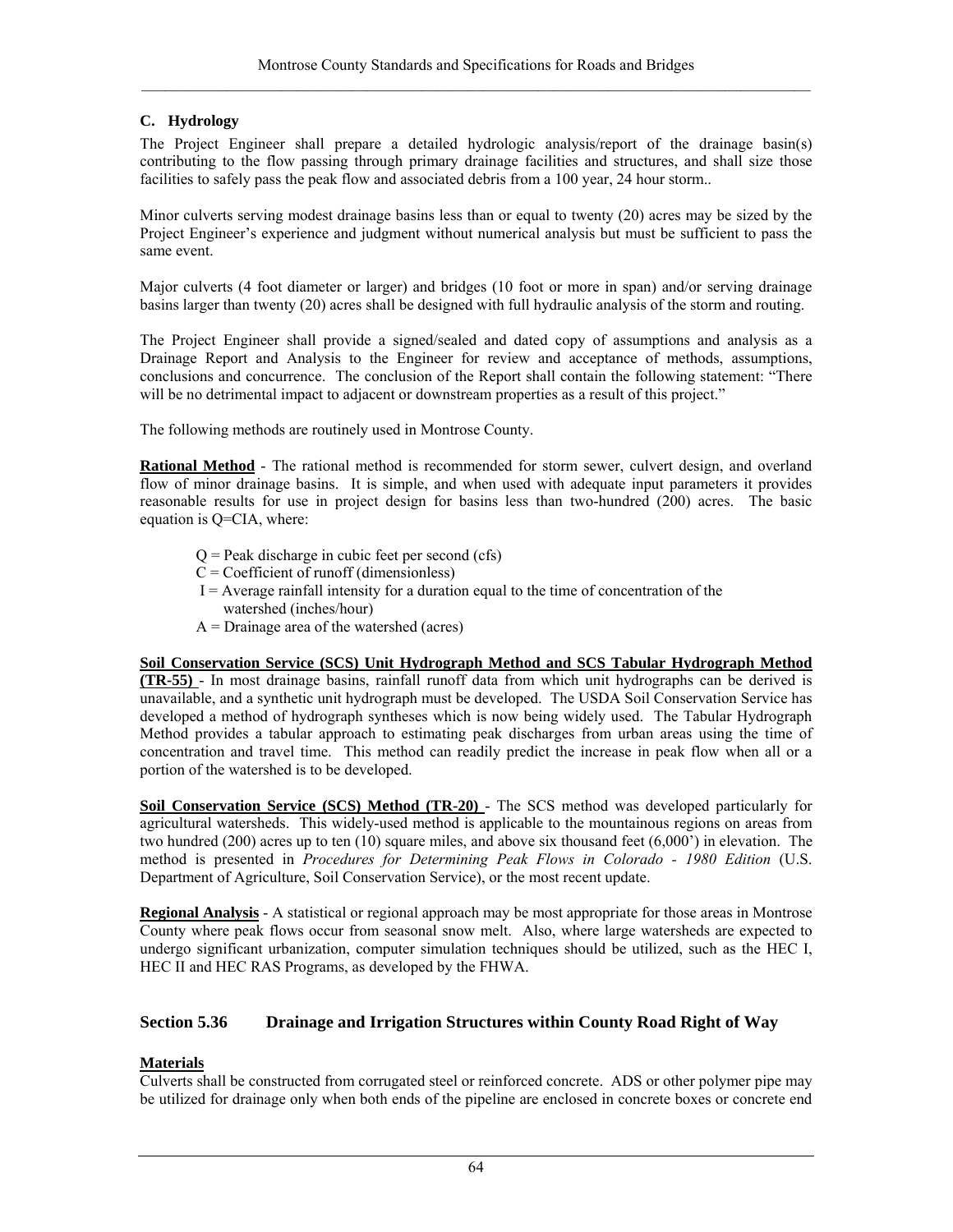sections to prevent the pipe from damage should the organic matter in the ditch burn. The minimum pipe size shall be a fifteen inch (15") diameter round pipe or other shape with an equivalent cross sectional area.

Corrugated steel pipe less than twenty-four inches (24") shall be 16 gauge or greater; spiral or annular in rib design. Corrugated steel pipe twenty-four inches (24") and larger shall be annular, 12 gauge or greater. Large diameter pipe forty-eight inches (48") and larger shall be specified on a case by case basis and approved by the Engineer.

Culverts shall be bedded and backfilled with structural backfill consisting of crushed Class 6 road base gravel, flowfill, or an alternate approved by the Engineer. The extent of structural backfill required around the pipe is dependent upon conditions on the site, but generally will extend below the pipe to solid, undisturbed native soil, the full width of the excavation for the pipe, and generally to at least one foot (1') above the pipe, unless otherwise required or permitted by the Engineer.

Particular care shall be taken to ensure that the pipe is installed on a solid foundation. For pipe under deep fills, the Engineer may require the pipe be installed with a positive camber to counter the effect of settlement under the fill.

## **Inlets and Outlets**

Culvert inlets and outlets shall be designed to protect the embankment and channel from erosion. Headwalls, wing walls, cut off walls, flared end sections, and/or riprap may be required depending upon channel conditions.

# **Velocity**

A minimum culvert velocity of three feet (3') per second is recommended in order to promote selfcleaning.

Expected maximum culvert velocity determines channel protection requirements at the outlet. If anticipated outlet velocities are less than seven (7) fps for grassed channels, then only a minimal amount of protection is usually required. Higher outlet velocities may require additional protection. The maximum outlet velocity shall be twelve (12) fps, and will require proper erosion protection.

# **Structure**

All culverts shall be designed in accordance with the procedures of *AASHTO's Standard Specifications for Highway Bridges, the AASHTO Highway Drainage Guidelines*, and/or with the culvert manufacturer's recommendations .

# **Section 5.37 Natural and Designed Drainage Easements**

All natural and designed drainage features within a subdivision shall be dedicated to the County. Drainage easements shall be designated for these natural drainage features and shown on the construction plans and recorded plat plan. The easements shall be continuous across the property for the full extent of the drainage. The easement width shall be capable of containing/routing the 100 year, 24 hour flood event.

# **Section 5.38 Roadside Ditches**

Roadside ditches shall be sized to drain the roadway from a minimum of the twenty-five (25) year, two (2) hour storm event. They shall also be sized adequate to isolate the roadway from drainage from adjoining property. Ditches shall convey drainage to natural watercourses in an expeditious fashion. Erosion protection shall be provided where ditch grades are steep enough to cause erosion problems.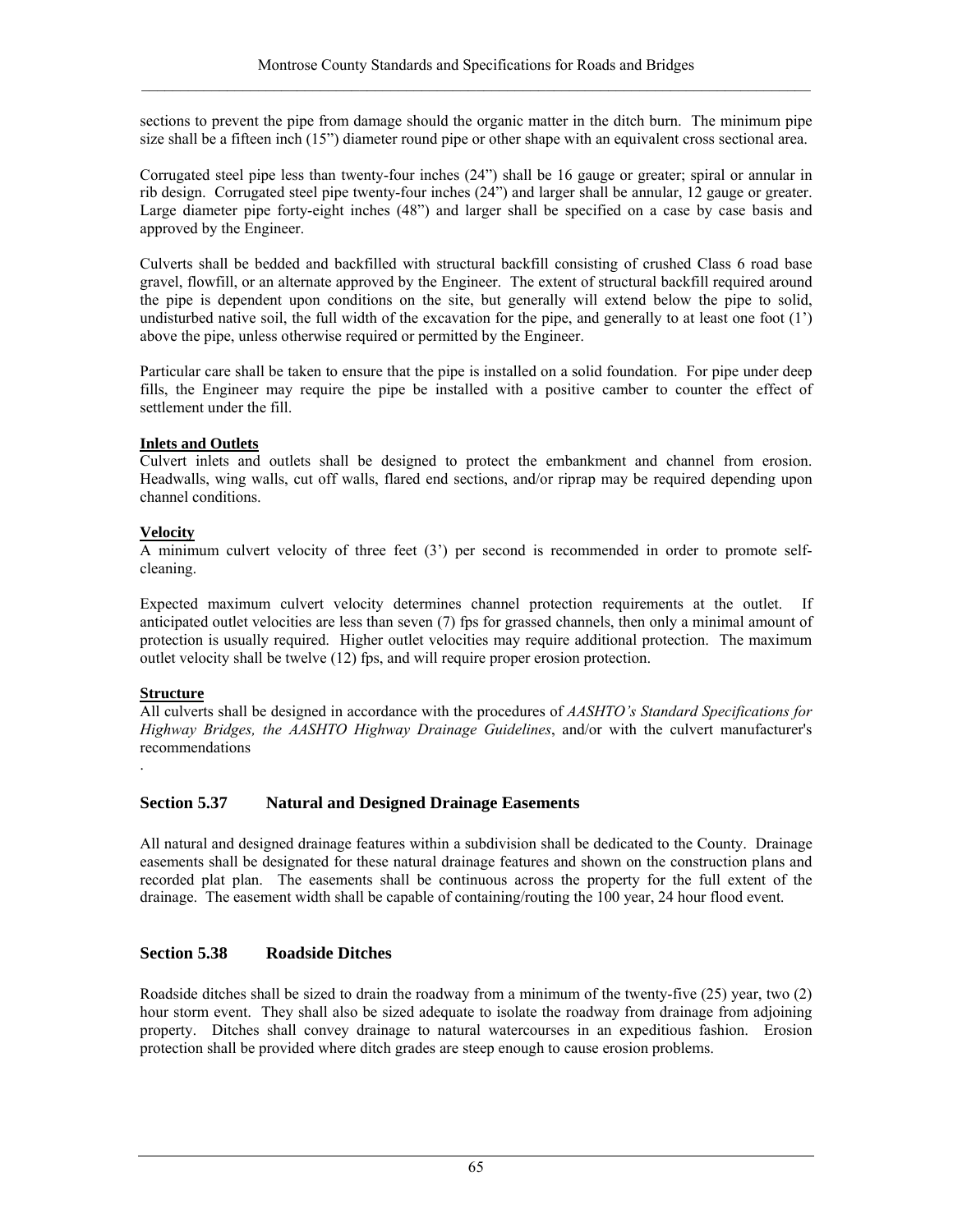## **Section 5.39 Bridges**

## **A. Acceptance of Bridges**

All new bridges on roads proposed for acceptance into the County Road System shall have a sufficiency rating greater than eighty (80) when evaluated by FHWA and CDOT standards, and shall be neither structurally deficient nor functionally obsolete. Acceptance will be determined based on the following policies:

New structures – All new structures shall be designed by a Colorado Registered Professional Engineer in accordance with the *AASHTO Standard Specifications for Highway Bridges*, latest edition. Design plans shall be reviewed and approved by the Engineer prior to commencement of construction. All costs of construction, including quality assurance costs, shall be the responsibility of the Developer.

Existing structures – All existing structures shall be evaluated by a Colorado Registered Professional Engineer in accordance with the requirements of the *National Bridge Inspection Standards (NBIS)*, the *AASHTO Manual for Maintenance Inspection of Bridges* (current edition) and the *FHWA Bridge Inspector's Training Manual 90*. Included in the evaluation shall be a comprehensive inspection report performed by properly qualified individuals which accurately describes all physical features which may have an effect on the structure performance and carrying capacity. Only structures with an operating rating greater than or equal to HS 20 (without impact) and a sufficiency rating of not less than 60 shall be considered for acceptance onto the County Road System and/or be determined to be sufficient to support further development loading without rehabilitation. Any and all rehabilitation efforts or corrective actions recommended in the evaluation or inspection report shall have been satisfactorily performed prior to acceptance. The Engineer shall have the final authority in recommending acceptance to the Board.

## **B. Standards for Bridges**

The following minimum standards shall apply to all bridges. . No bridge (new to the Public Road System) shall be opened or accepted for public travel that is structurally deficient or functionally obsolete:

# **Bridge Decks**:

Widths for new structures shall conform to AASHTO standards. Required minimum width for acceptance of an existing structure shall be the width of the traveled way (pavement width if paved) plus ten feet (10') for two  $(2)$  lane roadway and plus five feet  $(5')$  for one  $(1)$  lane roadway.

# **Grade Criteria**:

 $Minimum = 0.5$  percent  $Maximum = 4.0 percent$ New bridges shall be designed to withstand an HS 20 or greater loading.

# **Hydraulic Criteria**:

1) The Project Engineer shall estimate scour depths, and provide sufficient cover and protection for all substructure members in accordance with AASHTO standards.

2) The design shall minimize stream flow obstruction by substructure elements.

3) On local and rural classified roads, the elevation of the structure shall provide a minimum freeboard of two feet  $(2)$ , measured to the water surface elevation of the one hundred  $(100)$  year storm event considering peak flow from the 24 hr event.

4) On collector and arterial roads, the elevation of the structure shall provide a minimum freeboard of two feet (2'), measured to the water surface elevation of the one hundred (100) year storm event considering peak flow from the 2 hr and 24 hr events and provide specific design consideration to structure stability during a five hundred (500) year event.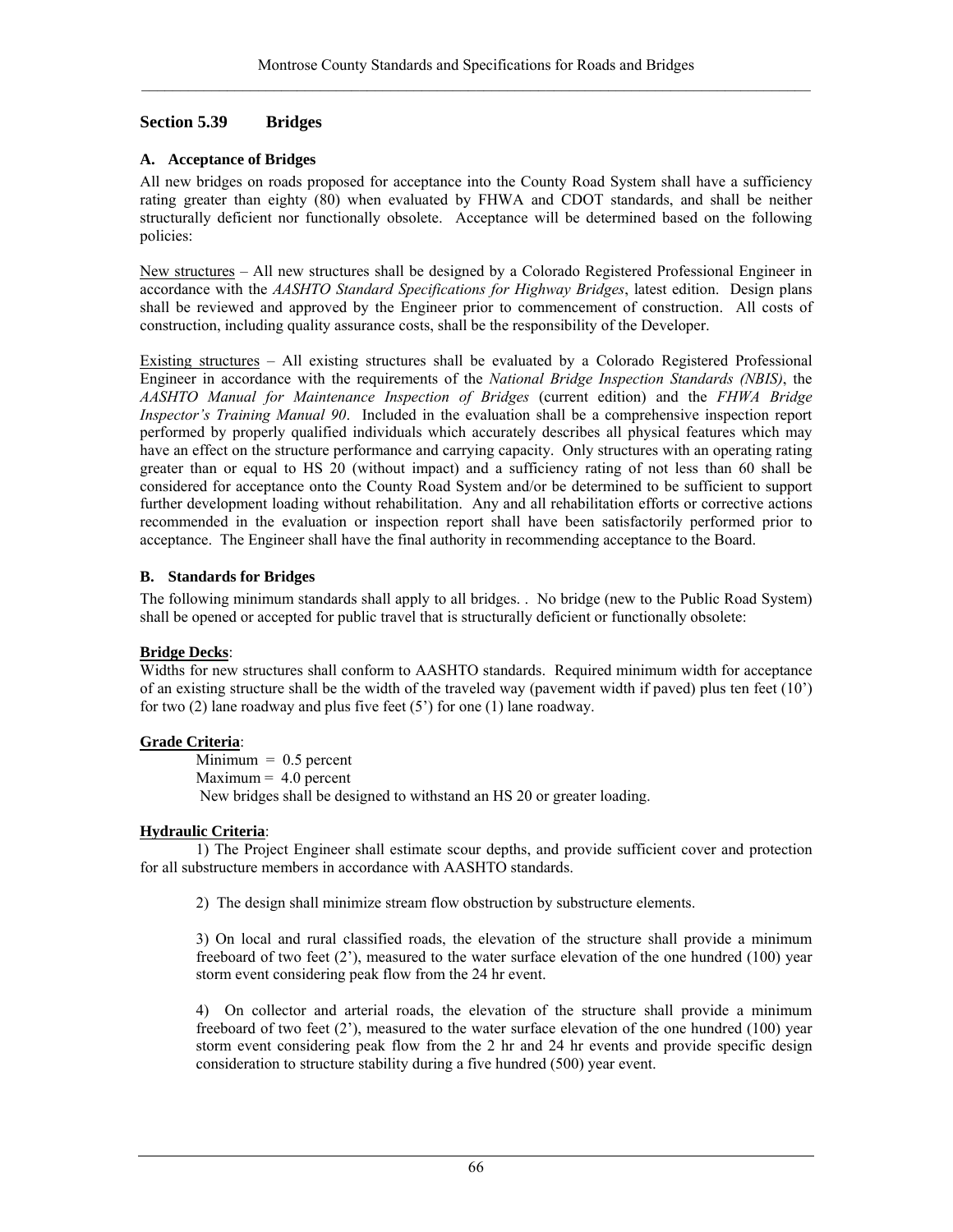### **Utilities**:

Utilities attached to bridges shall conform with the two feet (2') freeboard requirement, and shall not impair a structure's load-carrying capacities. Utilities shall be installed in a manner that does not interfere with bridge inspection, painting, or other structural maintenance. Upgrades to and maintenance of all utility crossings on bridge shall be required upon request of the Engineer.

#### **C. Low Water Crossings**

Low water vehicular crossings may be allowed by the Engineer on a case by case basis. Low water crossings may be allowed on low use rural or primitive roads which provide access to agricultural lands, public lands, isolated existing dwellings, large tracts (35 or more acres), or private inholdings within public lands.

The County discourages the installation of low water crossings, and assumes no responsibility for the maintenance or repair of such crossings. Users of low water crossings assume all risks, and shall be responsible for any needed repair or maintenance.

Low water crossings will not be approved for new projects. Low water crossings will not be approved where all weather emergency vehicle access is required to provide for public safety. Low water crossings will not be approved for new dwellings where the density is more than one (1) unit per thirty-five (35) acres or the ADT is greater than fifty (50).

Low water crossings shall be designed and constructed in such a fashion as to preclude the crossing from being washed out by high water, and to prevent the crossing from becoming impassible due to mud during low flow periods.

Any crossing which requires a pipe or multiple pipes larger than eighteen inch (18") diameter to accommodate routine base flows will not be considered eligible for a low water crossing.

Downstream channel stabilization will generally be required to ensure the crossing will survive high water conditions. Such channel stabilization shall be approved and authorized by the Engineer and the Army Corps of Engineers for all jurisdictional crossings.

A durable hard surface of stone or concrete will be required in the crossing. The travel surface must remain stable and retain its load carrying capacity when wet.

The travel surface of the crossing, parallel to stream flow, shall slope sufficiently to ensure the crossing is self cleaning, and does not routinely accumulate mud and debris. Approaches to the crossing shall be on shallow grades to accommodate vehicular passage when wet or icy. Warning signs may be required at the discretion of the Engineer.

Low water crossing are allowed only site specific design approval by the Engineer in general conformance with the minimum design standards as set forth here in:

A minimum clear roadway width sufficient to provide service for proposed use.

### **Grade criteria:**

 $Minimum = 0.5$  percent  $Maximum = 10.0 percent$ 

#### **Side Slopes:**

Side slopes shall not be steeper than 3:1 and shall be protected by a six inch (6") thick concrete facing or by rip-rap, sized for flood velocities (minimum 18" Ø).

#### **Culverts:**

The culverts used must be a minimum of fifteen inches (15") in diameter.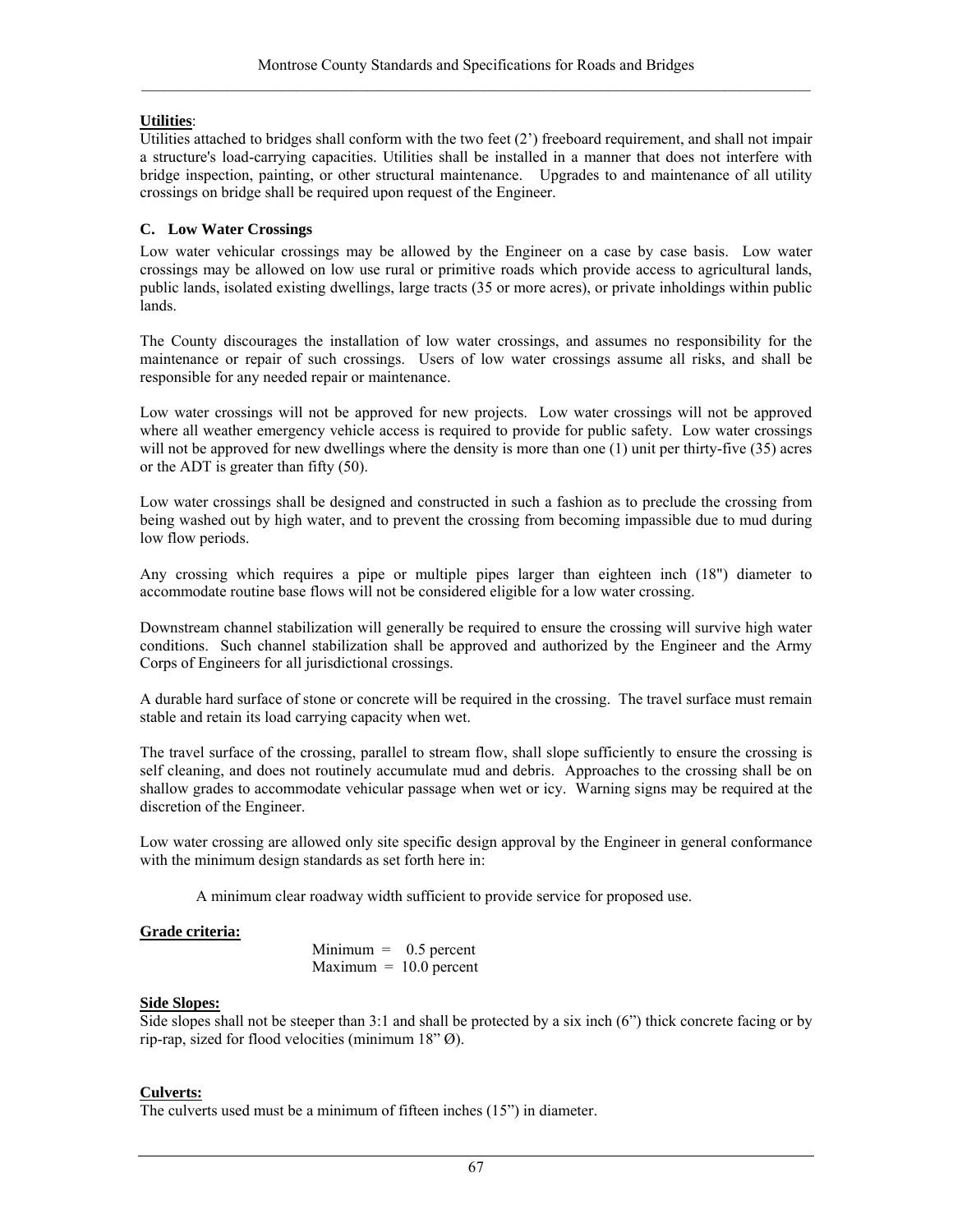Minimum cover over culverts will be as follows:

Round pipe - fifteen inches (15"), or as recommended by the manufacturer. Arch pipe - eighteen inches (18"), or as recommended by the manufacturer.

**Hydraulic Criteria**: Culverts shall have the capacity to carry the ten-year peak stream discharge with a Head Water to Diameter (HW/D) ratio not to exceed 1.5. At no time shall the waterway section at the crossing cause a significant rise (one foot or more) in the intermediate regional flood elevation or cause flows to accelerate to velocities greater than those expected during the intermediate regional flood.

### **Section 5.40 Slope Protection**

Slope protection shall be provided around the ends of all culverts. Acceptable types of protection include loose rock riprap, grouted rock riprap, or reinforced riprap.

Stone used for riprap shall be dense and hard enough to withstand exposure to air, water, and freezing temperature. Rough angular stone reasonably well graded in size, as commonly produced in aquarries, is the preferred type of material. Smooth rounded surface stone does not interlock or resist movement as well as quarry stone. The placement of loose riprap should result in a reasonably well-graded mass, with sufficient small stone to fill the voids between the large rock. Minimum thickness shall be eight inches  $(8")$ .

Channel or ditch protection shall be provided where velocities exceed three feet (3') per second.

### **Section 5.41 Road Signs and Traffic Control Devices**

Unless otherwise required by the County Engineer, required road signage, striping, delineators, signals and other traffic control devices shall be in accordance with the latest edition of *the Manual on Uniform Traffic Control Devices*, (http://mutcd.fhwa.dot.gov/HTM/2003/html-index.htm).

All signs and barricades shall be in place prior to road acceptance. In the event no criteria exist for the installation of certain unique road signs or traffic control devices, plans for the proposed installation shall be submitted to the County Engineer for approval.

All new permitted developments shall furnish MUTCD/County approved signing at the developer's expense. Signs will be supplied and installed by County forces in accordance with Resolution #71-2005. (Appendix D, Miscellanous Permits and Programs.)

Guide signage shall be as specifically required by the County Engineer with the exception of the Street/Road name sign shall be in accordance with MUTCD Section 2D.38 and Resolution #74-2005. (Appendix F, Miscellanous Standards.

Pavement marking (striping) centerline and edge marking shall be provided on all two-way paved roads with through traffic. Local subdivision roads with less than 249 ADT may omit pavement markings. (Refer to MUTCD 3B.01 for referenced.)

### **Section 5.42 Guardrail**

.

Guardrail or other traffic barrier may be required by the Engineer based on the following criteria:

- To protect a fixed object or to deflect an errant vehicle from a fixed object.
- To protect bystanders and pedestrians.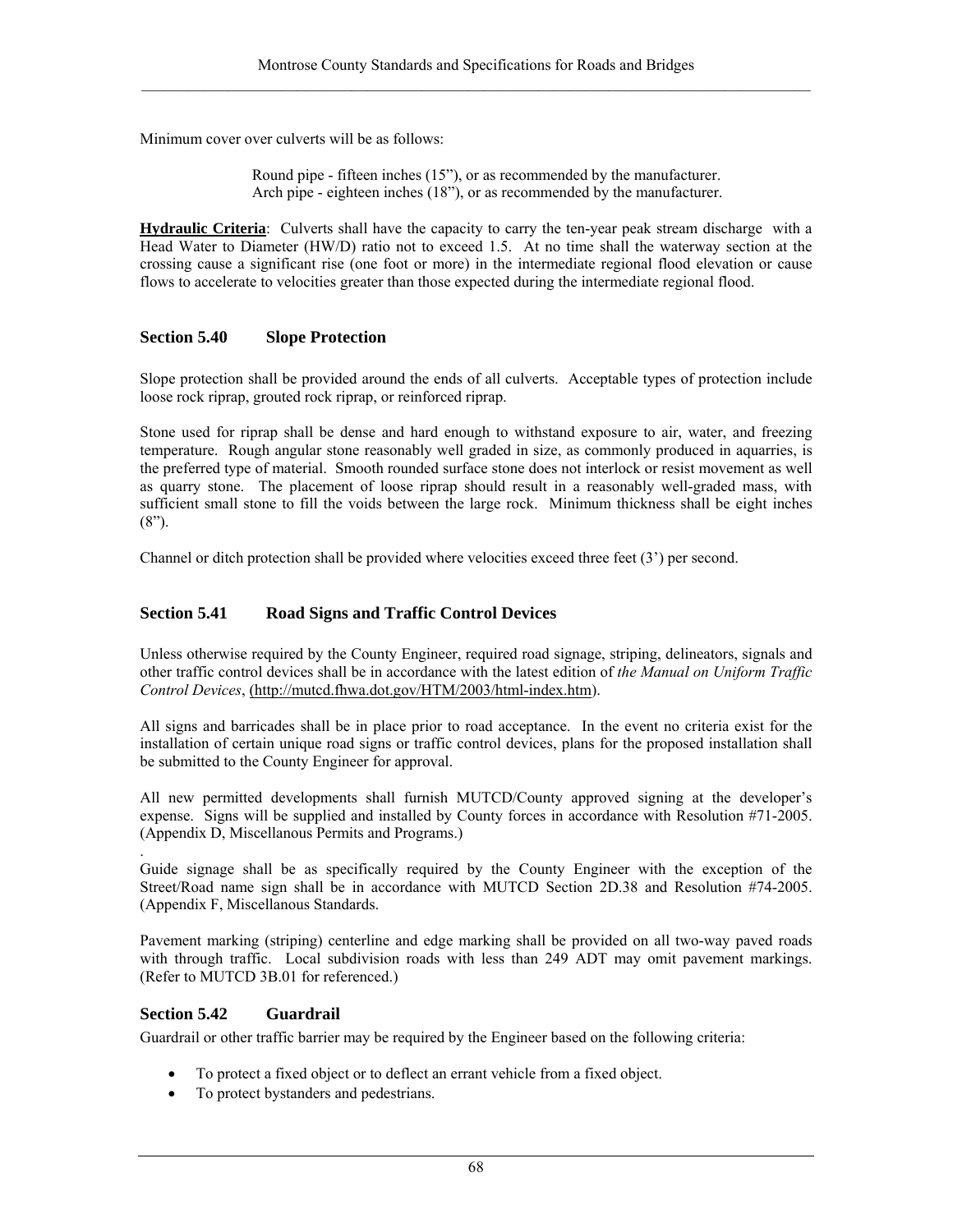- To protect occupants of vehicles at locations with a high accident rate (vehicles accidentally leaving the traveled roadway).
- To protect occupants of vehicles in areas of steep terrain or high embankments.
- To protect occupants of vehicles on isolated sharp curves on roads otherwise built for higher speeds.
- To protect occupants of vehicles on curves requiring a reduction in approach speeds where one or more of the following conditions exist:

The height of embankment is more than ten feet (10')

The side slope is steeper than 4:1

Substandard pavement and shoulder widths exist

- Other roadside hazards
- All bridge approaches.

When a determination is made that guardrail shall be installed, the installation shall conform to current *CDOT Roadside Design Guide* and be approved by the Engineer. The Developer shall bear all expenses of guardrail installations.

# **Section 5.43 Cattle Guards and Fencing**

The State of Colorado is an Open Range/Fence Out State. Due to the inherent hazards of livestock/vehicle interactions, new public roads or upgrades to public roads should provide for ROW Livestock fencing (4 wire legal fence). Cattle guards may be installed on low use roads at the discretion of the Engineer where they are necessary for the control of livestock. The clear opening of the cattle guard shall extend from edge of shoulder to edge of shoulder for the applicable roadway section. Each cattle guard location shall have an adjacent gate installed to allow livestock passage. All cattle guards shall be installed flush with and parallel to final roadway grades.

Cattle guard and gate designs shall be approved by the Engineer prior to installation and shall be in conformance with CDOT standard plans for minimum HS-20 loading.

# **Section 5.44 Mail Box Turnouts**

Multiple mail box units in new developments shall be provided with parking areas sufficient to allow residents to stop their vehicles off the traveled lane. Turn out areas shall be located within the dedicated ROW. One parking space shall be provided for each ten (10) residences or fraction thereof served by the mail box unit. Parking spaces shall be at least ten feet (10') wide by twenty-five (25') long for parallel parking, or nine feet (9') wide by twenty-two feet (22') long for angle parking. The turn out area plus the road or street shall be wide enough to permit the mail carrier to make a U turn to exit the subdivision.

Mail box units shall be located so they are convenient for the mail carrier to access, and convenient for residents coming home. They shall be located on straight sections of road, and shall provide adequate sight distance from the parking area so vehicles can safely enter and exit the turn out zone. If located near the entrance, the turnout shall be set back a minimum of seventy-five feet (75') from the ROW line of the intersecting road.

Transition zones into and out of parallel parking spaces shall be at least twenty-five feet (25') long.

Turn outs for individual mail boxes shall be constructed in accordance with the standard detail allowing the mail carrier to pull off the traveled way to deliver mail.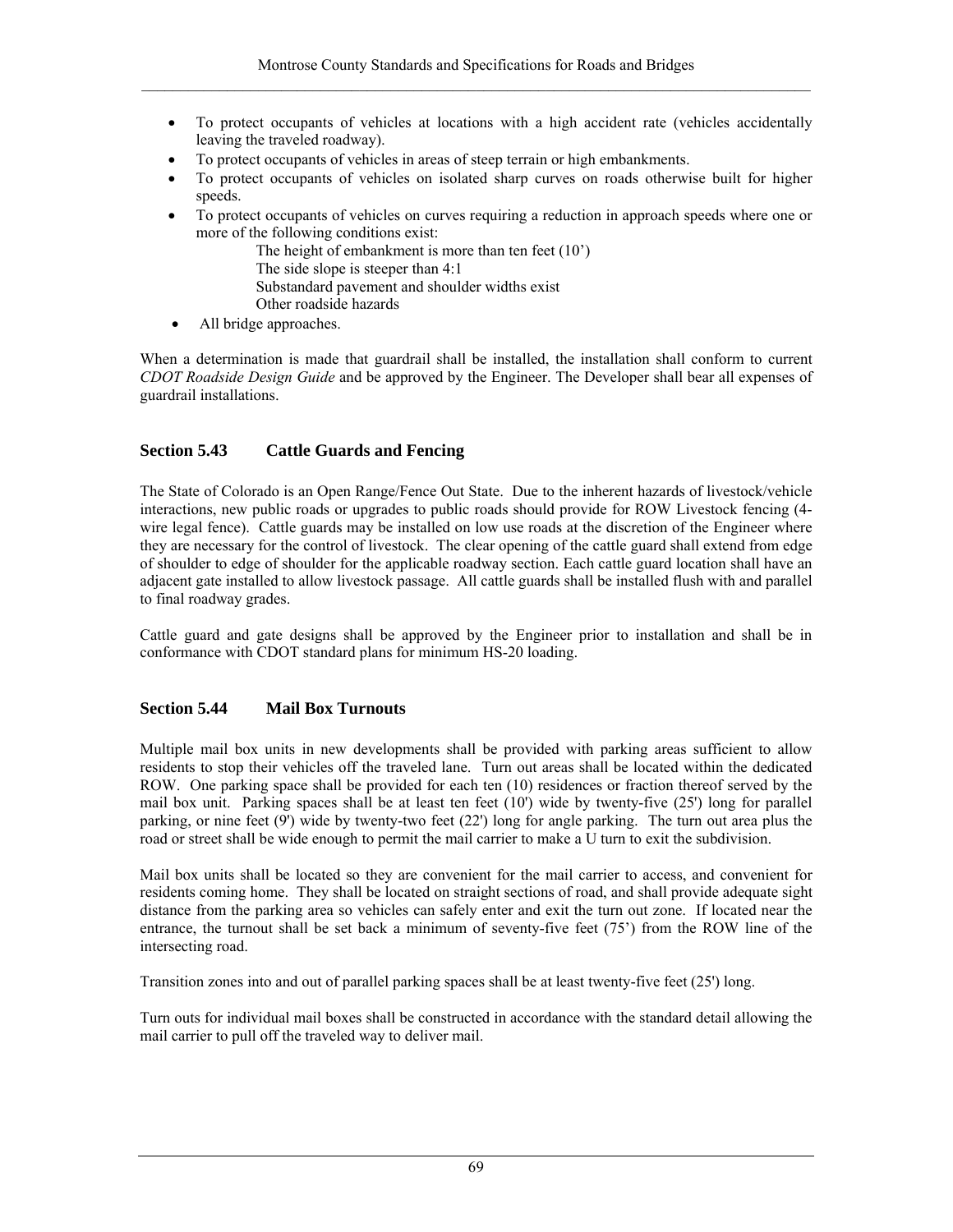# **Section 5.45 Utilities**

Utilities are allowed inside County ROW in accordance with State Statute and as a courtesy and convenience to the utility provider to minimize long term costs to the citizens of Montrose County by avoiding the costs of acquiring private easements. Other ROW uses may be approved by the Engineer on a case by case basis providing that, in the opinion of the Engineer, the health, safety and welfare of the public or county is not jeopardized.

Utility installers are required to obtain a Right of Way Use permit (See Appendix A) for all utility installations from the Engineer. The permit will define utility location within the ROW, appropriate backfill and compaction standards, and required compaction testing standards. Permits are normally issued within 48 hours of submission of a request for a permit, to allow the Engineer to make a field inspection of the proposed site. The cost of the permit shall include the estimated cost of inspection of the work by the Engineer or his representative. Major utility installations occupying new easements or ROW for which no similar size, type or density of installation has been made may require a Special Use Permit through the Land Use Office prior to authorization to issue a Right of Way Use Permit is available to the Engineer.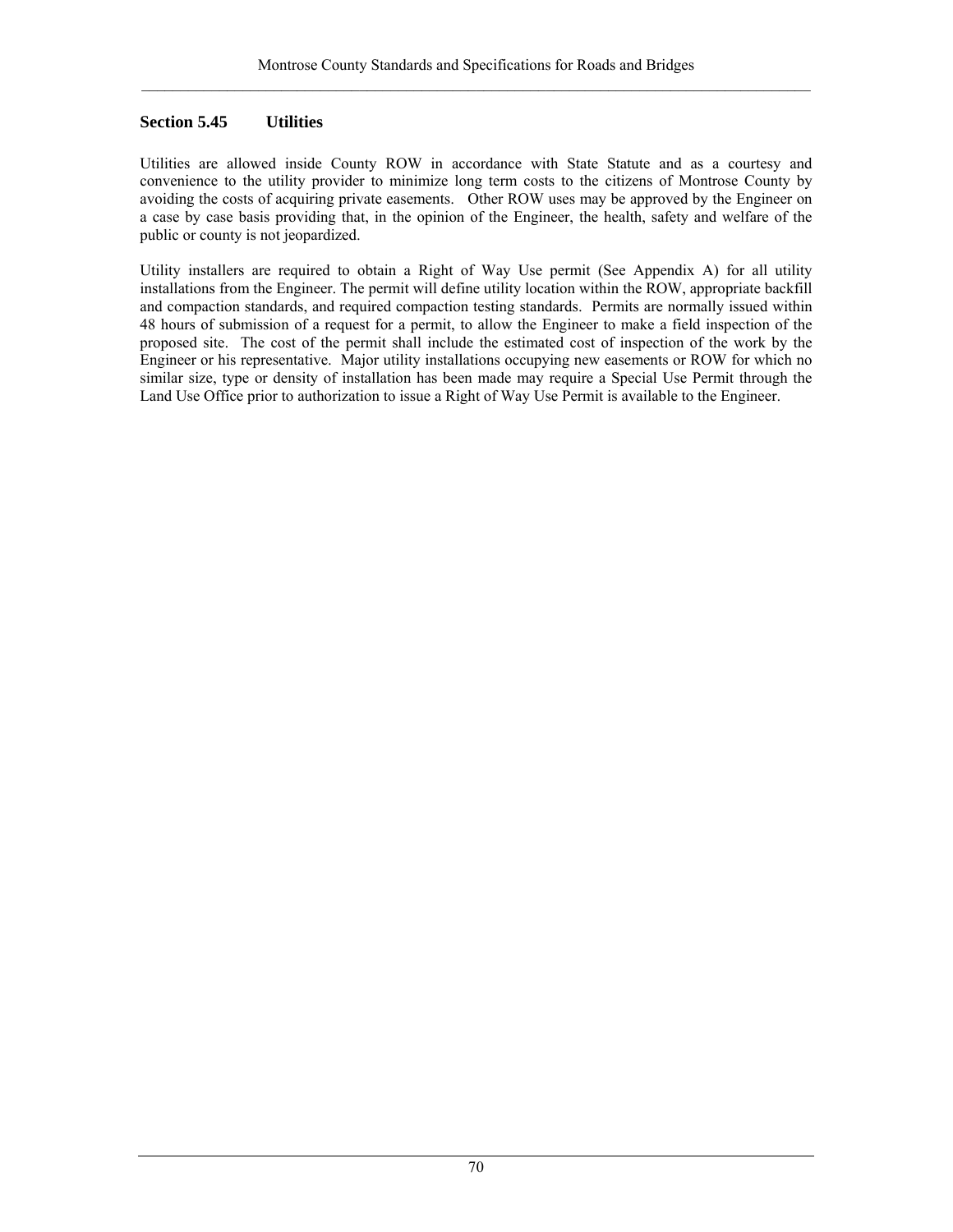# **Article VI. CONSTRUCTION**

# **Section 6.01 Document/Specification Priorities**

All projects/permits, herein known as work, within County Right of Way and related work on private property authorized by the County under a permit or by any other means, all materials, performance and quality of work shall conform to the requirement of this document, specific permit requirements and the applicable sections for the most current edition of *CDOT Standard Specifications for Road and Bridge Construction*, *CDOT's M & S Standard Plans*, and the *AASHTO Standard Specification for Highway Bridges and Guide Specifications for Highway Construction.* Unauthorized work within the County Right of Way is not allowed.

If this document or the foregoing references do not cover a specific situation during the course of work, applicable specifications must be approved by the Engineer. In the event that there is conflict between any reference specifications, the more rigorous specification shall apply.

The County Engineer shall be the final authority on the meaning or interpretation of all specifications.

# **Section 6.02 The County Engineer**

All projects or work within County Right of Way and related work done on private property may be inspected and documented by Montrose County to ensure compliance with this document and the approved plans or project agreement. The Engineer shall have the authority to decide all questions which may arise as to the quality and acceptability of materials furnished, the adequacy of work performed, the interpretation of the plans and specifications, the manner and frequency of quality assurance testing, and the applicability of County specifications, in order to safeguard the long term best interests of the citizens of Montrose County.

The Engineer may, in writing, suspend the work wholly or in part due to the failure of the Developer/Permitee to correct conditions unsafe for the workmen or the general public; for failure to carry out provisions of this document and approved plans; for failure to carry out written or verbal orders as a result of unsatisfactory work found during inspections; for periods of time due to unsuitable weather conditions; for conditions considered unsuitable for the execution of the work; or for any other reason determined to be in the public interest.

# **Section 6.03 The Project Engineer**

The Project Engineer shall be a Colorado Registered Professional Engineer engaged by the Developer/Permittee or Owner to design the project, and to direct the quality assurance/quality control effort during construction for all projects not directly authorized by a Right of Way Use or Access Permit. While the Developer/Permittee has primary responsibility for control of the quality of his work, the Project Engineer shall have primary responsibility for quality assurance (quality verification) to protect the Developer/Permittee and the County.

When a Project Engineer is not required, all obligations and responsibilities of the Project Engineer referenced in this document shall be borne by the Developer/Permitee. However, the County Engineer may require a Project Engineer for complex or non-routine projects authorized under a Right of Way Use or Access Permit.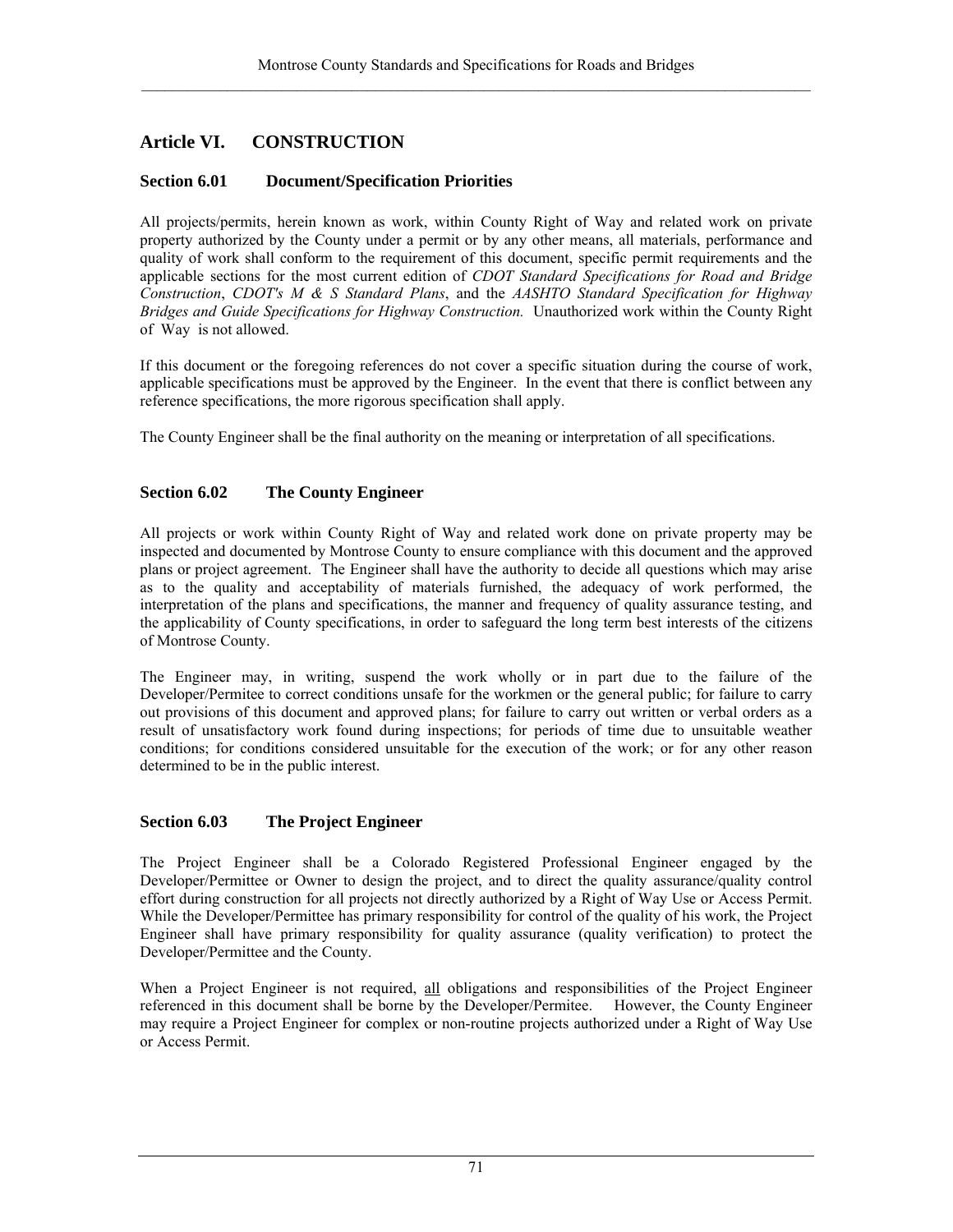The Project Engineer shall make such observations, evaluate the work, and direct the performance of such tests as are necessary to determine to the Project Engineer's satisfaction that the work is properly performed and satisfactorily completed in conformance with the plans and specifications.

Upon completion of the work, the Project Engineer shall provide the County with a signed, stamped, sealed and dated statement confirming that the work has been completed in substantial conformance with the plans, the project specifications, and this document. Receipt of this statement by the County shall be a prerequisite for acceptance of any new road, bridge, or other facility by the County. When the work involves dedication of new facilities to the County, this statement shall be memorialized by the Project Engineer by signing, sealing and dating on the Final Plat.

*As the Engineer of Record, I was in direct responsible charge of the design and construction quality assurance for the quality assurance for the \_\_\_\_\_\_\_\_\_\_\_\_\_\_\_\_\_\_\_\_\_\_\_\_\_\_ project. To the best of my knowledge, information, belief, and construction quality assurance, the project has been completed in substantial conformance with Montrose County Standards, Specifications and Codes and with the approved Plans & Specifications.* 

 *Project Engineer* 

# **Section 6.04 The Developer/Permitee**

The Developer/Permitee is responsible:

• To perform the work in conformance with the plans and specifications;

 $\mathcal{L} = \{ \mathcal{L} \}$ 

- To engage a Project Engineer as and when required to provide quality assurance during construction;
- To engage a qualified laboratory to provide materials testing, and to ensure all quality control inspection and testing is performed as specified (the materials testing laboratory shall not be employed by the Contractor, to avoid conflicts of interest);
- To engage a Surveyor to set construction stakes establishing all lines, grades, and measurements necessary for the proper prosecution of the work;
- To ensure all survey monuments disturbed or removed are replaced in kind at their original locations by a Professional Land Surveyor;
- To schedule materials testing at appropriate intervals consistent with the specifications, to ensure the tests are performed, and to promptly correct any deficiencies identified by the testing;
- To provide the Project Engineer with copies of test results as the work progresses, and to advise the Project Engineer of deficiencies or unexpected conditions;
- To provide to the Project Engineer (for written approval by the Engineer) any proposed alterations to the approved plans and specifications prior to construction;
- To provide the Engineer with "red lined," "as-built," "record drawing" plans upon completion of all work to document any variations from the design. Delivery of formal "Record Drawings" to the Engineer shall be required as a condition of final approval of the work. (Routine permitted utility repairs and service installations are exempt.)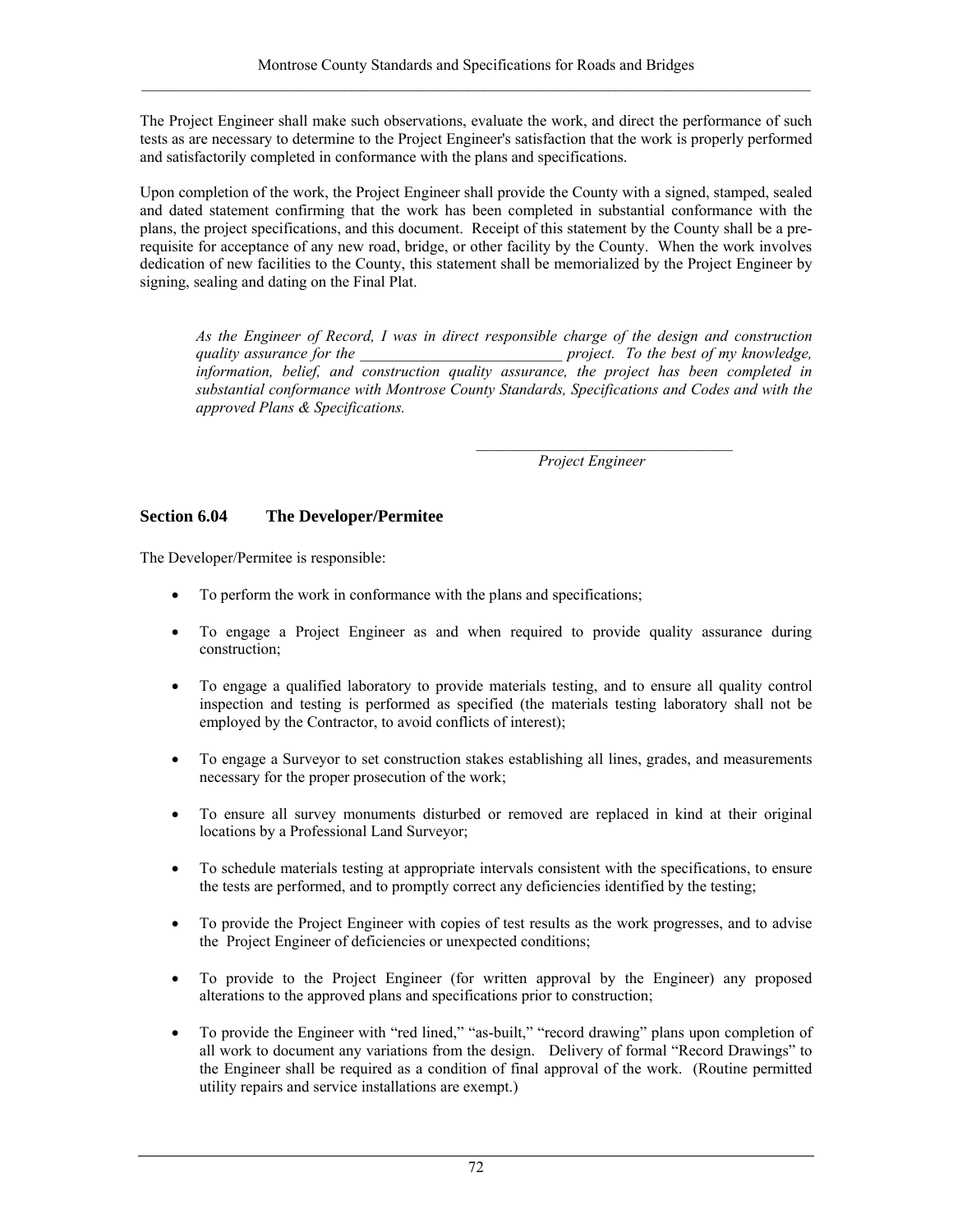## **Section 6.05 Quality Assurance**

**Project Engineer**: Primary quality assurance (QA) inspection, testing and documentation shall be the responsibility of the Project Engineer. Developers/Permitees and Owners are advised to make appropriate arrangements with their Project Engineer(s) for inspection and testing prior to commencement of the work.

**County Engineer**: Secondary responsibility for quality assurance resides with the County Engineer (Engineer). The Engineer or his representative shall be allowed access to all parts of the work and shall be furnished with such information and assistance by the Project Engineer and Developer as the Engineer deems necessary. The Engineer's QA responsibility shall be to ensure that the Project Engineer, the Developer, and the testing laboratory are performing their functions in conformance with County specifications. Quality assurance inspection and testing by the County shall not relieve the Project Engineer or the Developer/Permittee of the responsibility to control the work and ensure compliance with the approved plans, specifications and warranty performance.

**Verification**: The Engineer or his representative may, at any time before acceptance of any work, direct the Developer/Permittee to remove or uncover any such portion of the work which may be suspect as being non-compliant with the plans and specifications. After examination, testing, and approval of any re-work required by the Engineer, the Developer/Permittee shall restore the portions of work to the condition required by the specifications.

# **Section 6.06 Quality Control**

To ensure compliance with this document and approved plans, adequate quality control inspection and testing is required. The Project Engineer shall be responsible for construction quality assurance thereby documenting that construction quality control is performed by the Developer/Permittee. The Developer/Permittee is further responsible for ensuring all work is completed in accordance with the approved plans, specifications, and quality control testing and shall authorize the performance of all quality control inspection and testing as required herein. All quality control testing shall be performed by an independent laboratory, under the supervision of a Colorado Registered Professional Engineer. All such testing shall be at the expense of the Developer/Permittee. For minimum requirements for compacting of embankments, subgrades, and utility trenches, see Table 6-1. For testing frequency, see Table 6-2.

|                              |              |                         | <b>ASTM</b> Test  | <b>AASHTO Test</b> |
|------------------------------|--------------|-------------------------|-------------------|--------------------|
| Embankment, $< 10'$ deep     | $90\%$       | <b>Modified Proctor</b> | D-1557            | T 180              |
| Embankment, $> 10'$ deep **  | 95%          | Modified Proctor        | D-1557            | T 180              |
| Base                         | 95%          | <b>Modified Proctor</b> | D <sub>1557</sub> | T 180              |
| Subbase                      | 93%          | <b>Modified Proctor</b> | D-1557            | T 180              |
| Subgrade                     | 90%          | Modified Proctor        | D-1557            | T 180              |
| Trenches, native soils       | $90\%$       | <b>Modified Proctor</b> | D-1557            | T 180              |
| Trenches, aggregate backfill | 95%          | <b>Modified Proctor</b> | D-1557            | T 180              |
| CDOT Class 2 or 3 BCG        | 95%          | Modified Proctor        | D-1557            | T 180              |
| <b>CDOT Class 6 BCG</b>      | 95%          | <b>Modified Proctor</b> | D-1557            | T 180              |
| Hot Mix Asphalt Paving       | 92 to $96\%$ | Max Theo Density        |                   |                    |

#### **Table 6-1 Minimum Compaction Requirements\***

\* Alternate standards may be approved based on project specific geotechnical recommendation

\*\* Deep fills may require project specific geotechnical recommendations.

When the construction specifications of other jurisdictions are involved in the work, written approval shall be provided by the other jurisdictions and made available to the Engineer prior to final acceptance of the work.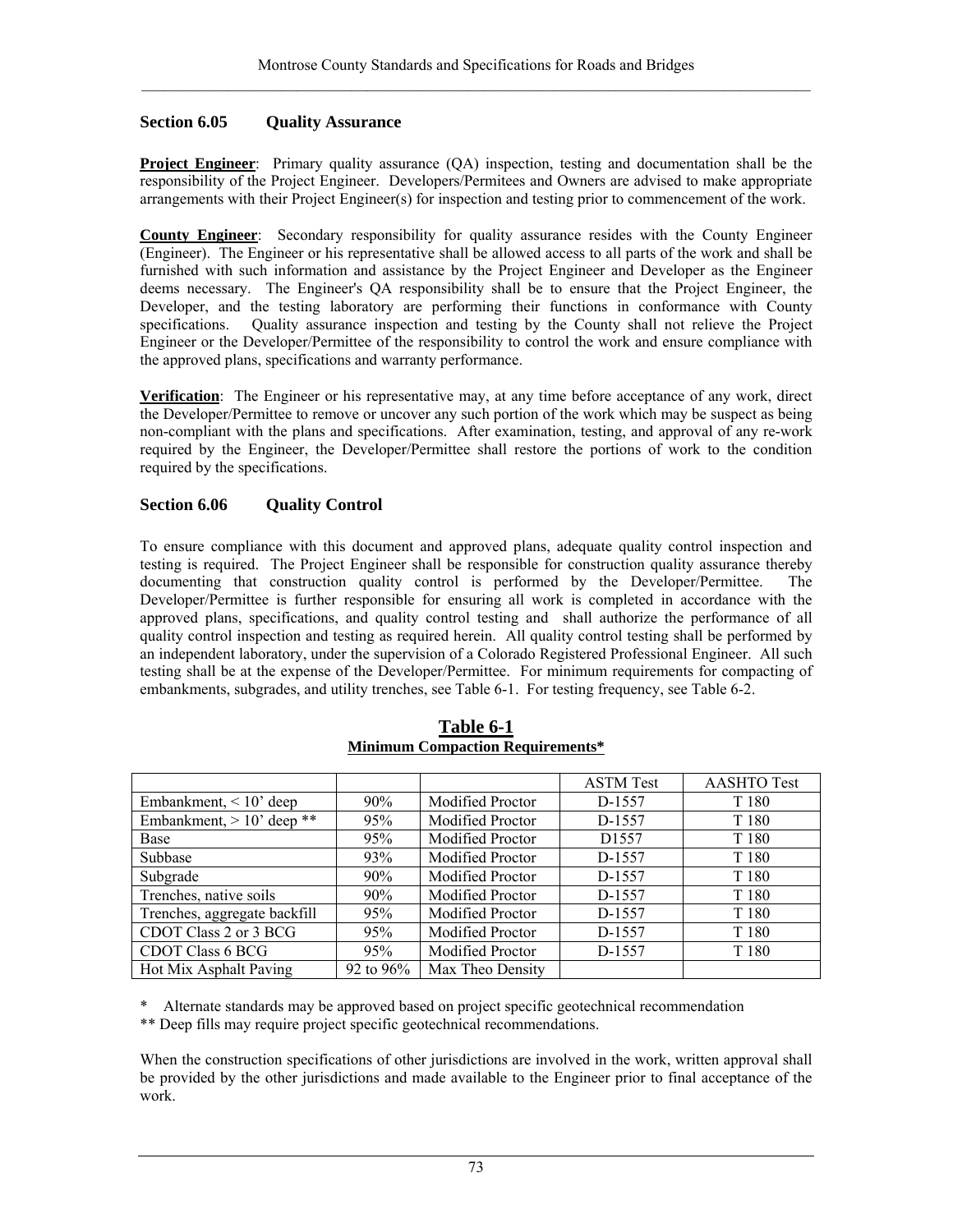| <b>Item</b>                                | <b>Type of Test</b>    | <b>Minimum Test Frequency</b>                                                                                                          |
|--------------------------------------------|------------------------|----------------------------------------------------------------------------------------------------------------------------------------|
| Subgrade and Embankment                    | Moisture-Density Curve | 1 per soil type                                                                                                                        |
| Compaction                                 | In-Place Density       | 1 per 350 sy per lift                                                                                                                  |
| Aggregate Base Course or<br>Subbase Course | Gradation              | 1 per 1000 tons or fraction<br>thereof on each class                                                                                   |
|                                            | Moisture-Density Curve | 1 per source on each class                                                                                                             |
|                                            | In-Place Density       | 1 per 200 ton*                                                                                                                         |
| <b>Hot Bituminous</b>                      | Asphalt Content**      | 1 per 1000 tons or 1 per day, or<br>2 per project, whichever is the<br>greater                                                         |
|                                            | Aggregate Gradation**  | Minimum of 2 per source                                                                                                                |
| Sidewalks and Curbing<br>(Concrete)        | Compressive Strength   | 1 set cylinders (4) per 500 sq yds.<br>of sidewalks and/or 1,000 lf. of<br>Curbing, minimum 1 set per<br>Project per day               |
|                                            | Slump & Air Content    | 1 per set of cylinders and as<br>Often as needed for quality<br>control                                                                |
| Utility Trench Backfill                    | In-Place Density       | 1 per 400 lf. of trench per lift                                                                                                       |
|                                            |                        | (First test $\leq$ 2 ft. above the pipe,<br>Last test at pavement subgrade or<br>6 in. below ground surface on<br>Unpaved areas)       |
| Manholes/Structures<br>Compaction          | In-Place Density       | 1 per structure per 2 ft. vertical<br>lift (Note – Compacted lift<br>thickness around manholes &<br>structures shall not exceed 8 in.) |

# **Table 6-2 Required Quality Control Tests**

\* Failing areas are to be retested All testing shall be done in accordance with the most recent edition of AASHTO Test Standards.

\*\*May be waved or reduced in number by Engineer when using Small Project Exclusion (5.24.c).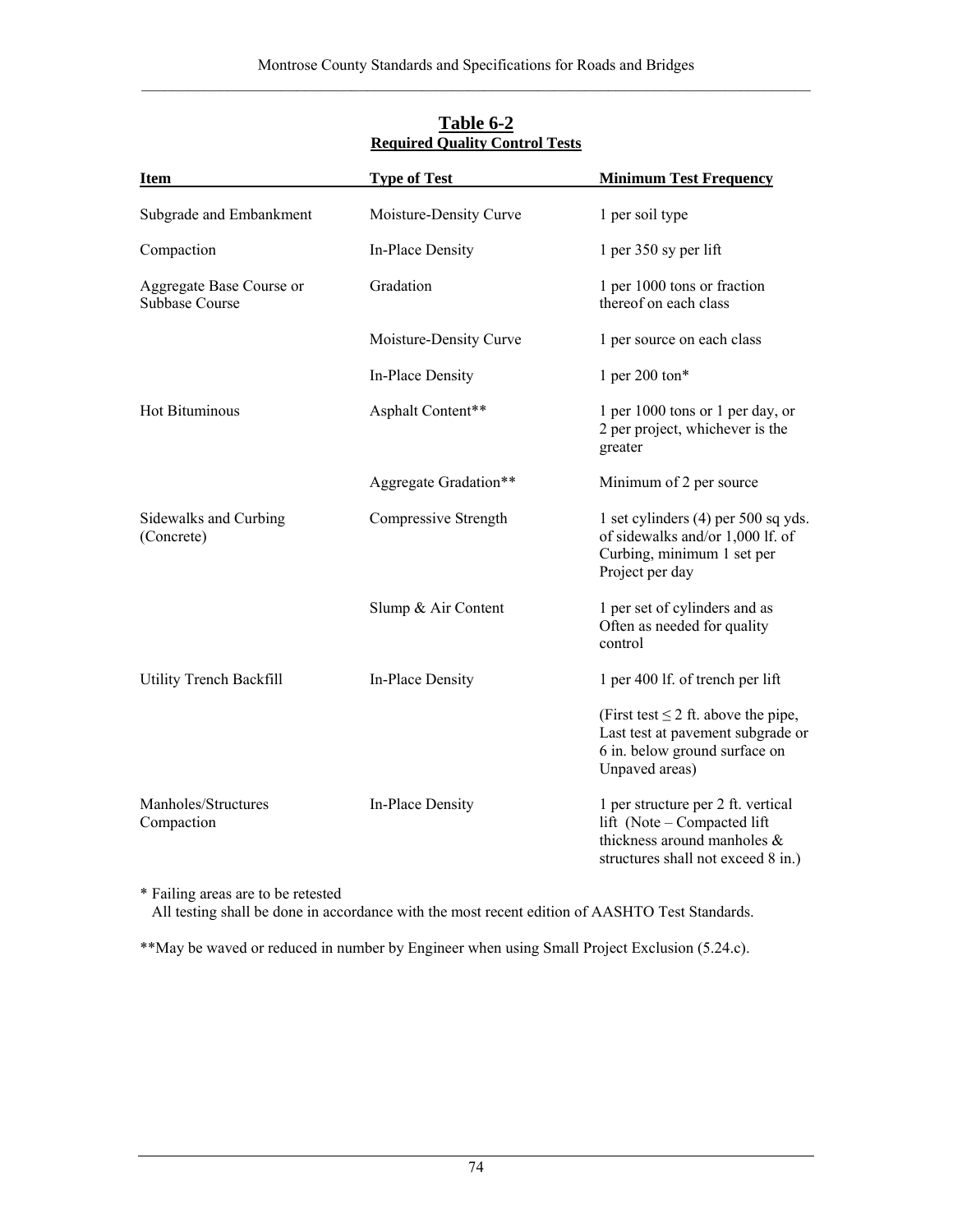# **Section 6.07 Commencement and Completion**

No project or work within County ROW shall commence prior to issuance of a fully endorsed and validated permit, or other specific authorization by the County.

Developer/Permittee shall notify the Montrose County Engineer:

- 1) Two working days before commencing work in ROW;
- 2) When suspending operations for 5 or more working days;
- 3) Two working days before resuming suspended work;
- 4) Upon completion of work and ready for a Final Inspection.

### **Section 6.08 Plans, Plan Revisions, Altered Work**

Plans or work sketch are subject to Montrose County approval. A copy of the approved permit(s) and plans or sketches must be available on site during work.

Permit and plan revisions, or altered work differing in scope or nature from that authorized are subject to Montrose County approval. Developer/Permittee shall promptly notify the Montrose County Engineer of changed or unforeseen conditions which may occur on the job.

### **Section 6.09 The Use of Approved Plans and Specifications**

Any work performed under County jurisdiction without approved plans and specifications shall be considered unauthorized and may be ordered removed and the pre-existing conditions restored.

In the event an apparent error or omission is discovered in the plans and specifications, the Project Engineer and the Engineer shall be notified. The Developer/Permittee, acting through the Project Engineer, shall make any corrections required, subject to approval by the Engineer.

### **Section 6.10 Inspection and Acceptance of Work**

Montrose County will determine the extent of inspection services necessary for a given installation. Developer/Permittee may be charged the cost of inspection services at \$50.00/hr or per inspection as directed by the County Engineer for significant projects. Estimate of Permit and Inspection fees shall be paid for at time of permit issuance. Final rebates or payments shall be made prior to final inspection and closeout. Developer/Permittee shall attend final inspection when requested.

Unacceptable work shall be promptly removed and replaced in an acceptable manner. Final acceptance does not relieve Developer/Permittee of maintenance obligations toward those elements of the highway facility constructed.

### **Partial Acceptance**:

Immediately after a section of the work is completed (i.e., a section of the subgrade, structures, trench backfill, etc.), acceptance of that element may be required prior to proceeding with the next element. An example would be acceptance of subgrade prior to the placement of subbase. If, after partial acceptance of an element of work, conditions change and the next element is not constructed for a period of time, the Engineer may require a re-inspection and acceptance.

### **Final Acceptance:**

Upon due notice from the Developer/Permitee, or Project Engineer of the completion of all work, the Engineer shall make a final inspection. The request for final inspection shall be submitted in writing with the "red-marked" changes, if any, to the previously approved construction plans. During final inspection the County Engineer may indentify items in need of repair, revision or correction. These "punch list" items shall be completed prior to Final Acceptance.

#### **Acceptance/Conditional Acceptance:**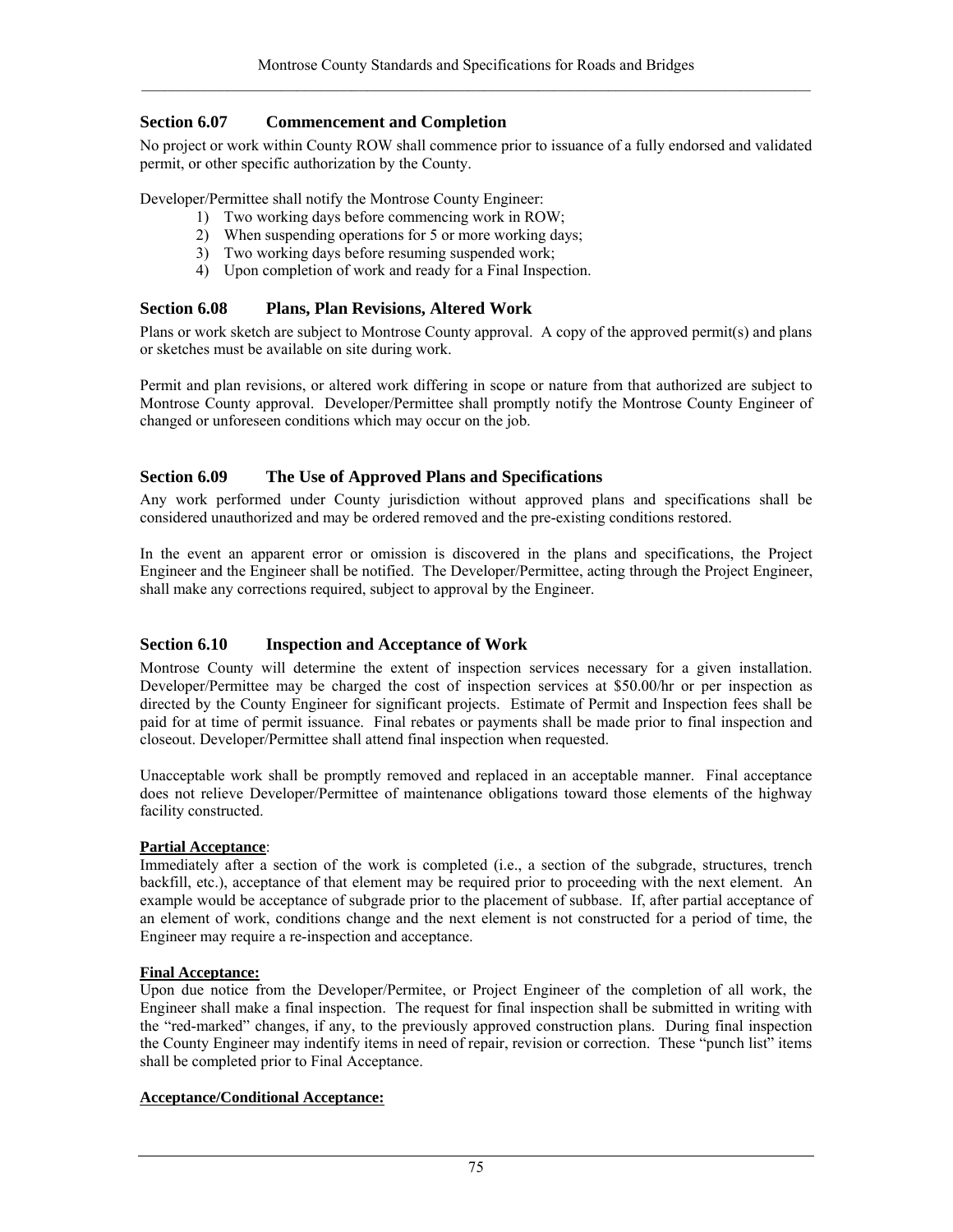If all construction provided for in the approved plans, performance guarantee, and/or project agreement is found by the Engineer to be satisfactory, the procedure for acceptance by the Board of County Commissioners or release of the performance guarantee may be initiated.

If, however, the inspection discloses any work, in whole or part as being unsatisfactory or uncompleted, the Engineer will notify the Developer/Permittee or Project Engineer of the deficient items, in writing. The Board of County Commissioners may then, at its discretion, accept, decline to accept, or grant a conditional acceptance of the project to become effective upon completion of the remedial work to the satisfaction of the Engineer.

Following completion of remedial punch list items identified during the final acceptance inspection, any changes shall be incorporated into the final record As-Built drawings. The Developer/Permitee shall submit an As-Built Drawing to the County Engineer reflecting any approved changes that have been made during construction. This Drawing shall be signed and certified as correct by the Developer/Permitee's Project Engineer. The As-Built Drawing shall be in electronic form in a PDF (non-changeable) format. Final project approval will not be given until the As-Built record drawing is received by the Engineering Department.

# **Section 6.11 Insurance**

As a condition of work authorization under these Regulations, each and every Developer/Permittee shall purchase, and upon authorization, each and every Developer/Permittee shall maintain in full force and effect for the duration of the permit/project, such insurance as will protect the Developer/Permittee and the County, its officers, employees, and servants from claims set forth below which may arise out of or result from the Developer/Permittee's operations, whether such operations be by himself or by any subcontractor or by anyone directly or indirectly employed by any of them, or by anyone for whose acts any of them may be liable:

- 1) Claims under worker's or workmen's compensation, disability benefit and other similar employees benefit acts;
- 2) Claims for damages because of bodily injury, occupational sickness or disease, or death of the Developer/Permittee's employees;
- 3) Claims for damages because of bodily injury, sickness or disease, or death of any person other than Developer/Permittee's employee.
- 4) Claims for damages insured by usual personal injury liability coverage which are sustained (a) by any person as a result of an offence directly or indirectly related to the employment of such person by the Developer/Permittee, or (b) by any other person;
- 5) Claims for damages, other than the authorized work itself, because of injury to or destruction of tangible property, including loss of use resulting there from;
- 6) Claims for damages because of bodily injury or death of any person or property damage arising out of the ownership, maintenance, or use of any motor vehicle;
- 7) Claims for damages associated with explosive, collapse, and other underground hazards;
- 8) Claims for damages arising from completed operations.

The general liability insurance required under Section 5.11.01 shall be written for not less than (1) the sum of one hundred fifty thousand dollars (\$150,000.00) for any injury to one person in any single occurrence, and (2) the sum of six hundred thousand dollars (\$600.000.00) for an injury to two or more persons in any single occurrence. All other insurance required hereunder shall be written for not less than the maximum amounts required by law. The County Attorney may, in his sole discretion, require increased insurance coverage for specific permits.

Certificates of Insurance acceptable to the County Attorney shall be filed with the County Engineer prior to issuance of any work authorization under these Regulations. At a minimum, such Certificates shall name the County as an additional insured, and shall obtain a provision that coverages afforded under the policies will not be canceled until at least thirty (30) days prior written notice has been given to the County.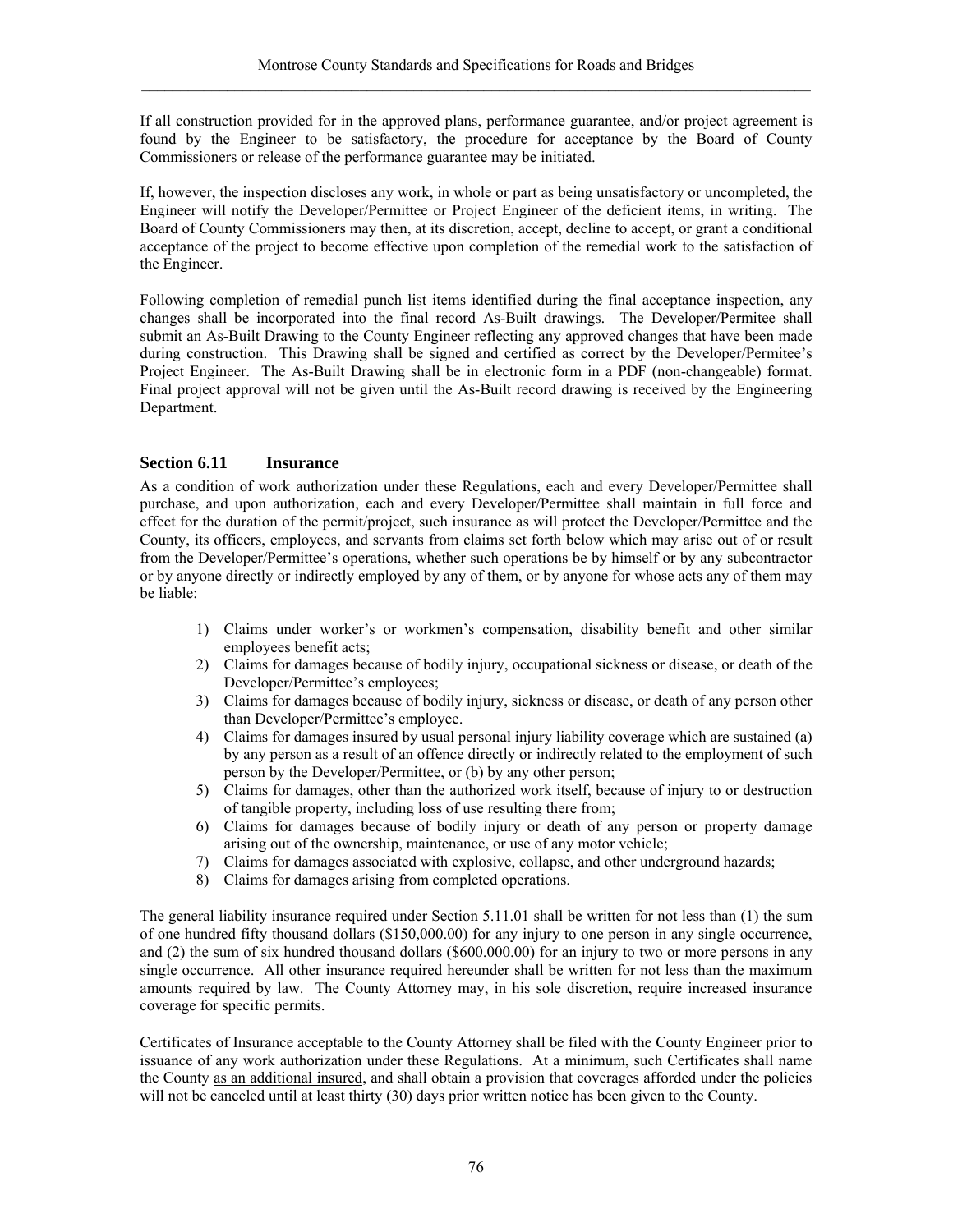A Public Utility Company may be relieved of the obligation of submitting certificates of insurance if it shall submit satisfactory evidence in advance that is insured, or has adequate assets and provisions for self insurance. A letter signed by the President of the Company will meet this requirement. A Public Utility Company may submit annually evidence of insurance coverage in lieu of individual submissions for each permit/project.

# **Section 6.12 Hold Harmless**

The Developer/Permittee shall agree to indemnify and save the County, its officers, employees, and agents harmless from any and all costs, damages, and liabilities which may accrue or be claimed to accrue by reason of any work performed under a permit to construct in the public way. The acceptance of any permit under these Regulations shall constitute such as agreement by the Developer/Permittee whether the same is expressed or not, except to the extent of any liability resulting from the willful or intentional act on the part of the County, its officers, employees or agents.

# **Section 6.13 Work Where County Lacks Authority**

Work within municipal boundaries (pursuant to Section 43-2-135, C.R.S.), or on certain public lands, may require separate approval of the appropriate jurisdictional agency or property owner.

# **Section 6.14 Underground Utility Location Assistance**

Developer/Permittee may be required to identify the installation with suitable markers and/or tape and at locations as specified or otherwise approved. Markers shall be maintained by Developer/Permittee for the life of the installation. Warning ribbon and detection wire are required for buried facilities, "As Constructed" lines with grades will be furnished as directed.

Owners of the underground facilities should participate in notification association information filed pursuant to Section 9-1.5-103, C.R.S.

# **Section 6.15 Cooperation with Utilities**

The Developer/Permittee shall be responsible for coordinating the location, relocation, installation or removal of all utilities involved with the construction of the project.

The construction plans for the proposed project should be submitted to the affected utilities as soon as possible. Adequate notice shall be given to utilities for selecting utility locations and for coordinating the relocation of any utilities which may be required by the proposed work.

Utilities, including Special Districts, located within County ROWs are subject to the authority of the County to regulate and improve County roads. Utility relocations outside of existing ROW necessitated by County road improvements, including regrading or realignment, shall be made and paid for in accordance with a contract for each project, which shall be negotiated by and between the Utility/Special District and the County or Developer/Permittee as may be appropriate.

# **Section 6.16 Attachment to Highway Structures**

Developer/Permittee is responsible for designing structures and attachments, subject to the approval of the Montrose County Engineer.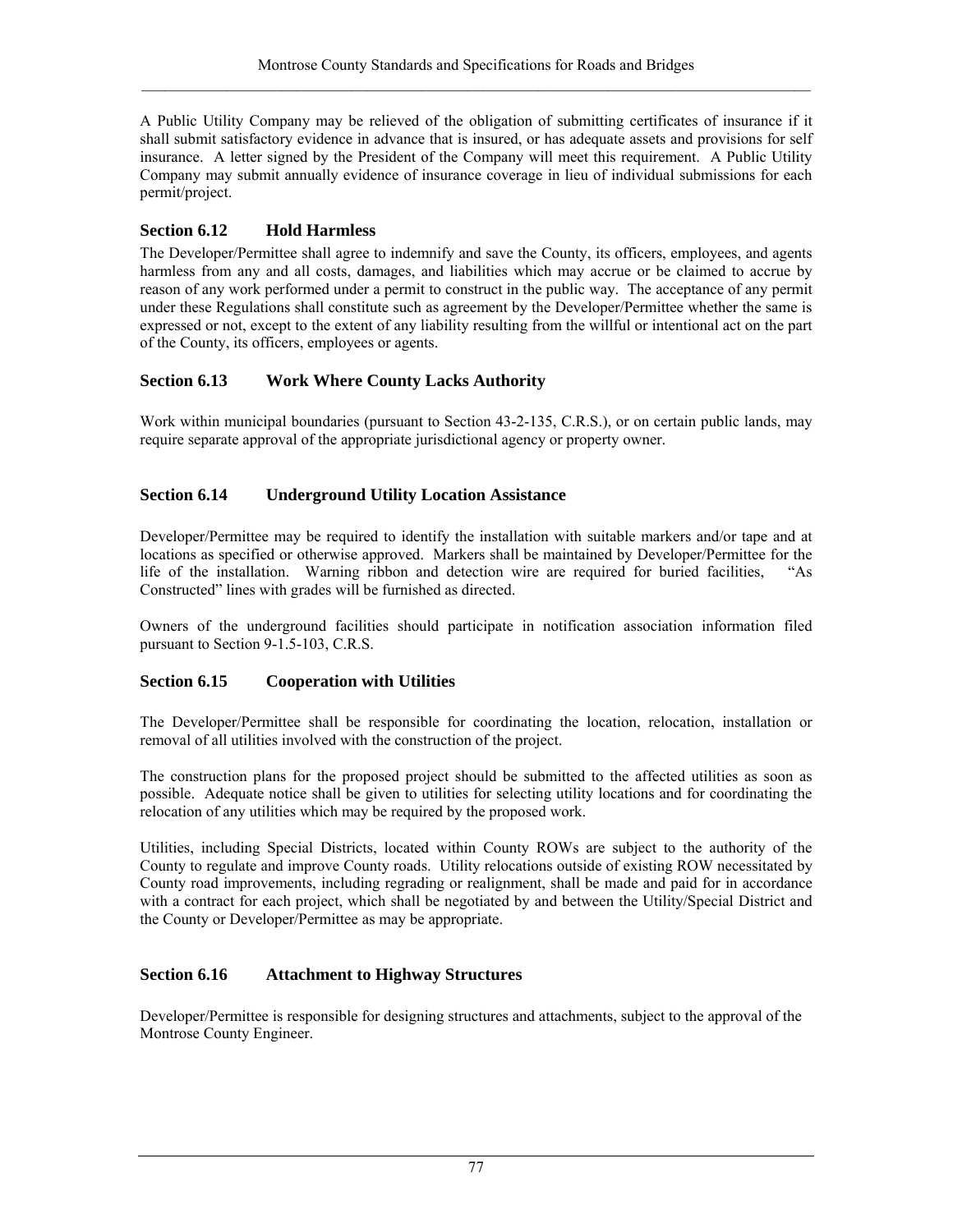# **Section 6.17 Drainage Ways and Watercourses**

In no case, shall the flow of water be impaired or interrupted. Where possible, crossings of ditches, canals or water carrying structures shall be bored beneath. Irrigation ditch or canal crossings require approval of the ditch company or owner. Damage to any drainage facility shall be repaired by the Developer/Permittee to the satisfaction of the owner.

## **Section 6.18 Traffic Control**

Traffic Control Plan: Whenever the work will affect the movement or safety of traffic, Developer/Permittee shall develop and implement a traffic control plan and utilize traffic control devices as necessary to ensure the safe and expeditious movement of traffic around and through the work site and the safety of the work force.

The traffic control plan and the application of traffic control devices will conform to the latest edition of the *Manual on Uniform Control Devices*. Developer/Permittee's traffic control plan is subject to Montrose County review and/or approval prior to commencing work. A copy of the approved traffic control plan must be available on site during work. The Developer/Permittee shall take all necessary measures, including flagmen, signs, barricades, and flashing lights, to protect the traveling public during performance of work.

Road Closures: When a road closure due to utility installation becomes necessary, the Developer/Permitee shall notify the Road and Bridge Department (970-249-5424), Montrose County Sheriff's Office and/or State Patrol, ambulance, fire department, and appropriate school district, stating duration of all road closures and noticed in the local newspaper ( Montrose Daily Press, East end of County and San Miguel Basin Forum, West end of County). All road closures must be approved by the Engineer in writing in advance of said closure.

### **Section 6.19 Clear Roadside Considerations**

Hazards and Objects: Montrose County is committed to provide a roadside area that is as free as practical from nontraversable hazards and fixed objects ("clear zone"). Developer/Permittee should remove materials and equipment from the highway ROW at the close of daily operations. The traffic control plan must include protective measures where materials and equipment may be stored on ROW. Open trenches and other excavations within road ROW shall be addressed in the Developer/Permittee's traffic control plan. Developer/Permittee agrees to promptly undertake mitigating or corrective actions acceptable to the County upon notification by Montrose County that the installation permitted herein had resulted in an otherwise unforeseen hazardous situation for highway users.

New Above Ground Installations: New above ground installations may be allowed within the clear zone only upon showing that no feasible alternate locations exist. Developer/Permittee must utilize appropriate countermeasures to minimize hazards.

# **Section 6.20 Adjustments Due to Road Construction**

In the event a utility must be relocated to accommodate improvements to the County road, the utility owner shall promptly move its facilities upon request by the County, and the utility owner shall bear the full cost of such relocation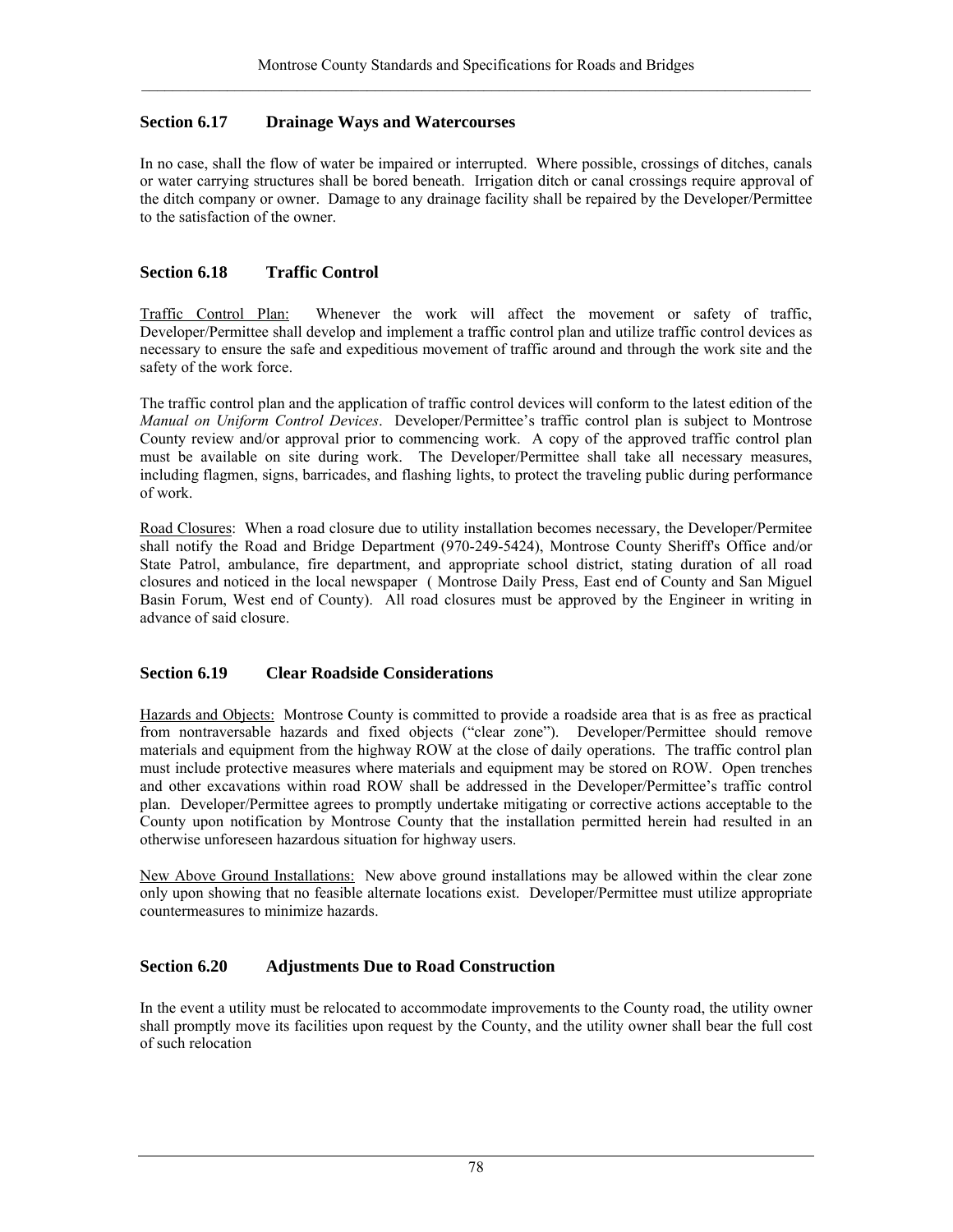# **Section 6.21 General Construction Requirements**

Work Period: No work shall be allowed at night or thirty (30) minutes before sunset, on Saturday, Sunday, or on holidays recognized by the County without prior authorization or unless specified in the permit or project authorization. Montrose County may restrict work on ROW during adverse weather conditions or during periods of high traffic volume. Those areas within ROW, which must be disturbed, shall be kept to a practical minimum.

Facility Design: The facility shall be of a durable material in conformity with accepted practice or industry standards, designed for long service life, and relatively free from routine services or maintenance. Thrust blocks or other lateral restraints will be required on all vertical and horizontal bends in pressure pipes. All meters should be placed upon private property. Where not feasible it shall be within three feet (3') of the edge of ROW.

Equipment and Method: Construction or compaction by means of jetting, puddling, or water flooding is prohibited within all road ROW. No cleated or tracked equipment may work on or move over paved surfaces without mats.

Misc. Damage: Damage to or alteration of any survey monumentation shall be repaired or placed by a Colorado Licensed Professional Surveyor at Developer/Permittee's sole expense. Records of repair to documentation shall be filed in accordance with State Law. Damage to any adjacent structures or facility shall be repaired or replaced.

Pavement Cuts: When open cut road crossings are allowed, or when co-linear trenches proceed through existing asphalt, the existing pavement shall be saw cut full depth. The width of the asphalt removal shall be at least twenty-four inches (24") greater than the width of the excavation (12" each way.) Pavement replacement upon completion of the work shall match the surface elevation of the existing pavement and be at least three inches (3") in thickness. New pavement shall conform to the paving specifications in this document.

Backfill Materials: Material removed from any portion of the roadway prism must be replaced in like kind with equal or better compaction. No segregation of materials will be permitted. Backfill of the earth section of the trench with mixed dirt and gravel from road section is prohibited because there is no practical means to determine a compaction value for the mixed material. Utility installers shall either separate gravel and dirt during excavation, or shall remove all mixed, contaminated material from the site and replace it with select imported structural backfill. Salvaged dirt, free of rock, may be used for trench backfill up to subgrade elevation.

Discard Mixed Gravels: Mixed pit run gravel, Class 2 gravel, and Class 6 gravel from a trench excavation through a street structural section shall not be re-used for trench backfill, and shall be removed from the work area because it is not possible to accurately measure density in mixed gravels.

To protect roads, drainage facilities, and natural drainage features during the construction phase of a project, the Developer/Permitee shall construct temporary erosion/sedimentation control facilities to mitigate the impact of construction as required by the County Engineer. These temporary facilities shall be shown on the construction plans and shall be compatible with the NPDES Stormwater Management Plan and the CDPS General Permit required by the Colorado Department of Public Health and Environment.

# **Section 6.22 Alignment, Cover, Clearance**

Alignment: Location and alignment of Developer/Permittee's facilities shall only be as specified in the permit or as otherwise indicated in the approved project plans or work sketch .

Where no feasible alternate locations exist, parallel installations may be permitted along roadside areas within fifteen feet (15') from edge of shoulder or back of curb. In these cases, the facilities must be so located and safeguarded as to avoid potential conflict with necessary highway appurtenances (signs,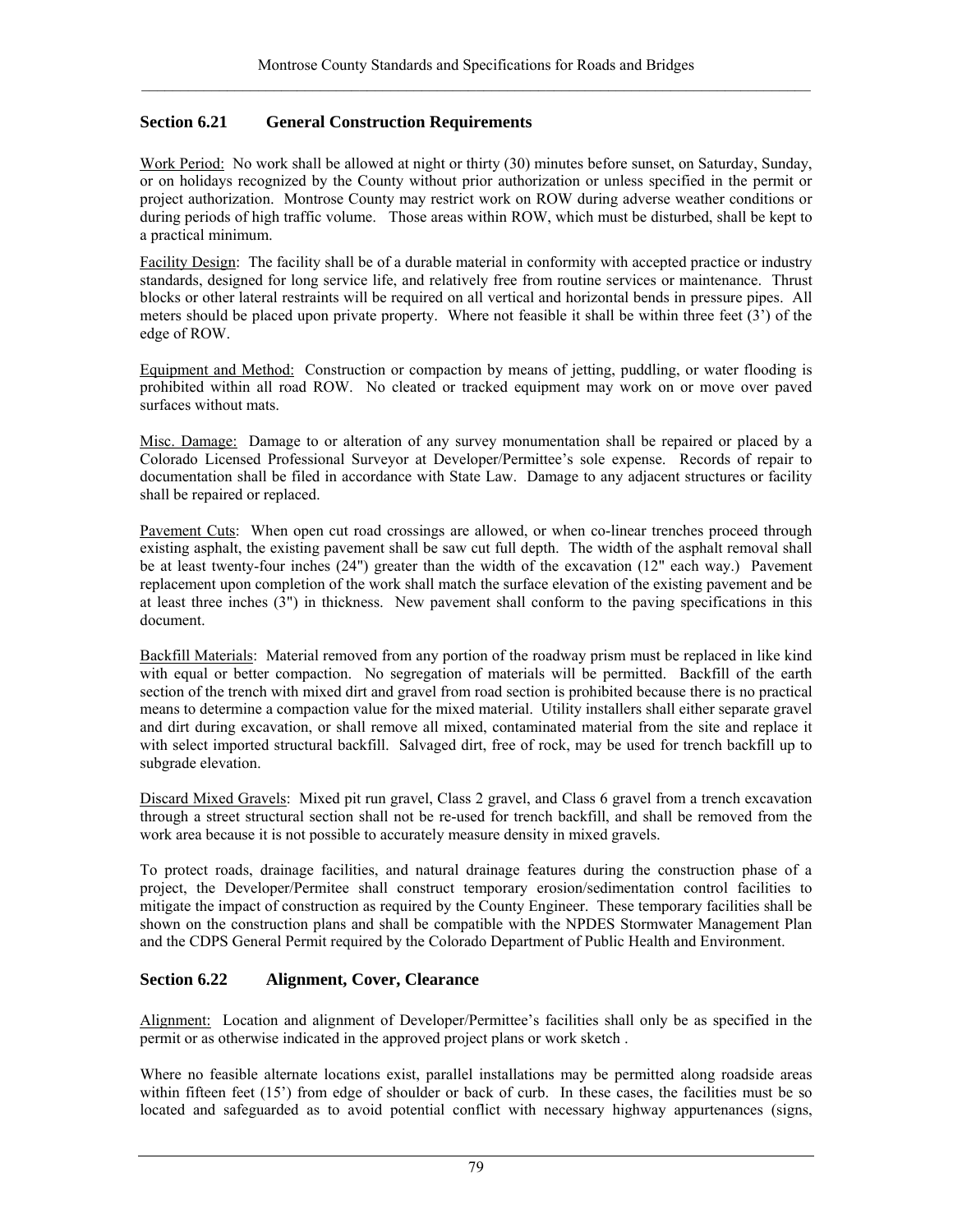guardrail, delineators, etc.) Parallel installations should be located as near as practical to the ROW line. Crossings should be as nearly perpendicular to the highway as feasible.

Parallel installations shall follow a uniform alignment, wherever practical. Due consideration must be given to conserving space available for future utility accommodations. The standard allowable deviation from the approved horizontal alignment is  $+/-$  eighteen inches (18").

Cover/Clearance: Minimum cover shall be as per Special Provisions authorized in the permit. Normal specified cover shall be thirty-six inches (36") or greater; reduced cover, twenty-four inches (24") absolute minimum, may be approved where site conditions warrant.

Minimum overhead clearance shall be sixteen feet (16') or as per Special Provisions authorized on the permit or project authorization.

Location: Any utility within a road ROW must be designed and located primarily to maximize public safety and secondarily to minimize road maintenance costs. Where practical, all utilities requiring aboveground risers or boxes shall locate them at the maximum practical distance from the roadway and its associated ditches, and generally just inside the ROW line. The County shall not be responsible or liable for damage to any utility facility within County ROW when said damage results from maintenance operations performed by the County and not installed in accordance with County Permit requirements. No utility shall be buried in the ROW with less than three feet (3') of cover at all points, including borrow ditches. A reduced cover to twenty-four inches (24") may be authorized by the Engineer under special conditions or within easements established for the sole purpose of the utility. Clear zones shall be maximized by keeping all above grade structures as far from the traveled way as reasonably feasible in the opinion of the Engineer.

Utility Upgrade and Consolidation: When underground utilities located within the County ROW are upgraded to increase capacity, the existing cable(s) or pipe(s) shall be removed from the ROW upon request of the Engineer to prevent the accumulation of multiple parallel facilities. The purpose of this requirement is to ensure that underground facilities can be adequately located and protected when additional work occurs in the ROW, and to prevent buried facilities from becoming spread all over the ROW.

Exception: parallel cables or pipes physically banded together so they are effectively one unit may be approved by the Engineer.

# **Section 6.23 Road Cuts and Repairs**

Pavement Cuts: Pavement cuts permitted only when subsurface conditions will not permit boring or unless otherwise specified in this permit. Pavement shall be saw cut to a neat line. Pavement will be replaced to a design equal or greater than that of the surrounding undisturbed pavement structure. Pavement repair shall be as per the County's Standards, Special Provisions and/or the approved plans. Repair pavement a minimum of one foot (1'). beyond excavation onto undisturbed soil.

Flowfill: Full depth flowable fill may be used, in lieu of compacted fill if installed in compliance with Appendix A, Section 3.7 of the Montrose County Right-of-Way Use Permit Application and Construction Standards.

Trench Backfill and Compaction: All road cuts shall be repaired with full depth flow fill or in six inch (6") compacted lifts with class 6 or ¾ crushed road base gravel and will be done with introduced moisture. Lifts will be compacted to ninety-five percent (95%) AASHTO T 180 or as otherwise specified in the County Standards, with proof of such compaction available upon request. Pit Run gravel may be used as a part of the reconstruction as approved by the Montrose County Engineer. Earth backfill, where authorized within the County ROW shall be moisture conditioned to within +/- two percent (2%) of optimum moisture, and compacted to ninety percent (90%) of "modified proctor" density, AASHTO T 180. Any portion of the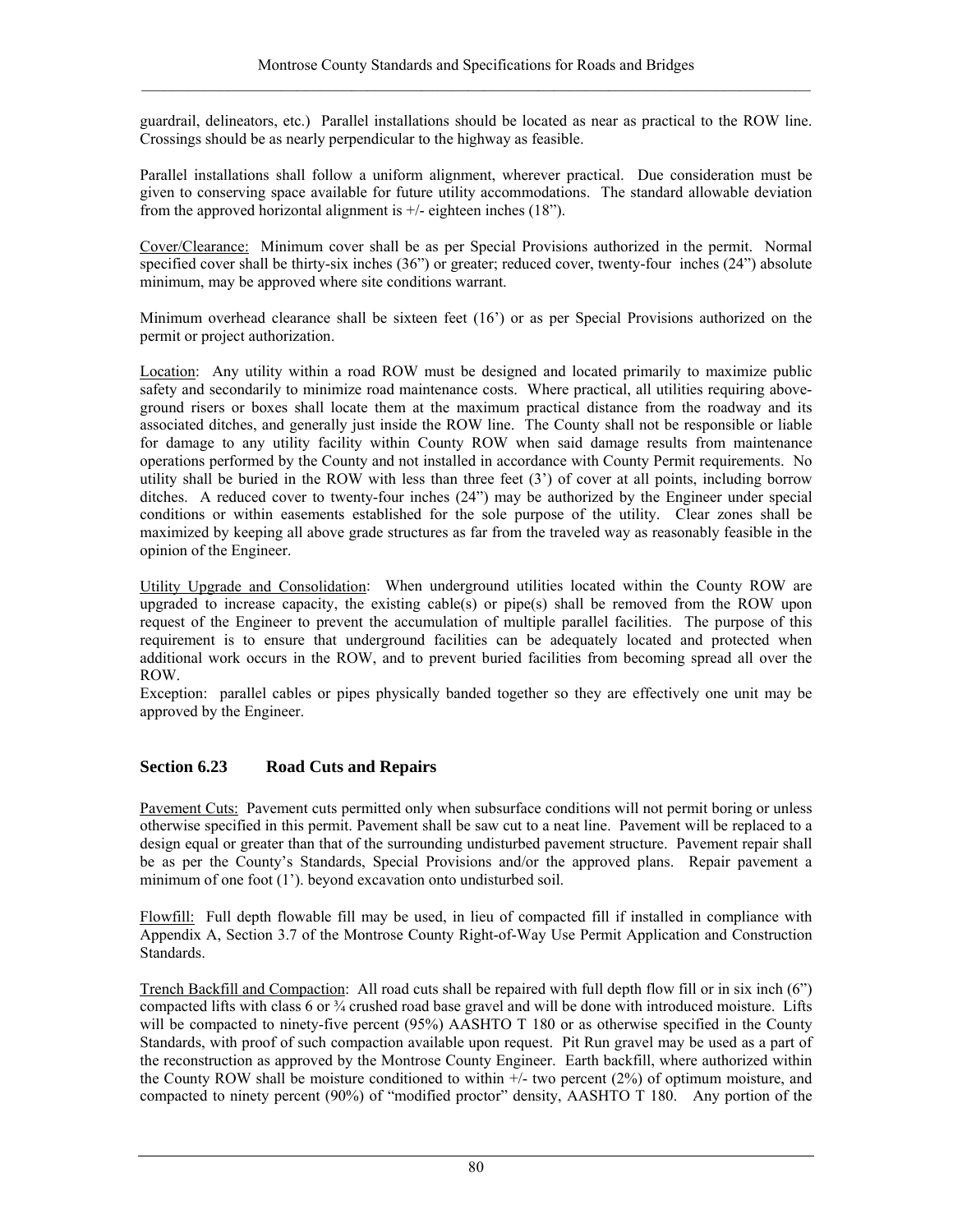gravel structural section disturbed by utility trenching operations shall be replaced, to match or exceed existing structural section depth, with crushed CDOT Class 6 base course gravel compacted to ninety-five percent (95%) "modified proctor" density, AASHTO T 180, at +/- two percent (2%) of optimum moisture.

Density Testing: Density testing of the backfill will be performed at the Developer/Permittee's expense by an independent testing laboratory acceptable to the Engineer. It shall be the utility installer's responsibility to arrange testing of its backfill in a timely manner, at the depths and intervals specified in the permit, and to have the results reported daily as the work is in progress. Upon completion of the work, the utility installer shall arrange for the testing firm to provide the County with a letter, signed by a Colorado Registered Engineer, stating that the testing frequency and results are substantially in conformance with the permit requirements with a summary of the test results.

Testing Frequency: Testing intervals will be specified in the permit by the Engineer. In general, density tests will be required at two foot (2') vertical intervals and one hundred foot (100') horizontal intervals for extended runs. The Engineer will specify a minimum number of tests for short runs or small excavations.

# **Section 6.24 Driveway Crossings**

Trenches across driveways shall be backfilled full depth flowfill or with crushed Class 6 base course gravel compacted to ninety-five percent (95%) "modified proctor" density, AASHTO T 180, for the width of the driveway plus five feet (5') each side of the driveway for field approaches. Driveway surfaces shall be restored to prior condition.

# **Section 6.25 Boring, Jacking, Encasement**

Unless otherwise specified, buried crossings shall be bored or jacked beneath the roadway, at least from toe of slope to toe of opposite slope. All boring shall be cased with a minimum SDR-35; PVC or better from portal to portal. Portals for untrenched crossings more than five feet (5') in depth will be bulkheaded. Minimum lateral dimensions from portal to edge of pavement is six feet (6'), but in any case shall not be less than the vertical. Boring shall not exceed five percent (5%) oversize. Resultant voids shall be grouted or otherwise backfilled, subject to Montrose County approval. Ends of bored sections shall not be covered before being inspected.

Jetting/Tunneling: Water jetting or tunneling is not permitted. Water assisted boring may be allowed as determined by the Montrose County Engineer.

Open Trench Cuts: When open trench road crossings are allowed by the Engineer, the trench shall be backfilled with flowfill extending five feet (5') beyond the edges of the structural section of the road, and shall be resurfaced promptly in conformance with the requirements of the permit.

# **Section 6.26 Restoration of Right of Way**

Prior to final acceptance, all disturbed portions of highway ROW shall be cleaned up and restored to their original or better condition, subject to Montrose County approval.

Seeding, sodding, and/or planting may be required for disturbances larger than five hundred square feet (500 sq. ft.) as specified or otherwise approved by Montrose County. Where landscape restoration must be delayed due to seasonal requirements, such work may be authorized by separate permit.

Restoration: Developer/Permittee shall protect adjoining pavement from damage. Damaged pavement shall be replaced for the full width of the paved lane. Piecemeal repairs will not be allowed. Waste material shall be removed from the ROW daily. The Engineer may require the road to be swept and washed upon completion of the work. All existing features and improvements shall be restored to their prior condition upon completion of the work.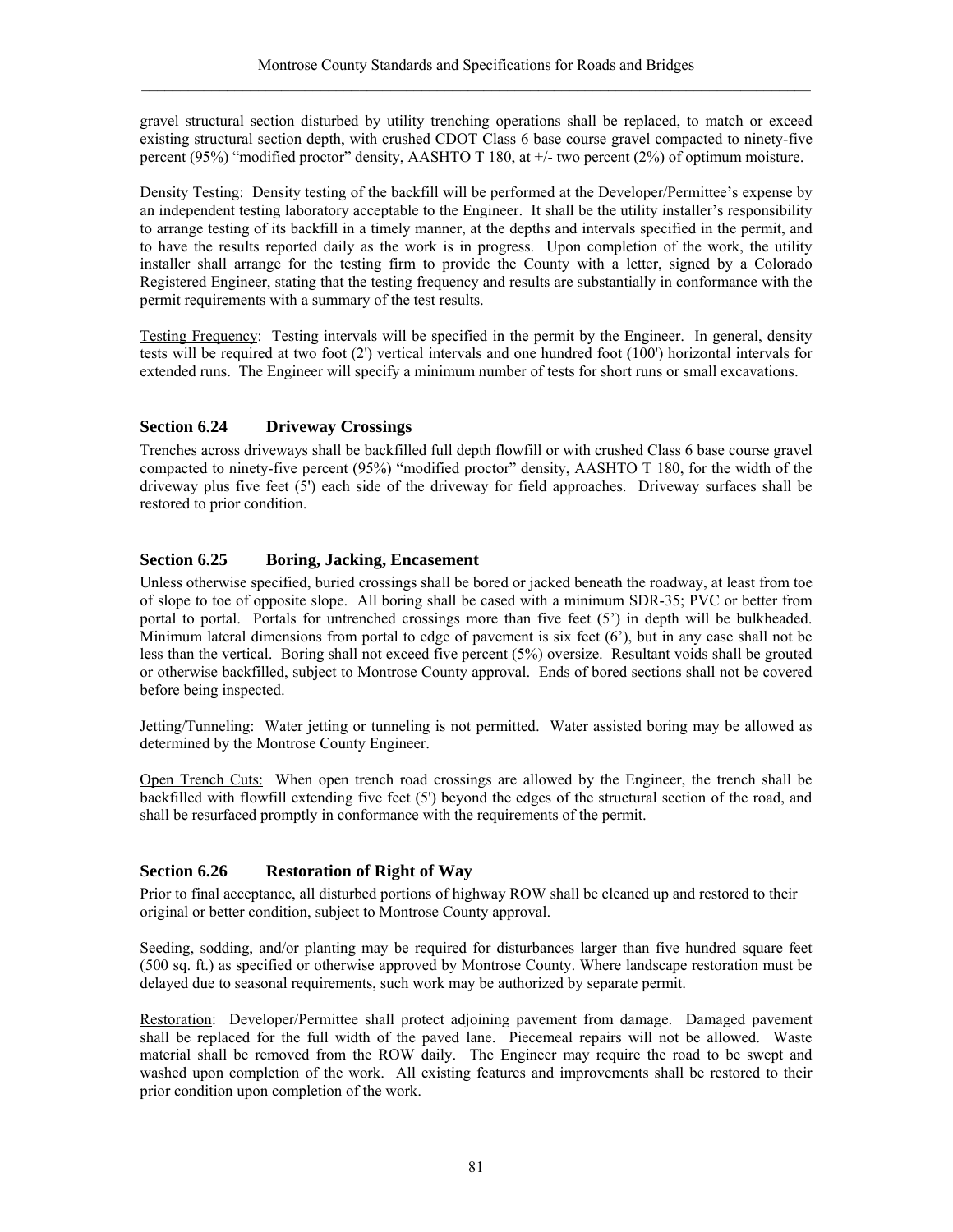# **Section 6.27 Emergency Operations**

Notification: Should a facility failure emergency arise, contact the Montrose Sheriff's Office (911). The company shall notify the Engineer within forty-eight (48) hours, and repair the site in conformance with this specification as soon as possible. (A permit to document the repair is still required.)

Emergency Repairs: When a utility company must make an emergency repair on a County road to restore service, they may do so without obtaining prior permission. Application for appropriate permits shall be completed during office hours of the first business day following emergency. Provisions for inspections shall be reviewed with the Montrose County Engineer.

## **Section 6.28 Suspension and Cancellation**

Suspension: The Montrose County Engineer may suspend operations due to:

- 1) Non-compliance with the provisions of a permit;
- 2) Adverse weather or traffic conditions;
- 3) Concurrent highway construction or maintenance in conflict with permit work;
- 4) Any condition deemed unsafe for workers or for the general public.

Work may resume upon disposal of grounds for suspension.

Cancellation: Permit/Project Authorization is subject to cancellation due to:

- 1) Persistent noncompliance with permit provisions;
- 2) Abandonment or transfer of ownership;
- 3) Supersedure by new permit or project authorization covering the same installation;
- 4) Conflict with necessary planned road construction;
- 5) Unforeseen conflicts with adjacent lands;
- 6) Permit or project authorization shall automatically cancel if construction has not commenced and remains actively in progress within six (6) months from date of issue.

Developer/Permittee must promptly terminate occupancy upon notice of cancellation of permit or project authorization unless a new permit is applied for and granted.

County to Complete Work: Where Developer/Permittee does not fulfill an obligation to repair or maintain any portion of the highway facility, or control and safely maintain the flow of traffic thereon. Montrose County reserves the right, in lieu of canceling the permit or authorization, to accomplish the required work by any other appropriate means and Developer/Permittee shall be liable for the actual cost thereof. The County shall withhold issuance of further permits or project authorizations until such time as the conditions of previous permits have been met. This procedure shall not restrict the County from pursuing all remedies available by law.

Violation of Permit or Project Authorization: Under no circumstance will the Developer/Permittee be allowed to backfill a trench without compacting the backfill to the designated standard. Should the Engineer determine that a trench was backfilled without proper compaction, the Developer/Permittee shall be deemed to have violated its permit or project authorization. The Engineer shall issue a cease and desist order, stopping any further work by the Developer/Permittee within the ROW. No other permits or authorizations shall be issued to that Developer/Permittee until the deficiency has been remedied. If necessary to protect the integrity of a paved surface, the County may obtain a court injunction requiring immediate remedial measures by the Developer/Permittee or any other measures allowed by law.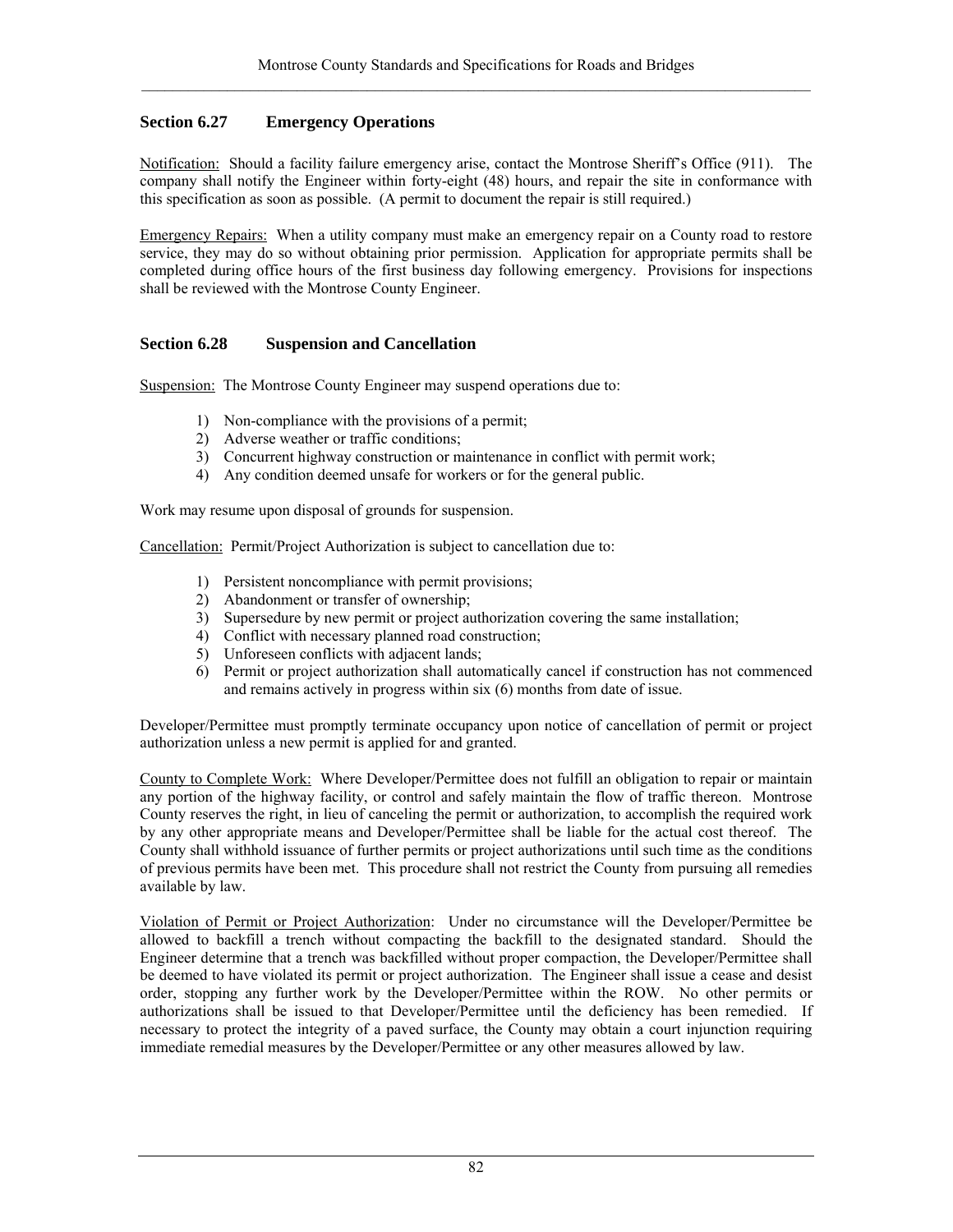# **Section 6.29 Removal of Unacceptable or Unauthorized Work**

All work which does not conform to these Specifications or approved plans for a permit or project shall be considered unacceptable, whether the result of poor workmanship, use of defective materials, damage through carelessness or any other cause found to exist prior to final acceptance of the work.

Unacceptable work shall be removed and replaced, at the Developer/Permittee's sole expense, according to these Specifications, prior to acceptance of the work.

## **Section 6.30 Operation and Maintenance**

Ownership: Developer/Permitee agrees to own and maintain the installation allowed herein or transfer such ownership as authorized by the permit or project. The facility shall be kept in an adequate state of repair and maintained in such a manner as to not interfere with the normal operation and maintenance of the highway.

Warranty: If any element of the highway facility, constructed or replaced as a condition of a permit/project authorization, fails within two (2) years from date of completion of construction due to improper construction or materials, Developer/Permittee will be responsible to make all repairs immediately as notified in writing by Montrose County.

Maintenance: Routine, periodic maintenance and emergency repairs may be performed under the general terms and conditions of a permit. Montrose County shall be given proper advance notice whenever maintenance work will affect the movement for safety or traffic. In an emergency, the Road District Office and the County Sheriff shall immediately be notified of possible traffic hazards. Emergency procedures shall be coordinated beforehand, when possible.

Maintenance activities requiring new excavation or other disturbances within highway ROW require a separate permit.

County Road Maintenance: Where road construction or maintenance operations so require, Developer/Permittee will shut off lines, remove all combustible materials from the road ROW, or provide other temporary safeguards.

Abandonment: Should any of the Developer/Permittee's facilities be abandoned, Developer/Permittee agrees to promptly notify the Engineer's office and to remove any or all portion of such facilities, as may be directed by Montrose County.

### **Section 6.31 Surety**

Performance Surety: Developers/Permitees installing underground utilities shall be required to post a performance surety with the County prior to installation of utilities in the County ROW. The performance bond shall be posted to guarantee compliance with the County's standards for a period of two (2) years from the date of completion of the work. Surety shall be as set forth in Article VIII.

### **Section 6.32 Road and Bridge Maintenance**

Montrose County does not regulate "routine" maintenance of post June 6, 1996 local subdivision/development public roads and bridges. However, for the benefit of subdivisions and persons responsible for maintenance Montrose County does suggest the *AASHTO Maintenance Manual: The Maintenance and Management of Roadways and Bridges*, as guidance in maintaining these facilities. For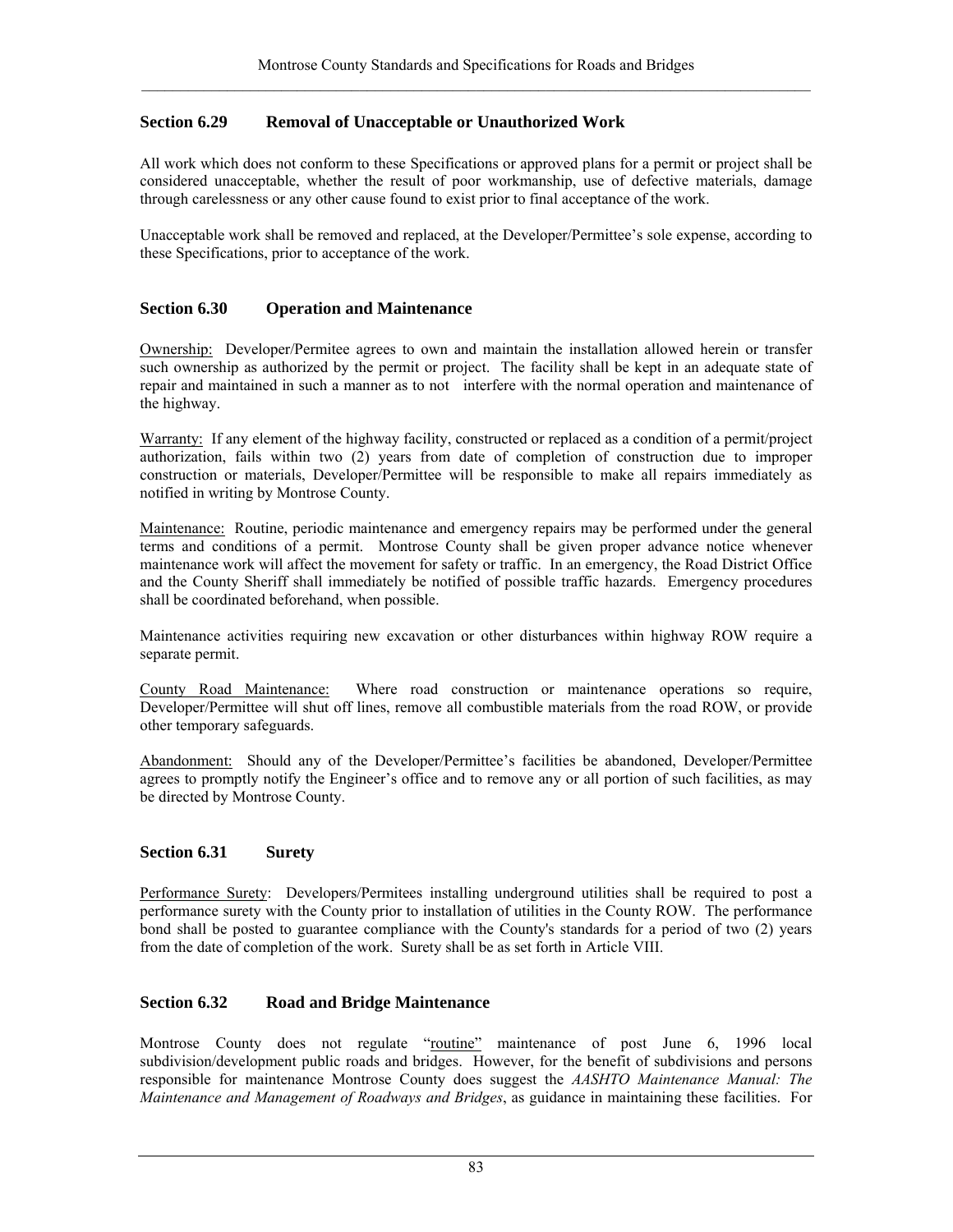the benefit of this statement, routine maintenance refers to non-invasive or non-structural repair and maintenance activities.

Montrose County does not have a gravel road maintenance standard but does suggest the utilization of the *Gravel Roads Maintenance and Design Manual* (by the USDOT; FHWA; and the South Dakota LTAP) as guidance in maintaining gravel roads. Good gravel road maintenance or rehabilitation depends on two basic principles: proper use of a motorgrader (or other grading device) and use of good surface gravel. The use of the grader to properly shape the road is obvious to almost everyone, but the quality and volume of gravel needed is not as well understood, It seems that most gravel maintenance/rehabilitation problems are blamed on the grader operator when the actual problem is often material related. This is particularly true when dealing with the problem of corrugation or "washboarding." The problem is often perceived as being caused by the grader but is primarily caused by the material itself.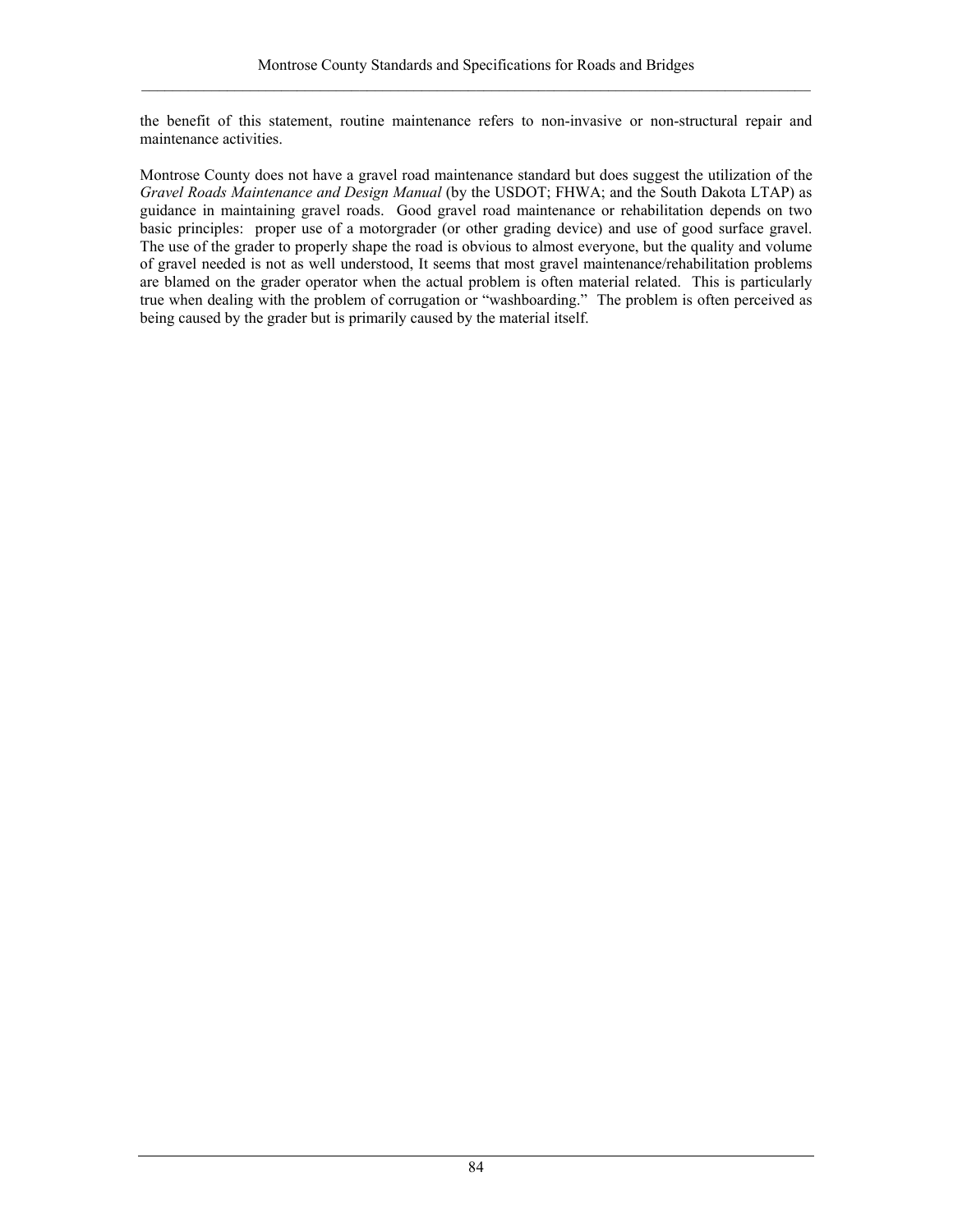# **Article VII. TRAFFIC STUDIES**

## **Section 7.01 Trip Generation/Distribution – Letter Report**

A traffic analysis shall be required for proposed new projects to determine whether improvements may be needed to existing roads and intersections that will serve a new project, and to aid in the design of new connections to existing roads. A Trip Generation/Distribution – Letter Report shall be required:

- when a proposed project can be expected to increase the traffic load on existing streets by 150 ADT, but not exceed 10% of the existing traffic load, or
- when the traffic on the existing roads at proposed connection points is presently at speeds and/or volumes that, in the opinion of the Engineer, will create unnecessary hazards and/or unreasonable delays, or
- when unusual intersection conditions exist, or
- when street and intersection deficiencies currently exist in the streets that will receive the additional traffic, or
- when new County road connections to CDOT facilities are planned.

Traffic consultants are invited to discuss projects with the Project Engineer and Engineer prior to initiation of the study. Early meetings can help to identify existing constraints so the Developer can make informed decisions before large investments are made in planning and design.

The purpose of a traffic study is to foster the development of a safe, efficient, and economical transportation system.

Traffic studies should be based upon projected twenty (20) year traffic volume, or full project traffic volume, whichever is greater. The traffic manual, *Trip Generation*, published by the Institute of Transportation Engineers, should be used to guide the analysis. Trip Generation data may be used to convert projected daily traffic volumes to design hourly volumes unless otherwise required by the Engineer.

Traffic analysis is to be performed by a Colorado Registered Professional Engineer with training and experience in traffic analysis, and shall be submitted with the preliminary plans.

A traffic study should contain, as a minimum, the following information:

Site Location Map: Illustrate the location of the proposed project.

 Network Map: Illustrate existing and proposed roads that will serve the project.

Project Description:

Provide a general description of the site; the intended land usage(s) and build-out densities within the project; existing usage of adjoining lands; proposed connection points for new roads; and a discussion of any site specific design constraints that may exist.

#### Traffic Count Data:

Summarize traffic count data on existing streets and intersections serving the project. If data from other sources or previous studies is used, identify the date and source of the data.

#### Summary Table:

Provide an inventory of each type of land use within the project, the number of units served, trip generation rates used, and the resultant design traffic loadings at key locations.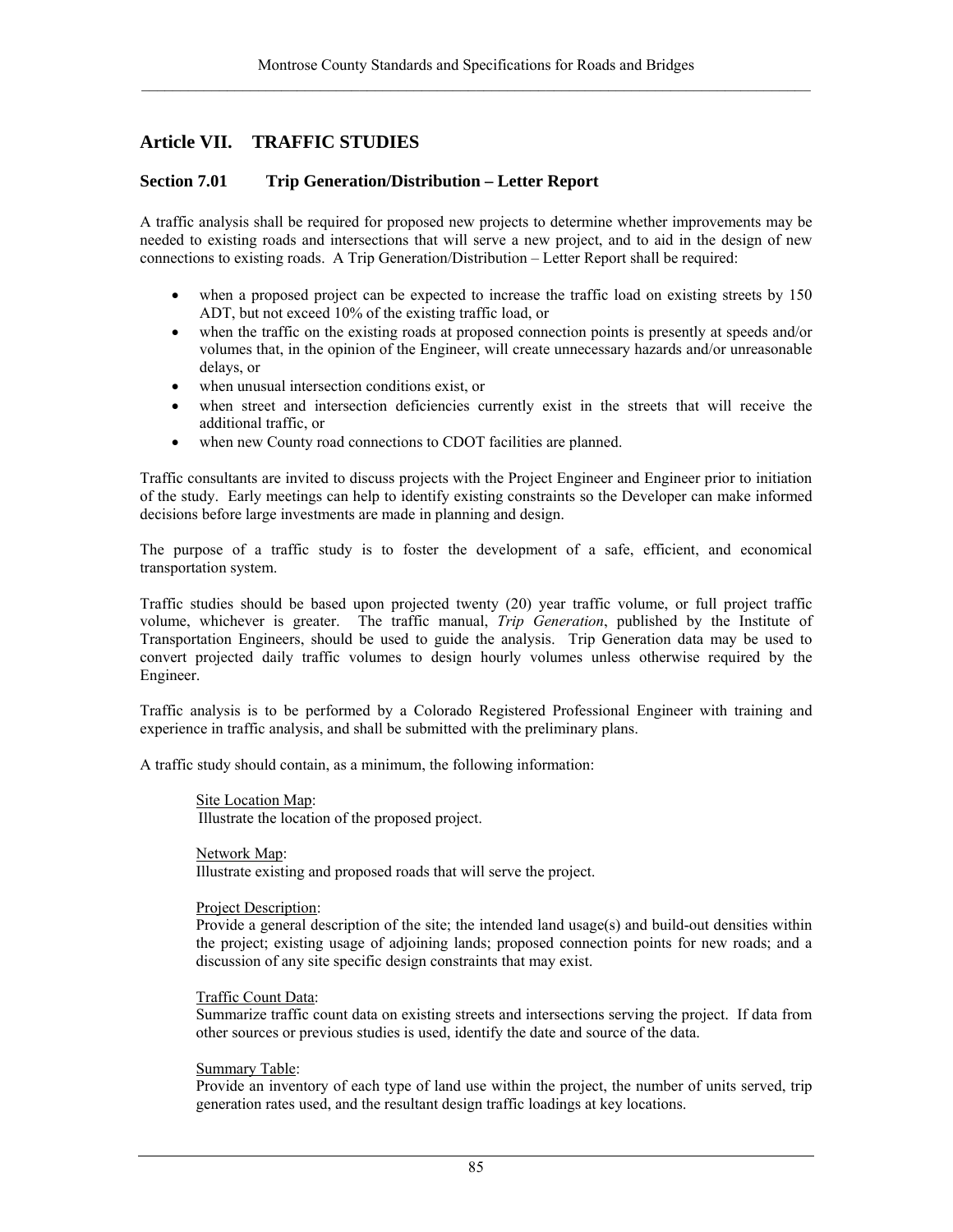## Traffic Graphics:

Illustrate the traffic loads coming in, out, and on adjacent facilities, at each connection point to existing roads, plus at key nearby intersections in the existing road system, for:

- Peak hour site generated traffic at full development.
- Peak hour total traffic (existing traffic plus site generated traffic).
- Peak hour total traffic, twenty (20) year projection.
- Total daily site generated traffic at full development.
- Total daily traffic, current and twenty (20) year projection.
- Turning movements before and after project completion at principal intersections in and near the project.

## Traffic Engineer's Recommendations:

Based upon the analysis of projected traffic loads and existing roadway capacities, the traffic engineer shall identify existing or projected traffic constraints or substandard service levels, and recommend current and/or future road and intersection improvements, accel/decel lanes, and intersection controls, internal and external to the project, as needed to properly serve the citizens using the routes in question. The Traffic Engineer shall provide phasing recommendations, if appropriate, and identify trigger points for future improvements. The recommendations shall include preliminary design schematics for intersections. Recommendations shall also include a statement as to whether or not a Detailed Traffic Access and Impact Study is necessary.

At the discretion of the Engineer a detailed traffic study in full compliance with *CDOT Guidelines and Standards* may be required. A detailed study may be required when the limited analysis of a letter report would be inadequate to assess the projects impact. Such detailed study may require computer based modeling to adequately demonstrate traffic loading and movement.

# **Section 7.02 Detailed Traffic Access and Impact Study**

*This section is modified from the "General Guidelines for Traffic Access and Impact Studies for Site Development, July 2000, produced by the Access Management Unit of CDOT Safety and Traffic Engineering Branch."* 

# **A. General**

A traffic impact analysis is a specialized study which assesses the effects that a particular project's traffic will have on the surrounding transportation network. A traffic impact study will vary in range and complexity depending on the type and size of the proposed project.

Traffic impact studies should be an essential part of the project review process where the proposal may have a measurable negative impact on traffic and transportation operations. Ultimately, traffic impact studies are used to aide in determining what improvements may be necessary, on and off the site, to provide safe and efficient access and traffic flow and to mitigate the negative impacts of development on the public roadways. Section 2.3(5) of the *State Highway Access Code, August 31, 1998* should be consulted in conjunction with these guidelines.

Traffic Impact analysis provide an objective assessment of both the anticipated impacts and needs of the proposed project. A detailed traffic impact analysis shall accurately describe, analyze, and assess the impact of specific projects regarding, the adequacy of the site access, the off-site system impacts, and the suitability of on-site circulation and parking. The depth of any analysis shall be based on the magnitude of the proposal and the urban or rural nature of the area. The following general guidelines have been prepared to: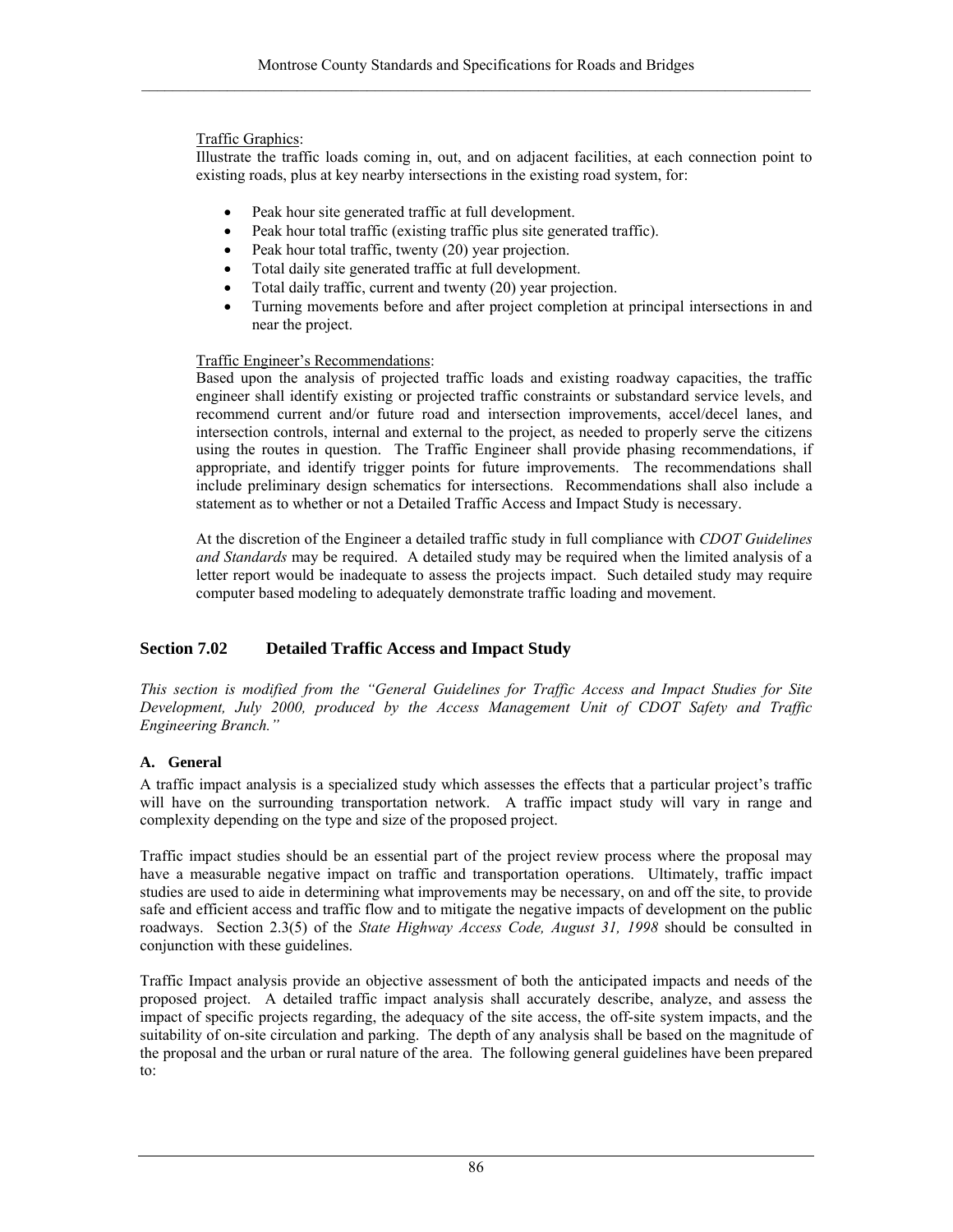- Aid Developers, Property Owners and Consultants in preparing traffic impact analysis when requesting access to the Montrose County Road System.
- Provide consistency in the request, preparation, and review of traffic impact studies and traffic operations analyses.
- Ensure that transportation and development impacts are addresses.
- Assist and expedite the review process by the County and provide staff with guidance and a checklist in the review process.
- Promote increased understanding of transportation impact issues among those involved in the development process.

## **B. Warrants for Traffic Impact Studies**

One of the key indicators for identifying when an impact study should be required is "trip generation." A trip is defined as "a single or one direction vehicle movement with either the origin or destination inside a study site." The trip generation of a proposed development is basically the number of inbound and outbound vehicle trips that are expected to be generated by the development during an average day or during a peak hour. A complete detailed traffic access and impact study should be conducted whenever a proposed project will generate either four hundred (400) ADT, exceed ten percent (10%) of existing traffic load, and/or fifty design hour volume (50 DHV) or more additional (new) peak direction (inbound or outbound) trips to or from the site during the adjacent roadways' peak hours or the project's peak hour or when considered necessary or desirable by the County Engineer for exceptional reasons. This site trip generation threshold is appropriate for the following reasons:

- 50 Vehicles per hour represents approximately 10% of the capacity of a curb travel lane under signalized control,
- 50 vehicles per hour are of a magnitude that can change the level of service of an intersection approach, and
- Left or right turn lanes may be needed to satisfactorily accommodate site traffic without adversely impacting through (non-site) traffic.

Judgment must also enter into the process. In some cases, although a project might generate fewer trips than the peak hour, peak direction 50 trips threshold, a localized safety or capacity deficiency may necessitate a study for the following reasons:

- The existence of any current traffic problems in the local area such as a high accident location, confusing intersection, or an intersection in need of a traffic signal.
- The current or projected level of service of the roadway system adjacent to the project, which will be significantly affected.
- The sensitivity of the adjacent neighborhoods or other areas that may be perceived as impacted.
- The proximity of site driveways to the other access points or intersections.
- The ability of the adjacent existing or planned roadway system to handle increased traffic, or the feasibility of improving the roadway system to handle increased traffic.
- Other specific problems or deficiencies that may be affected by the proposed project or affect the ability of the project to be satisfactorily accommodated.

### **C. Extent of Study**

The contents and extent of a traffic access and impact study depend on the location and size of the proposed project and the conditions prevailing in the surrounding area. Larger projects proposed in congested or poorly accessible areas require more extensive traffic analysis, whereas smaller sites may only require a minimum analysis of traffic on site and at immediately adjacent intersections.

A decision process similar to that used to determine when a traffic access and impact analysis should be performed should be used to determine how extensive a traffic study should be depending on the type and size of the proposed project. It is recommended that the Developer and the Engineer meet at the earliest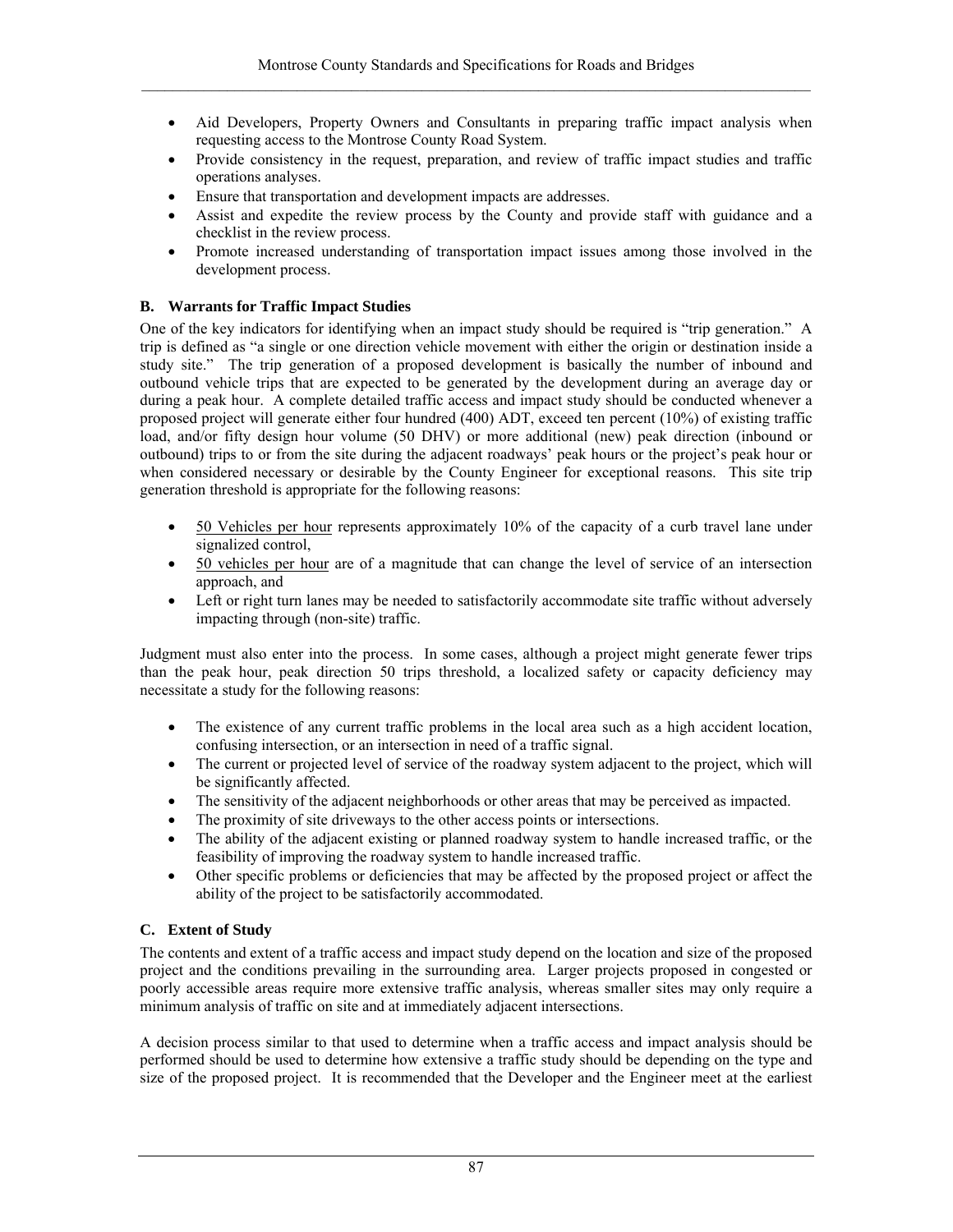possible point in the study process to determine the extent of the study. An understanding as to the level of detail and the assumptions required for the analysis can be determined at this time.

## **D. Study Area**

One critical issue is to determine the geographic area which the traffic impact study should analyze and particularly which intersections to include. The determination of the study area should consider the characteristics of the project in relation to the amount of traffic on the roadway system.

Typically, the larger the project, the larger the study area. Generally, the study area should include all site access points, roadway segments, and critical intersections (unsignalized and signalized), where traffic generated by the project may have a measurable impact.

In determining how large a study area to include, a general rule of thumb is to carry the analysis out at least as far as those areas where newly generated site traffic represents five percent (5%) or more of roadway's peak hour volume. More than five percent (5%) of roadway's volume represents an impact that is noticeable to most driveways. Where site generated traffic is less than five percent (5%) of the roadway capacity, the intersections adjacent to the site or on the opposing side should, at a minimum, be analyzed. The study area boundaries may also be influenced by impacts other than pure capacity relationships such as short cuts and traffic noise. For multi-phased projects, the study area size should be based on cumulative traffic generated up through the phase being reviewed. For example, the limits of the phase 1 study area would be based on where its "5 percent" ends. A later phase, with a larger cumulative generation, might have its 5 percent impact extended further. Care should be taken to include in the study all known congested locations that may be impacted by the proposed project. The study should also include an analysis of all reasonable alternatives and scenarios including no build or direct highway access alternative.

## **E. Study Horizon Years**

The horizon year is the date in the future for which traffic impacts associated with the project should be evaluated. Traffic impact studies are to address conditions in the current year plus the anticipated completion year of the proposed project assuming full build-out and occupancy. If the proposed project is to be implemented in phases, it may be appropriate to analyze each major phase (i.e., initial phase, one intermediate phase, and full project build-out). Additional horizon years, ranging from a minimum of ten (10) years after the study date to a maximum of full build-out of the defined study area, will be required.

### **F. Time Periods To Be Analyzed**

For each defined horizon year, specific time periods are to be analyzed. In most cases only analyses of street peak hours will be required. However, land use classifications which experience their highest trip generation levels during periods other than street peak hours may require analysis for such periods to determine proper site access and turn lane/storage requirements. Analysis of transportation impacts should always include weekday A.M. and P.M. street peak hours if the proposed projects generate significant activity during these periods.

Examples of land use classifications which typically have substantially higher site trip generation peaks at times other than weekday street peak hours are:

- Shopping Centers (Saturday afternoon)
- Discount Stores (Saturday afternoon)
- Recreational Uses (e.g., theaters, zoos, theme parks, stadiums, arenas) (various times)
- Schools (at start and finish time)
- Churches (on Sunday or Saturdays, before and after largest service)
- Garden Centers (on weekends)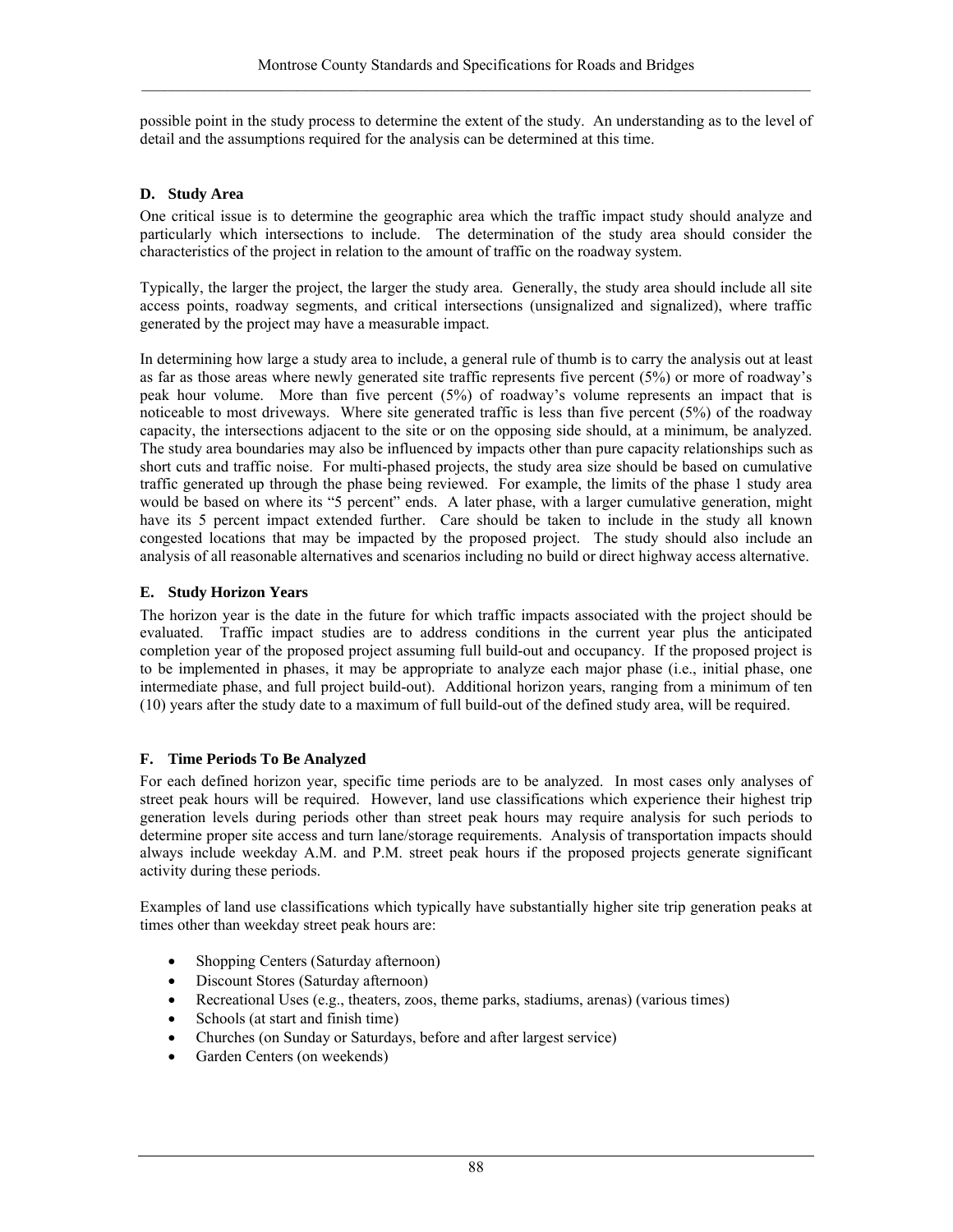## **G. Data Availability and Requirements**

Data collected regarding the existing traffic volumes in the study area is a vital piece of information to ensure an accurate study. This data must be obtained correctly since it becomes the base for all of the subsequent roadway conditions analysis and the end results of the study. In some cases, the Department may have available data. However, since accurate count data is critical, use of any existing data should be discussed with the Department. Requirements regarding the age of the data may vary. Traffic count data used in the study should generally not be older than two years prior to the date of report. Peak-hour counts should typically be performed between 7-9 A.M. and 4-6 P.M. on a weekday (Tuesday through Thursday) unless the type of project or local conditions call for different data (i.e., for some commercial projects Saturday mid-day peak-hour data may need to be analyzed.) Twenty-four (24) hour growth rates should not be used to update old peak-hour turning movement volumes.

## **H. Review Process**

The Department review process should encourage and ensure:

- A realistic awareness of other projects pending, approved, or allowed.
- A thorough, objective review of the material presented in the traffic access and impact study report.
- Recommendations regarding development of a comprehensive site access system, including complementary, effective, off-site improvements and/or developer participation (if needed), to achieve an efficient and safe transportation system within and adjacent to the project site.
- Open Department –Developer discussions regarding transportation aspects of site development.
- Fair assessment of impacts and need for improvements.

If there are discrepancies, errors, or assumptions in a completed report that the Department does not agree with, the extent of corrections required by the Department should be based on the effects of such errors or assumptions on the results and conclusions of the study.

### **I. Overview of Traffic Impact Analysis and Site Access Study Process**

The traffic impact analysis and site access study process is briefly identified in the following five phases.

**Phase I:** Establish Study Design And Verify Existing Peak Hour Traffic

- Conform site development program
- Meet with the department to establish study area and parameters
- Establish study design parameter
- Evaluate data needs
- Collect new data (if required)
- Tabulate data; calculate LOS
- Identify site access/circulation constraints and opportunities

**Phase II:** Project Future Peak Hour Traffic Situation Without Site Developed

- Establish past growth rate in key corridor(s)
- Identify changes in road network and land use type/density
- Project Phase I peak hour traffic to future study year
- Calculate level of service
- Identify changes between existing and future situation

**Phase III:** Project Peak Hour Site Development Traffic

- Select and apply appropriate trip generation rates
- Determine trip distribution pattern and assigned trips to road network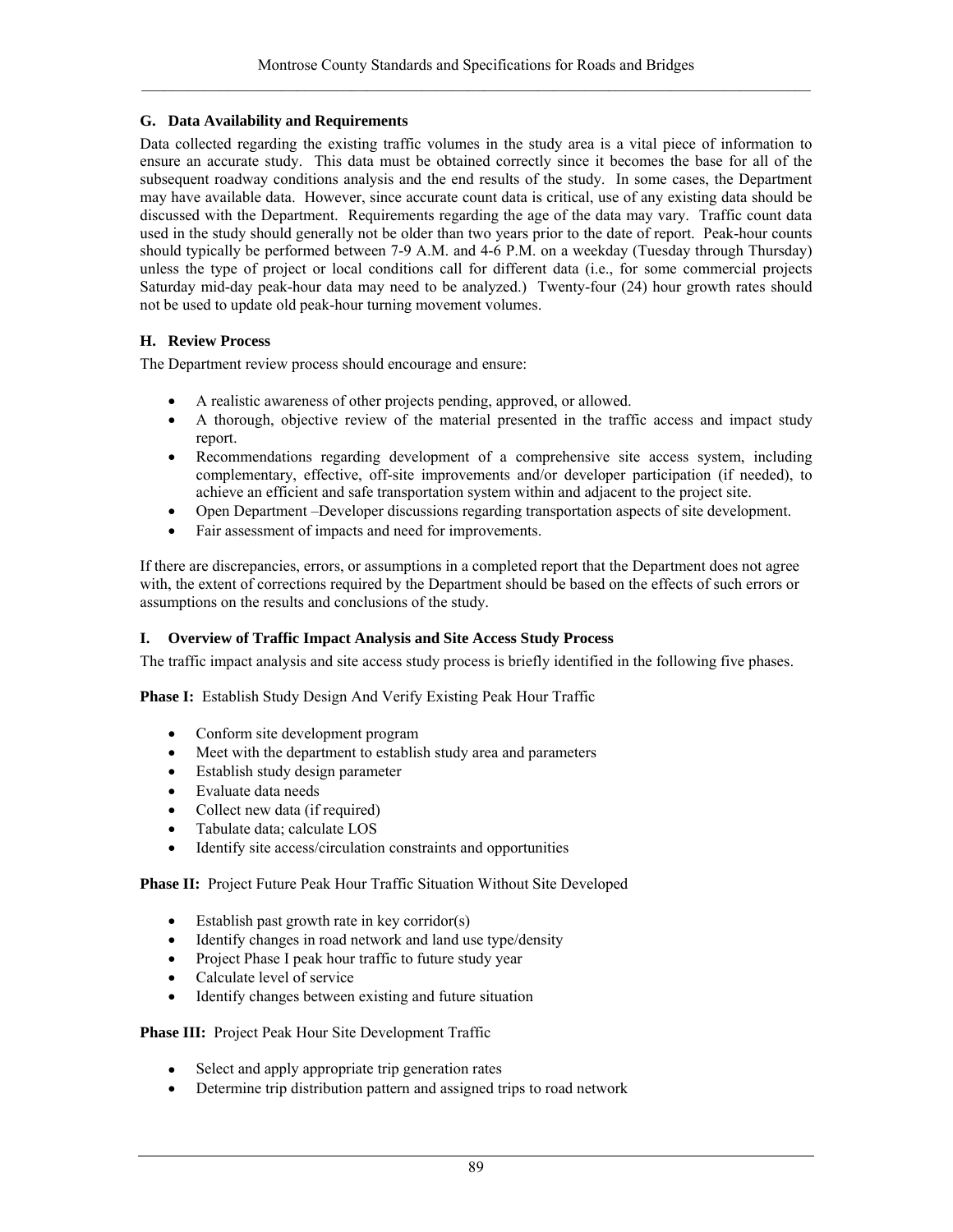**Phase IV:** Project Future Peak Hour Traffic Situation With Site Developed

- Combine Phase II background traffic with Phase III assigned traffic to achieve total peak hour traffic
- Calculate LOS: and compare to Phase I and Phase II LOS results
- Identify Changes between Phase If Phase II and Phase IV Results

**Phase V:** Develop Site Access Related Solutions

- Evaluate alternative solutions to achieve acceptable levels of service
- Select preferred solution; document findings

## **J. Typical Traffic Impact Analysis Contents**

- (1) **Executive Summary** A brief discussion of the site location and study area, type and size of the proposed project, findings of the report, conclusions, and proposed recommendations.
- (2) **Introduction** A brief description of
	- the purpose and scope of the study,
	- the type and size of the proposed project,
	- the project time tables,
	- the characteristics of the site and adjacent roadway system (functional, classification, existing/planned right-of-way (ROW), lanes, traffic control devices, driveway/intersection locations, signals, speed limits, etc.), and
	- the site location within the general area should be included in this section of the report.

This description should also include surrounding land uses, expected development in the vicinity of the site which could influence future traffic conditions, special site features and a description of any committed roadway improvements. A vicinity map along with a site plan that shows the locations of access to all public roads and private accesses and the site in relation to the surrounding transportation system and the development is essential and should be included in this section of the report.

(3) **Existing Conditions** – The limits of the study area should be shown and should be based on the type of land use, the size of the project, and an understanding of existing and future traffic conditions. The general terrain and road network features should be included in this section. A complete description of the existing land uses in the vicinity of the site, as well as their current zoning and use, or the likely use in the case of vacant tracts, should be included. Roadway characteristics should be described and illustrated, as appropriate. Features to be addressed include current roadway system characteristics, roadway functional classification, access control, ROW, lane configurations, geometrics, traffic signal locations including coordination and timing, traffic control devices, posted speed limits, average running speeds, travel times, and any sight distance limitations. The report should also identify, evaluate, and describe the existing traffic, roadways, and intersections conditions, including problems, if any.

Traffic impact analysis should examine the capacity and Level of Service (LOS) of existing traffic flow for both highway segments and intersections. A table illustrating the results of the existing capacity calculations should be included in the report. Within this table, levels of service should be shown along with their corresponding delays or reserved capacities for each of the turning movements. The State Highway Access Category should be noted as set forth in the *State Highway Access Category Assignment Schedule*. Current peak hour and daily traffic volume data should be included in the report. Peak hour traffic volumes, separated into individual movements, should be indicated at all critical intersections (signalized and un-signalized) adjacent to or in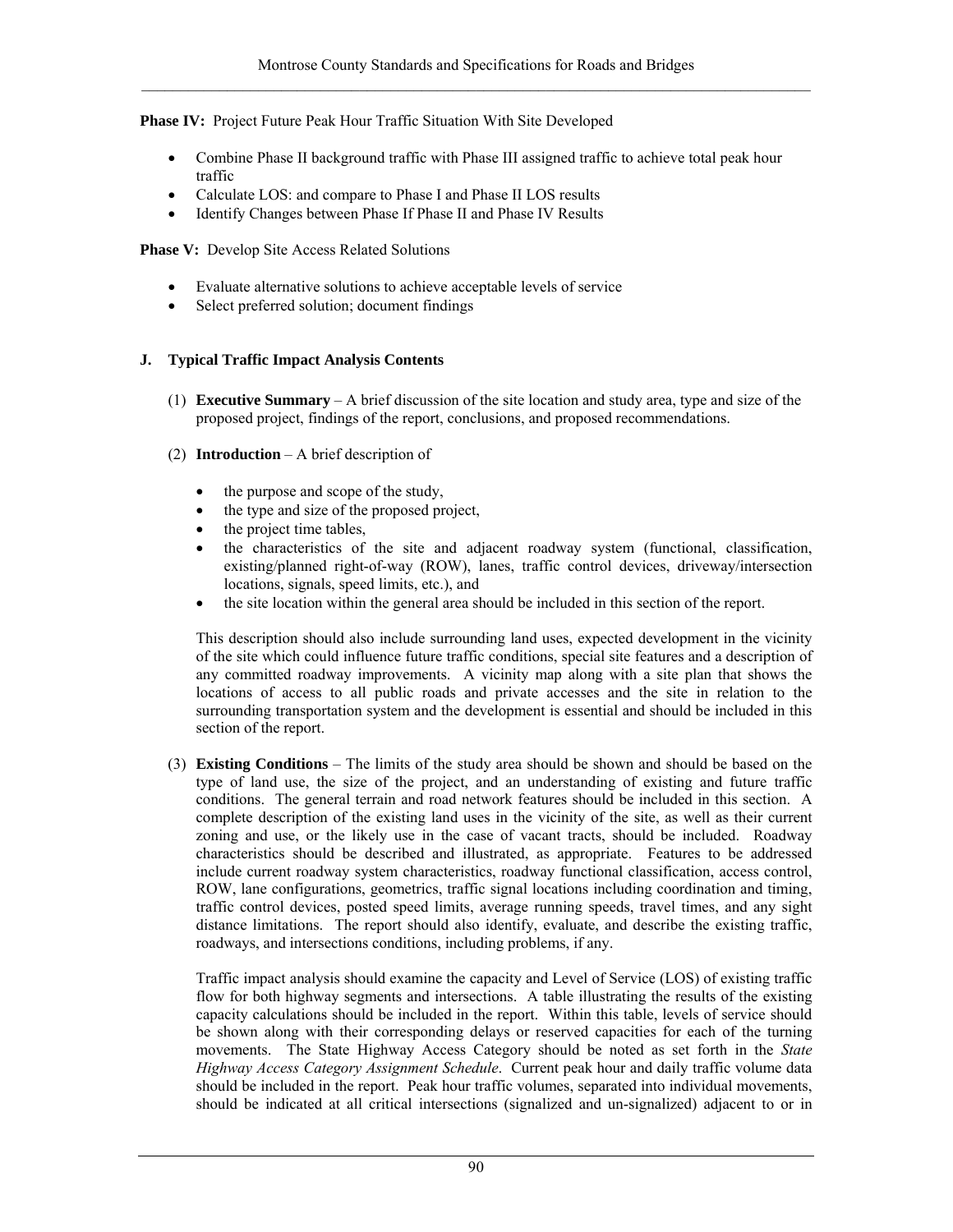close proximity to the site. Daily traffic volumes should be included on the major roadways within the study area, including trips to and from adjacent or opposite developments and activity centers. Traffic count data for both daily and peak hours and analysis worksheets should be provided in the report.

- (4) **Proposed Site Uses and Access Requirements** The proposed use or uses of the site should be identified in terms of type and size of the proposed projects. For any access proposal involving a Highway Category 1, 2 or 3, the report should demonstrate that reasonable access to the State Highway does not already exist by way of local street network.
- (5) **Projected Traffic Volumes** Existing traffic volumes provide background data from which projected traffic volumes can be estimated. Depending on: the type and size of a project, whether or not phase development is planned, and when full build-out is anticipated, horizon years should be determined. Horizon years may also depend on local planning schedules of major transportation system changes. The background traffic should include traffic to and from adjacent developments and activity centers. It should also reflect traffic flows for projects under construction, approval, or submitted for application. With respect to projected traffic volumes, the data should include the total of site generated traffic volumes plus background traffic that cause the most critical impacts. Accordingly, the following should be estimated and presented in the report: (a) site traffic including A.M. and P.M., and when appropriate, (for retail projects) Saturday and Sunday peak hours; (b) total traffic including A.M. and P.M., and when appropriate, (for retail projects) Saturday and Sunday peak hours. The background traffic portion of total traffic volumes should be non-site traffic adjusted for a horizon year or for several horizon years. Post population, vehicle registration, travel trends in a project influence area, and traffic growth trends on boundary roads can provide a basis for projecting the total and peak hour background traffic to the horizon years(s). Traffic data projection methods and analysis worksheets should be provided in the report.
- (6) **Site Generated and Design Hour Volumes** Site Generated traffic volumes vary with the type and intensity of the proposed project. A summary table listing each type of land use, the size proposed, the average vehicle trip generation rates used (total daily traffic, A.M. and P.M. peaks of the generator and the peak hours of development), and the resultant total trips generated should be provided. Trip generation volumes are most commonly calculated from the latest data contained within the Institute of Transportation Engineers (ITE) *Trip Generation Guide*. In the event that data is not available or appropriate for the proposed land use, documentation should be provided in the report as to the source of such data. The following are the recommended trip factors for different types of land uses.

 Residential uses – trips per dwelling unit Office uses – trips per gross floor area Retail uses trips per gross leasable floor area Industrial uses – trips per gross floor area or employees

Trips per acre are usually the least accurate though they may be beneficial when estimating traffic on a broad scale.

Some trips to a project will be attracted from the passing traffic stream. Pass-by trips are made by traffic already on the roadway(s) that enter the site as an intermediate stop on the way from an origin and primary destination. For example, a driver may stop at a convenience market on his/her way home from work. If this market is located along the roadway the driver normally uses to get home, then the trip "generated by the market" is not a new trip added to the roadway system. This trip generated does not impact nearby intersections, but does impact traffic flow at the site entrance. These "pass-by" trips should be deducted from the generated traffic volumes. The procedures described in the *ITE Trip Generation Manual* and *ITE Trip Generation Handbook* should be used to account for these trips. Most "pass-by" or "intercepted" trips are associated with uses such as service stations, convenience stores, or general retail establishments. The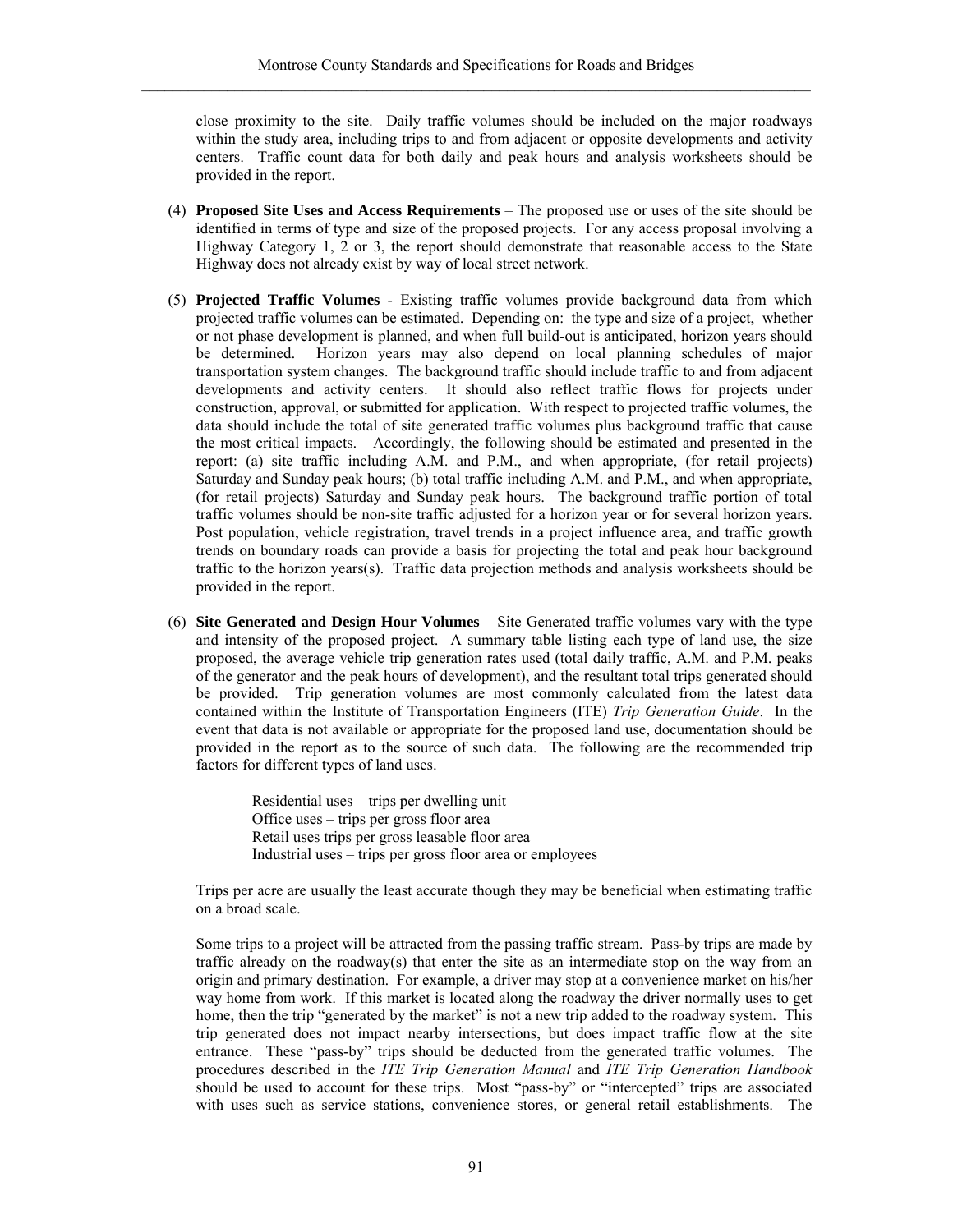"intercepted" or "pass-by" trips may be deducted from the background traffic volumes when assigning site generated traffic volumes to surrounding roads. However, these trips should not be deducted when evaluating traffic operation on the highway segments, at access points, at intersections, or at points between where the access points and the diversion takes place. All trips must be counted in assessing impacts and needs, such as turn lane designs.

Some trips made within a mixed use project may be internal trips. Common current practice is to consider internal trip reductions only where mixed use projects consisting of at least two major complementary uses exist. This includes such complementary use combinations as office-retail, office-hotel, office-residential, and office-restaurant. Other combinations may be considered. Reductions for internal trip making will only be accepted if based on actual surveys of similar projects and approved by the Department.

- (7) **Trip Distribution**  Once the forecast trip generation is identified, the expected direction of approach and departure needs to be estimated (i.e., the percentage of trips oriented to the north, south, east and west). The directions from which traffic will approach and depart the site can vary depending on several location specific factors, including:
	- Size of the proposed project.
	- Type of the proposed project.
	- Surrounding and, in some cases, competing land uses, population, and employment distributions.
	- Prevailing conditions on the existing street system.

To help the distribution of traffic, an influence area (area within which most site trips are made) may be defined. The influence area should be large enough to include most of the trip ends attracted to the site. Ideally, an existing market study could be used to establish the influence area.

The projected traffic generated should be distributed (inbound v. outbound, left turn v. right turn) onto the existing street network to project turning movements at site access points and nearby intersections. Projected turning movements and trip distribution should be illustrated in the report. The engineering procedures, technical analysis steps, basic methods, and assumptions used in estimating the directions of approach, departure, and movements at critical intersections, at each access drive, and the roadway network should be clearly and concisely identified. Where a market analysis is available, as is common for large retail projects, a table should be prepared showing how the directions of approach and departure relate to the effective trade area of the proposed project.

- (8) **Traffic Assignment** After estimating the directional distribution of traffic on roadway network and intersections, a map showing the traffic assignment to the roadway network should be prepared and be included in the report. Trip assignment involves determining the amount of traffic that will use each access point and certain routes on the roadway network. The product of the trip assignment process is the total project generated trips, by direction and turn movement, on each segment of the study area roadway network. Trip assignment should be made considering logical routings, available and projected roadway capacities, projected transportation improvements to be in place by the analysis year, left turns at critical intersections, and projected minimum travel times.
- (9) **Future Capacity Analysis** Describe the impacts on traffic flow, by analyzing future capacity and Level of Service (LOS). The capacity of critical intersections (signalized and un-signalized) adjacent to and in the vicinity of the site, the capacity of the access drives, and the capacity of the mainline highways should be summarized together with the analysis procedures used. The report should show the projected levels of service for all movements at signalized intersections and for all critical movements at un-signalized intersections. It is recommended that a table illustrating the results of the future capacity calculations be included in the report. Within this table, levels of service should be shown with their corresponding delays or reserved capacities for each of the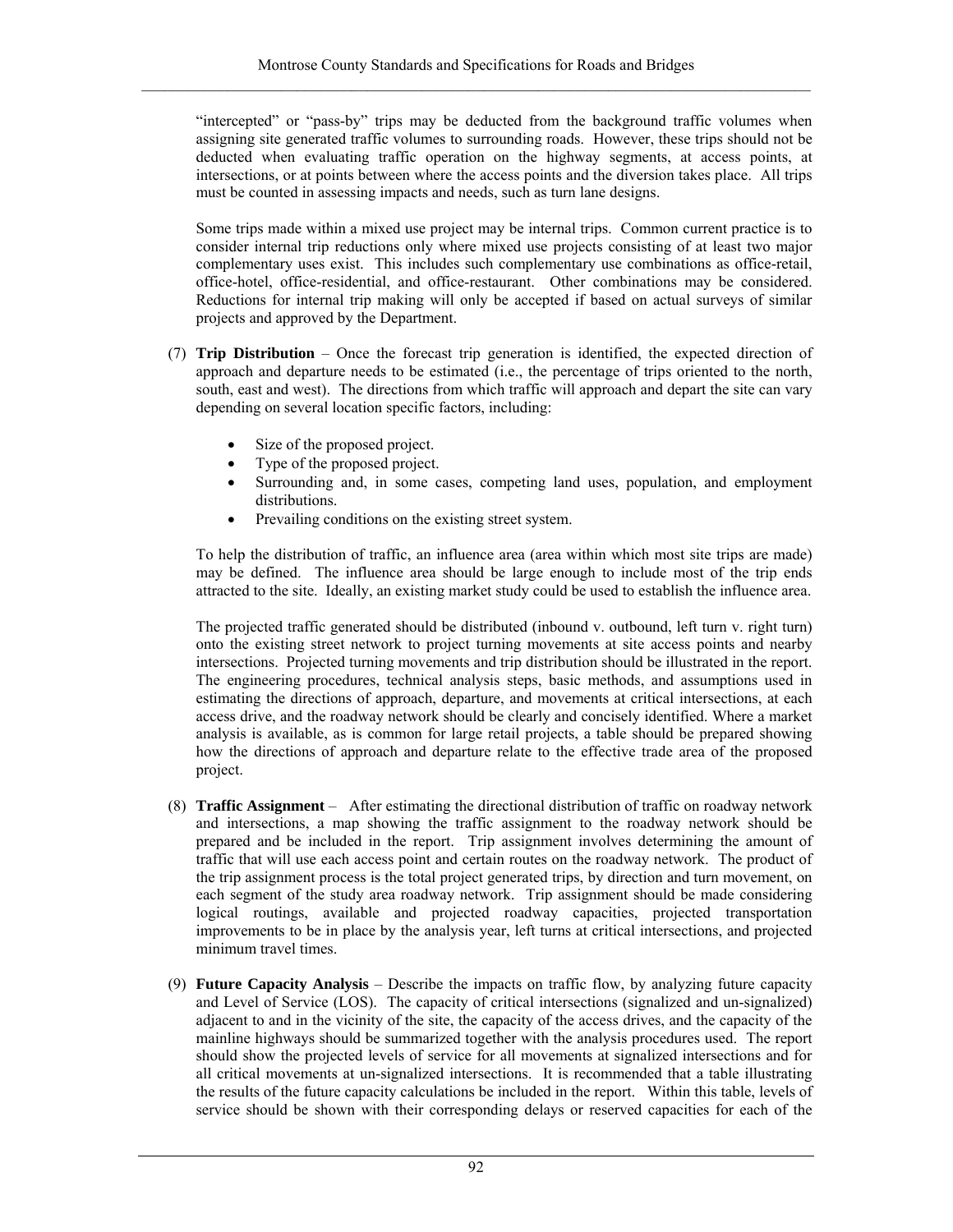turning movements. When calculating the capacities, assume full build-out of the property. If the proposed project is phased over long periods of time, the evaluation may be broken down into different horizon years or impact phases. Methods used to calculate the level of service of street intersections, driveways, or highway segments should conform to the techniques described in the *Highway Capacity Manual* or the *Highway Capacity Software*. Because of the assumptions involved in estimating project traffic and background traffic growth, planning types of capacity analysis may be appropriate. Detailed calculations including input and output worksheets should be included in the Appendix.

When traffic signals are involved, the report should examine the conditions for spacing and the signalization of the access as required in the *State Highway Access Code*. In addition, where traffic signals exist or are proposed within the study area, a traffic engineering analysis such as PASSER II-90 should be made of the two-way progression at various combinations of cycle lengths, splits, and speeds. The report should include the input and output data worksheets of the analysis in the Appendix. The signal analysis should compare three conditions: (a) existing traffic and geometrics; (b) proposed access without the signal; and (c) proposed access with signal(s) in place.

- (10)**Signalization Warrants**  If it is anticipated that the project's driveways will satisfy signalization warrants soon after the project has been completed, a warrant analysis should be conducted in accordance with the *Manual on Uniform Traffic Control Devices (MUTCD*), using the projected traffic volumes determined from the trip generation analysis. The results of such an analysis shall be tabulated and included in the Appendix.
- (11)**Traffic Crash Analysis** An Access Related Traffic Conflict Point Analysis should be prepared. Traffic crash data at the access points, intersections, and along roadways in the study area and adjacent to the site should be analyzed using three (3) years of accident history to determine if the proposed project will contribute to an already existing problem or if the proposed roadway or traffic control improvements might help alleviate the problem. A field inspection of the horizontal and vertical alignment of the site should be made to determine if the proposed location and design of access along with intersection sight distance restrictions will create a traffic accident potential.
- (12)**Other Analyses** Additional analyses may be needed depending on the characteristics of the proposed project, its impacts, and the transportation system within the study area. These analyses will be stipulated by the Department and may include traffic control, sight distance, clear zone, parking, or other analyses appropriate to the particular situation.
- (13)**Traffic Improvement Recommendations** Recommendations should be developed to address the conclusions resulting from the analyses of the proposed project's access needs and impacts on the transportation system. Recommendations for improvements should include both off-site and on-site locations. They should also address feasible transportation system improvements needed to satisfactorily accommodate site and non-site traffic, respectively. Changes at existing intersections should be specifically identified (e.g., extend left turn lane, add channelized right turn lane, changes in signal operation, etc.) together with proposed signals, ROW widening, or other improvements. The report should also include the proposed access plan and pertinent traffic control features as well as the features of the recommended access plan.
- (14)**Illustrative Site Plan** An illustrative site plan should show how the site access is coordinated with the internal road system. It should indicate the traffic, public transport, and pedestrian adequacy of the overall site and access.
- (15)**Maps** The following maps should be included in the report to aid with reviewing the report:
	- a. An area map showing the site location and area of influence. The map should include all streets and junctions where the site traffic represents five percent (5%) or more of roadway's peak hour approach capacity.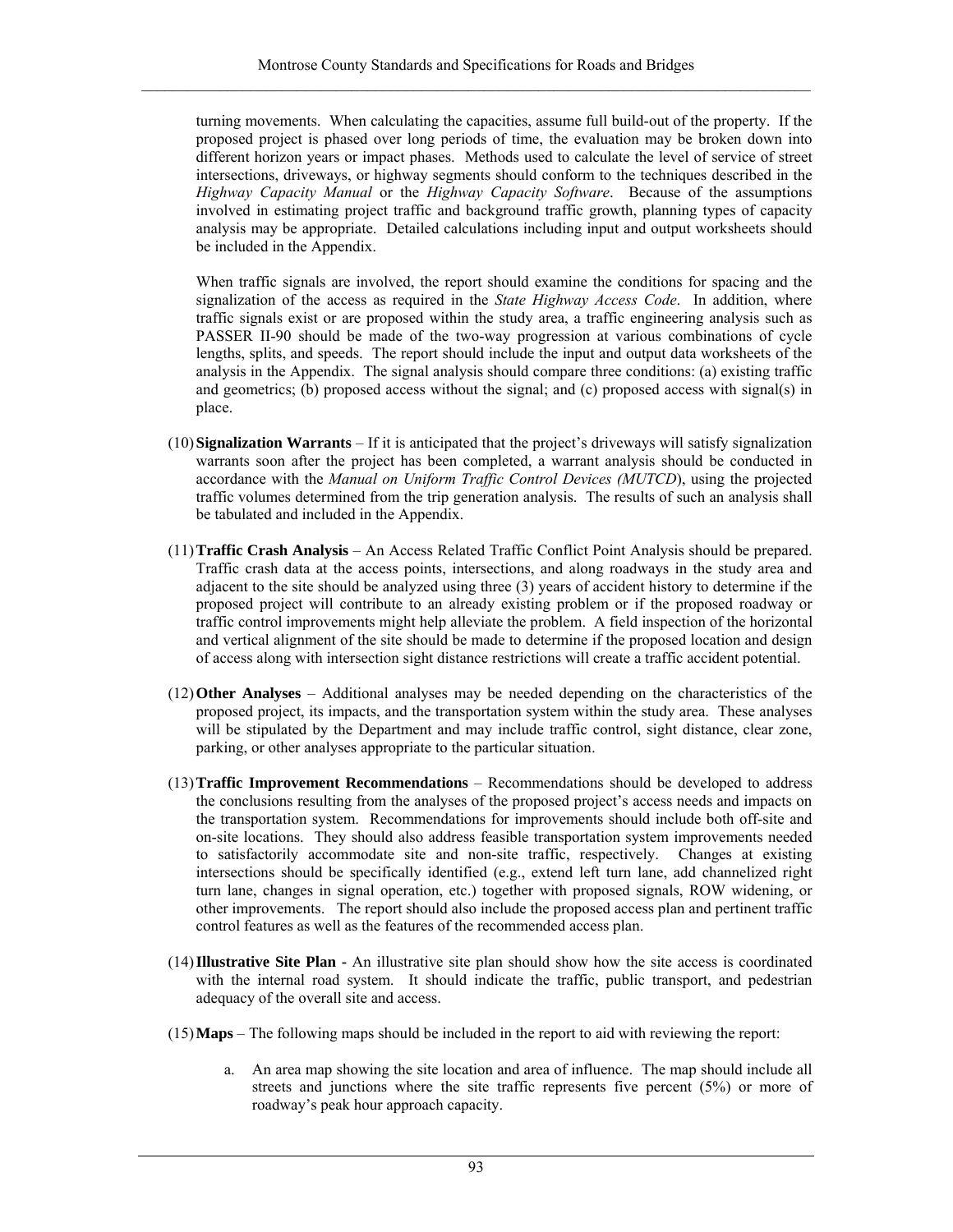- b. A scaled map showing the existing roadway system serving the site. It should show all major streets, minor streets adjacent and opposite to the site, and site boundaries. It should include all accesses that are existing and possible future access locations including signal locations for at least one-half mile in each direction along the highway. This map should also show transit, bicycle, and major pedestrian routes, if applicable, along with ROW widths and signal locations.
- c. A scaled map showing the existing and anticipated land uses/developments in the study area.
- d. Traffic volume maps with existing Average Daily Traffic (ADT) and peak hour volumes shown on the roadway network along with turning movements at existing intersections and driveways.
- e. Traffic volume maps with projected Average Daily Traffic (ADT) and peak hour volumes shown on the roadway network along with turning movements at existing intersections, driveways, and proposed access points.
- f. A scaled map showing the recommended off-site transportation improvements, on-site circulation and parking features, and proposed access point(s) to the State Highway and any other public roadways. Details of turning radii for both inbound and outbound turning vehicles, driveway width, driveway length, and the length of acceleration and deceleration lanes should also be shown on this map. Access locations should be referenced to existing intersecting streets or property boundaries.
- (16)**Tables and Diagrams** The following tables and diagrams should be included in the report to aid with reviewing the report:
	- a. Estimated traffic generation, showing generation rates by traffic zone or land use type, as well as external trips and peak hour trip rates.
	- b. Traffic distribution showing roadway segments and assigned traffic volumes.
	- c. Capacity analysis showing the existing and projected Level of Service (LOS), volume/capacity ratio, and delay (where applicable) for each roadway segment as well as all intersections, whether signalized or un-signalized.
	- d. Where signals are proposed, a Time Space Diagram for signal progression should be prepared.
	- e. Other miscellaneous tables and diagrams as required to clarify or document the study report.
- (17)**Conclusions and Summary of Findings** The conclusions should include a clear and concise statement of the findings and recommendations. All conclusions should be supported by the body of the report.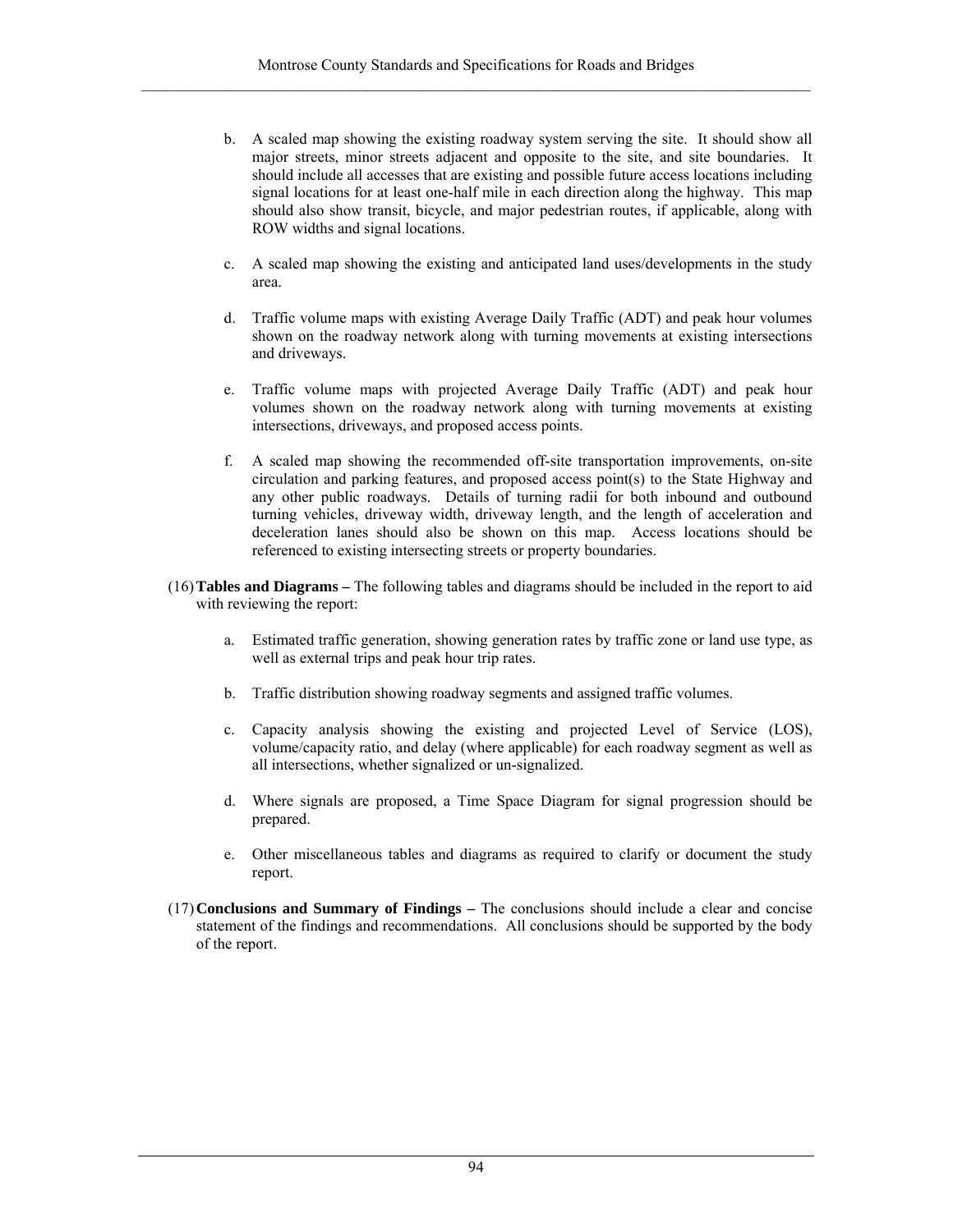# **Article VIII. PERMITS AND SURETY**

## **Section 8.01 Issuance of Permits**

The County Land Use Department, working with the Engineer, administers the issuance of access permits in Montrose County. All other permits listed here are issued by the Engineer's office. Permit fees for any permit named in this section shall be set by Resolution of the Board. No administrative fees may be imposed on special districts; however, such districts shall be required to obtain all necessary permits and pay all associated service/inspection fees. Financial security for permit work may be required as per Section 8.10.

## **Section 8.02 Right of Way Use Permit ( for Utilities)**

Underground and overhead utilities may generally be installed in the County Right of Way (ROW) if adequate room exists within the ROW without unreasonably interfering with, or creating hazards to, the present or future usage of the ROW for transportation. Persons desiring to install utilities in a County ROW shall apply for a permit from the Engineering Department. The County Engineer shall evaluate the site and determine whether or not the ROW can safely and effectively accommodate the utility. If the proposed installation can be accomplished without adversely affecting transportation or drainage in the ROW, the Engineer will issue a permit for the installation. All utility installations shall conform with County specifications, and with any special conditions stated in the permit by the Engineer.

A new permit will be required prior to undertaking material changes or improvements to an existing utility. Emergency repairs may be made without a permit, provided the utility provider repairs any damage to the road in compliance with County specifications, and provided that the Engineer is notified within 48 hours of the event.

Applicants for simple and routine installations are advised to apply for permits at least 72 hours in advance of the planned installation. Unusual or extended installations may require more lead time for County evaluation.

# **Section 8.03 Right of Way Use Permit (for Structures and Misc.)**

Any individual, company or corporation, or public agency wishing to install within the ROW a structure or object (including landscaping) or attach the same to an existing County bridge or drainage structure shall first obtain a Right of Way Use Permit from the County. Applications for such permits shall include adequate sketches or drawings which depict the extent and means of attachment, the size and shape of members used, the amount of anticipated loads applied to the existing structure by the attachment, and any other information necessary to evaluate the proposed installation and it's impact upon the Transportation System. No installation shall be approved which adversely affects the Transportation System's safe carrying capacity, which compromises the future performance or which may hinder maintenance operations performed within the ROW or on any structure.

# **Section 8.04 Right of Way Use Permit (Non-Invasive Maintenance of Existing Facilities – Includes Tree Trimming)**

Any individual, company or corporation, or public agency wishing to perform non-invasive maintenance of existing facility, including tree trimming within the ROW shall first obtain a Right of Way Use Permit from the County. Applications for such permits shall include adequate traffic control plans and written depiction of the extent and means maintenance to be performed and any other information necessary to evaluate the proposed maintenance and it's impact upon the Transportation System. No maintenance shall be approved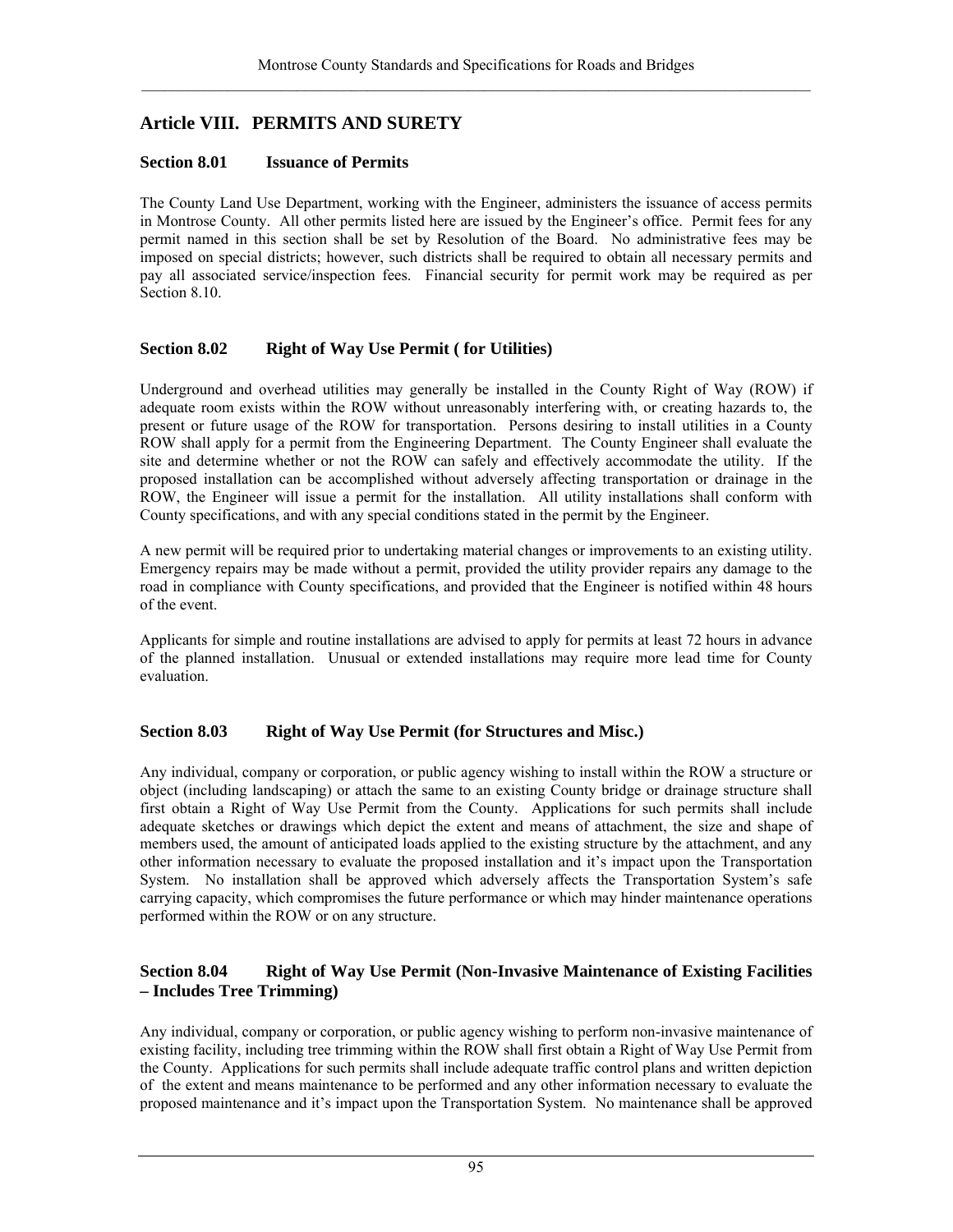which adversely affects the Transportation System's safe carrying capacity, which compromises the future performance or which may hinder maintenance operations performed within the ROW or on any transportation structure. Maintenance permits may be issued on an occurrence basis or bi-annually.

## **Section 8.05 Access Permit**

The location and construction of driveway connections to County roads is governed by County Access Policy. Persons desiring to construct a driveway connecting a County road are required to obtain a permit prior to commencing construction. Application may be made in the Land Use Department. A visit to the proposed site by the Engineer is generally required to ensure the connection can be made without creating unnecessary traffic hazards, and to ensure compliance with County Access Policy.

The Engineer may, based on actual site conditions, specify certain conditions, in addition to those set forth in this document, for issuance of an access permit.

## **Section 8.06 Winter Maintenance and Snowplow Policy and Procedures**

### **A. Primary Conditions**

Montrose County shall not plow snow on any road unless and until such road has been determined to be a public road and accepted for County maintenance by the Board. It shall be in the sole discretion of the Board to determine from time to time which such public roads will be plowed by the County.

Those public roads that are claimed for maintenance but do not receive snowplowing services shall be listed and published each year.

### **B. Permit Application**

To begin the snow plow permit process, a letter requesting to perform Winter Maintenance/Snowplowing should be sent to the County Engineer's office. This letter shall state as to the location the permit is being requested (road name, section, township and range, if available), total distance requested and time period requested. If there are other property owners along this route, their names and addresses should also be included.

Upon review of the Snow Plow Permit request, Montrose County will review road conditions and send a letter stating damage estimate and request a bond or a cash deposit to secure performance. The amount of security required will be relative to the distance being plowed, and the surface of the road.

Proof of insurance will be required sufficient to protect the County as determined by the County on a case by case basis naming Montrose County as Additional Insured.

A plowed public road shall be considered open for public travel and shall not be gated for private use.

After all application conditions are met, the Snow Plow Permit will be scheduled at the next regular Board of County Commissioners meeting for decision in accordance with Appendix C.

### **Section 8.07 Over-weight/Over-length/Over-width Permit**

*(Reserved Section)*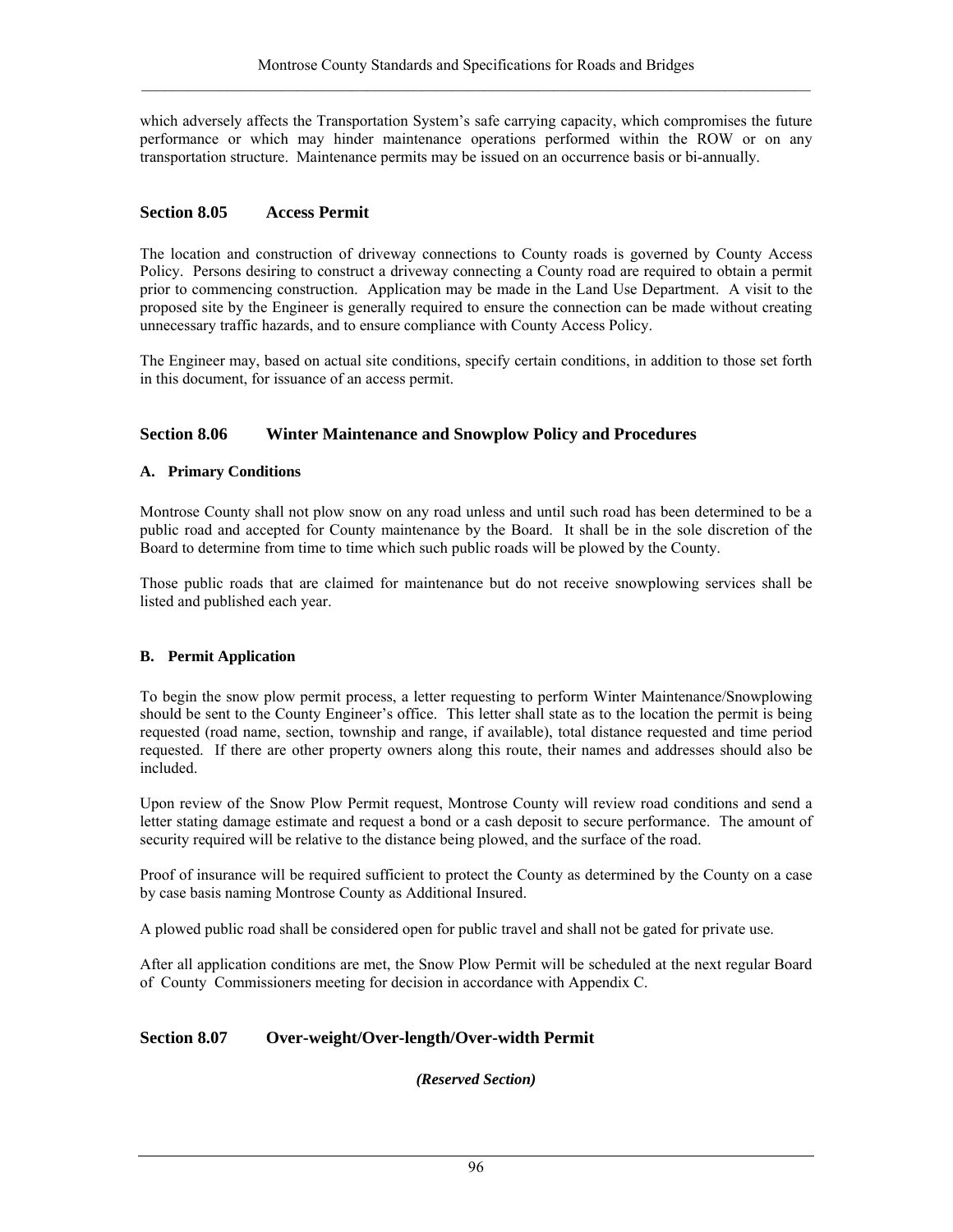### **Section 8.08 Suspension or Revocation of Permits and/or Project Authorization**

Should it come to the attention of the Engineer that the provisions or conditions of any Permit or project authorization have been violated by the developer/permittee, upon written or oral notice to the developer/permittee or an agent or employee of the developer/permittee, the Engineer may immediately suspend the permit and order cessation of all further work under jurisdiction of the permit until such time as the developer/permittee corrects the deficiencies. The suspension order shall list the details of the violation. If such notice was oral, written notice shall be mailed forthwith to developer/permittee by first class mail. If the developer/permittee fails to remedy the deficiencies within seven (7) days, the Engineer may, at his discretion, revoke the permit.

If the developer/permittee does not concur that it is in violation, it must, within forty-eight (48) hours of the issuance of the suspension, request in writing a hearing before the Board. A hearing shall be held by the Board at its next regularly scheduled meeting following receipt of such request. At such hearing, the Engineer shall have the burden to demonstrate, by a preponderance of evidence that the developer/permittee is not in compliance with the applicable requirements, regulations, standards and conditions.

The Board may, after such hearing, further suspend or permanently revoke a permit/project authorization, require immediate remedy including forfeiture of security to cure the deficiency.

## **Section 8.09 Transfer of Permits and/or Project Authorization**

A permit/project authorization may be transferred only with the written consent of the Engineer. The Engineer, before consenting to any transfer, may condition or restrict such transfer to ensure that the health, welfare and safety of the public are protected. Each prospective transferee must ensure, before approval of any transfer, that the proposed transferee can and will comply with all of the applicable requirements, regulations, standards, and condition.

#### **Section 8.10 Collateral for Faithful Performance**

As a condition of the issuance of any permit or project authorization, the Engineer, may require the developer/permittee to provide Montrose County with collateral as surety for the faithful performance of all provisions of these Regulations. The dollar amount of said surety will be reasonably related to the nature and extent of the proposed work, and sufficient to allow the County to engage an independent third party to repair any potential harm done to County infrastructure by the developer/permittee.

The developer/permittee may appeal the collateral requirement or the amount thereof to the Board.

Said collateral shall be a cash deposit, irrevocable letter of credit, certificate of deposit issued by a bank within the State of Colorado, or surety bond as approved by the County Attorney. Facilities already collateralized by a Subdivision Improvements Agreement the County's Land Use Regulations are exempt from these collateral requirements. Work in public irrigation & utility easements shall be excluded from the collateral requirements of this Section 8.12.

The amount or collateral shall be as specified below:

• When the work to be done by the applicant will be confined to that portion of the public way which is exclusive of the roadway prism the base amount of the collateral shall be one hundred dollars (\$100.00), provided, however, that whenever the work to be done will affect in excess of fifty lineal feet (50 lf) of the public way the amount of one dollar (\$1.00) per lineal foot of the excess will be added to the above mentioned base amount.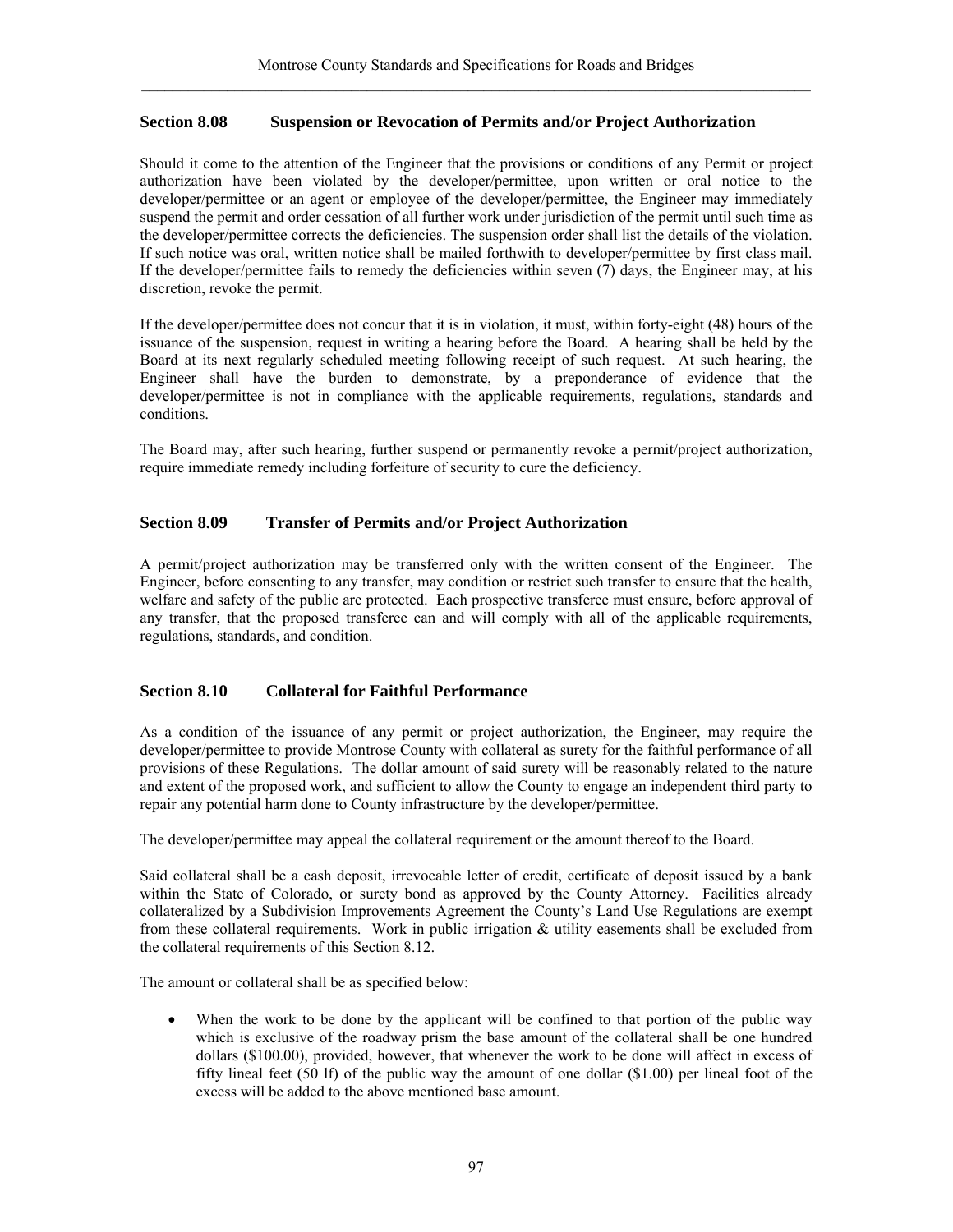• When the work to be done by the applicant will affect the portion of the public way including the roadway prism, the base amount of the collateral shall be two hundred-fifty dollars (\$250.00) when the driving surface within the affected roadway prism is graveled and two thousand dollars (\$2,000.00) when the driving surface within the effected roadway prism is paved, provided, however, that whenever the work to be done will affect in excess of twenty five lineal feet (25 lf) of driving surface as measured in any direction horizontally the amount of five dollars (\$5.00) per lineal foot of the excess will be added to the base amount for graveled driving surfaces and fifty dollars (\$50.00) per lineal foot of the excess will be added to the base amount for paved driving surfaces.

For any calendar year the first two thousand dollars (\$2,000.00) of collateral required by these Regulations must be in the form of a cash deposit, irrevocable letter of credit or certificate of deposit issued by a bank within the State of Colorado. Any additional collateral for one permit, or the cumulative requirements of multiple permits may be in the form of a surety bond, binding the surety with and for the applicant to the County, for the faithful performance of all provisions of these Regulations and the conditions of the permit, specifically including the two season correction period. It is a specific condition of this paragraph that the cash collateral may be applied , in accordance with the collateral conditions of these Regulations, to any and all of the applicant's permits for the construction season.

Public Utility Companies may submit for collateral requirements a yearly corporate bond without sureties. Private Utility Companies may submit for collateral requirements a yearly corporate bond without sureties, subject to approval by the Board, based up on that private utility company's financial strength.

The term of the surety shall run coincident with the term of the applicant's permit or project and in addition, shall be in force for the full term of the correction period. Such Surety shall provide that recovery may be made thereon if noted deficiencies have not been cured after ten (10) days notice of defective installation or restoration, is given by the Engineer, in writing, to the developer/permittee. Surety shall remain in full force for two (2) years from the date of each permit/project completion. In the event of nonpayment of any costs or fees associated with any permit/project the County shall be authorized to recover such costs and fees from the surety ahead of any other unpaid parties.

It shall be the sole responsibility of the developer/permittee to periodically update and ensure that the aforementioned surety remains in force and effect, and insures to the benefit of the County.

Montrose County shall return or relinquish the surety to the developer/permittee two (2) years after completion of the work, upon request of the developer/permittee, after correction of any deficiencies identified by the Engineer, and after a final inspection of the work by the Engineer determines that the work for which the security was provided has performed satisfactorily for the two (2) year warranty period. It may be refunded earlier if, in the opinion of the Engineer, it is determined that the work is stable and no further work will be needed.

## **Section 8.11 Payment of Fees and Collateral**

The method of payment for permit fees shall be cash. The method of payment for collateral shall be cash, irrevocable letters of credit or certificates of deposit. Collateral submitted as a cash deposit shall be deposited with the Office of the County Treasurer, and shall be non-interest bearing. Irrevocable letters of credit, and certificates of deposit, shall be held by the Office of the County Attorney. The use of bonds shall be as approved by the County Attorney.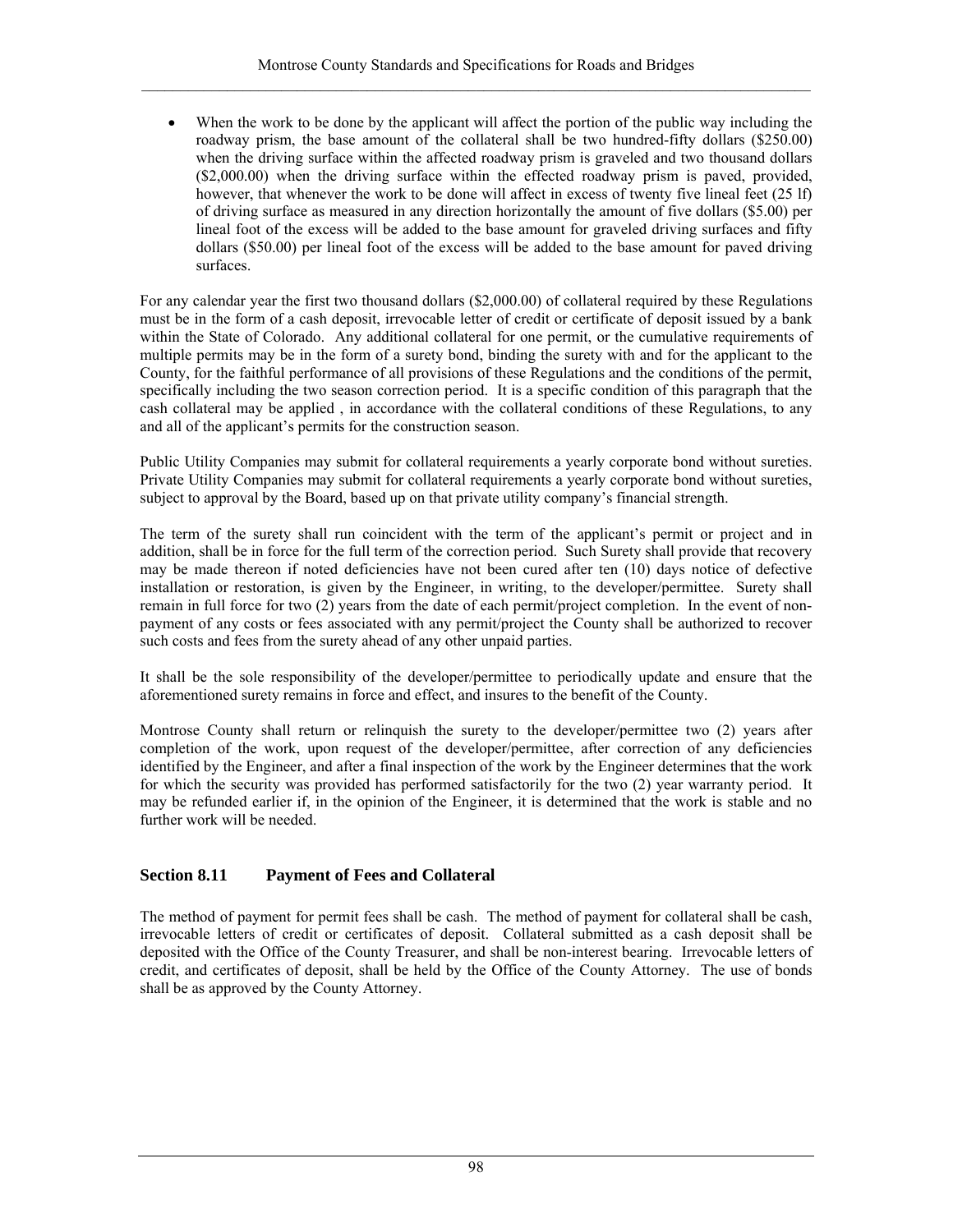# **Article IX. REFERENCED REPORTS/DOCUMENTS**

- A. *Montrose County Subdivision Regulations (MESR) 2003*, 161 S. Townsend, Montrose, CO 81401
- B. *Colorado Standard Plans*, Division of Highways M and S Standards.
- C. The current editions of the following manuals and standards of the Colorado Department of Transportation.
	- *Roadway Design Manual*
	- *Materials Manual*
	- *Construction Manual*
	- *Standard Specifications for Road and Bridge Construction*
	- *Colorado Standard Plans*
	- *Drainage Design Manual*
	- *Flagging Booklet*
- D. *Highway Capacity Software, Release 2.3, 1994*, A computerized capacity and Level of Service analysis software for highways and intersections, McTrans Center, University of Florida, Gainesville, Florida.
- E. The following editions of manuals and guidelines from the American Association of State Highway and Transportation Officials, Washington, D.C.
	- *Roadside Design Guide, 1996*
	- *Highway Drainage Guidelines, 3rd Edition 1999*
- F. *Driveway and Street Intersection Spacing, Transportation Research Circular Number 456*, Transportation Research Board, Washington, D.C., March 1996.
- G. *Traffic Access and Impact Studies for Site Development*, Institute of Transportation Engineers, Washington, D.C., 1988.
- H. *A Policy on Geometric Design of Highways and Streets, Fourth Edition*, American Association of State Highway and Transportation Officials (AASHTO). Washington D.C. 2001.
- I. *Guidelines for Geometric Design of Very Low Volume Local Roads (ADT≤ 400)*, American Association of State Highway and Transportation Officials (AASHTO). Washington D.C. 2001.
- J. *U.S. Department of Transportation, Federal Highways Administration. Gravel Roads Maintenance and Design Manual*, South Dakota Local Transportation Assistance Program (LTAP), Washington D.C.: November, 2000.
- K. *Manual on Uniform Traffic Control Devices for Streets and Highways*; U.S. Department of Transportation, Federal Highways Administration. Washington D.C.: 2000
- L. *Standard Specifications for Road & Bridge Construction. Denver CO.: 1999* (using first decimal roundup English equivalence). Colorado Department of Transportation (CDOT).
- M. *Institute of Transportation Engineers (ITE). Trip Generation 6th Edition Volumes 1, 2, & 3*, Washington D.C.: 1997.